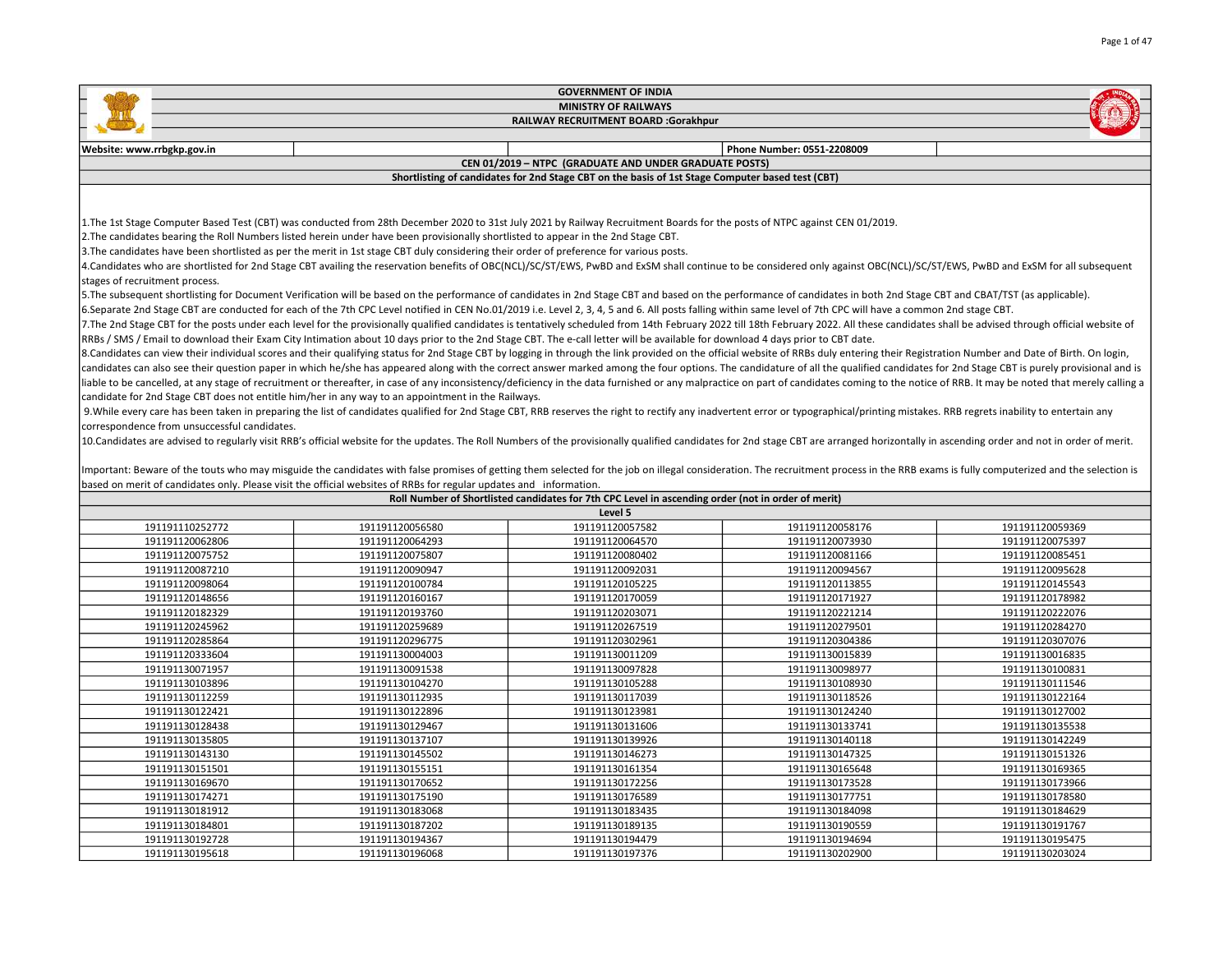|                                    |                                    | <b>GOVERNMENT OF INDIA</b>                             |                                    |                                    |
|------------------------------------|------------------------------------|--------------------------------------------------------|------------------------------------|------------------------------------|
|                                    |                                    | <b>MINISTRY OF RAILWAYS</b>                            |                                    |                                    |
|                                    |                                    | RAILWAY RECRUITMENT BOARD :Gorakhpur                   |                                    |                                    |
|                                    |                                    |                                                        |                                    |                                    |
| Website: www.rrbgkp.gov.in         |                                    |                                                        | Phone Number: 0551-2208009         |                                    |
|                                    |                                    | CEN 01/2019 - NTPC (GRADUATE AND UNDER GRADUATE POSTS) |                                    |                                    |
| 191191130203594                    | 191191130206050                    | 191191130207369                                        | 191191130207431                    | 191191130211671                    |
| 191191130214350                    | 191191130215184                    | 191191130215674                                        | 191191130222320                    | 191191130223535                    |
| 191191130224784                    | 191191130226437                    | 191191130227017                                        | 191191130227842                    | 191191130230548                    |
| 191191130230775                    | 191191130232088                    | 191191130233935                                        | 191191130234877                    | 191191130236465                    |
| 191191130236858                    | 191191130236914                    | 191191130237496                                        | 191191130239364                    | 191191130240626                    |
| 191191130243672                    | 191191130244267                    | 191191130244294                                        | 191191130244446                    | 191191130244817                    |
| 191191130245332                    | 191191130246954                    | 191191130248368                                        | 191191130250515                    | 191191130251022                    |
| 191191130254976                    | 191191130263943                    | 191191130265250                                        | 191191130265393                    | 191191130267034                    |
| 191191130267779                    | 191191130268120                    | 191191130268996                                        | 191191130269366                    | 191191130271041                    |
| 191191130271118                    | 191191130272688                    | 191191130274097                                        | 191191130275104                    | 191191130276033                    |
| 191191130278794                    | 191191130279170                    | 191191130279562                                        | 191191130279583                    | 191191130281586                    |
| 191191130282361                    | 191191130282817                    | 191191130284726                                        | 191191130285377                    | 191191130287305                    |
| 191191130287418                    | 191191130288029                    | 191191130288425                                        | 191191130290028                    | 191191130290340                    |
| 191191130291572                    | 191191130292254                    | 191191130292760                                        | 191191130293312                    | 191191130293559                    |
| 191191130293799                    | 191191130294277                    | 191191130295511                                        | 191191130296579                    | 191191130296948                    |
| 191191130297275                    | 191191130298206                    | 191191130299465                                        | 191191130300269                    | 191191130300525                    |
| 191191130300865                    | 191191130300930                    | 191191130302211                                        | 191191130302300                    | 191191130302802                    |
| 191191130302804                    | 191191130303245                    | 191191130303299                                        | 191191130303426                    | 191191130304141                    |
| 191191130304424                    | 191191130304465                    | 191191130304557                                        | 191191130309231                    | 191191130309286                    |
| 191191130310988                    | 191191130313712                    | 191191130315505                                        | 191191130315608                    | 191191130315894                    |
| 191191130317538                    | 191191130319744                    | 191191130320668                                        | 191191130322648                    | 191191130325683                    |
| 191191130325688                    | 191191130325742                    | 191191130328893                                        | 191191130329265                    | 191191130329324                    |
| 191191130331256                    | 191191130335173                    | 191191130337750                                        | 191191130338298                    | 191191130339161                    |
| 191191130339566                    | 191191130340000                    | 191191130344395                                        | 191191130344432                    | 191191130345570                    |
| 191191130347056                    | 191191130348280                    | 191191130348488                                        | 191191130349682                    | 191191130350405                    |
| 191191130351383                    | 191191130351434                    | 191191130352191                                        | 191191130352394                    | 191191130352643                    |
| 191191130355117                    | 191191130355170                    | 191191130356260                                        | 191191130358435                    | 191191130359563                    |
| 191191130360474                    | 191191130364706                    | 191191130368533                                        | 191191130372761                    | 191191130373058                    |
| 191191130374541                    | 191191130378630                    | 191191130381623                                        | 191191140036365                    | 191191150145260                    |
| 191191150157220                    | 191191150169864                    | 191191150174681                                        | 191191150184681                    | 191191150212405                    |
| 191191150232458                    | 191191150237832                    | 191191150267466                                        | 191191150275414                    | 191191150285292                    |
| 191191150310062                    | 191191150334804                    | 191191150336109                                        | 191191160083517                    | 191191170001129                    |
| 191191170001141                    | 191191170001416                    | 191191170054160                                        | 191191170054228                    | 191191170056002                    |
| 191191170056099                    | 191191170057818                    | 191191170060839                                        | 191191170062353                    | 191191170062972                    |
| 191191170065696                    | 191191170065700                    | 191191170065904                                        | 191191170066164                    | 191191170067471                    |
| 191191170070283                    | 191191170070510                    | 191191170070725                                        | 191191170071570                    | 191191170072960                    |
| 191191170073100                    | 191191170074463                    | 191191170074865                                        | 191191170075420                    | 191191170076347                    |
| 191191170076479                    | 191191170076676                    | 191191170077828                                        | 191191170078251                    | 191191170078625                    |
|                                    |                                    |                                                        |                                    |                                    |
| 191191170079537<br>191191170082379 | 191191170079924<br>191191170083133 | 191191170080365<br>191191170083714                     | 191191170080888<br>191191170085485 | 191191170082270<br>191191170085892 |
|                                    |                                    |                                                        |                                    |                                    |
| 191191170086360                    | 191191170086536                    | 191191170087010                                        | 191191170087381                    | 191191170087902                    |
| 191191170088078                    | 191191170088260                    | 191191170088585                                        | 191191170089012                    | 191191170089404                    |
| 191191170089672                    | 191191170092644                    | 191191170092663                                        | 191191170092968                    | 191191170093453                    |
| 191191170096034                    | 191191170096118                    | 191191170096208                                        | 191191170097133                    | 191191170097633                    |
| 191191170097642                    | 191191170098126                    | 191191170098477                                        | 191191170102175                    | 191191170104356                    |
| 191191170104641                    | 191191170106767                    | 191191170110564                                        | 191191170111563                    | 191191170111608                    |
| 191191170111922                    | 191191170112121                    | 191191170112394                                        | 191191170113048                    | 191191170113712                    |
| 191191170114071                    | 191191170115225                    | 191191170116683                                        | 191191170118130                    | 191191170119384                    |
| 191191170119935                    | 191191170121930                    | 191191170124897                                        | 191191170126582                    | 191191170128690                    |

GOVERNMENT OF INDIA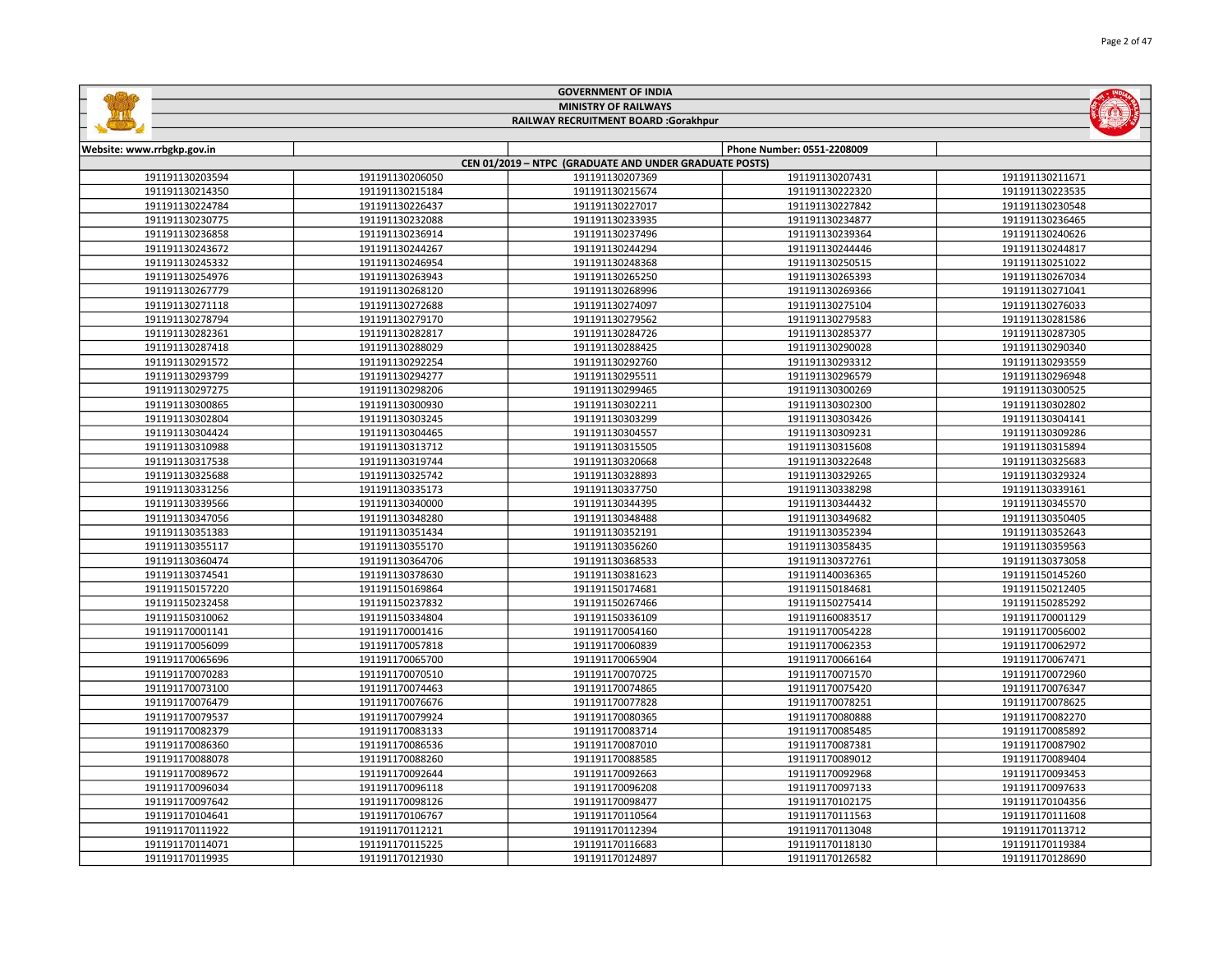|                            |                 | <b>GOVERNMENT OF INDIA</b>                             |                            |                 |
|----------------------------|-----------------|--------------------------------------------------------|----------------------------|-----------------|
|                            |                 | <b>MINISTRY OF RAILWAYS</b>                            |                            |                 |
|                            |                 | RAILWAY RECRUITMENT BOARD :Gorakhpur                   |                            |                 |
|                            |                 |                                                        |                            |                 |
| Website: www.rrbgkp.gov.in |                 |                                                        | Phone Number: 0551-2208009 |                 |
|                            |                 | CEN 01/2019 - NTPC (GRADUATE AND UNDER GRADUATE POSTS) |                            |                 |
| 191191170128772            | 191191170129388 | 191191170131093                                        | 191191170132387            | 191191170133211 |
| 191191170134366            | 191191170134396 | 191191170138858                                        | 191191170139921            | 191191170144138 |
| 191191170145203            | 191191170147187 | 191191170148803                                        | 191191170149298            | 191191170149677 |
| 191191170149835            | 191191170150797 | 191191170155400                                        | 191191170155587            | 191191170157241 |
| 191191170158340            | 191191170159712 | 191191170161285                                        | 191191170162186            | 191191170162636 |
| 191191170164858            | 191191170165718 | 191191170166080                                        | 191191170166485            | 191191170167068 |
| 191191170169470            | 191191170169481 | 191191170171436                                        | 191191170173184            | 191191170173212 |
| 191191170173287            | 191191170173403 | 191191170174013                                        | 191191170175210            | 191191170175300 |
| 191191170175742            | 191191170177431 | 191191170177550                                        | 191191170180482            | 191191170181240 |
| 191191170181351            | 191191170181356 | 191191170181367                                        | 191191170182099            | 191191170184161 |
| 191191170184245            | 191191170185214 | 191191170185853                                        | 191191170196625            | 191191170197469 |
| 191191170201474            | 191191170201599 | 191191170205513                                        | 191191170206778            | 191191170207368 |
| 191191170211041            | 191191170212471 | 191191170214673                                        | 191191170215217            | 191191170221837 |
| 191191170226771            | 191191170230310 | 191191170231689                                        | 191191170232448            | 191191170232715 |
| 191191170234224            | 191191170234318 | 191191170234581                                        | 191191170234981            | 191191170237948 |
| 191191170237991            | 191191170239355 | 191191170241224                                        | 191191170242159            | 191191170251438 |
| 191191170251980            | 191191170254223 | 191191170255264                                        | 191191170255994            | 191191170257436 |
| 191191170266660            | 191191170266926 | 191191170268239                                        | 191191170282063            | 191191170282114 |
| 191191170282755            | 191191170283877 | 191191170286168                                        | 191191170286925            | 191191170294311 |
| 191191170294341            | 191191170295206 | 191191170299107                                        | 191191170304654            | 191191170305053 |
| 191191170308181            | 191191170310179 | 191191170310271                                        | 191191170310346            | 191191170310714 |
| 191191170310869            | 191191170314909 | 191191170315722                                        | 191191170315896            | 191191170315943 |
| 191191170315965            | 191191170316712 | 191191170317353                                        | 191191170317801            | 191191170321865 |
| 191191170322059            | 191191170322646 | 191191170322990                                        | 191191170325690            | 191191170327398 |
| 191191170327411            | 191191170330417 | 191191170330719                                        | 191191170330720            | 191191170331533 |
| 191191170332571            | 191191170333582 | 191191170333735                                        | 191191170333921            | 191191170334215 |
| 191191170337794            | 191191170340969 | 191191170341370                                        | 191191170342048            | 191191170342411 |
| 191191170343103            | 191191170345882 | 191191170346374                                        | 191191170346919            | 191191170347789 |
| 191191170348977            | 191191170349457 | 191191170352404                                        | 191191170354504            | 191191170356374 |
| 191191170357080            | 191191170357269 | 191191170357779                                        | 191191170358272            | 191191190003805 |
| 191191190003816            | 191191190003874 | 191191190003907                                        | 191191190003994            | 191191190004014 |
| 191191190004063            | 191191190004174 | 191191190004383                                        | 191191190004472            | 191191190004474 |
| 191191190004531            | 191191190004584 | 191191190004737                                        | 191191190004903            | 191191190005252 |
| 191191190005258            | 191191190005403 | 191191190005435                                        | 191191190005515            | 191191190005549 |
| 191191190005580            | 191191190006070 | 191191190006260                                        | 191191190006303            | 191191190006475 |
| 191191190006755            | 191191190006811 | 191191190006884                                        | 191191190007434            | 191191190007447 |
| 191191190007460            | 191191190007737 | 191191190008257                                        | 191191190008583            | 191191190009119 |
| 191191190009126            | 191191190009351 | 191191190009416                                        | 191191190009434            | 191191190009525 |
| 191191190009638            | 191191190009863 | 191191190010489                                        | 191191190010747            | 191191190010753 |
| 191191190010876            | 191191190011107 | 191191190011570                                        | 191191190011859            | 191191190011869 |
| 191191190012199            | 191191190012279 | 191191190012801                                        | 191191190012934            | 191191190013419 |
| 191191190013723            | 191191190013846 | 191191190013887                                        | 191191190014155            | 191191190014175 |
| 191191190014176            | 191191190014214 | 191191190014233                                        | 191191190014374            | 191191190014640 |
| 191191190014869            | 191191190015053 | 191191190015054                                        | 191191190015056            | 191191190015093 |
| 191191190015126            | 191191190015130 | 191191190015228                                        | 191191190015323            | 191191190015801 |
| 191191190016144            | 191191190016586 | 191191190016597                                        | 191191190016784            | 191191190016969 |
| 191191190017438            | 191191190017468 | 191191190017673                                        | 191191190018346            | 191191190018420 |
| 191191190018877            | 191191190018911 | 191191190019023                                        | 191191190019143            | 191191190019277 |
| 191191190019644            | 191191190019659 | 191191190019670                                        | 191191190019869            | 191191190019964 |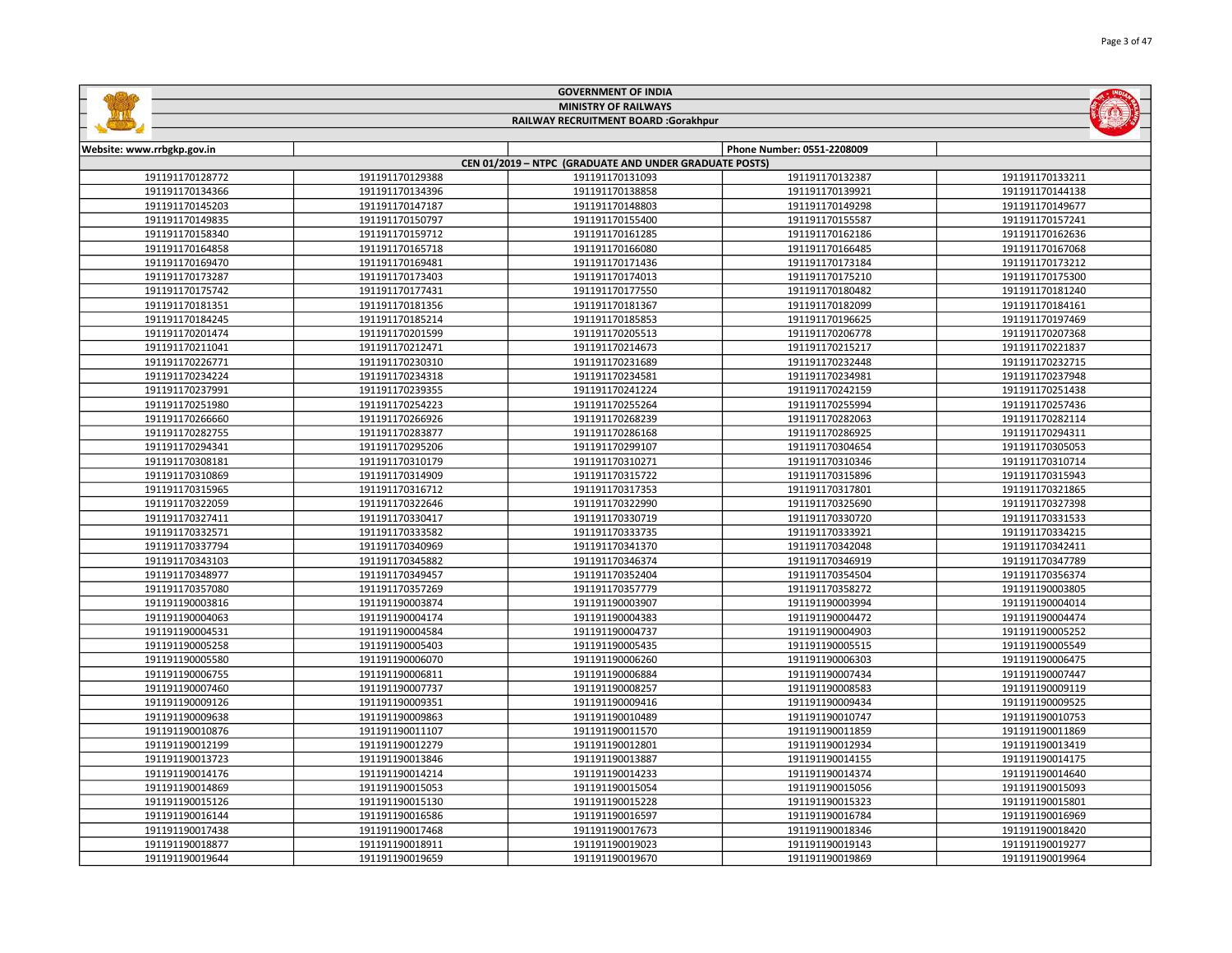|                                      |                 | <b>MINISTRY OF RAILWAYS</b>                            |                            |                 |  |
|--------------------------------------|-----------------|--------------------------------------------------------|----------------------------|-----------------|--|
| RAILWAY RECRUITMENT BOARD :Gorakhpur |                 |                                                        |                            |                 |  |
| Website: www.rrbgkp.gov.in           |                 |                                                        | Phone Number: 0551-2208009 |                 |  |
|                                      |                 | CEN 01/2019 - NTPC (GRADUATE AND UNDER GRADUATE POSTS) |                            |                 |  |
| 191191190020245                      | 191191190020475 | 191191190020534                                        | 191191190020763            | 191191190020982 |  |
| 191191190021110                      | 191191190021170 | 191191190021344                                        | 191191190021400            | 191191190021622 |  |
| 191191190021690                      | 191191190021880 | 191191190022209                                        | 191191190022435            | 191191190022797 |  |
| 191191190022932                      | 191191190022952 | 191191190023630                                        | 191191190023973            | 191191190024012 |  |
| 191191190025277                      | 191191190025291 | 191191190025581                                        | 191191190025683            | 191191190025732 |  |
| 191191190025904                      | 191191190025927 | 191191190026453                                        | 191191190026985            | 191191190027094 |  |
| 191191190028374                      | 191191190028396 | 191191190028734                                        | 191191190029294            | 191191190029600 |  |
| 191191190029737                      | 191191190029974 | 191191190030232                                        | 191191190030392            | 191191190030397 |  |
| 191191190030520                      | 191191190030683 | 191191190031318                                        | 191191190031604            | 191191190031631 |  |
| 191191190031900                      | 191191190031924 | 191191190031952                                        | 191191190032215            | 191191190032515 |  |
| 191191190032599                      | 191191190032626 | 191191190032634                                        | 191191190032743            | 191191190033076 |  |
| 191191190033169                      | 191191190033179 | 191191190033263                                        | 191191190033457            | 191191190033599 |  |
| 191191190033629                      | 191191190033749 | 191191190033820                                        | 191191190033897            | 191191190033964 |  |
| 191191190034488                      | 191191190034634 | 191191190035203                                        | 191191190035232            | 191191190035398 |  |
| 191191190035549                      | 191191190035862 | 191191190035964                                        | 191191190036128            | 191191190036194 |  |
| 191191190036263                      | 191191190036490 | 191191190037891                                        | 191191190038345            | 191191190038556 |  |
| 191191190039049                      | 191191190039318 | 191191190039430                                        | 191191190040155            | 191191190040170 |  |
| 191191190042846                      | 191191190043051 | 191191190043522                                        | 191191190044484            | 191191190052616 |  |
| 191191190052654                      | 191191190052679 | 191191190052925                                        | 191191190053619            | 191191190053752 |  |
| 191191190053942                      | 191191190054335 | 191191190054372                                        | 191191190054790            | 191191190055159 |  |
| 191191190055591                      | 191191190056171 | 191191190056172                                        | 191191190057007            | 191191190057219 |  |
| 191191190057225                      | 191191190057274 | 191191190057590                                        | 191191190057954            | 191191190058117 |  |
| 191191190058806                      | 191191190058962 | 191191190059542                                        | 191191190059697            | 191191190060465 |  |
| 191191190060497                      | 191191190060672 | 191191190060706                                        | 191191190060845            | 191191190061189 |  |
| 191191190061607                      | 191191190061694 | 191191190062094                                        | 191191190062510            | 191191190062693 |  |
| 191191190063165                      | 191191190063390 | 191191190063905                                        | 191191190064512            | 191191190064563 |  |
| 191191190064838                      | 191191190065004 | 191191190065041                                        | 191191190065347            | 191191190065660 |  |
| 191191190066623                      | 191191190066957 | 191191190067165                                        | 191191190067683            | 191191190067686 |  |
| 191191190067707                      | 191191190068103 | 191191190068663                                        | 191191190068801            | 191191190069358 |  |
| 191191190069515                      | 191191190070517 | 191191190070565                                        | 191191190070692            | 191191190070801 |  |
| 191191190070838                      | 191191190071071 | 191191190071709                                        | 191191190071767            | 191191190072041 |  |
| 191191190072191                      | 191191190072402 | 191191190072848                                        | 191191190073903            | 191191190074060 |  |
| 191191190074854                      | 191191190075294 | 191191190075434                                        | 191191190075602            | 191191190076034 |  |
| 191191190076059                      | 191191190076133 | 191191190076734                                        | 191191190077150            | 191191190077829 |  |
| 191191190078312                      | 191191190079100 | 191191190079321                                        | 191191190079538            | 191191190079639 |  |
| 191191190079815                      | 191191190079853 | 191191190080038                                        | 191191190080170            | 191191190080967 |  |
| 191191190081580                      | 191191190081787 | 191191190082087                                        | 191191190082399            | 191191190082660 |  |
| 191191190082885                      | 191191190083615 | 191191190083642                                        | 191191190083663            | 191191190084257 |  |
| 191191190084644                      | 191191190084729 | 191191190085434                                        | 191191190085540            | 191191190085572 |  |
| 191191190085939                      | 191191190086247 | 191191190086397                                        | 191191190086688            | 191191190086826 |  |
| 191191190087207                      | 191191190088315 | 191191190088713                                        | 191191190089477            | 191191190089679 |  |
| 191191190089694                      | 191191190089767 | 191191190089987                                        | 191191190090220            | 191191190090827 |  |
| 191191190091201                      | 191191190091312 | 191191190091439                                        | 191191190091441            | 191191190091871 |  |
| 191191190091877                      | 191191190091975 | 191191190092005                                        | 191191190092056            | 191191190093111 |  |
| 191191190093253                      | 191191190093734 | 191191190093768                                        | 191191190094237            | 191191190094357 |  |
| 191191190094495                      | 191191190094618 | 191191190095066                                        | 191191190095175            | 191191190095195 |  |
| 191191190095253                      | 191191190095291 | 191191190095364                                        | 191191190095472            | 191191190095940 |  |
| 191191190095960                      | 191191190096847 | 191191190096855                                        | 191191190096933            | 191191190097292 |  |

191191190099483 191191190099593 191191190099815 191191190100012

GOVERNMENT OF INDIA

**Safety**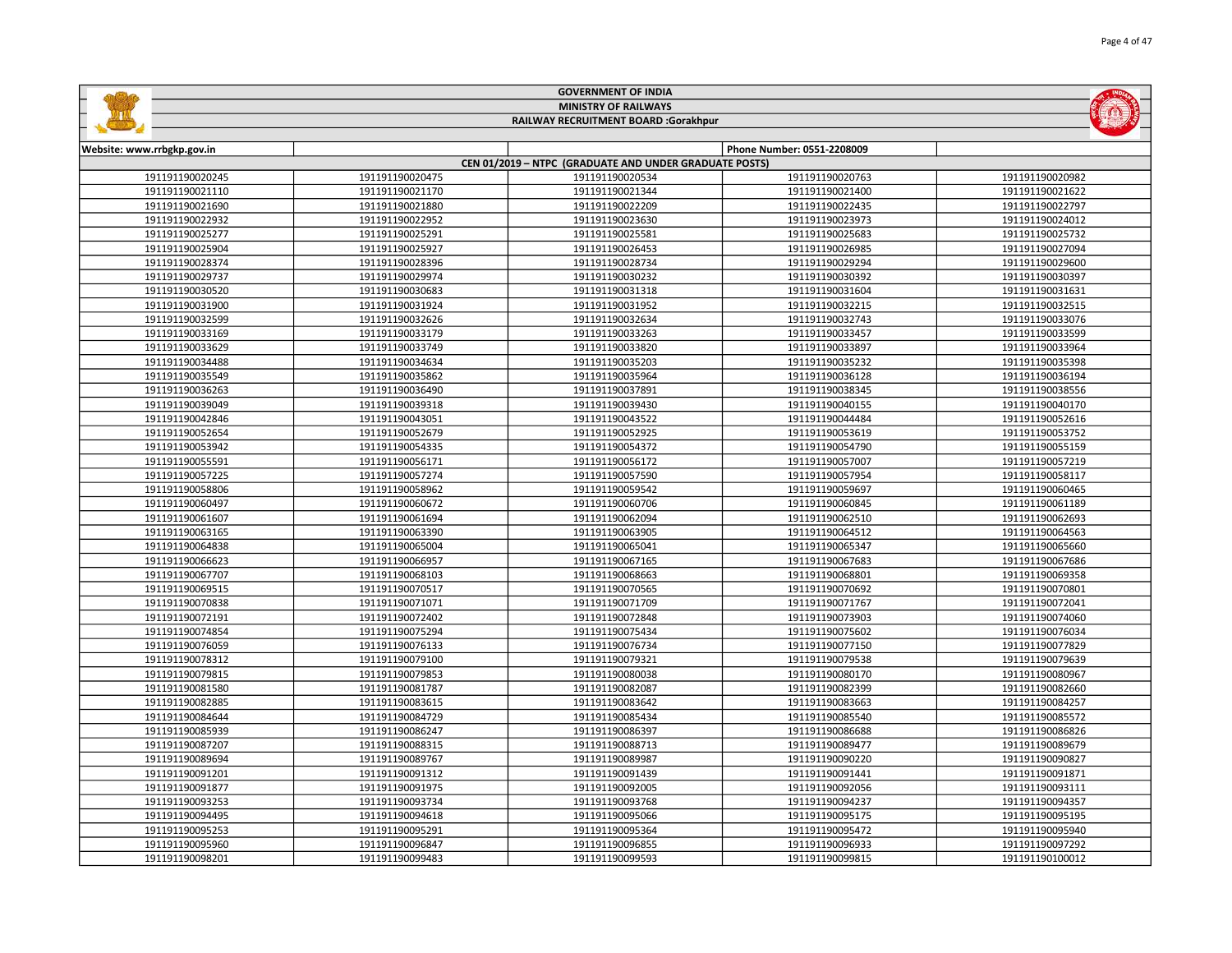|                                      |                 | <b>MINISTRY OF RAILWAYS</b>                            |                            |                 |  |
|--------------------------------------|-----------------|--------------------------------------------------------|----------------------------|-----------------|--|
| RAILWAY RECRUITMENT BOARD :Gorakhpur |                 |                                                        |                            |                 |  |
|                                      |                 |                                                        |                            |                 |  |
| Website: www.rrbgkp.gov.in           |                 | CEN 01/2019 - NTPC (GRADUATE AND UNDER GRADUATE POSTS) | Phone Number: 0551-2208009 |                 |  |
| 191191190100916                      | 191191190100932 | 191191190101023                                        | 191191190101103            | 191191190101111 |  |
| 191191190101118                      | 191191190102556 | 191191190102574                                        | 191191190103155            | 191191190103434 |  |
| 191191190103527                      | 191191190103532 | 191191190104027                                        | 191191190104045            | 191191190104225 |  |
| 191191190104515                      | 191191190105141 | 191191190105218                                        | 191191190105282            | 191191190105317 |  |
| 191191190105877                      | 191191190105925 | 191191190106640                                        | 191191190106709            | 191191190107646 |  |
| 191191190108162                      | 191191190109220 | 191191190111130                                        | 191191190111582            | 191191190111663 |  |
| 191191190111800                      | 191191190111912 | 191191190111959                                        | 191191190112471            | 191191190112472 |  |
| 191191190113065                      | 191191190114084 | 191191190114454                                        | 191191190114699            | 191191190114816 |  |
| 191191190114841                      | 191191190114941 | 191191190115124                                        | 191191190115167            | 191191190115176 |  |
| 191191190115311                      | 191191190116105 | 191191190117153                                        | 191191190117352            | 191191190117453 |  |
| 191191190117805                      | 191191190117812 | 191191190117815                                        | 191191190118139            | 191191190118489 |  |
| 191191190119112                      | 191191190119236 | 191191190119276                                        | 191191190119464            | 191191190119767 |  |
| 191191190119942                      | 191191190120036 | 191191190120317                                        | 191191190121585            | 191191190121962 |  |
| 191191190122144                      | 191191190122154 | 191191190122299                                        | 191191190122307            | 191191190122612 |  |
| 191191190122968                      | 191191190123434 | 191191190123466                                        | 191191190123762            | 191191190125571 |  |
| 191191190126036                      | 191191190126294 | 191191190126387                                        | 191191190126439            | 191191190126595 |  |
| 191191190126658                      | 191191190128194 | 191191190129489                                        | 191191190130121            | 191191190130162 |  |
| 191191190130689                      | 191191190130841 | 191191190131440                                        | 191191190132411            | 191191190132757 |  |
| 191191190133164                      | 191191190133490 | 191191190133544                                        | 191191190134939            | 191191190135103 |  |
| 191191190135405                      | 191191190135819 | 191191190135938                                        | 191191190136064            | 191191190136079 |  |
| 191191190136635                      | 191191190137530 | 191191190138152                                        | 191191190138414            | 191191190139141 |  |
| 191191190139272                      | 191191190139409 | 191191190139903                                        | 191191190139954            | 191191190140069 |  |
| 191191190140306                      | 191191190140411 | 191191190140829                                        | 191191190141086            | 191191190141414 |  |
| 191191190141991                      | 191191190142154 | 191191190142463                                        | 191191190142831            | 191191190143058 |  |
| 191191190143436                      | 191191190144043 | 191191190144133                                        | 191191190144215            | 191191190144851 |  |
| 191191190144984                      | 191191190146347 | 191191190146389                                        | 191191190146749            | 191191190147128 |  |
| 191191190147774                      | 191191190148280 | 191191190148437                                        | 191191190148862            | 191191190149291 |  |
| 191191190149376                      | 191191190150015 | 191191190150355                                        | 191191190150719            | 191191190152064 |  |
| 191191190152683                      | 191191190152813 | 191191190153085                                        | 191191190153451            | 191191190154744 |  |
| 191191190155813                      | 191191190155875 | 191191190155907                                        | 191191190156204            | 191191190156223 |  |
| 191191190156580                      | 191191190157001 | 191191190157960                                        | 191191190159842            | 191191190160134 |  |
| 191191190160354                      | 191191190161189 | 191191190161199                                        | 191191190161467            | 191191190161475 |  |
| 191191190161509                      | 191191190161642 | 191191190161651                                        | 191191190161912            | 191191190162620 |  |
| 191191190162644                      | 191191190162907 | 191191190162959                                        | 191191190163051            | 191191190163166 |  |
| 191191190163357                      | 191191190163492 | 191191190163768                                        | 191191190164363            | 191191190164380 |  |
| 191191190164692                      | 191191190164862 | 191191190165054                                        | 191191190165276            | 191191190165354 |  |
| 191191190166065                      | 191191190168012 | 191191190169385                                        | 191191190169403            | 191191190169741 |  |
| 191191190169791                      | 191191190169907 | 191191190169917                                        | 191191190170098            | 191191190170811 |  |
| 191191190170816                      | 191191190170866 | 191191190170882                                        | 191191190170924            | 191191190171024 |  |
| 191191190171050                      | 191191190172046 | 191191190172223                                        | 191191190172371            | 191191190173206 |  |
| 191191190173344                      | 191191190173413 | 191191190173641                                        | 191191190173768            | 191191190173860 |  |
| 191191190173891                      | 191191190174248 | 191191190174296                                        | 191191190174344            | 191191190174386 |  |
| 191191190174699                      | 191191190174826 | 191191190175173                                        | 191191190175208            | 191191190175374 |  |
| 191191190176966                      | 191191190177002 | 191191190177137                                        | 191191190177623            | 191191190178029 |  |
| 191191190178239                      | 191191190178349 | 191191190178740                                        | 191191190178814            | 191191190178937 |  |
| 191191190179260                      | 191191190179303 | 191191190179905                                        | 191191190180431            | 191191190182057 |  |
| 191191190183316                      | 191191190185187 | 191191190186300                                        | 191191190187488            | 191191190187557 |  |
| 191191190188129                      | 191191190188556 | 191191190188570                                        | 191191190188707            | 191191190188956 |  |

191191190189990 191191190190098 191191190190465 191191190190753

GOVERNMENT OF INDIA

**Salation**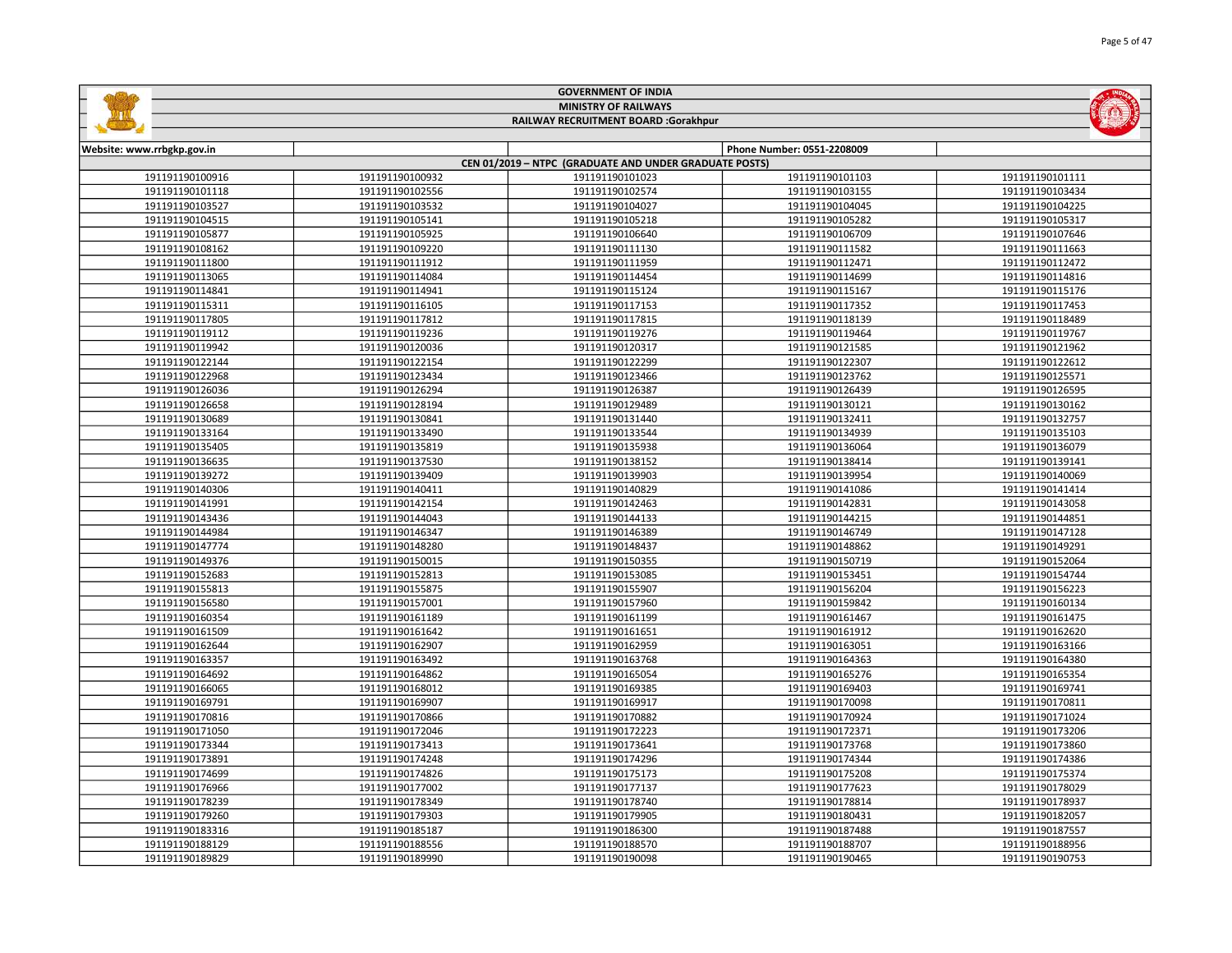| <b>MINISTRY OF RAILWAYS</b><br>RAILWAY RECRUITMENT BOARD :Gorakhpur |                 |                                                        |                            |                 |
|---------------------------------------------------------------------|-----------------|--------------------------------------------------------|----------------------------|-----------------|
|                                                                     |                 |                                                        |                            |                 |
| Website: www.rrbgkp.gov.in                                          |                 | CEN 01/2019 - NTPC (GRADUATE AND UNDER GRADUATE POSTS) | Phone Number: 0551-2208009 |                 |
| 191191190190787                                                     | 191191190190984 | 191191190191250                                        | 191191190192023            | 191191190192026 |
| 191191190192209                                                     | 191191190192326 | 191191190192486                                        | 191191190192597            | 191191190192678 |
| 191191190193080                                                     | 191191190193184 | 191191190194980                                        | 191191190195483            | 191191190195492 |
| 191191190196521                                                     | 191191190197718 | 191191190197849                                        | 191191190198952            | 191191190199596 |
| 191191190199605                                                     | 191191190199938 | 191191190200311                                        | 191191190200712            | 191191190201273 |
| 191191190201681                                                     | 191191190202272 | 191191190202977                                        | 191191190203181            | 191191190203238 |
| 191191190203446                                                     | 191191190203516 | 191191190204091                                        | 191191190204267            | 191191190204366 |
| 191191190204456                                                     | 191191190205189 | 191191190205274                                        | 191191190205291            | 191191190205320 |
| 191191190205340                                                     | 191191190206015 | 191191190206490                                        | 191191190206513            | 191191190207374 |
| 191191190207387                                                     | 191191190207452 | 191191190208635                                        | 191191190209405            | 191191190210020 |
| 191191190211176                                                     | 191191190211589 | 191191190211697                                        | 191191190211967            | 191191190212368 |
| 191191190212544                                                     | 191191190212767 | 191191190212780                                        | 191191190212799            | 191191190212958 |
| 191191190213401                                                     | 191191190213406 | 191191190213696                                        | 191191190213753            | 191191190213779 |
| 191191190216128                                                     | 191191190216688 | 191191190216909                                        | 191191190217106            | 191191190217161 |
| 191191190217168                                                     | 191191190217654 | 191191190218248                                        | 191191190218337            | 191191190218564 |
| 191191190218851                                                     | 191191190219003 | 191191190219116                                        | 191191190219420            | 191191190219437 |
| 191191190219815                                                     | 191191190220287 | 191191190220362                                        | 191191190220645            | 191191190220897 |
| 191191190221966                                                     | 191191190221991 | 191191190222072                                        | 191191190222097            | 191191190222109 |
| 191191190222123                                                     | 191191190222419 | 191191190222776                                        | 191191190223507            | 191191190223895 |
| 191191190224458                                                     | 191191190224686 | 191191190224720                                        | 191191190224993            | 191191190225024 |
| 191191190225126                                                     | 191191190225543 | 191191190225723                                        | 191191190226019            | 191191190226258 |
| 191191190226312                                                     | 191191190226578 | 191191190226753                                        | 191191190227670            | 191191190227683 |
| 191191190227744                                                     | 191191190228074 | 191191190230478                                        | 191191190232146            | 191191190232683 |
| 191191190232844                                                     | 191191190232965 | 191191190233231                                        | 191191190233832            | 191191190235460 |
| 191191190235958                                                     | 191191190236938 | 191191190236962                                        | 191191190237025            | 191191190237233 |
| 191191190237878                                                     | 191191190238094 | 191191190238135                                        | 191191190238231            | 191191190238685 |
| 191191190239230                                                     | 191191190239749 | 191191190239925                                        | 191191190239988            | 191191190240019 |
| 191191190240100                                                     | 191191190240102 | 191191190240194                                        | 191191190240360            | 191191190240808 |
| 191191190240905                                                     | 191191190240962 | 191191190241022                                        | 191191190241707            | 191191190242831 |
| 191191190243268                                                     | 191191190243664 | 191191190243669                                        | 191191190244585            | 191191190244809 |
| 191191190244894                                                     | 191191190244992 | 191191190245071                                        | 191191190245814            | 191191190245912 |
| 191191190246947                                                     | 191191190246953 | 191191190247276                                        | 191191190247297            | 191191190247368 |
| 191191190248099                                                     | 191191190248460 | 191191190248630                                        | 191191190249561            | 191191190249612 |
| 191191190249646                                                     | 191191190249883 | 191191190250020                                        | 191191190250665            | 191191190250681 |
| 191191190251806                                                     | 191191190251918 | 191191190252209                                        | 191191190252246            | 191191190252264 |
| 191191190252733                                                     | 191191190252776 | 191191190253068                                        | 191191190253367            | 191191190254161 |
| 191191190254358                                                     | 191191190254688 | 191191190255222                                        | 191191190255508            | 191191190255609 |
| 191191190255993                                                     | 191191190256238 | 191191190256519                                        | 191191190256539            | 191191190256976 |
| 191191190257173                                                     | 191191190257948 | 191191190258099                                        | 191191190258175            | 191191190258875 |
| 191191190259246                                                     | 191191190260053 | 191191190261153                                        | 191191190261246            | 191191190261726 |
| 191191190261967                                                     | 191191190261987 | 191191190262121                                        | 191191190262208            | 191191190262502 |
| 191191190262713                                                     | 191191190262964 | 191191190263115                                        | 191191190263276            | 191191190264823 |
| 191191190265198                                                     | 191191190265451 | 191191190265902                                        | 191191190266777            | 191191190266792 |
| 191191190267104                                                     | 191191190267754 | 191191190267971                                        | 191191190268215            | 191191190268804 |
| 191191190269061                                                     | 191191190269139 | 191191190269340                                        | 191191190269805            | 191191190270149 |
| 191191190270522                                                     | 191191190270621 | 191191190270632                                        | 191191190270844            | 191191190271318 |
| 191191190271723                                                     | 191191190271937 | 191191190272004                                        | 191191190272501            | 191191190273272 |
| 191191190274298                                                     | 191191190274657 | 191191190274810                                        | 191191190275002            | 191191190275054 |

191191190276122 191191190276769 191191190277104 191191190277135

GOVERNMENT OF INDIA

**Safety**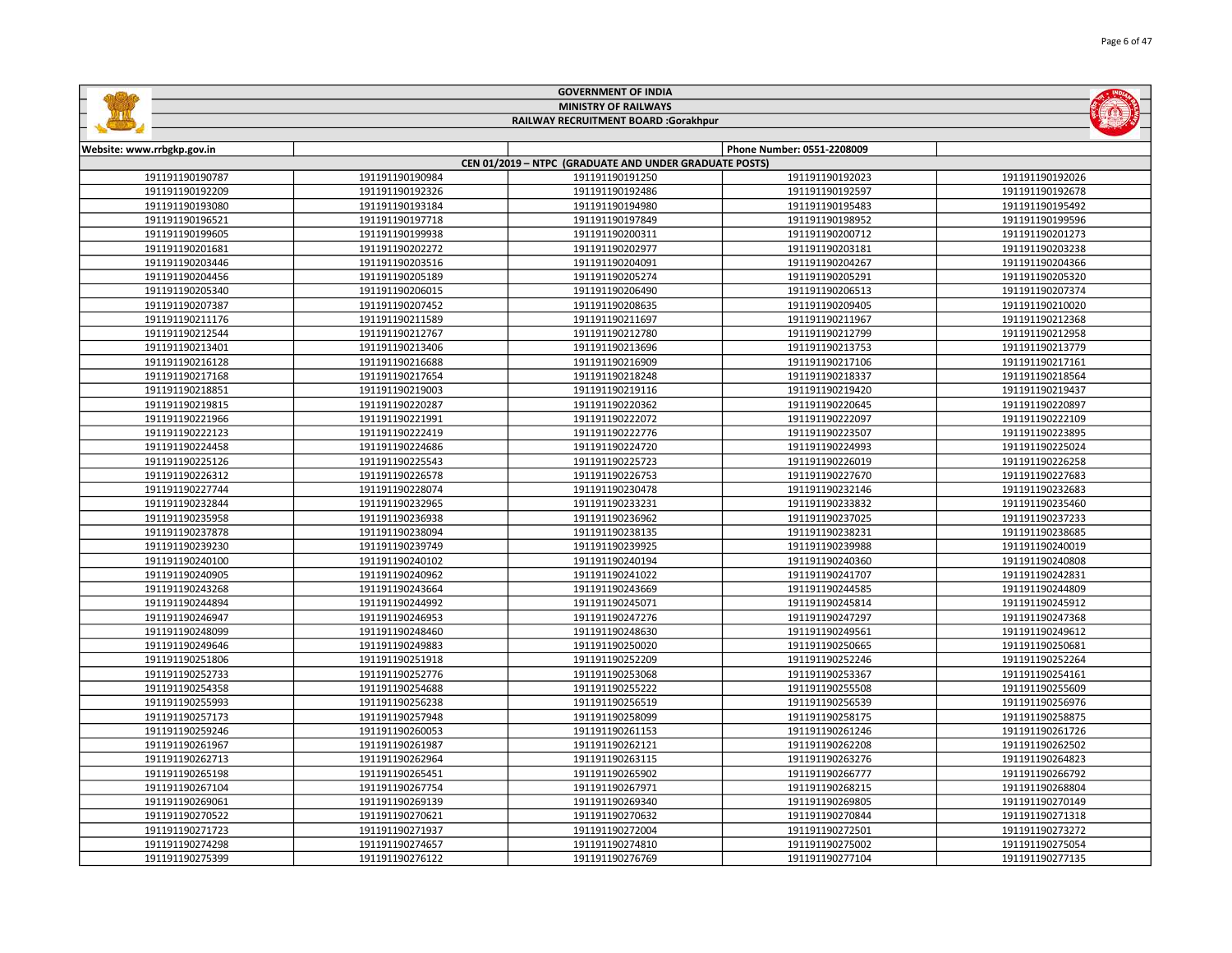| <b>MINISTRY OF RAILWAYS</b><br>RAILWAY RECRUITMENT BOARD :Gorakhpur |                 |                                                        |                            |                 |  |
|---------------------------------------------------------------------|-----------------|--------------------------------------------------------|----------------------------|-----------------|--|
|                                                                     |                 |                                                        |                            |                 |  |
| Website: www.rrbgkp.gov.in                                          |                 |                                                        | Phone Number: 0551-2208009 |                 |  |
|                                                                     |                 | CEN 01/2019 - NTPC (GRADUATE AND UNDER GRADUATE POSTS) |                            |                 |  |
| 191191190277418                                                     | 191191190277648 | 191191190277716                                        | 191191190277985            | 191191190279649 |  |
| 191191190279846                                                     | 191191190280501 | 191191190280562                                        | 191191190281023            | 191191190281083 |  |
| 191191190281141                                                     | 191191190281421 | 191191190281465                                        | 191191190281660            | 191191190281918 |  |
| 191191190282687                                                     | 191191190282915 | 191191190282949                                        | 191191190283220            | 191191190283616 |  |
| 191191190283796                                                     | 191191190284501 | 191191190284756                                        | 191191190285214            | 191191190286643 |  |
| 191191190286869                                                     | 191191190288218 | 191191190288316                                        | 191191190288336            | 191191190290266 |  |
| 191191190290374                                                     | 191191190290511 | 191191190290617                                        | 191191190292013            | 191191190292569 |  |
| 191191190292701                                                     | 191191190292876 | 191191190293145                                        | 191191190293882            | 191191190294165 |  |
| 191191190294357                                                     | 191191190294419 | 191191190294513                                        | 191191190294565            | 191191190294596 |  |
| 191191190295098                                                     | 191191190295192 | 191191190295293                                        | 191191190295514            | 191191190295667 |  |
| 191191190295809                                                     | 191191190295829 | 191191190296915                                        | 191191190297366            | 191191190297552 |  |
| 191191190297846                                                     | 191191190298579 | 191191190298663                                        | 191191190300163            | 191191190300207 |  |
| 191191190300216                                                     | 191191190300625 | 191191190300708                                        | 191191190301259            | 191191190301317 |  |
| 191191190302260                                                     | 191191190302421 | 191191190302541                                        | 191191190303618            | 191191190303758 |  |
| 191191190304060                                                     | 191191190304324 | 191191190306845                                        | 191191190310162            | 191191190310768 |  |
| 191191190310882                                                     | 191191190322718 | 191191190324628                                        | 191191190325049            | 191191190325731 |  |
| 191191190334725                                                     | 191191190357084 | 191191190359239                                        | 191191190360148            | 191191190360168 |  |
| 191191190362329                                                     | 191191190362712 | 191191190363310                                        | 191191190363318            | 191191190363719 |  |
| 191191190363883                                                     | 191191190364976 | 191191190365771                                        | 191191190366500            | 191191190366935 |  |
| 191191190366940                                                     | 191191190367459 | 191191190368543                                        | 191191190368807            | 191191190369491 |  |
| 191191190369509                                                     | 191191190369767 | 191191190372072                                        | 191191190373921            | 191191190374192 |  |
| 191191190374708                                                     | 191191190375740 | 191191190376454                                        | 191191190377274            | 191191190377780 |  |
| 191191190378001                                                     | 191191190378322 | 191191190378391                                        | 191191190379296            | 191191190379300 |  |
| 191191190379329                                                     | 191191190379742 | 191191210082761                                        | 191191210265955            | 191191220000135 |  |
| 191191220000149                                                     | 191191220000165 | 191191220000371                                        | 191191220001270            | 191191220002682 |  |
| 191191230035539                                                     | 191191230043554 | 191191240000310                                        | 191191240001444            | 191191240002340 |  |
| 191191240002645                                                     | 191191240003169 | 191191250013227                                        | 191191250015058            | 191191250026749 |  |
| 191191250030129                                                     | 191191250034613 | 191191250036044                                        | 191191250036250            | 191191250038947 |  |
| 191191250038991                                                     | 191191250039357 | 191191250041381                                        | 191191250041384            | 191191250042523 |  |
| 191191250047618                                                     | 191191250047802 | 191191250049262                                        | 191191250050362            | 191191250054353 |  |
| 191191250054754                                                     | 191191250055783 | 191191250057313                                        | 191191250063398            | 191191250065761 |  |
| 191191250067355                                                     | 191191250067814 | 191191250068259                                        | 191191250069557            | 191191250072642 |  |
| 191191250074445                                                     | 191191250074471 | 191191250075650                                        | 191191250076281            | 191191250077457 |  |
| 191191250077536                                                     | 191191250078273 | 191191250079139                                        | 191191250080641            | 191191250084937 |  |
| 191191250087161                                                     | 191191250093825 | 191191250093939                                        | 191191250094885            | 191191250095764 |  |
| 191191250095796                                                     | 191191250097643 | 191191250097675                                        | 191191250097755            | 191191250097817 |  |
| 191191250098365                                                     | 191191250098373 | 191191250113057                                        | 191191250137202            | 191191260003382 |  |
| 191191260003757                                                     | 191191260005097 | 191191260006661                                        | 191191260006856            | 191191260009541 |  |
| 191191260011663                                                     | 191191260016673 | 191191260017015                                        | 191191260018078            | 191191260023284 |  |
| 191191260024824                                                     | 191191260026991 | 191191260028681                                        | 191191260028927            | 191191260029789 |  |
| 191191260030068                                                     | 191191260031035 | 191191260031178                                        | 191191260033029            | 191191260033040 |  |
| 191191260033912                                                     | 191191260034631 | 191191260034658                                        | 191191260034679            | 191191260034709 |  |
| 191191260034967                                                     | 191191260034988 | 191191260035166                                        | 191191260035304            | 191191260035801 |  |
| 191191260036193                                                     | 191191260037095 | 191191260037486                                        | 191191260037692            | 191191260037757 |  |
| 191191260037975                                                     | 191191260038097 | 191191260038180                                        | 191191260038196            | 191191260038330 |  |
| 191191260038530                                                     | 191191260040230 | 191191260040766                                        | 191191260040937            | 191191260041227 |  |
| 191191260041235                                                     | 191191260041259 | 191191260041305                                        | 191191260041319            | 191191260041483 |  |
| 191191260042399                                                     | 191191260043067 | 191191260043289                                        | 191191260043716            | 191191260043878 |  |

191191260045878 191191260046077 191191260046086 191191260046232

GOVERNMENT OF INDIA

**Sallida**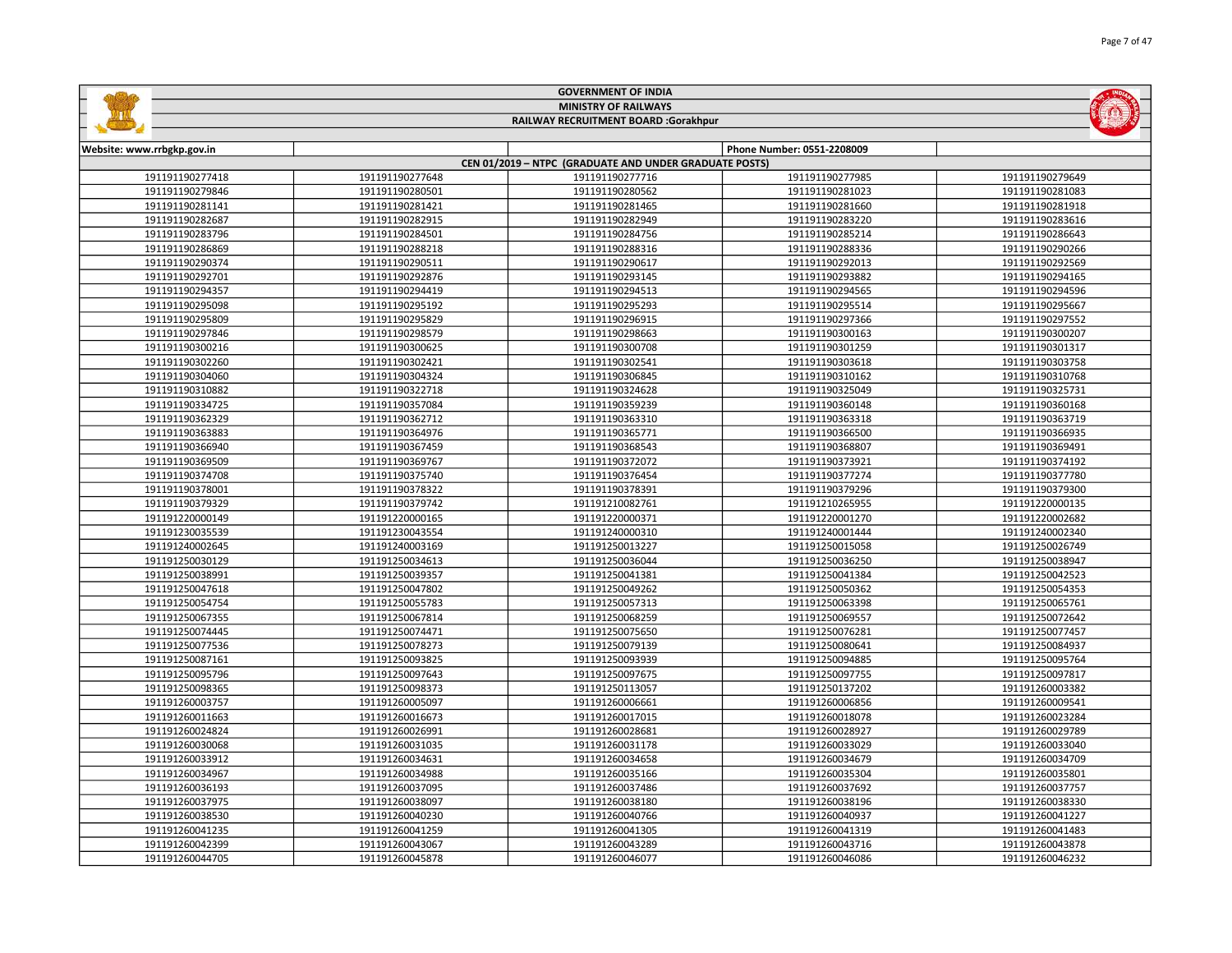| <b>MINISTRY OF RAILWAYS</b><br>RAILWAY RECRUITMENT BOARD :Gorakhpur |                 |                                                                           |                            |                 |  |  |
|---------------------------------------------------------------------|-----------------|---------------------------------------------------------------------------|----------------------------|-----------------|--|--|
|                                                                     |                 |                                                                           |                            |                 |  |  |
| Website: www.rrbgkp.gov.in                                          |                 |                                                                           | Phone Number: 0551-2208009 |                 |  |  |
| 191191260046981                                                     | 191191260047168 | CEN 01/2019 - NTPC (GRADUATE AND UNDER GRADUATE POSTS)<br>191191260047401 | 191191260047594            | 191191260047749 |  |  |
| 191191260048528                                                     | 191191260049998 | 191191260050172                                                           | 191191260050462            | 191191260050591 |  |  |
| 191191260051022                                                     | 191191260051380 | 191191260051404                                                           | 191191260054348            | 191191260055074 |  |  |
| 191191260057783                                                     | 191191260058641 | 191191260058857                                                           | 191191260059792            | 191191260060469 |  |  |
| 191191260061743                                                     | 191191260063223 | 191191260065325                                                           | 191191260065648            | 191191260066115 |  |  |
| 191191260070549                                                     | 191191260072948 | 191191260076840                                                           | 191191260077551            | 191191260078084 |  |  |
| 191191260080778                                                     | 191191260084250 | 191191260090553                                                           | 191191260091685            | 191191260091823 |  |  |
| 191191260092455                                                     | 191191260093736 | 191191260093814                                                           | 191191260094896            | 191191260095876 |  |  |
| 191191260098595                                                     | 191191260100486 | 191191260178464                                                           | 191191260201133            | 191191260210840 |  |  |
| 191191260214240                                                     | 191191260215168 | 191191260231298                                                           | 191191260241013            | 191191260290988 |  |  |
| 191191270000954                                                     | 191191270002746 | 191191270003176                                                           | 191191270003282            | 191191270003374 |  |  |
| 191191270003449                                                     | 191191280001811 | 191191280003525                                                           | 191191290081185            | 191191310002023 |  |  |
| 191191310040284                                                     | 191191310046390 | 191191310052783                                                           | 191191310062061            | 191192110219419 |  |  |
| 191192120060708                                                     | 191192120067508 | 191192120070998                                                           | 191192120075285            | 191192120077458 |  |  |
| 191192120080825                                                     | 191192120085008 | 191192120090243                                                           | 191192120096430            | 191192120097287 |  |  |
| 191192120098085                                                     | 191192120104735 | 191192120106557                                                           | 191192120107383            | 191192120109375 |  |  |
| 191192120113538                                                     | 191192120115272 | 191192120117036                                                           | 191192120117889            | 191192120121450 |  |  |
| 191192120121563                                                     | 191192120123968 | 191192120125292                                                           | 191192120125353            | 191192120125674 |  |  |
| 191192120125969                                                     | 191192120127230 | 191192120129255                                                           | 191192120129898            | 191192120130355 |  |  |
| 191192120138250                                                     | 191192120140680 | 191192120141341                                                           | 191192120141660            | 191192120143343 |  |  |
| 191192120146523                                                     | 191192120147795 | 191192120147839                                                           | 191192120150671            | 191192120150920 |  |  |
| 191192120151886                                                     | 191192120153301 | 191192120153634                                                           | 191192120155262            | 191192120157057 |  |  |
| 191192120158426                                                     | 191192120158878 | 191192120158962                                                           | 191192120164636            | 191192120164958 |  |  |
| 191192120165782                                                     | 191192120169803 | 191192120174173                                                           | 191192120174923            | 191192120175472 |  |  |
| 191192120175681                                                     | 191192120175706 | 191192120176638                                                           | 191192120177247            | 191192120177264 |  |  |
| 191192120179119                                                     | 191192120179806 | 191192120180363                                                           | 191192120183921            | 191192120184411 |  |  |
| 191192120197853                                                     | 191192120208974 | 191192120209766                                                           | 191192120209815            | 191192120214394 |  |  |
| 191192120214600                                                     | 191192120214743 | 191192120217743                                                           | 191192120221393            | 191192120228685 |  |  |
| 191192120229035                                                     | 191192120229936 | 191192120230274                                                           | 191192120232360            | 191192120232963 |  |  |
| 191192120236948                                                     | 191192120239282 | 191192120240452                                                           | 191192120242593            | 191192120244568 |  |  |
| 191192120244984                                                     | 191192120245362 | 191192120246443                                                           | 191192120252569            | 191192120255015 |  |  |
| 191192120256712                                                     | 191192120258062 | 191192120259567                                                           | 191192120260465            | 191192120265013 |  |  |
| 191192120278096                                                     | 191192120278880 | 191192120286648                                                           | 191192120287748            | 191192120299382 |  |  |
| 191192120299796                                                     | 191192120302771 | 191192120304479                                                           | 191192120304621            | 191192120341884 |  |  |
| 191192120345012                                                     | 191192130004023 | 191192130010100                                                           | 191192130015484            | 191192130018092 |  |  |
| 191192130099547                                                     | 191192130102067 | 191192130102088                                                           | 191192130103313            | 191192130103357 |  |  |
| 191192130105483                                                     | 191192130105598 | 191192130107066                                                           | 191192130107909            | 191192130109847 |  |  |
| 191192130109946                                                     | 191192130110828 | 191192130111848                                                           | 191192130112425            | 191192130112998 |  |  |
| 191192130114585                                                     | 191192130114593 | 191192130115304                                                           | 191192130116264            | 191192130117078 |  |  |
| 191192130117213                                                     | 191192130118466 | 191192130119008                                                           | 191192130120141            | 191192130121236 |  |  |
| 191192130123647                                                     | 191192130124517 | 191192130124721                                                           | 191192130125573            | 191192130129123 |  |  |
| 191192130130960                                                     | 191192130133299 | 191192130134399                                                           | 191192130135821            | 191192130136684 |  |  |
| 191192130137143                                                     | 191192130138069 | 191192130138792                                                           | 191192130139131            | 191192130139319 |  |  |
| 191192130139588                                                     | 191192130139669 | 191192130141162                                                           | 191192130141404            | 191192130142641 |  |  |
| 191192130143596                                                     | 191192130144748 | 191192130144982                                                           | 191192130147466            | 191192130148533 |  |  |
| 191192130148811                                                     | 191192130149204 | 191192130150392                                                           | 191192130150662            | 191192130151885 |  |  |
| 191192130152410                                                     | 191192130152788 | 191192130153695                                                           | 191192130153775            | 191192130155135 |  |  |
| 191192130155723                                                     | 191192130156987 | 191192130157524                                                           | 191192130158624            | 191192130161670 |  |  |
|                                                                     |                 |                                                                           |                            |                 |  |  |

191192130164102 191192130164219 191192130165614 191192130165840

GOVERNMENT OF INDIA

**Sallida**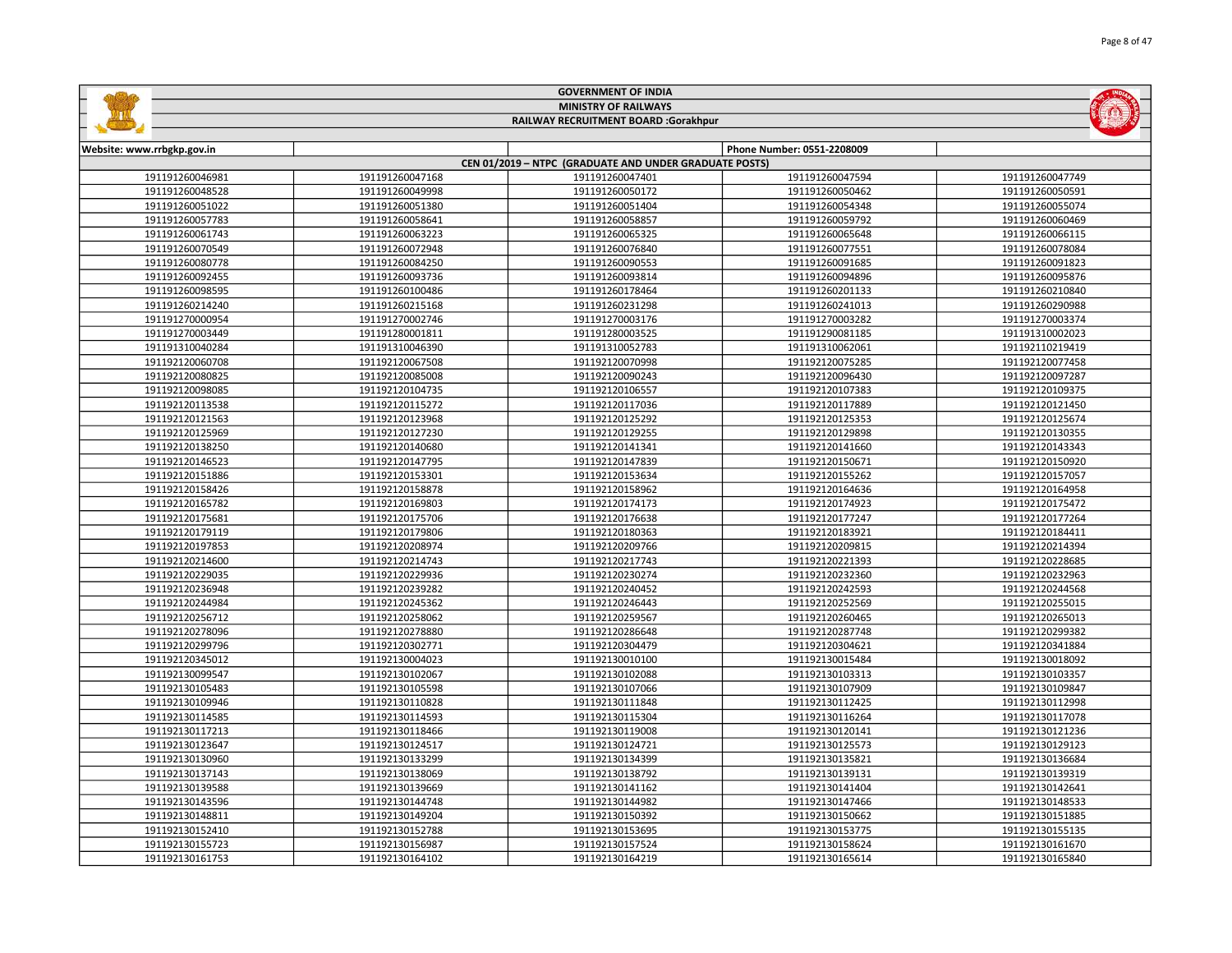|                            |                                                        | <b>GOVERNMENT OF INDIA</b>           |                            |                 |  |  |
|----------------------------|--------------------------------------------------------|--------------------------------------|----------------------------|-----------------|--|--|
|                            |                                                        | <b>MINISTRY OF RAILWAYS</b>          |                            |                 |  |  |
|                            |                                                        | RAILWAY RECRUITMENT BOARD :Gorakhpur |                            |                 |  |  |
|                            |                                                        |                                      |                            |                 |  |  |
| Website: www.rrbgkp.gov.in |                                                        |                                      | Phone Number: 0551-2208009 |                 |  |  |
|                            | CEN 01/2019 - NTPC (GRADUATE AND UNDER GRADUATE POSTS) |                                      |                            |                 |  |  |
| 191192130166249            | 191192130167280                                        | 191192130167590                      | 191192130167643            | 191192130168653 |  |  |
| 191192130175801            | 191192130177923                                        | 191192130177945                      | 191192130180227            | 191192130181511 |  |  |
| 191192130181684            | 191192130181880                                        | 191192130181996                      | 191192130182538            | 191192130183036 |  |  |
| 191192130183077            | 191192130184559                                        | 191192130184661                      | 191192130186734            | 191192130187413 |  |  |
| 191192130188497            | 191192130189046                                        | 191192130190461                      | 191192130192103            | 191192130192662 |  |  |
| 191192130193223            | 191192130195490                                        | 191192130195923                      | 191192130196071            | 191192130196311 |  |  |
| 191192130196701            | 191192130198036                                        | 191192130200331                      | 191192130200699            | 191192130201709 |  |  |
| 191192130202460            | 191192130202745                                        | 191192130202757                      | 191192130204264            | 191192130204675 |  |  |
| 191192130206878            | 191192130207695                                        | 191192130208009                      | 191192130208802            | 191192130211744 |  |  |
| 191192130212731            | 191192130214999                                        | 191192130215228                      | 191192130215277            | 191192130217329 |  |  |
| 191192130218540            | 191192130219908                                        | 191192130222023                      | 191192130222351            | 191192130224017 |  |  |
| 191192130224235            | 191192130224311                                        | 191192130225028                      | 191192130225100            | 191192130225905 |  |  |
| 191192130226594            | 191192130226689                                        | 191192130227453                      | 191192130230831            | 191192130231704 |  |  |
| 191192130233290            | 191192130234520                                        | 191192130234579                      | 191192130235197            | 191192130235529 |  |  |
| 191192130236544            | 191192130236811                                        | 191192130237634                      | 191192130239271            | 191192130239848 |  |  |
| 191192130240545            | 191192130241873                                        | 191192130243348                      | 191192130244734            | 191192130247517 |  |  |
| 191192130247739            | 191192130249061                                        | 191192130250141                      | 191192130252577            | 191192130254495 |  |  |
| 191192130255950            | 191192130258556                                        | 191192130260161                      | 191192130260388            | 191192130261410 |  |  |
| 191192130262325            | 191192130262615                                        | 191192130264782                      | 191192130265732            | 191192130267037 |  |  |
| 191192130267085            | 191192130269324                                        | 191192130269938                      | 191192130270687            | 191192130270972 |  |  |
| 191192130271059            | 191192130272047                                        | 191192130273454                      | 191192130273499            | 191192130273727 |  |  |
| 191192130273885            | 191192130274229                                        | 191192130275025                      | 191192130276309            | 191192130277335 |  |  |
| 191192130280510            | 191192130281510                                        | 191192130283706                      | 191192130283829            | 191192130284029 |  |  |
| 191192130284537            | 191192130285319                                        | 191192130285707                      | 191192130286367            | 191192130286489 |  |  |
| 191192130286877            | 191192130289148                                        | 191192130289738                      | 191192130290393            | 191192130292071 |  |  |
| 191192130292347            | 191192130293568                                        | 191192130293670                      | 191192130294222            | 191192130295775 |  |  |
| 191192130297499            | 191192130297872                                        | 191192130297889                      | 191192130297981            | 191192130298572 |  |  |
| 191192130299171            | 191192130299408                                        | 191192130299538                      | 191192130299559            | 191192130300839 |  |  |
| 191192130301536            | 191192130301850                                        | 191192130302495                      | 191192130302582            | 191192130302647 |  |  |
| 191192130302649            | 191192130303359                                        | 191192130303633                      | 191192130304027            | 191192130304169 |  |  |
| 191192130304299            | 191192130305031                                        | 191192130306142                      | 191192130311648            | 191192130316966 |  |  |
| 191192130321284            | 191192130327249                                        | 191192130331468                      | 191192130332212            | 191192130332661 |  |  |
| 191192130334949            | 191192130336095                                        | 191192130336215                      | 191192130337657            | 191192130337923 |  |  |
| 191192130337960            | 191192130338062                                        | 191192130339766                      | 191192130342182            | 191192130342545 |  |  |
| 191192130343124            | 191192130343760                                        | 191192130344001                      | 191192130345543            | 191192130346030 |  |  |
| 191192130346157            | 191192130346969                                        | 191192130348003                      | 191192130350035            | 191192130350650 |  |  |
| 191192130351550            | 191192130353405                                        | 191192130354542                      | 191192130355561            | 191192130358279 |  |  |
| 191192130358502            | 191192130359667                                        | 191192130361309                      | 191192130363527            | 191192130364645 |  |  |
| 191192130365503            | 191192130365745                                        | 191192130366282                      | 191192130369541            | 191192130370421 |  |  |
| 191192130373622            | 191192130374495                                        | 191192130374503                      | 191192130376400            | 191192130376722 |  |  |
| 191192130376734            | 191192130377395                                        | 191192130378965                      | 191192130379067            | 191192130380507 |  |  |
| 191192140175970            | 191192150034033                                        | 191192150039900                      | 191192150076382            | 191192150142861 |  |  |
| 191192150153764            | 191192150168989                                        | 191192150175318                      | 191192150175979            | 191192150199785 |  |  |
| 191192150201805            | 191192150204807                                        | 191192150217752                      | 191192150220577            | 191192150221799 |  |  |
| 191192150222696            | 191192150229659                                        | 191192150244278                      | 191192150252043            | 191192150255574 |  |  |
| 191192150258528            | 191192150264286                                        | 191192150266265                      | 191192150273699            | 191192150274405 |  |  |
| 191192150282985            | 191192150316684                                        | 191192150322260                      | 191192150349846            | 191192160083476 |  |  |
| 191192160087276            | 191192170054591                                        | 191192170056882                      | 191192170058280            | 191192170060070 |  |  |
| 191192170061992            | 191192170062961                                        | 191192170064225                      | 191192170065819            | 191192170065922 |  |  |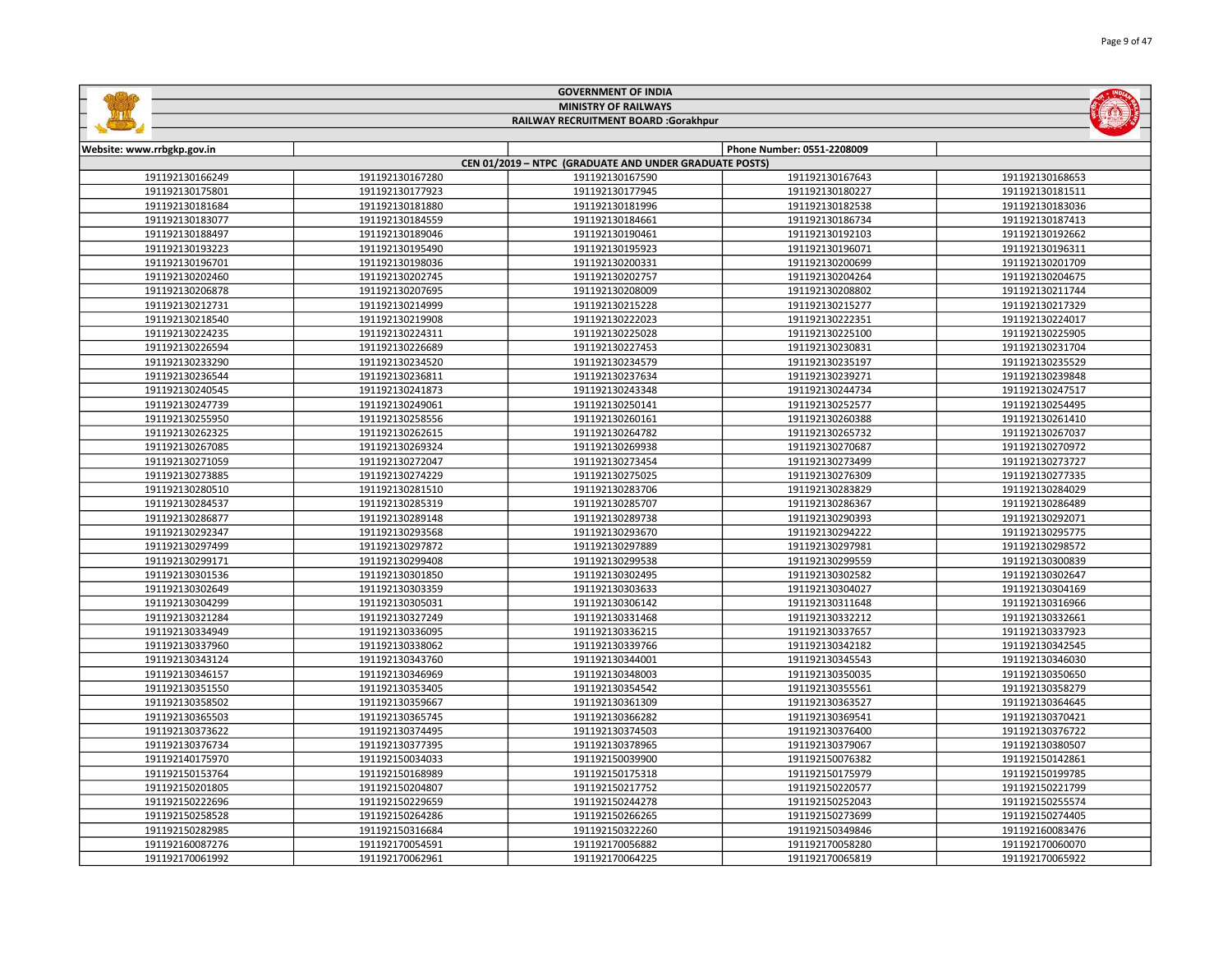|                            |                 | <b>GOVERNMENT OF INDIA</b>                             |                            |                 |
|----------------------------|-----------------|--------------------------------------------------------|----------------------------|-----------------|
|                            |                 | <b>MINISTRY OF RAILWAYS</b>                            |                            |                 |
|                            |                 | RAILWAY RECRUITMENT BOARD :Gorakhpur                   |                            |                 |
|                            |                 |                                                        |                            |                 |
| Website: www.rrbgkp.gov.in |                 |                                                        | Phone Number: 0551-2208009 |                 |
|                            |                 | CEN 01/2019 - NTPC (GRADUATE AND UNDER GRADUATE POSTS) |                            |                 |
| 191192170066151            | 191192170066265 | 191192170067377                                        | 191192170068882            | 191192170069544 |
| 191192170069712            | 191192170069747 | 191192170069910                                        | 191192170070123            | 191192170070126 |
| 191192170070455            | 191192170070708 | 191192170071602                                        | 191192170072929            | 191192170073128 |
| 191192170074787            | 191192170075662 | 191192170076558                                        | 191192170077314            | 191192170077762 |
| 191192170078131            | 191192170080011 | 191192170080025                                        | 191192170080894            | 191192170082299 |
| 191192170082323            | 191192170082762 | 191192170083010                                        | 191192170083253            | 191192170083780 |
| 191192170083941            | 191192170084232 | 191192170084246                                        | 191192170084300            | 191192170084560 |
| 191192170084741            | 191192170084753 | 191192170084888                                        | 191192170084989            | 191192170086029 |
| 191192170086143            | 191192170087133 | 191192170087866                                        | 191192170087873            | 191192170089451 |
| 191192170089491            | 191192170090014 | 191192170090749                                        | 191192170091994            | 191192170093953 |
| 191192170094797            | 191192170094804 | 191192170095484                                        | 191192170095544            | 191192170096544 |
| 191192170097283            | 191192170098513 | 191192170098604                                        | 191192170099557            | 191192170101211 |
| 191192170103101            | 191192170103134 | 191192170103167                                        | 191192170103278            | 191192170103355 |
| 191192170104403            | 191192170104638 | 191192170105500                                        | 191192170107378            | 191192170108123 |
| 191192170108588            | 191192170109529 | 191192170110856                                        | 191192170112240            | 191192170112366 |
| 191192170113150            | 191192170115056 | 191192170115199                                        | 191192170115426            | 191192170116124 |
| 191192170117742            | 191192170118301 | 191192170121062                                        | 191192170121152            | 191192170121309 |
| 191192170122246            | 191192170123738 | 191192170125434                                        | 191192170125723            | 191192170126018 |
| 191192170126095            | 191192170128377 | 191192170128515                                        | 191192170130365            | 191192170130908 |
| 191192170133019            | 191192170133771 | 191192170133807                                        | 191192170134204            | 191192170134255 |
| 191192170135688            | 191192170138450 | 191192170138607                                        | 191192170139337            | 191192170139442 |
| 191192170139710            | 191192170140452 | 191192170140604                                        | 191192170141369            | 191192170142786 |
| 191192170142800            | 191192170142985 | 191192170145314                                        | 191192170146378            | 191192170147055 |
| 191192170147660            | 191192170150837 | 191192170151511                                        | 191192170152093            | 191192170153610 |
| 191192170153673            | 191192170153985 | 191192170154505                                        | 191192170154664            | 191192170154714 |
| 191192170155085            | 191192170155249 | 191192170156627                                        | 191192170156910            | 191192170157702 |
| 191192170158556            | 191192170158885 | 191192170159636                                        | 191192170160344            | 191192170160560 |
| 191192170164182            | 191192170164186 | 191192170164292                                        | 191192170164624            | 191192170164826 |
| 191192170165526            | 191192170165618 | 191192170165734                                        | 191192170165813            | 191192170166165 |
| 191192170166474            | 191192170167418 | 191192170167485                                        | 191192170168819            | 191192170169127 |
| 191192170169946            | 191192170170149 | 191192170170548                                        | 191192170170683            | 191192170171981 |
| 191192170172323            | 191192170173125 | 191192170173254                                        | 191192170174272            | 191192170175148 |
| 191192170175455            | 191192170175489 | 191192170175842                                        | 191192170176040            | 191192170176314 |
| 191192170176822            | 191192170177056 | 191192170177336                                        | 191192170178309            | 191192170178374 |
| 191192170179137            | 191192170179966 | 191192170180476                                        | 191192170180499            | 191192170180597 |
| 191192170181457            | 191192170181652 | 191192170181797                                        | 191192170182147            | 191192170183303 |
| 191192170183471            | 191192170183941 | 191192170183968                                        | 191192170183985            | 191192170184091 |
| 191192170184282            | 191192170185060 | 191192170185169                                        | 191192170185341            | 191192170185749 |
| 191192170186327            | 191192170187533 | 191192170188083                                        | 191192170190270            | 191192170191921 |
| 191192170192204            | 191192170192316 | 191192170192683                                        | 191192170196760            | 191192170198129 |
| 191192170201027            | 191192170201471 | 191192170202658                                        | 191192170203079            | 191192170204926 |
| 191192170205551            | 191192170207768 | 191192170207774                                        | 191192170208386            | 191192170209276 |
| 191192170210567            | 191192170212559 | 191192170213674                                        | 191192170214474            | 191192170215955 |
| 191192170216723            | 191192170216874 | 191192170217257                                        | 191192170218404            | 191192170218450 |
| 191192170218794            | 191192170218911 | 191192170219906                                        | 191192170220409            | 191192170221507 |
| 191192170223776            | 191192170224016 | 191192170224084                                        | 191192170224437            | 191192170226679 |
| 191192170228817            | 191192170229163 | 191192170229375                                        | 191192170231063            | 191192170232008 |
| 191192170232920            | 191192170233632 | 191192170234984                                        | 191192170236599            | 191192170238355 |

191192170241729 191192170241749 191192170242926 191192170243314

GOVERNMENT OF INDIA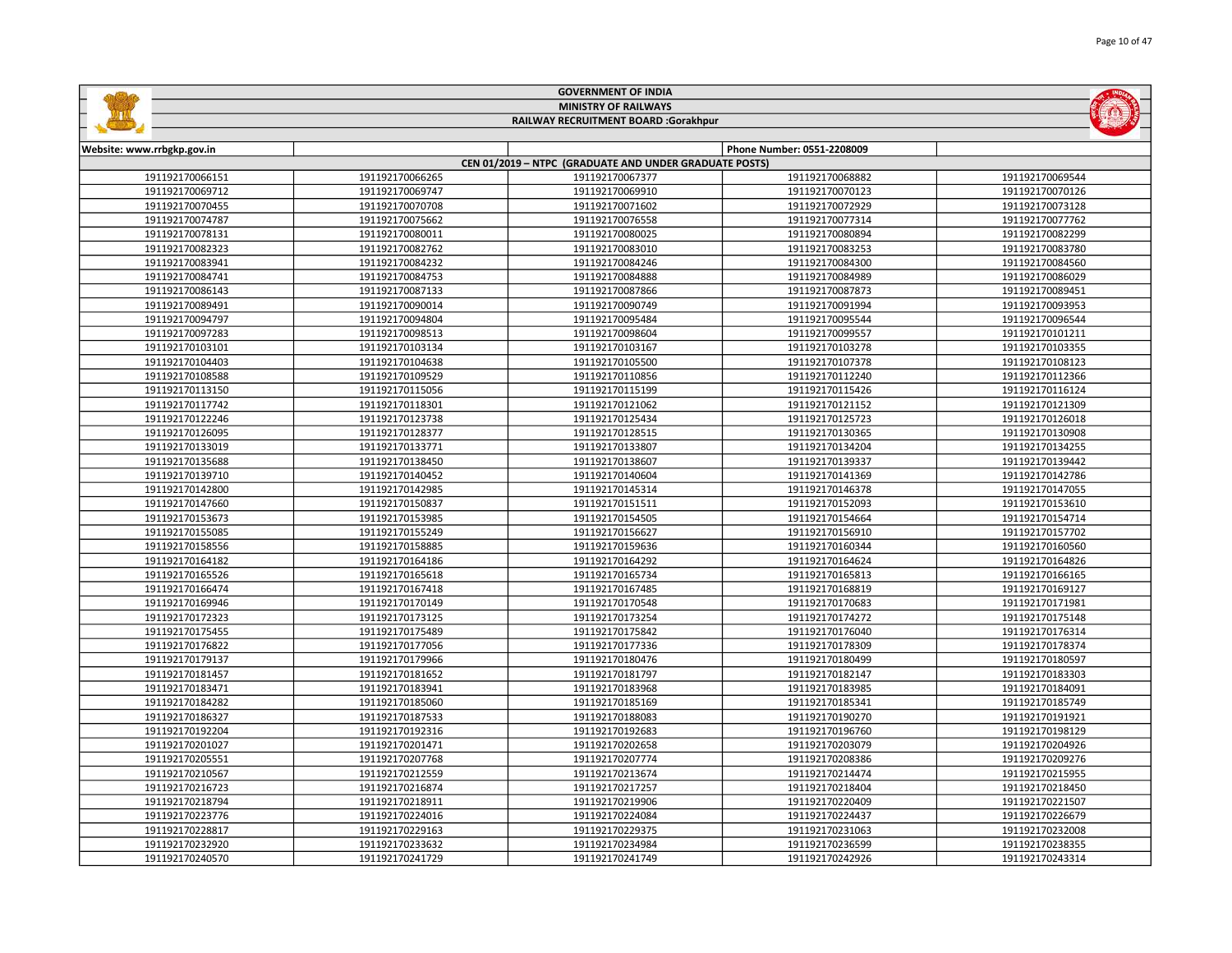|                                      |                 | <b>MINISTRY OF RAILWAYS</b>                            |                            |                 |  |
|--------------------------------------|-----------------|--------------------------------------------------------|----------------------------|-----------------|--|
| RAILWAY RECRUITMENT BOARD :Gorakhpur |                 |                                                        |                            |                 |  |
|                                      |                 |                                                        |                            |                 |  |
| Website: www.rrbgkp.gov.in           |                 | CEN 01/2019 - NTPC (GRADUATE AND UNDER GRADUATE POSTS) | Phone Number: 0551-2208009 |                 |  |
| 191192170244055                      | 191192170247115 | 191192170250651                                        | 191192170251287            | 191192170251512 |  |
| 191192170252786                      | 191192170254962 | 191192170255861                                        | 191192170256901            | 191192170257928 |  |
| 191192170258236                      | 191192170259457 | 191192170259681                                        | 191192170259749            | 191192170260442 |  |
| 191192170262760                      | 191192170263324 | 191192170263404                                        | 191192170265852            | 191192170267274 |  |
| 191192170267353                      | 191192170268985 | 191192170269424                                        | 191192170270702            | 191192170271886 |  |
| 191192170273333                      | 191192170273560 | 191192170274058                                        | 191192170274423            | 191192170274473 |  |
| 191192170274563                      | 191192170275861 | 191192170277340                                        | 191192170277535            | 191192170279000 |  |
| 191192170279598                      | 191192170279623 | 191192170280710                                        | 191192170281842            | 191192170282136 |  |
| 191192170282697                      | 191192170282726 | 191192170285174                                        | 191192170285479            | 191192170286078 |  |
| 191192170287070                      | 191192170287646 | 191192170288584                                        | 191192170289185            | 191192170289523 |  |
| 191192170290966                      | 191192170291124 | 191192170292927                                        | 191192170293184            | 191192170294509 |  |
| 191192170295437                      | 191192170301461 | 191192170304283                                        | 191192170306599            | 191192170307465 |  |
| 191192170307710                      | 191192170307748 | 191192170307915                                        | 191192170308395            | 191192170309069 |  |
| 191192170309283                      | 191192170309390 | 191192170309488                                        | 191192170311010            | 191192170312242 |  |
| 191192170314115                      | 191192170316167 | 191192170316542                                        | 191192170316701            | 191192170316978 |  |
| 191192170317389                      | 191192170319044 | 191192170319364                                        | 191192170320398            | 191192170323354 |  |
| 191192170323767                      | 191192170325209 | 191192170327194                                        | 191192170328927            | 191192170329832 |  |
| 191192170331233                      | 191192170331883 | 191192170332358                                        | 191192170332407            | 191192170336350 |  |
| 191192170336580                      | 191192170336664 | 191192170336691                                        | 191192170336922            | 191192170338096 |  |
| 191192170338411                      | 191192170339767 | 191192170341143                                        | 191192170342406            | 191192170342517 |  |
| 191192170342968                      | 191192170343475 | 191192170346921                                        | 191192170348741            | 191192170349042 |  |
| 191192170349607                      | 191192170350441 | 191192170351835                                        | 191192170355686            | 191192170355767 |  |
| 191192170356880                      | 191192170357980 | 191192190004312                                        | 191192190004454            | 191192190004826 |  |
| 191192190005198                      | 191192190005284 | 191192190005402                                        | 191192190005555            | 191192190005605 |  |
| 191192190005845                      | 191192190005854 | 191192190006268                                        | 191192190006288            | 191192190006308 |  |
| 191192190006361                      | 191192190006519 | 191192190006737                                        | 191192190006775            | 191192190007062 |  |
| 191192190007289                      | 191192190007312 | 191192190007313                                        | 191192190007476            | 191192190007855 |  |
| 191192190007949                      | 191192190008178 | 191192190008181                                        | 191192190008458            | 191192190008693 |  |
| 191192190008756                      | 191192190008799 | 191192190008866                                        | 191192190009156            | 191192190009162 |  |
| 191192190009275                      | 191192190009441 | 191192190009480                                        | 191192190009493            | 191192190009644 |  |
| 191192190009703                      | 191192190009755 | 191192190010029                                        | 191192190010118            | 191192190010274 |  |
| 191192190011051                      | 191192190011192 | 191192190011662                                        | 191192190011696            | 191192190012013 |  |
| 191192190012128                      | 191192190012190 | 191192190012331                                        | 191192190012486            | 191192190012856 |  |
| 191192190013311                      | 191192190013927 | 191192190013980                                        | 191192190014172            | 191192190014193 |  |
| 191192190015248                      | 191192190015852 | 191192190015991                                        | 191192190016323            | 191192190016327 |  |
| 191192190016518                      | 191192190016541 | 191192190016816                                        | 191192190016956            | 191192190017247 |  |
| 191192190017647                      | 191192190017874 | 191192190017947                                        | 191192190018151            | 191192190018254 |  |
| 191192190018410                      | 191192190018533 | 191192190018618                                        | 191192190018749            | 191192190018860 |  |
| 191192190018983                      | 191192190019072 | 191192190019390                                        | 191192190019473            | 191192190019826 |  |
| 191192190019827                      | 191192190019863 | 191192190020117                                        | 191192190020181            | 191192190020271 |  |
| 191192190020580                      | 191192190020597 | 191192190020909                                        | 191192190021105            | 191192190021336 |  |
| 191192190021993                      | 191192190022240 | 191192190022291                                        | 191192190022560            | 191192190022626 |  |
| 191192190023282                      | 191192190023371 | 191192190023886                                        | 191192190023937            | 191192190024187 |  |
| 191192190024268                      | 191192190024899 | 191192190024996                                        | 191192190025122            | 191192190025173 |  |
| 191192190025305                      | 191192190025312 | 191192190025396                                        | 191192190025640            | 191192190025653 |  |
| 191192190026221                      | 191192190026316 | 191192190026442                                        | 191192190026655            | 191192190026792 |  |
| 191192190027229                      | 191192190027447 | 191192190027471                                        | 191192190027899            | 191192190028035 |  |
| 191192190028043                      | 191192190028057 | 191192190028116                                        | 191192190028689            | 191192190028692 |  |
|                                      |                 |                                                        |                            |                 |  |

191192190029376 191192190029992 191192190030309 191192190030383

GOVERNMENT OF INDIA

**Safety**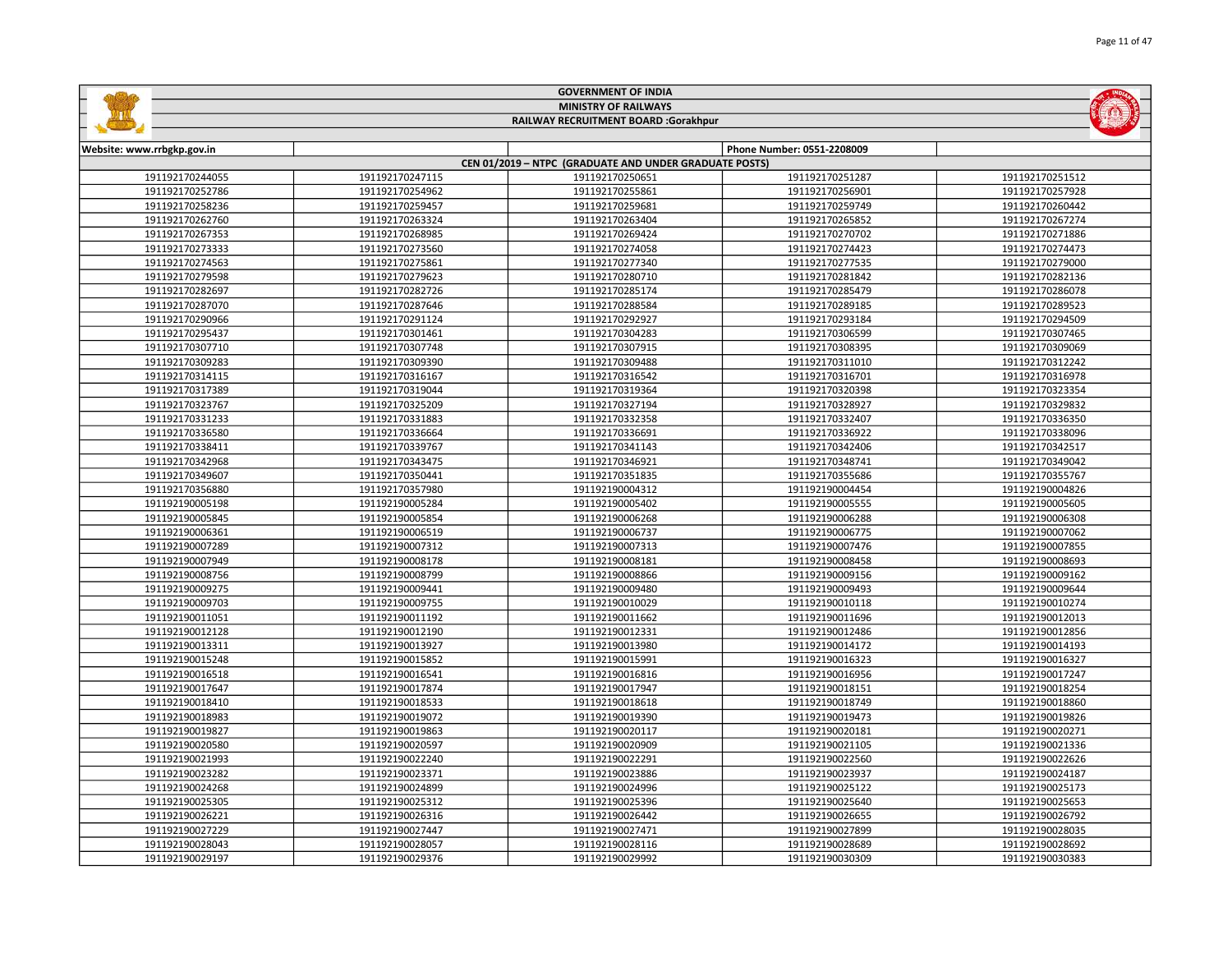| <b>MINISTRY OF RAILWAYS</b><br>RAILWAY RECRUITMENT BOARD :Gorakhpur |                 |                                                        |                            |                 |
|---------------------------------------------------------------------|-----------------|--------------------------------------------------------|----------------------------|-----------------|
|                                                                     |                 |                                                        |                            |                 |
| Website: www.rrbgkp.gov.in                                          |                 |                                                        | Phone Number: 0551-2208009 |                 |
|                                                                     |                 | CEN 01/2019 - NTPC (GRADUATE AND UNDER GRADUATE POSTS) |                            |                 |
| 191192190030387                                                     | 191192190030523 | 191192190030658                                        | 191192190030900            | 191192190031360 |
| 191192190031424                                                     | 191192190031602 | 191192190031695                                        | 191192190032066            | 191192190032077 |
| 191192190032106                                                     | 191192190032164 | 191192190032207                                        | 191192190032363            | 191192190032464 |
| 191192190032815                                                     | 191192190033373 | 191192190035280                                        | 191192190036210            | 191192190039061 |
| 191192190039362                                                     | 191192190039478 | 191192190040547                                        | 191192190040899            | 191192190044051 |
| 191192190054776                                                     | 191192190054852 | 191192190055272                                        | 191192190056076            | 191192190056088 |
| 191192190057421                                                     | 191192190057524 | 191192190057757                                        | 191192190058314            | 191192190058965 |
| 191192190060243                                                     | 191192190060290 | 191192190060295                                        | 191192190060460            | 191192190060966 |
| 191192190061588                                                     | 191192190062777 | 191192190063339                                        | 191192190064946            | 191192190071588 |
| 191192190072918                                                     | 191192190073153 | 191192190074223                                        | 191192190074574            | 191192190078789 |
| 191192190078935                                                     | 191192190079103 | 191192190079483                                        | 191192190081660            | 191192190081923 |
| 191192190084622                                                     | 191192190084739 | 191192190084826                                        | 191192190085882            | 191192190087711 |
| 191192190089154                                                     | 191192190090410 | 191192190090728                                        | 191192190091602            | 191192190091830 |
| 191192190092575                                                     | 191192190092606 | 191192190092920                                        | 191192190096557            | 191192190097362 |
| 191192190097751                                                     | 191192190097931 | 191192190098764                                        | 191192190099444            | 191192190099715 |
| 191192190100065                                                     | 191192190100365 | 191192190100656                                        | 191192190101626            | 191192190101823 |
| 191192190101990                                                     | 191192190102015 | 191192190102170                                        | 191192190102945            | 191192190103202 |
| 191192190103258                                                     | 191192190103303 | 191192190103688                                        | 191192190103696            | 191192190104017 |
| 191192190104210                                                     | 191192190104723 | 191192190104930                                        | 191192190106186            | 191192190106700 |
| 191192190107519                                                     | 191192190107723 | 191192190107880                                        | 191192190108191            | 191192190108498 |
| 191192190108511                                                     | 191192190108820 | 191192190109325                                        | 191192190109372            | 191192190109772 |
| 191192190110110                                                     | 191192190110665 | 191192190110674                                        | 191192190110964            | 191192190111242 |
| 191192190111333                                                     | 191192190112220 | 191192190112274                                        | 191192190112356            | 191192190112762 |
| 191192190112956                                                     | 191192190113365 | 191192190114851                                        | 191192190115425            | 191192190115565 |
| 191192190115645                                                     | 191192190115996 | 191192190116504                                        | 191192190116534            | 191192190116579 |
| 191192190117372                                                     | 191192190117721 | 191192190118245                                        | 191192190119087            | 191192190119404 |
| 191192190119549                                                     | 191192190119653 | 191192190119915                                        | 191192190120381            | 191192190120672 |
| 191192190120874                                                     | 191192190121147 | 191192190121364                                        | 191192190122168            | 191192190122908 |
| 191192190123428                                                     | 191192190123486 | 191192190123658                                        | 191192190124451            | 191192190124876 |
| 191192190124958                                                     | 191192190124967 | 191192190125040                                        | 191192190125206            | 191192190125668 |
| 191192190126181                                                     | 191192190126260 | 191192190126428                                        | 191192190126887            | 191192190127975 |
| 191192190128226                                                     | 191192190128437 | 191192190128703                                        | 191192190129032            | 191192190129106 |
| 191192190129444                                                     | 191192190129723 | 191192190129858                                        | 191192190130417            | 191192190131227 |
| 191192190132018                                                     | 191192190132198 | 191192190132264                                        | 191192190133047            | 191192190133504 |
| 191192190133840                                                     | 191192190134420 | 191192190134837                                        | 191192190135725            | 191192190135739 |
| 191192190135955                                                     | 191192190136187 | 191192190136341                                        | 191192190136764            | 191192190136926 |
| 191192190136954                                                     | 191192190136990 | 191192190137629                                        | 191192190139039            | 191192190139561 |
| 191192190139919                                                     | 191192190141081 | 191192190141209                                        | 191192190141274            | 191192190141485 |
| 191192190142236                                                     | 191192190142391 | 191192190142424                                        | 191192190142793            | 191192190143245 |
| 191192190143607                                                     | 191192190143770 | 191192190143853                                        | 191192190144027            | 191192190144084 |
| 191192190145259                                                     | 191192190145287 | 191192190145473                                        | 191192190145898            | 191192190146103 |
| 191192190146127                                                     | 191192190147192 | 191192190147312                                        | 191192190147618            | 191192190147632 |
| 191192190147649                                                     | 191192190147760 | 191192190147794                                        | 191192190147974            | 191192190148389 |
| 191192190148391                                                     | 191192190148569 | 191192190148687                                        | 191192190148946            | 191192190149133 |
| 191192190149888                                                     | 191192190150091 | 191192190150277                                        | 191192190150679            | 191192190150823 |
| 191192190151456                                                     | 191192190151549 | 191192190151637                                        | 191192190151639            | 191192190151864 |
| 191192190151940                                                     | 191192190152108 | 191192190152239                                        | 191192190152606            | 191192190152607 |
| 191192190152797                                                     | 191192190152892 | 191192190153156                                        | 191192190153415            | 191192190153416 |

191192190154710 191192190154930 191192190155507 191192190156021

GOVERNMENT OF INDIA

**Sallida** 

**ENDING**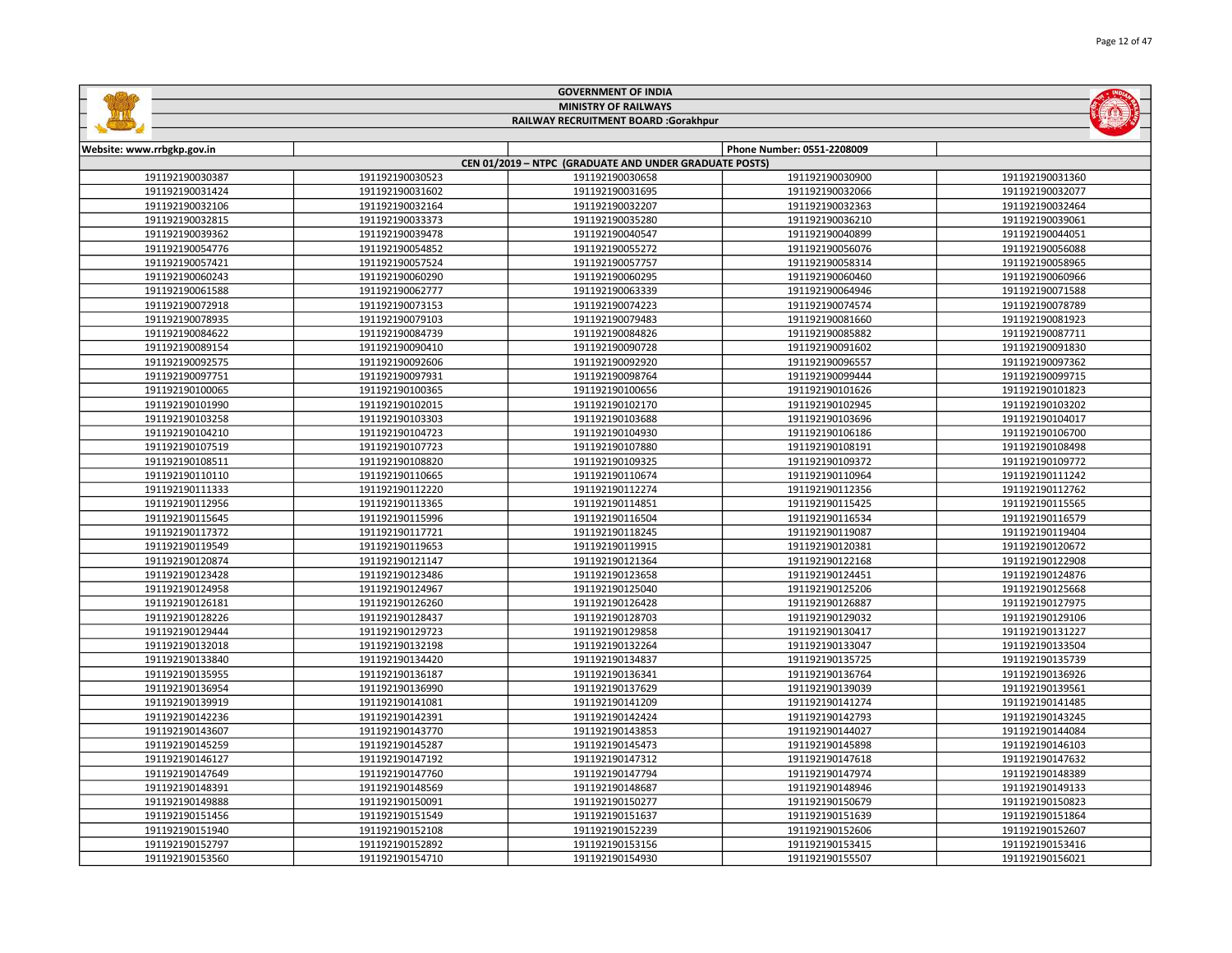|                            |                 | <b>GOVERNMENT OF INDIA</b>                             |                            |                 |
|----------------------------|-----------------|--------------------------------------------------------|----------------------------|-----------------|
|                            |                 | <b>MINISTRY OF RAILWAYS</b>                            |                            |                 |
|                            |                 | RAILWAY RECRUITMENT BOARD :Gorakhpur                   |                            |                 |
|                            |                 |                                                        |                            |                 |
| Website: www.rrbgkp.gov.in |                 |                                                        | Phone Number: 0551-2208009 |                 |
|                            |                 | CEN 01/2019 - NTPC (GRADUATE AND UNDER GRADUATE POSTS) |                            |                 |
| 191192190156086            | 191192190156339 | 191192190156575                                        | 191192190157174            | 191192190157574 |
| 191192190157894            | 191192190158493 | 191192190158659                                        | 191192190158737            | 191192190158783 |
| 191192190159162            | 191192190159338 | 191192190159458                                        | 191192190159849            | 191192190159959 |
| 191192190160984            | 191192190161923 | 191192190162059                                        | 191192190163319            | 191192190163561 |
| 191192190163863            | 191192190164165 | 191192190164170                                        | 191192190164508            | 191192190164517 |
| 191192190164651            | 191192190165299 | 191192190165342                                        | 191192190165423            | 191192190165801 |
| 191192190166234            | 191192190166382 | 191192190166993                                        | 191192190167513            | 191192190167537 |
| 191192190167597            | 191192190167908 | 191192190168923                                        | 191192190168954            | 191192190168996 |
| 191192190169487            | 191192190169532 | 191192190169912                                        | 191192190170611            | 191192190170745 |
| 191192190170749            | 191192190171071 | 191192190171317                                        | 191192190171465            | 191192190171807 |
| 191192190171880            | 191192190171952 | 191192190172301                                        | 191192190172761            | 191192190174283 |
| 191192190174345            | 191192190174374 | 191192190174639                                        | 191192190174711            | 191192190174776 |
| 191192190175555            | 191192190175852 | 191192190175894                                        | 191192190175941            | 191192190176075 |
| 191192190176225            | 191192190176585 | 191192190176954                                        | 191192190178345            | 191192190178454 |
| 191192190178573            | 191192190178587 | 191192190178650                                        | 191192190179002            | 191192190179266 |
| 191192190179454            | 191192190179484 | 191192190179530                                        | 191192190180323            | 191192190180502 |
| 191192190180619            | 191192190180643 | 191192190181098                                        | 191192190182176            | 191192190182616 |
| 191192190183550            | 191192190185133 | 191192190186837                                        | 191192190186901            | 191192190186923 |
| 191192190187054            | 191192190187077 | 191192190187547                                        | 191192190187713            | 191192190188266 |
| 191192190188459            | 191192190188863 | 191192190188878                                        | 191192190189637            | 191192190189912 |
| 191192190190013            | 191192190190093 | 191192190190252                                        | 191192190190848            | 191192190190944 |
| 191192190191832            | 191192190192985 | 191192190193029                                        | 191192190193256            | 191192190193798 |
| 191192190194356            | 191192190195234 | 191192190195476                                        | 191192190195699            | 191192190196586 |
| 191192190196917            | 191192190197058 | 191192190197483                                        | 191192190197683            | 191192190197739 |
| 191192190197960            | 191192190198788 | 191192190198945                                        | 191192190199443            | 191192190199901 |
| 191192190200020            | 191192190200823 | 191192190201352                                        | 191192190201890            | 191192190202462 |
| 191192190202490            | 191192190202699 | 191192190203041                                        | 191192190203449            | 191192190203541 |
| 191192190203583            | 191192190203789 | 191192190203864                                        | 191192190204175            | 191192190205862 |
| 191192190205865            | 191192190206176 | 191192190206593                                        | 191192190207449            | 191192190207887 |
| 191192190207931            | 191192190208392 | 191192190208475                                        | 191192190208783            | 191192190208854 |
| 191192190209309            | 191192190209803 | 191192190210096                                        | 191192190210236            | 191192190210500 |
| 191192190210666            | 191192190211274 | 191192190211402                                        | 191192190211502            | 191192190211806 |
| 191192190211941            | 191192190212105 | 191192190212324                                        | 191192190212401            | 191192190212720 |
| 191192190213129            | 191192190213162 | 191192190213163                                        | 191192190213171            | 191192190213331 |
| 191192190213528            | 191192190213598 | 191192190213656                                        | 191192190214180            | 191192190214191 |
| 191192190214256            | 191192190214315 | 191192190214371                                        | 191192190215337            | 191192190215623 |
| 191192190216440            | 191192190216443 | 191192190216461                                        | 191192190216521            | 191192190216680 |
| 191192190216981            | 191192190217296 | 191192190217346                                        | 191192190217779            | 191192190218174 |
| 191192190218191            | 191192190218383 | 191192190219763                                        | 191192190220023            | 191192190220831 |
|                            |                 |                                                        |                            |                 |
| 191192190220939            | 191192190220972 | 191192190221048                                        | 191192190221848            | 191192190221937 |
| 191192190222137            | 191192190222349 | 191192190222368                                        | 191192190222647            | 191192190223283 |
| 191192190223450            | 191192190223460 | 191192190223538                                        | 191192190223566            | 191192190223784 |
| 191192190224039            | 191192190224115 | 191192190224317                                        | 191192190224621            | 191192190225052 |
| 191192190225167            | 191192190225184 | 191192190225579                                        | 191192190226002            | 191192190226188 |
| 191192190226253            | 191192190226335 | 191192190227171                                        | 191192190227798            | 191192190227894 |
| 191192190228367            | 191192190228603 | 191192190228639                                        | 191192190228677            | 191192190228989 |
| 191192190229181            | 191192190229523 | 191192190229577                                        | 191192190229688            | 191192190229752 |

L,

 191192190230290 191192190230311 191192190230359 191192190230410 191192190231359 191192190231486 191192190231732 191192190231838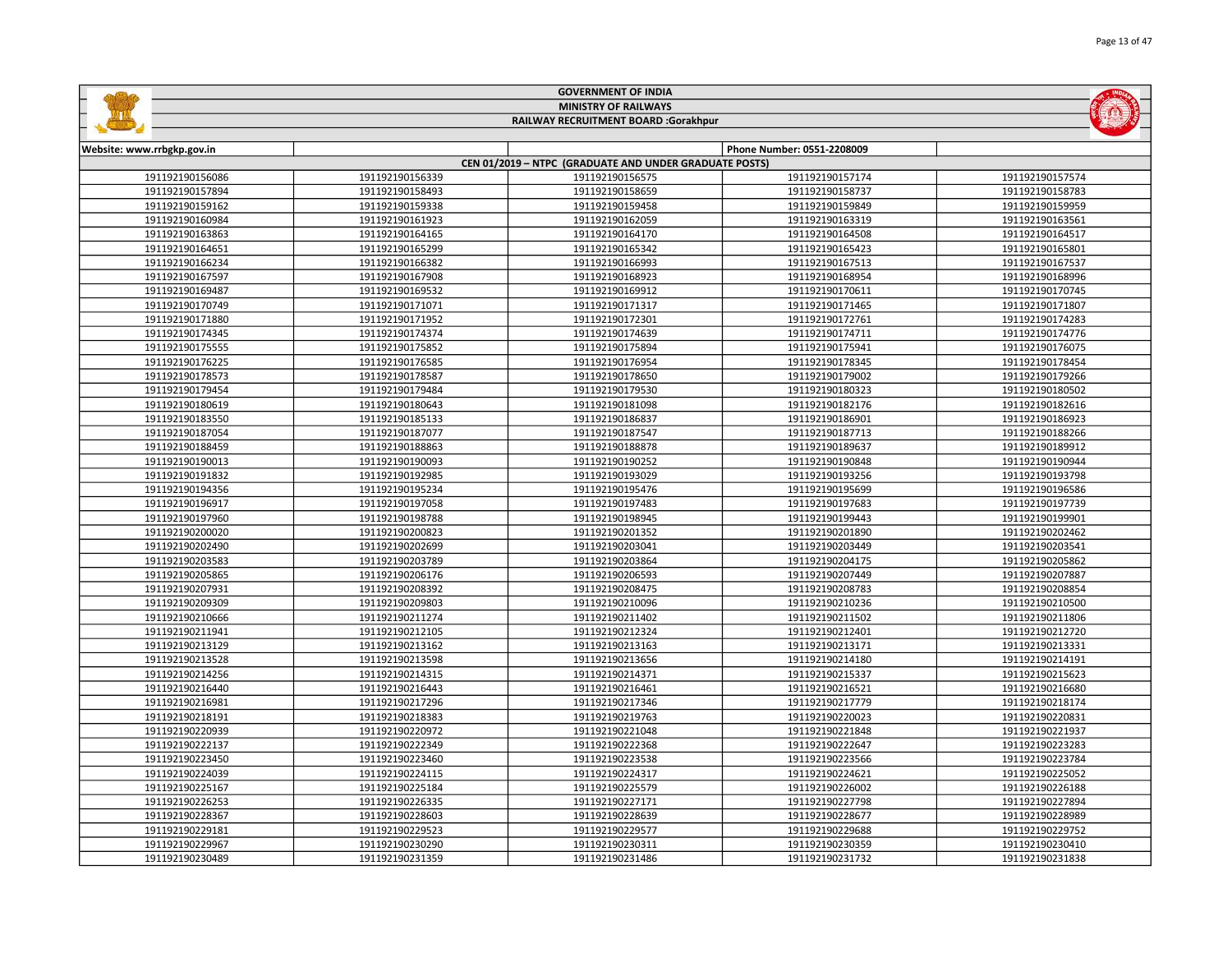| <b>MINISTRY OF RAILWAYS</b><br>RAILWAY RECRUITMENT BOARD :Gorakhpur |                                    |                                                        |                                    |                                    |
|---------------------------------------------------------------------|------------------------------------|--------------------------------------------------------|------------------------------------|------------------------------------|
|                                                                     |                                    |                                                        |                                    |                                    |
| Website: www.rrbgkp.gov.in                                          |                                    |                                                        | Phone Number: 0551-2208009         |                                    |
|                                                                     |                                    | CEN 01/2019 - NTPC (GRADUATE AND UNDER GRADUATE POSTS) |                                    |                                    |
| 191192190232189                                                     | 191192190232432                    | 191192190232724                                        | 191192190232738                    | 191192190232761                    |
| 191192190233251                                                     | 191192190233300                    | 191192190233396                                        | 191192190233407                    | 191192190233697                    |
| 191192190233844                                                     | 191192190234462                    | 191192190234842                                        | 191192190235131                    | 191192190235138                    |
| 191192190235222                                                     | 191192190235342                    | 191192190235361                                        | 191192190235458                    | 191192190236268                    |
| 191192190236395                                                     | 191192190236424                    | 191192190236608                                        | 191192190236817                    | 191192190236893                    |
| 191192190237087                                                     | 191192190237277                    | 191192190237923                                        | 191192190238073                    | 191192190238615                    |
| 191192190238657                                                     | 191192190238678                    | 191192190238769                                        | 191192190238902                    | 191192190239189                    |
| 191192190239721                                                     | 191192190240968                    | 191192190241743                                        | 191192190241811                    | 191192190242146                    |
| 191192190242234                                                     | 191192190242432                    | 191192190242583                                        | 191192190243239                    | 191192190243370                    |
| 191192190243397                                                     | 191192190244209                    | 191192190244230                                        | 191192190244232                    | 191192190244243                    |
| 191192190244717                                                     | 191192190244906                    | 191192190245163                                        | 191192190245221                    | 191192190245761                    |
| 191192190246746                                                     | 191192190247565                    | 191192190247705                                        | 191192190247744                    | 191192190247917                    |
| 191192190247968                                                     | 191192190247972                    | 191192190247978                                        | 191192190248163                    | 191192190248671                    |
| 191192190248852                                                     | 191192190248865                    | 191192190248979                                        | 191192190249240                    | 191192190250061                    |
| 191192190250288                                                     | 191192190250404                    | 191192190250739                                        | 191192190250979                    | 191192190251538                    |
| 191192190252208                                                     | 191192190252471                    | 191192190252655                                        | 191192190252968                    | 191192190252995                    |
| 191192190253074                                                     | 191192190253396                    | 191192190253451                                        | 191192190253890                    | 191192190253917                    |
| 191192190254157                                                     | 191192190254220                    | 191192190254656                                        | 191192190255003                    | 191192190255223                    |
| 191192190255531                                                     | 191192190255930                    | 191192190256274                                        | 191192190256973                    | 191192190257777                    |
| 191192190258146                                                     | 191192190258220                    | 191192190259153                                        | 191192190260589                    | 191192190260592                    |
| 191192190261175<br>191192190262644                                  | 191192190261685<br>191192190262733 | 191192190261864<br>191192190263034                     | 191192190262013<br>191192190263085 | 191192190262270                    |
| 191192190263144                                                     | 191192190263646                    | 191192190263737                                        | 191192190264887                    | 191192190263125<br>191192190264929 |
| 191192190265326                                                     | 191192190265802                    | 191192190265910                                        | 191192190266011                    | 191192190266880                    |
| 191192190267207                                                     | 191192190267385                    | 191192190267415                                        | 191192190267584                    | 191192190267925                    |
|                                                                     |                                    |                                                        |                                    |                                    |
| 191192190268159                                                     | 191192190268772                    | 191192190268802                                        | 191192190269166                    | 191192190269551                    |
| 191192190269656                                                     | 191192190269754                    | 191192190270023                                        | 191192190270488                    | 191192190270518                    |
| 191192190270527<br>191192190270864                                  | 191192190270607<br>191192190270937 | 191192190270806<br>191192190271080                     | 191192190270822<br>191192190271406 | 191192190270827<br>191192190271741 |
|                                                                     |                                    | 191192190272053                                        | 191192190272217                    | 191192190272354                    |
| 191192190271792<br>191192190272409                                  | 191192190272022                    |                                                        | 191192190274492                    |                                    |
| 191192190275215                                                     | 191192190274005<br>191192190276166 | 191192190274090<br>191192190276277                     | 191192190276359                    | 191192190274863<br>191192190276403 |
| 191192190276694                                                     | 191192190277094                    | 191192190277156                                        | 191192190277210                    | 191192190277350                    |
| 191192190277450                                                     | 191192190277522                    | 191192190278070                                        | 191192190278280                    | 191192190278321                    |
| 191192190278602                                                     | 191192190278754                    | 191192190278839                                        | 191192190278844                    | 191192190279262                    |
|                                                                     |                                    |                                                        |                                    |                                    |
| 191192190279639<br>191192190281680                                  | 191192190279702<br>191192190281835 | 191192190279880<br>191192190282203                     | 191192190280701<br>191192190282821 | 191192190281096<br>191192190283426 |
| 191192190283456                                                     | 191192190283556                    | 191192190283564                                        | 191192190283585                    | 191192190283737                    |
| 191192190283788                                                     | 191192190284763                    | 191192190284867                                        | 191192190284965                    | 191192190285025                    |
| 191192190285235                                                     | 191192190285556                    | 191192190285696                                        | 191192190285940                    | 191192190285970                    |
| 191192190286173                                                     | 191192190286691                    | 191192190287038                                        | 191192190287726                    | 191192190288220                    |
| 191192190288733                                                     | 191192190289706                    | 191192190290303                                        | 191192190290343                    | 191192190290501                    |
| 191192190291047                                                     | 191192190292292                    | 191192190292755                                        | 191192190293520                    | 191192190293664                    |
| 191192190294177                                                     | 191192190294293                    | 191192190294775                                        | 191192190294879                    | 191192190296082                    |
| 191192190297014                                                     | 191192190297716                    | 191192190298247                                        | 191192190299411                    | 191192190299663                    |
| 191192190299685                                                     | 191192190300133                    | 191192190301693                                        | 191192190301975                    | 191192190302923                    |
| 191192190303711                                                     | 191192190304058                    | 191192190316948                                        | 191192190324810                    | 191192190325886                    |
| 191192190328231                                                     | 191192190330644                    | 191192190331886                                        | 191192190334600                    | 191192190336998                    |
|                                                                     |                                    |                                                        |                                    |                                    |

191192190353387 191192190359647 191192190360186 191192190360314

GOVERNMENT OF INDIA

**Sallidge**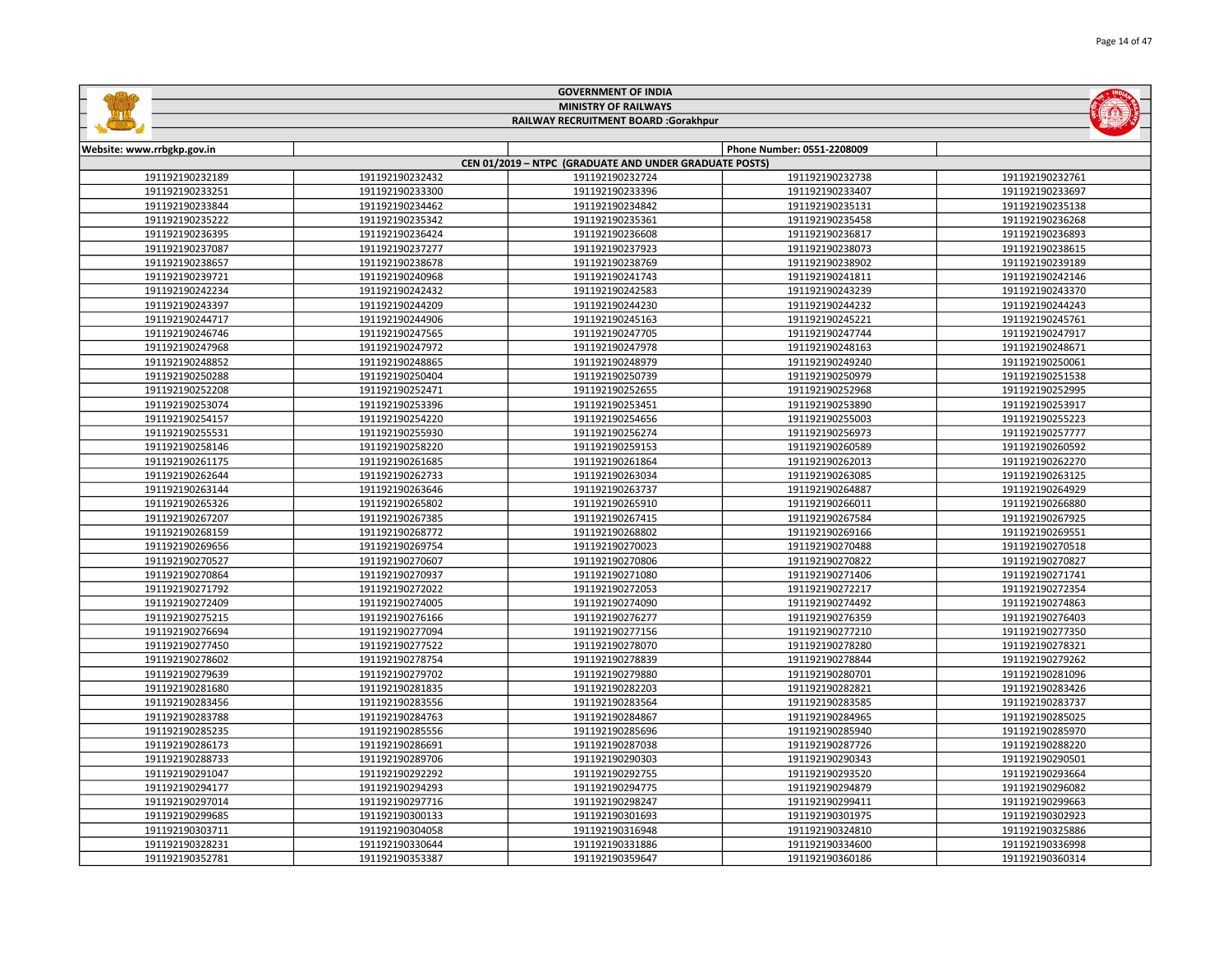|                            |                 | <b>GOVERNMENT OF INDIA</b>                             |                            |                 |
|----------------------------|-----------------|--------------------------------------------------------|----------------------------|-----------------|
|                            |                 | <b>MINISTRY OF RAILWAYS</b>                            |                            |                 |
|                            |                 | RAILWAY RECRUITMENT BOARD :Gorakhpur                   |                            |                 |
|                            |                 |                                                        |                            |                 |
| Website: www.rrbgkp.gov.in |                 |                                                        | Phone Number: 0551-2208009 |                 |
|                            |                 | CEN 01/2019 - NTPC (GRADUATE AND UNDER GRADUATE POSTS) |                            |                 |
| 191192190360398            | 191192190360707 | 191192190361575                                        | 191192190361576            | 191192190361908 |
| 191192190362968            | 191192190363323 | 191192190364488                                        | 191192190365197            | 191192190365705 |
| 191192190365859            | 191192190365938 | 191192190366421                                        | 191192190366541            | 191192190366599 |
| 191192190366971            | 191192190367037 | 191192190367194                                        | 191192190367379            | 191192190367968 |
| 191192190368135            | 191192190368235 | 191192190368269                                        | 191192190368298            | 191192190368865 |
| 191192190369044            | 191192190369134 | 191192190369257                                        | 191192190369387            | 191192190369488 |
| 191192190369699            | 191192190370303 | 191192190370374                                        | 191192190370591            | 191192190371468 |
| 191192190372207            | 191192190372764 | 191192190372907                                        | 191192190373508            | 191192190374030 |
| 191192190374266            | 191192190374327 | 191192190374562                                        | 191192190374596            | 191192190374614 |
| 191192190374801            | 191192190375353 | 191192190376221                                        | 191192190376769            | 191192190377027 |
| 191192190377698            | 191192190379619 | 191192190379739                                        | 191192190379937            | 191192190379961 |
| 191192190380618            | 191192190381043 | 191192190381449                                        | 191192190381638            | 191192200001036 |
| 191192210068743            | 191192210244471 | 191192220000470                                        | 191192220000481            | 191192220000769 |
| 191192220001244            | 191192220001332 | 191192220001392                                        | 191192220001420            | 191192220002581 |
| 191192220003123            | 191192220003416 | 191192220003479                                        | 191192230029811            | 191192230039683 |
| 191192230042774            | 191192240002979 | 191192250054400                                        | 191192250054765            | 191192250058407 |
| 191192250064241            | 191192250064762 | 191192250065330                                        | 191192250065550            | 191192250065649 |
| 191192250071284            | 191192250071530 | 191192250071637                                        | 191192250072591            | 191192250072649 |
| 191192250081105            | 191192250082726 | 191192250086692                                        | 191192250088895            | 191192250089129 |
| 191192250091263            | 191192250092346 | 191192250094707                                        | 191192250094780            | 191192250094860 |
| 191192250094948            | 191192250096051 | 191192250096529                                        | 191192250096571            | 191192250096848 |
| 191192250097011            | 191192250097975 | 191192250135991                                        | 191192260006197            | 191192260007191 |
| 191192260008331            | 191192260008402 | 191192260009719                                        | 191192260011793            | 191192260014624 |
| 191192260016915            | 191192260020326 | 191192260021045                                        | 191192260021074            | 191192260021118 |
| 191192260024547            | 191192260025722 | 191192260025833                                        | 191192260028232            | 191192260028393 |
| 191192260030424            | 191192260032092 | 191192260033953                                        | 191192260034690            | 191192260034889 |
| 191192260035157            | 191192260035404 | 191192260035452                                        | 191192260035750            | 191192260035972 |
| 191192260036251            | 191192260036305 | 191192260036603                                        | 191192260036696            | 191192260036711 |
| 191192260037203            | 191192260037762 | 191192260038057                                        | 191192260038400            | 191192260038672 |
| 191192260038752            | 191192260038914 | 191192260039004                                        | 191192260039575            | 191192260040440 |
| 191192260040516            | 191192260041667 | 191192260041737                                        | 191192260041930            | 191192260042443 |
| 191192260042900            | 191192260042958 | 191192260044441                                        | 191192260044460            | 191192260044880 |
| 191192260045210            | 191192260045334 | 191192260045370                                        | 191192260045414            | 191192260045669 |
| 191192260046464            | 191192260047250 | 191192260047873                                        | 191192260047909            | 191192260049458 |
| 191192260049724            | 191192260050085 | 191192260050494                                        | 191192260052183            | 191192260053779 |
| 191192260054340            | 191192260054746 | 191192260054773                                        | 191192260055175            | 191192260055302 |
| 191192260055746            | 191192260056102 | 191192260057354                                        | 191192260057853            | 191192260058823 |
| 191192260059535            | 191192260060980 | 191192260061419                                        | 191192260062143            | 191192260063692 |
| 191192260066599            | 191192260071861 | 191192260072279                                        | 191192260073975            | 191192260074743 |
| 191192260077151            | 191192260079133 | 191192260079793                                        | 191192260080039            | 191192260080821 |
| 191192260083539            | 191192260085005 | 191192260085225                                        | 191192260088614            | 191192260091636 |
| 191192260093457            | 191192260094859 | 191192260096519                                        | 191192260183910            | 191192270001862 |
| 191192270002318            | 191192270002454 | 191192270003061                                        | 191192270036585            | 191192270058324 |
| 191192280000450            | 191192300002873 | 191192310001177                                        | 191192310003032            | 191192310097138 |
| 191193120053015            | 191193120053043 | 191193120053071                                        | 191193120053075            | 191193120053092 |
| 191193120053955            | 191193120053961 | 191193120054276                                        | 191193120054380            | 191193120054615 |
| 191193120055287            | 191193120055312 | 191193120055600                                        | 191193120055602            | 191193120055626 |
| 191193120056228            | 191193120056365 | 191193120056554                                        | 191193120056622            | 191193120056629 |

191193120056783 191193120057087 191193120057099 191193120057155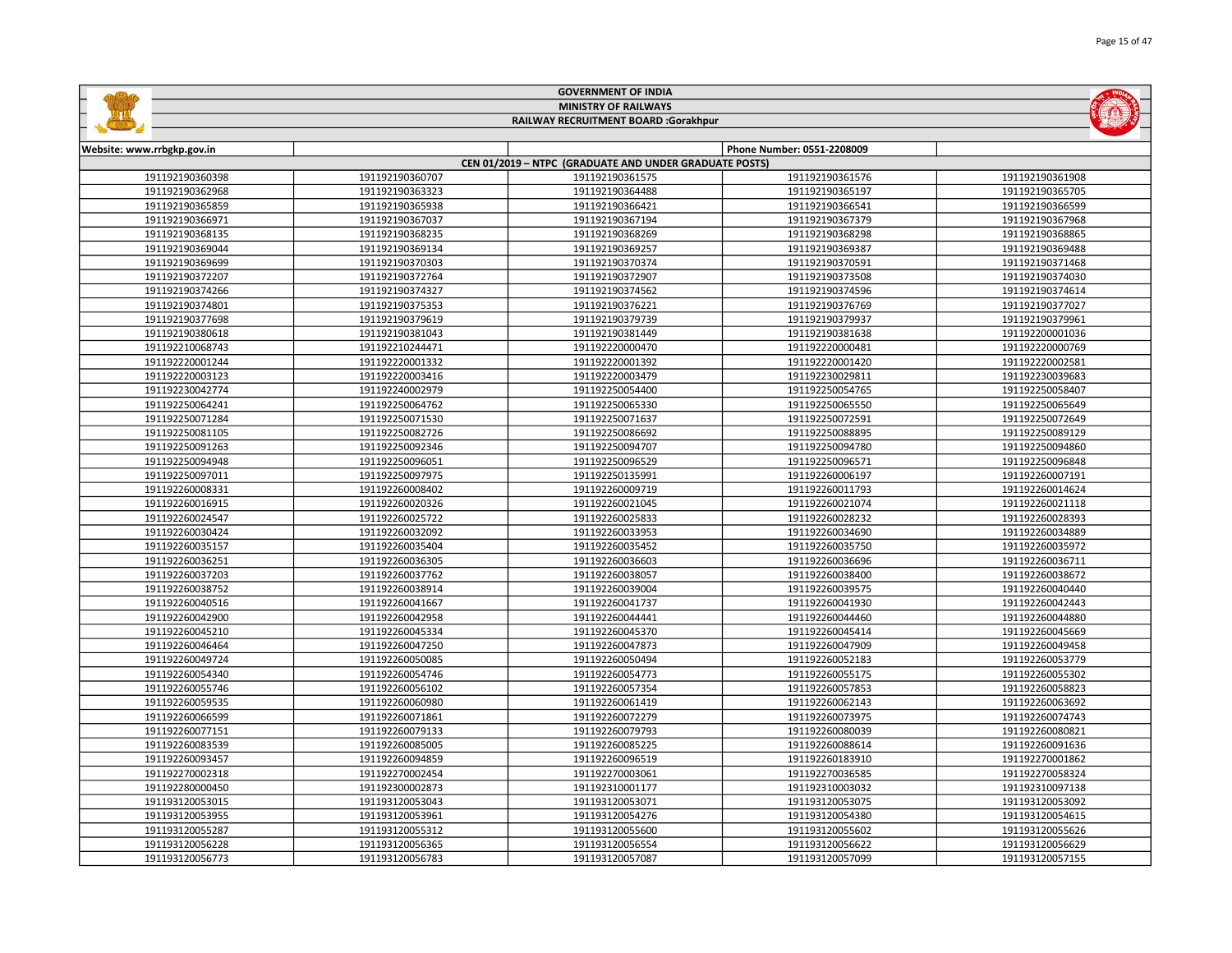|                            |                 | <b>MINISTRY OF RAILWAYS</b>                            |                            |                 |
|----------------------------|-----------------|--------------------------------------------------------|----------------------------|-----------------|
|                            |                 | RAILWAY RECRUITMENT BOARD :Gorakhpur                   |                            |                 |
|                            |                 |                                                        |                            |                 |
| Website: www.rrbgkp.gov.in |                 |                                                        | Phone Number: 0551-2208009 |                 |
|                            |                 | CEN 01/2019 - NTPC (GRADUATE AND UNDER GRADUATE POSTS) |                            |                 |
| 191193120057171            | 191193120057175 | 191193120057182                                        | 191193120057533            | 191193120057562 |
| 191193120057875            | 191193120057917 | 191193120057937                                        | 191193120057950            | 191193120058131 |
| 191193120058141            | 191193120058144 | 191193120058145                                        | 191193120058146            | 191193120058154 |
| 191193120058156            | 191193120058158 | 191193120058161                                        | 191193120058165            | 191193120058179 |
| 191193120058267            | 191193120058445 | 191193120058453                                        | 191193120058455            | 191193120058456 |
| 191193120058842            | 191193120059137 | 191193120059354                                        | 191193120059374            | 191193120059684 |
| 191193120059704            | 191193120059712 | 191193120059945                                        | 191193120059950            | 191193120060015 |
| 191193120060195            | 191193120060217 | 191193120060219                                        | 191193120060221            | 191193120060226 |
| 191193120060270            | 191193120060427 | 191193120060429                                        | 191193120060438            | 191193120060439 |
| 191193120060696            | 191193120060807 | 191193120060814                                        | 191193120061102            | 191193120061122 |
| 191193120062129            | 191193120062134 | 191193120062247                                        | 191193120062258            | 191193120062535 |
| 191193120062830            | 191193120062832 | 191193120063000                                        | 191193120063001            | 191193120063020 |
| 191193120063176            | 191193120063299 | 191193120063395                                        | 191193120063498            | 191193120063976 |
| 191193120064306            | 191193120064378 | 191193120064433                                        | 191193120064436            | 191193120064587 |
| 191193120064589            | 191193120064590 | 191193120064603                                        | 191193120064609            | 191193120064616 |
| 191193120064618            | 191193120064640 | 191193120064641                                        | 191193120064643            | 191193120064649 |
| 191193120064650            | 191193120064651 | 191193120064659                                        | 191193120064666            | 191193120065192 |
| 191193120065194            | 191193120065195 | 191193120065215                                        | 191193120065218            | 191193120065219 |
| 191193120065406            | 191193120065744 | 191193120066175                                        | 191193120066195            | 191193120066305 |
| 191193120066349            | 191193120066661 | 191193120066782                                        | 191193120066790            | 191193120066794 |
| 191193120066916            | 191193120066975 | 191193120066976                                        | 191193120067070            | 191193120067071 |
| 191193120067081            | 191193120067082 | 191193120067204                                        | 191193120067216            | 191193120067246 |
| 191193120067835            | 191193120067845 | 191193120067858                                        | 191193120067880            | 191193120067951 |
| 191193120068207            | 191193120068209 | 191193120068222                                        | 191193120068395            | 191193120068415 |
| 191193120068417            | 191193120068749 | 191193120068758                                        | 191193120068762            | 191193120068766 |
| 191193120068783            | 191193120068786 | 191193120068792                                        | 191193120069264            | 191193120069272 |
| 191193120069301            | 191193120069809 | 191193120069810                                        | 191193120069811            | 191193120069815 |
| 191193120069820            | 191193120069829 | 191193120070168                                        | 191193120070264            | 191193120070650 |
| 191193120070776            | 191193120070891 | 191193120070910                                        | 191193120071044            | 191193120071326 |
| 191193120071377            | 191193120071582 | 191193120071841                                        | 191193120071984            | 191193120072085 |
| 191193120072299            | 191193120072365 | 191193120072432                                        | 191193120072764            | 191193120072847 |
| 191193120072984            | 191193120073074 | 191193120073337                                        | 191193120073376            | 191193120073486 |
| 191193120073635            | 191193120073715 | 191193120073734                                        | 191193120073812            | 191193120073833 |
| 191193120073835            | 191193120073842 | 191193120073863                                        | 191193120073874            | 191193120073878 |
| 191193120073905            | 191193120073907 | 191193120073946                                        | 191193120073947            | 191193120074016 |
| 191193120074056            | 191193120074174 | 191193120074184                                        | 191193120074213            | 191193120074215 |
| 191193120074222            | 191193120074232 | 191193120074488                                        | 191193120074562            | 191193120074641 |
| 191193120074649            | 191193120074651 | 191193120074670                                        | 191193120074749            | 191193120074829 |
| 191193120074838            | 191193120074943 | 191193120074947                                        | 191193120075000            | 191193120075018 |
| 191193120075023            | 191193120075088 | 191193120075150                                        | 191193120075178            | 191193120075281 |
| 191193120075465            | 191193120075512 | 191193120075532                                        | 191193120075634            | 191193120075647 |
| 191193120075671            | 191193120075833 | 191193120076022                                        | 191193120076152            | 191193120076866 |
| 191193120076901            | 191193120077359 | 191193120077511                                        | 191193120077868            | 191193120078376 |
| 191193120079040            | 191193120079170 | 191193120079208                                        | 191193120079281            | 191193120079465 |
| 191193120079500            | 191193120079598 | 191193120079663                                        | 191193120079675            | 191193120079912 |
| 191193120079947            | 191193120079958 | 191193120080059                                        | 191193120080149            | 191193120080164 |
| 191193120080702            | 191193120080724 | 191193120080725                                        | 191193120080752            | 191193120080782 |
| 191193120080898            | 191193120080899 | 191193120081111                                        | 191193120081161            | 191193120081189 |
|                            |                 |                                                        |                            |                 |

191193120081431 191193120081553 191193120081587 191193120081768

GOVERNMENT OF INDIA

**Safety**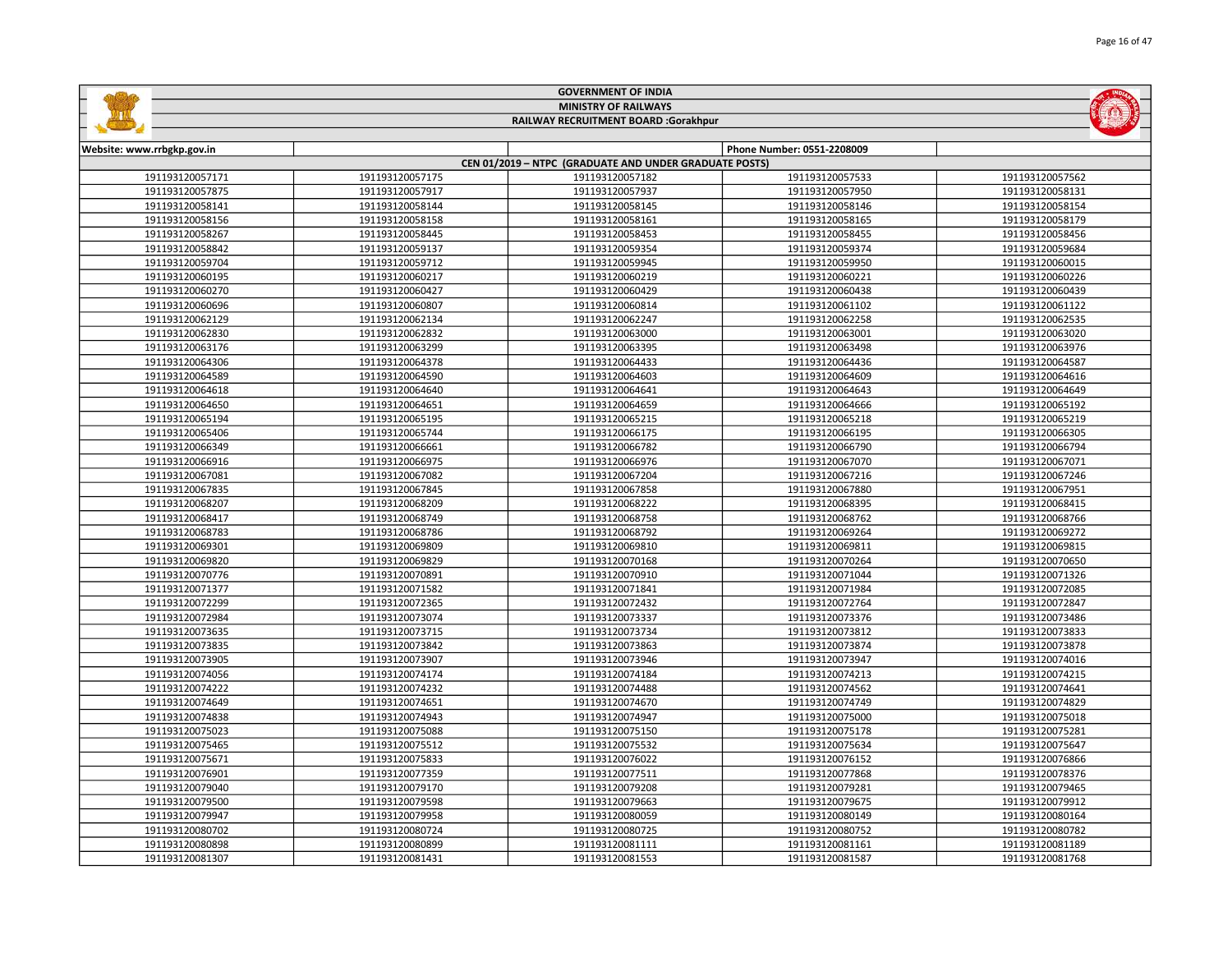| <b>GOVERNMENT OF INDIA</b><br><b>MINISTRY OF RAILWAYS</b> |                 |                                                        |                            |                 |
|-----------------------------------------------------------|-----------------|--------------------------------------------------------|----------------------------|-----------------|
|                                                           |                 | RAILWAY RECRUITMENT BOARD :Gorakhpur                   |                            |                 |
|                                                           |                 |                                                        |                            |                 |
| Website: www.rrbgkp.gov.in                                |                 |                                                        | Phone Number: 0551-2208009 |                 |
|                                                           |                 | CEN 01/2019 - NTPC (GRADUATE AND UNDER GRADUATE POSTS) |                            |                 |
| 191193120082107                                           | 191193120082164 | 191193120082424                                        | 191193120082521            | 191193120082522 |
| 191193120082526                                           | 191193120082531 | 191193120082556                                        | 191193120082558            | 191193120082559 |
| 191193120082562                                           | 191193120082567 | 191193120082572                                        | 191193120082580            | 191193120082581 |
| 191193120082585                                           | 191193120082613 | 191193120082705                                        | 191193120082752            | 191193120082907 |
| 191193120082992                                           | 191193120083057 | 191193120083084                                        | 191193120083093            | 191193120083468 |
| 191193120083471                                           | 191193120083699 | 191193120083970                                        | 191193120084004            | 191193120084550 |
| 191193120084718                                           | 191193120084859 | 191193120084877                                        | 191193120084878            | 191193120084879 |
| 191193120084882                                           | 191193120084956 | 191193120085149                                        | 191193120085214            | 191193120085373 |
| 191193120085524                                           | 191193120085576 | 191193120085582                                        | 191193120085648            | 191193120085697 |
| 191193120085850                                           | 191193120086198 | 191193120086519                                        | 191193120086643            | 191193120086782 |
| 191193120086784                                           | 191193120087117 | 191193120087118                                        | 191193120087181            | 191193120087226 |
| 191193120088431                                           | 191193120088515 | 191193120088526                                        | 191193120088527            | 191193120088608 |
| 191193120089038                                           | 191193120089040 | 191193120089138                                        | 191193120089358            | 191193120089448 |
| 191193120089797                                           | 191193120089925 | 191193120090002                                        | 191193120090182            | 191193120090471 |
| 191193120090874                                           | 191193120091045 | 191193120091073                                        | 191193120091167            | 191193120091179 |
| 191193120091245                                           | 191193120091279 | 191193120091600                                        | 191193120091655            | 191193120091763 |
| 191193120091764                                           | 191193120091765 | 191193120091783                                        | 191193120091884            | 191193120091899 |
| 191193120092181                                           | 191193120092184 | 191193120092190                                        | 191193120092216            | 191193120092249 |
| 191193120092395                                           | 191193120092400 | 191193120092404                                        | 191193120092461            | 191193120092468 |
| 191193120092479                                           | 191193120092675 | 191193120092974                                        | 191193120093080            | 191193120093134 |
| 191193120093190                                           | 191193120093318 | 191193120093614                                        | 191193120093955            | 191193120094188 |
| 191193120094192                                           | 191193120094197 | 191193120094221                                        | 191193120094234            | 191193120094340 |
| 191193120094430                                           | 191193120094453 | 191193120094544                                        | 191193120094575            | 191193120094591 |
| 191193120094604                                           | 191193120094622 | 191193120094793                                        | 191193120095129            | 191193120095131 |
| 191193120095136                                           | 191193120095178 | 191193120095295                                        | 191193120095377            | 191193120095429 |
| 191193120095446                                           | 191193120095449 | 191193120095481                                        | 191193120095485            | 191193120095513 |
| 191193120095519                                           | 191193120095683 | 191193120096281                                        | 191193120096510            | 191193120096687 |
| 191193120096705                                           | 191193120096819 | 191193120096883                                        | 191193120096887            | 191193120096921 |
| 191193120096987                                           | 191193120097006 | 191193120097051                                        | 191193120097243            | 191193120097293 |
| 191193120097332                                           | 191193120097399 | 191193120097572                                        | 191193120098600            | 191193130055628 |
| 191193130056173                                           | 191193130056902 | 191193130057894                                        | 191193130058556            | 191193130062302 |
| 191193130062304                                           | 191193130064526 | 191193130065142                                        | 191193130071278            | 191193130071526 |
| 191193130077350                                           | 191193130079668 | 191193130083103                                        | 191193130084347            | 191193130089532 |
| 191193130097699                                           | 191193130336036 | 191193150027142                                        | 191193150038548            | 191193150056728 |
| 191193150075653                                           | 191193150089320 | 191193150089788                                        | 191193150089789            | 191193160041707 |
| 191193170000037                                           | 191193170000075 | 191193170000091                                        | 191193170000348            | 191193170000697 |
| 191193170001276                                           | 191193170001661 | 191193170001878                                        | 191193170001974            | 191193170002958 |
| 191193170003315                                           | 191193170003335 | 191193170003447                                        | 191193170003586            | 191193170055826 |
| 191193170056020                                           | 191193170056229 | 191193170058227                                        | 191193170060037            | 191193170061104 |
| 191193170061199                                           | 191193170061223 | 191193170062227                                        | 191193170062955            | 191193170064181 |
| 191193170064457                                           | 191193170064519 | 191193170064530                                        | 191193170065175            | 191193170065226 |
| 191193170065411                                           | 191193170065671 | 191193170066347                                        | 191193170066627            | 191193170067157 |
| 191193170070848                                           | 191193170071620 | 191193170072716                                        | 191193170074012            | 191193170076475 |
| 191193170083821                                           | 191193170084823 | 191193170084926                                        | 191193170085384            | 191193170089173 |
| 191193170089469                                           | 191193170090932 | 191193170091650                                        | 191193170091934            | 191193170092084 |
| 191193170092636                                           | 191193170092701 | 191193170094231                                        | 191193170095381            | 191193170096198 |
| 191193170098168                                           | 191193170098421 | 191193190003618                                        | 191193190003895            | 191193190004370 |
| 191193190005161                                           | 191193190005245 | 191193190005821                                        | 191193190006654            | 191193190007461 |

191193190008329 191193190008455 191193190008924 191193190010878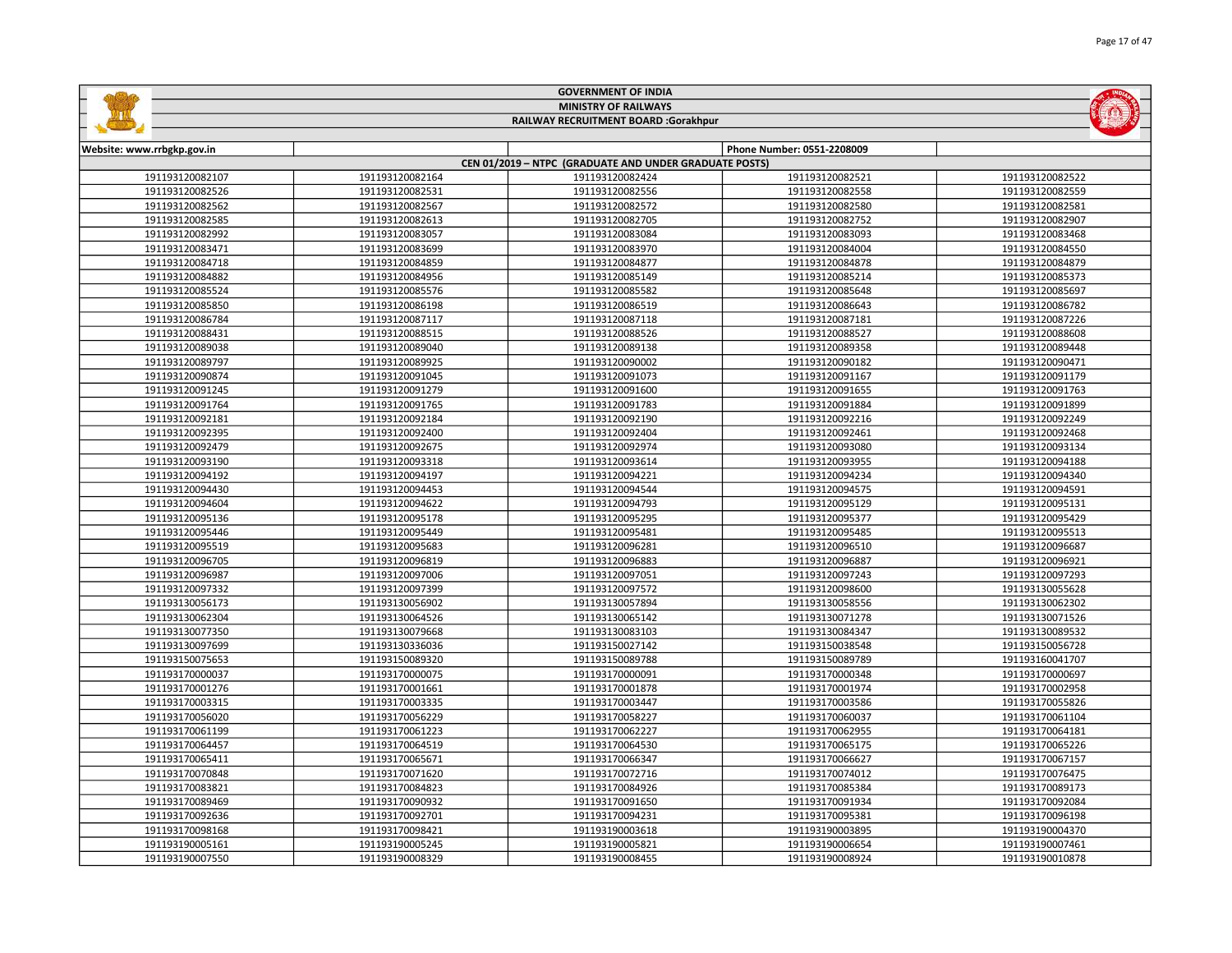| <b>MINISTRY OF RAILWAYS</b><br>RAILWAY RECRUITMENT BOARD :Gorakhpur |                 |                                                        |                            |                 |
|---------------------------------------------------------------------|-----------------|--------------------------------------------------------|----------------------------|-----------------|
| Website: www.rrbgkp.gov.in                                          |                 |                                                        | Phone Number: 0551-2208009 |                 |
|                                                                     |                 | CEN 01/2019 - NTPC (GRADUATE AND UNDER GRADUATE POSTS) |                            |                 |
| 191193190011196                                                     | 191193190013934 | 191193190013948                                        | 191193190017465            | 191193190021099 |
| 191193190021354                                                     | 191193190022135 | 191193190022438                                        | 191193190022928            | 191193190023207 |
| 191193190023637                                                     | 191193190024763 | 191193190025759                                        | 191193190027567            | 191193190031483 |
| 191193190033879                                                     | 191193190034548 | 191193190034909                                        | 191193190035295            | 191193190038366 |
| 191193190039680                                                     | 191193190048852 | 191193190052734                                        | 191193190052961            | 191193190053473 |
| 191193190053603                                                     | 191193190053655 | 191193190053689                                        | 191193190053710            | 191193190054045 |
| 191193190054144                                                     | 191193190054314 | 191193190054529                                        | 191193190054535            | 191193190054576 |
| 191193190054707                                                     | 191193190054719 | 191193190054873                                        | 191193190054874            | 191193190054962 |
| 191193190054983                                                     | 191193190055132 | 191193190055167                                        | 191193190055170            | 191193190055369 |
| 191193190055677                                                     | 191193190055881 | 191193190056027                                        | 191193190056059            | 191193190056280 |
| 191193190056614                                                     | 191193190056691 | 191193190057259                                        | 191193190057291            | 191193190057382 |
| 191193190057455                                                     | 191193190057825 | 191193190058085                                        | 191193190058127            | 191193190058402 |
| 191193190058673                                                     | 191193190058882 | 191193190059031                                        | 191193190059177            | 191193190059525 |
| 191193190059759                                                     | 191193190060092 | 191193190060102                                        | 191193190060118            | 191193190060150 |
| 191193190060169                                                     | 191193190060187 | 191193190060268                                        | 191193190060293            | 191193190060474 |
| 191193190060703                                                     | 191193190060898 | 191193190061455                                        | 191193190061655            | 191193190062051 |
| 191193190062116                                                     | 191193190062211 | 191193190062305                                        | 191193190062322            | 191193190062382 |
| 191193190062413                                                     | 191193190062494 | 191193190062556                                        | 191193190062681            | 191193190062701 |
| 191193190062891                                                     | 191193190062957 | 191193190063040                                        | 191193190063046            | 191193190063052 |
| 191193190063143                                                     | 191193190063198 | 191193190063383                                        | 191193190063434            | 191193190063449 |
| 191193190063483                                                     | 191193190063677 | 191193190063774                                        | 191193190064058            | 191193190064073 |
| 191193190064716                                                     | 191193190064859 | 191193190064945                                        | 191193190065013            | 191193190065093 |
| 191193190065258                                                     | 191193190065458 | 191193190065716                                        | 191193190065843            | 191193190066023 |
| 191193190066025                                                     | 191193190066033 | 191193190066040                                        | 191193190066213            | 191193190066255 |
| 191193190066584                                                     | 191193190066603 | 191193190066702                                        | 191193190066734            | 191193190066798 |
| 191193190066851                                                     | 191193190067622 | 191193190067632                                        | 191193190068310            | 191193190068495 |
| 191193190068513                                                     | 191193190068597 | 191193190069051                                        | 191193190069057            | 191193190069121 |
| 191193190069174                                                     | 191193190069446 | 191193190069482                                        | 191193190070089            | 191193190070425 |
| 191193190070663                                                     | 191193190070917 | 191193190071106                                        | 191193190071213            | 191193190071300 |
| 191193190071385                                                     | 191193190071509 | 191193190071670                                        | 191193190071750            | 191193190071883 |
| 191193190072016                                                     | 191193190072179 | 191193190072312                                        | 191193190072325            | 191193190072473 |
| 191193190072492                                                     | 191193190072621 | 191193190073029                                        | 191193190073114            | 191193190073267 |
| 191193190073408                                                     | 191193190073438 | 191193190073467                                        | 191193190073710            | 191193190073766 |
| 191193190073937                                                     | 191193190074288 | 191193190074297                                        | 191193190074772            | 191193190074786 |
| 191193190075129                                                     | 191193190075144 | 191193190075228                                        | 191193190075407            | 191193190075557 |
| 191193190075831                                                     | 191193190075922 | 191193190075949                                        | 191193190075999            | 191193190076180 |
| 191193190076201                                                     | 191193190076345 | 191193190076805                                        | 191193190076831            | 191193190076888 |
| 191193190076919                                                     | 191193190076964 | 191193190076983                                        | 191193190076996            | 191193190077170 |
| 191193190077226                                                     | 191193190077451 | 191193190077598                                        | 191193190077872            | 191193190078702 |
| 191193190078711                                                     | 191193190078720 | 191193190078799                                        | 191193190079073            | 191193190079477 |
| 191193190079521                                                     | 191193190079604 | 191193190079682                                        | 191193190079713            | 191193190079867 |
| 191193190079873                                                     | 191193190080035 | 191193190080104                                        | 191193190080222            | 191193190080293 |
| 191193190080554                                                     | 191193190080599 | 191193190080600                                        | 191193190080708            | 191193190080718 |
| 191193190080978                                                     | 191193190081269 | 191193190081302                                        | 191193190081480            | 191193190081676 |
| 191193190081772                                                     | 191193190081819 | 191193190081983                                        | 191193190082011            | 191193190082295 |
| 191193190082327                                                     | 191193190082389 | 191193190082392                                        | 191193190082444            | 191193190082453 |
| 191193190082749                                                     | 191193190082866 | 191193190083018                                        | 191193190083127            | 191193190083169 |
| 191193190083761                                                     | 191193190083788 | 191193190083916                                        | 191193190083921            | 191193190084033 |

191193190084862 191193190085054 191193190085055 191193190085062

GOVERNMENT OF INDIA

**Sallida** 

**MOLTER**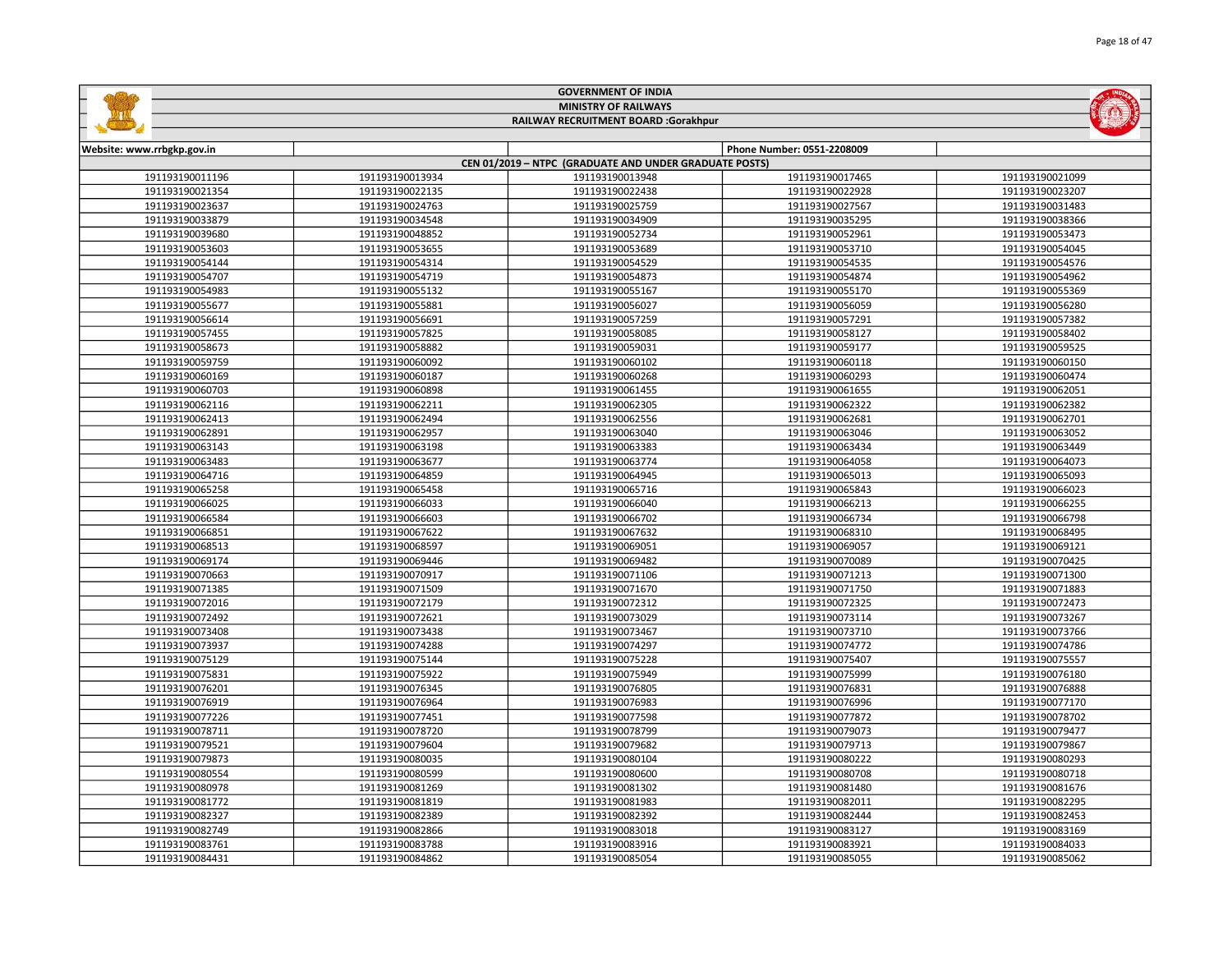| <b>MINISTRY OF RAILWAYS</b><br>RAILWAY RECRUITMENT BOARD :Gorakhpur |                 |                                                        |                            |                 |
|---------------------------------------------------------------------|-----------------|--------------------------------------------------------|----------------------------|-----------------|
|                                                                     |                 |                                                        |                            |                 |
| Website: www.rrbgkp.gov.in                                          |                 |                                                        | Phone Number: 0551-2208009 |                 |
|                                                                     |                 | CEN 01/2019 - NTPC (GRADUATE AND UNDER GRADUATE POSTS) |                            |                 |
| 191193190085063                                                     | 191193190085066 | 191193190085285                                        | 191193190085538            | 191193190085681 |
| 191193190085691                                                     | 191193190085920 | 191193190086120                                        | 191193190086275            | 191193190086276 |
| 191193190086810                                                     | 191193190086963 | 191193190087202                                        | 191193190087253            | 191193190087484 |
| 191193190087485                                                     | 191193190087588 | 191193190087812                                        | 191193190087838            | 191193190088227 |
| 191193190088511                                                     | 191193190088543 | 191193190089062                                        | 191193190089133            | 191193190089166 |
| 191193190089180                                                     | 191193190089330 | 191193190089362                                        | 191193190089459            | 191193190089631 |
| 191193190089640                                                     | 191193190089889 | 191193190090033                                        | 191193190090183            | 191193190090229 |
| 191193190090305                                                     | 191193190090705 | 191193190090980                                        | 191193190091017            | 191193190091023 |
| 191193190091028                                                     | 191193190091338 | 191193190091629                                        | 191193190091718            | 191193190091756 |
| 191193190091777                                                     | 191193190091843 | 191193190091988                                        | 191193190092129            | 191193190092132 |
| 191193190092136                                                     | 191193190092142 | 191193190092816                                        | 191193190092904            | 191193190093201 |
| 191193190093445                                                     | 191193190093715 | 191193190093733                                        | 191193190093915            | 191193190094153 |
| 191193190094263                                                     | 191193190094521 | 191193190094647                                        | 191193190094689            | 191193190094717 |
| 191193190094721                                                     | 191193190094755 | 191193190094946                                        | 191193190095041            | 191193190095781 |
| 191193190095880                                                     | 191193190095905 | 191193190096122                                        | 191193190096263            | 191193190096410 |
| 191193190096632                                                     | 191193190096850 | 191193190096914                                        | 191193190096944            | 191193190096985 |
| 191193190097118                                                     | 191193190097170 | 191193190097326                                        | 191193190097369            | 191193190097400 |
| 191193190097416                                                     | 191193190097667 | 191193190097807                                        | 191193190097977            | 191193190368358 |
| 191193200001821                                                     | 191193230028567 | 191193230042763                                        | 191193240001314            | 191193240003121 |
| 191193250001261                                                     | 191193250001367 | 191193250039225                                        | 191193250060245            | 191193250089397 |
| 191193250094565                                                     | 191193260003750 | 191193260004441                                        | 191193260004972            | 191193260006462 |
| 191193260009927                                                     | 191193260018499 | 191193260021373                                        | 191193260022494            | 191193260030765 |
| 191193260031060                                                     | 191193260034082 | 191193260034152                                        | 191193260035175            | 191193260035293 |
| 191193260036539                                                     | 191193260039358 | 191193260042614                                        | 191193260043062            | 191193260043279 |
| 191193260043800                                                     | 191193260045152 | 191193260045259                                        | 191193260047396            | 191193260053220 |
| 191193260054674                                                     | 191193260054801 | 191193260055493                                        | 191193260057059            | 191193260057482 |
| 191193260058446                                                     | 191193260060829 | 191193260061625                                        | 191193260061757            | 191193260062914 |
| 191193260065965                                                     | 191193260066512 | 191193260067141                                        | 191193260069866            | 191193260071696 |
| 191193260072551                                                     | 191193260074847 | 191193260075263                                        | 191193260075396            | 191193260075422 |
| 191193260077682                                                     | 191193260077687 | 191193260079294                                        | 191193260079462            | 191193260079820 |
| 191193260079837                                                     | 191193260079851 | 191193260080073                                        | 191193260080109            | 191193260080632 |
| 191193260080842                                                     | 191193260083848 | 191193260085261                                        | 191193260089132            | 191193260089337 |
| 191193260089367                                                     | 191193260090441 | 191193260090853                                        | 191193260093067            | 191193260093289 |
| 191193260093333                                                     | 191193260095458 | 191193260097046                                        | 191193260098432            | 191193270000880 |
| 191193270001274                                                     | 191193270001474 | 191193270001881                                        | 191193270001891            | 191193270001892 |
| 191193270001893                                                     | 191193270001928 | 191193270002192                                        | 191193270003336            | 191193270066373 |
| 191193300000986                                                     | 191193300003005 | 191193310056333                                        | 191194110115371            | 191194110144656 |
| 191194120058235                                                     | 191194120063209 | 191194120065666                                        | 191194120098792            | 191194120099277 |
| 191194120099830                                                     | 191194120100286 | 191194120100488                                        | 191194120100634            | 191194120100976 |
| 191194120102593                                                     | 191194120106163 | 191194120107483                                        | 191194120108740            | 191194120111348 |
| 191194120115683                                                     | 191194120115882 | 191194120117133                                        | 191194120121361            | 191194120130519 |
| 191194120130898                                                     | 191194120131429 | 191194120132775                                        | 191194120136613            | 191194120137565 |
| 191194120139891                                                     | 191194120142157 | 191194120142367                                        | 191194120144902            | 191194120145723 |
| 191194120146370                                                     | 191194120146653 | 191194120148806                                        | 191194120149666            | 191194120150346 |
| 191194120152208                                                     | 191194120152238 | 191194120152245                                        | 191194120152934            | 191194120153047 |
| 191194120153557                                                     | 191194120156088 | 191194120156560                                        | 191194120156574            | 191194120157148 |
| 191194120158396                                                     | 191194120159107 | 191194120159581                                        | 191194120160290            | 191194120161396 |
| 191194120162412                                                     | 191194120166657 | 191194120169308                                        | 191194120171088            | 191194120172996 |

191194120174043 191194120174323 191194120174686 191194120175050

GOVERNMENT OF INDIA

**Sallidge**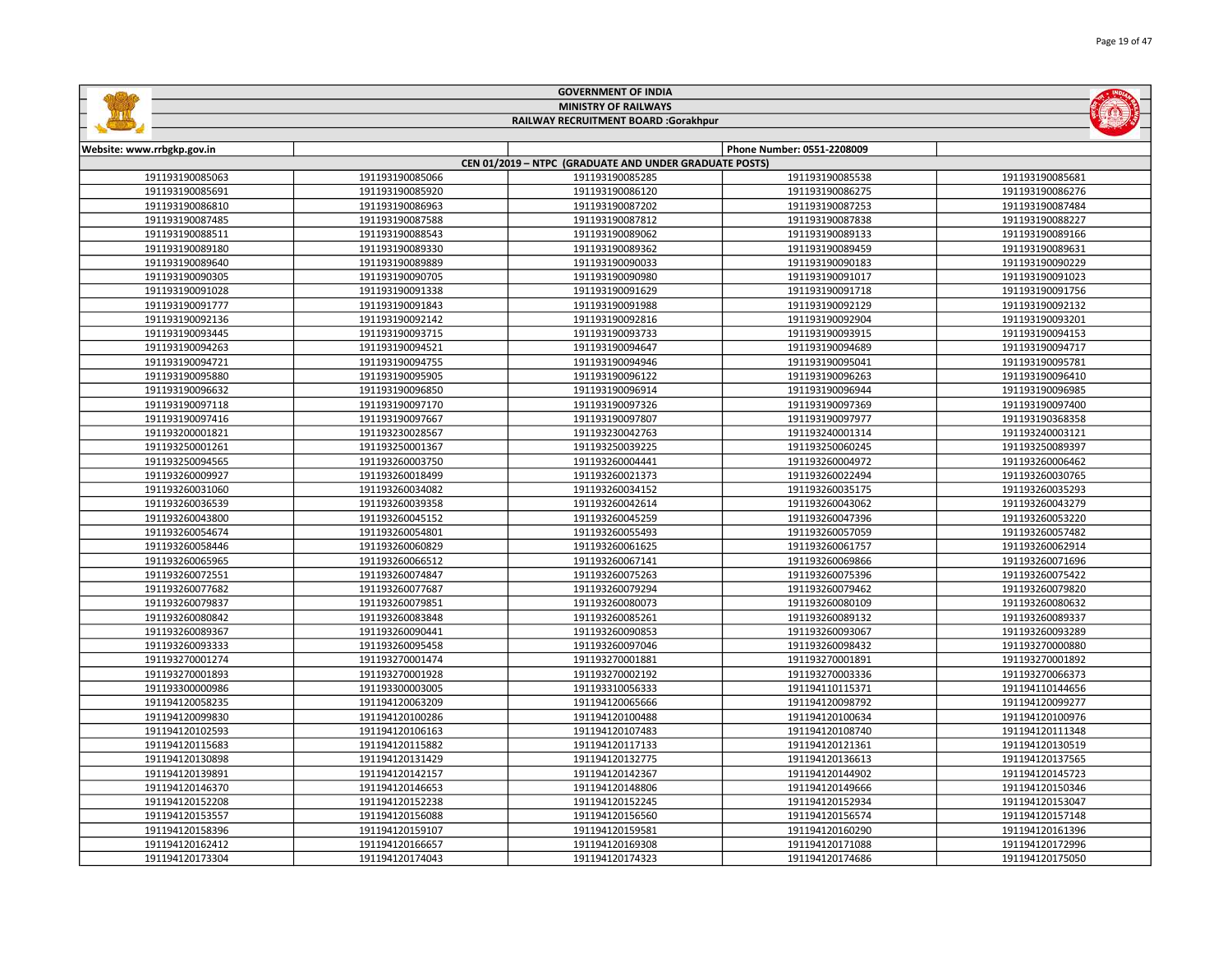| <b>MINISTRY OF RAILWAYS</b><br>RAILWAY RECRUITMENT BOARD :Gorakhpur |                 |                                                        |                            |                 |  |  |
|---------------------------------------------------------------------|-----------------|--------------------------------------------------------|----------------------------|-----------------|--|--|
|                                                                     |                 |                                                        |                            |                 |  |  |
| Website: www.rrbgkp.gov.in                                          |                 | CEN 01/2019 - NTPC (GRADUATE AND UNDER GRADUATE POSTS) | Phone Number: 0551-2208009 |                 |  |  |
| 191194120175266                                                     | 191194120175398 | 191194120176649                                        | 191194120178099            | 191194120178449 |  |  |
| 191194120179037                                                     | 191194120181701 | 191194120184088                                        | 191194120184124            | 191194120184782 |  |  |
| 191194120184983                                                     | 191194120190641 | 191194120191829                                        | 191194120195952            | 191194120197736 |  |  |
| 191194120198822                                                     | 191194120199860 | 191194120201737                                        | 191194120202007            | 191194120204716 |  |  |
| 191194120207065                                                     | 191194120208743 | 191194120210261                                        | 191194120213149            | 191194120214644 |  |  |
| 191194120215080                                                     | 191194120216862 | 191194120217239                                        | 191194120228358            | 191194120228988 |  |  |
| 191194120230427                                                     | 191194120230536 | 191194120231621                                        | 191194120233370            | 191194120233508 |  |  |
| 191194120233702                                                     | 191194120236041 | 191194120236843                                        | 191194120236846            | 191194120239145 |  |  |
| 191194120239614                                                     | 191194120242276 | 191194120242477                                        | 191194120246416            | 191194120246426 |  |  |
| 191194120247796                                                     | 191194120254061 | 191194120260064                                        | 191194120264067            | 191194120266412 |  |  |
| 191194120267380                                                     | 191194120270748 | 191194120270925                                        | 191194120273010            | 191194120274351 |  |  |
| 191194120277257                                                     | 191194120281687 | 191194120282655                                        | 191194120282975            | 191194120283122 |  |  |
| 191194120285910                                                     | 191194120286306 | 191194120287066                                        | 191194120287668            | 191194120287857 |  |  |
| 191194120289070                                                     | 191194120294443 | 191194120295023                                        | 191194120295799            | 191194120298990 |  |  |
| 191194120299601                                                     | 191194120304498 | 191194120304793                                        | 191194120307358            | 191194120308985 |  |  |
| 191194120317748                                                     | 191194120325597 | 191194120329297                                        | 191194130004957            | 191194130005994 |  |  |
| 191194130007474                                                     | 191194130008023 | 191194130008733                                        | 191194130009186            | 191194130010741 |  |  |
| 191194130011726                                                     | 191194130013618 | 191194130016465                                        | 191194130017378            | 191194130018617 |  |  |
| 191194130019327                                                     | 191194130019511 | 191194130019523                                        | 191194130021330            | 191194130098659 |  |  |
| 191194130098696                                                     | 191194130098735 | 191194130098954                                        | 191194130099139            | 191194130099489 |  |  |
| 191194130099721                                                     | 191194130099805 | 191194130100119                                        | 191194130100184            | 191194130100458 |  |  |
| 191194130100604                                                     | 191194130102371 | 191194130102607                                        | 191194130103050            | 191194130103166 |  |  |
| 191194130104777                                                     | 191194130104831 | 191194130105358                                        | 191194130105944            | 191194130106098 |  |  |
| 191194130106757                                                     | 191194130109614 | 191194130110291                                        | 191194130110734            | 191194130112247 |  |  |
| 191194130113208                                                     | 191194130113502 | 191194130113871                                        | 191194130114813            | 191194130115276 |  |  |
| 191194130115359                                                     | 191194130115523 | 191194130115591                                        | 191194130115851            | 191194130117393 |  |  |
| 191194130118325                                                     | 191194130118761 | 191194130118903                                        | 191194130119055            | 191194130119390 |  |  |
| 191194130119948                                                     | 191194130120803 | 191194130122194                                        | 191194130122467            | 191194130122678 |  |  |
| 191194130122765                                                     | 191194130123277 | 191194130123837                                        | 191194130124659            | 191194130125163 |  |  |
| 191194130125190                                                     | 191194130125234 | 191194130125406                                        | 191194130126361            | 191194130127314 |  |  |
| 191194130127384                                                     | 191194130127433 | 191194130127585                                        | 191194130127821            | 191194130128107 |  |  |
| 191194130128145                                                     | 191194130128368 | 191194130129640                                        | 191194130130986            | 191194130131147 |  |  |
| 191194130131987                                                     | 191194130132373 | 191194130133479                                        | 191194130133522            | 191194130135077 |  |  |
| 191194130135610                                                     | 191194130136170 | 191194130136793                                        | 191194130137870            | 191194130138193 |  |  |
| 191194130139109                                                     | 191194130140381 | 191194130140447                                        | 191194130140716            | 191194130140731 |  |  |
| 191194130140885                                                     | 191194130142095 | 191194130143247                                        | 191194130143472            | 191194130144252 |  |  |
| 191194130145157                                                     | 191194130145213 | 191194130145786                                        | 191194130145820            | 191194130146746 |  |  |
| 191194130146898                                                     | 191194130147750 | 191194130148422                                        | 191194130148520            | 191194130148538 |  |  |
| 191194130148800                                                     | 191194130148865 | 191194130148930                                        | 191194130149750            | 191194130150210 |  |  |
| 191194130150616                                                     | 191194130151794 | 191194130152382                                        | 191194130152437            | 191194130152834 |  |  |
| 191194130152864                                                     | 191194130153865 | 191194130154908                                        | 191194130155044            | 191194130155114 |  |  |
| 191194130155327                                                     | 191194130155742 | 191194130157025                                        | 191194130157492            | 191194130157573 |  |  |
| 191194130157632                                                     | 191194130157634 | 191194130157814                                        | 191194130157886            | 191194130157955 |  |  |
| 191194130157994                                                     | 191194130158390 | 191194130158789                                        | 191194130158886            | 191194130159735 |  |  |
| 191194130159841                                                     | 191194130161240 | 191194130161488                                        | 191194130161570            | 191194130161636 |  |  |
| 191194130161785                                                     | 191194130161849 | 191194130163334                                        | 191194130163336            | 191194130163904 |  |  |
| 191194130164131                                                     | 191194130164146 | 191194130164776                                        | 191194130164989            | 191194130165783 |  |  |
| 191194130165979                                                     | 191194130166540 | 191194130166809                                        | 191194130167028            | 191194130168732 |  |  |

191194130169117 191194130169413 191194130170678 191194130171905

GOVERNMENT OF INDIA

**Sallida** 

**ENDING**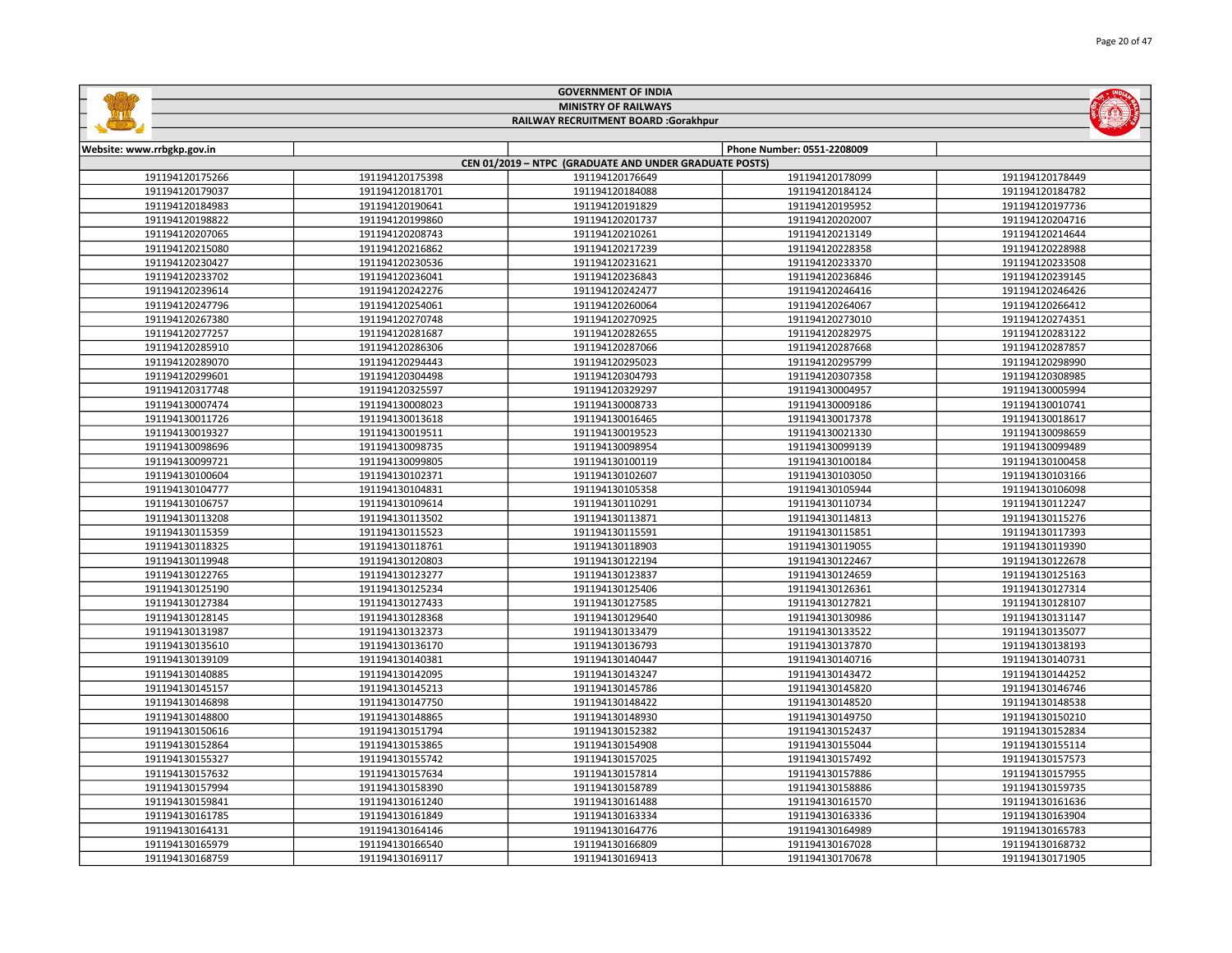|                                                          |                 | <b>GOVERNMENT OF INDIA</b>                             |                 |                 |  |
|----------------------------------------------------------|-----------------|--------------------------------------------------------|-----------------|-----------------|--|
|                                                          |                 | <b>MINISTRY OF RAILWAYS</b>                            |                 |                 |  |
| RAILWAY RECRUITMENT BOARD :Gorakhpur                     |                 |                                                        |                 |                 |  |
|                                                          |                 |                                                        |                 |                 |  |
| Phone Number: 0551-2208009<br>Website: www.rrbgkp.gov.in |                 |                                                        |                 |                 |  |
|                                                          |                 | CEN 01/2019 - NTPC (GRADUATE AND UNDER GRADUATE POSTS) |                 |                 |  |
| 191194130172852                                          | 191194130173397 | 191194130173560                                        | 191194130173591 | 191194130174320 |  |
| 191194130175512                                          | 191194130175755 | 191194130175788                                        | 191194130176627 | 191194130176745 |  |
| 191194130178053                                          | 191194130178765 | 191194130179103                                        | 191194130179691 | 191194130179860 |  |
| 191194130180540                                          | 191194130180662 | 191194130181106                                        | 191194130182316 | 191194130182724 |  |
| 191194130183061                                          | 191194130183397 | 191194130183973                                        | 191194130183987 | 191194130184133 |  |
| 191194130184909                                          | 191194130185112 | 191194130185600                                        | 191194130187225 | 191194130187262 |  |
| 191194130187779                                          | 191194130187837 | 191194130188101                                        | 191194130188246 | 191194130188247 |  |
| 191194130188798                                          | 191194130188946 | 191194130189546                                        | 191194130189758 | 191194130190127 |  |
| 191194130190294                                          | 191194130191048 | 191194130191061                                        | 191194130192212 | 191194130192509 |  |
| 191194130192771                                          | 191194130194542 | 191194130196739                                        | 191194130196878 | 191194130196891 |  |
| 191194130196990                                          | 191194130197957 | 191194130198706                                        | 191194130199174 | 191194130199206 |  |
| 191194130199397                                          | 191194130201581 | 191194130201888                                        | 191194130202392 | 191194130203254 |  |
| 191194130204612                                          | 191194130205231 | 191194130205598                                        | 191194130206368 | 191194130207459 |  |
| 191194130207676                                          | 191194130208437 | 191194130208718                                        | 191194130209250 | 191194130211400 |  |
| 191194130211427                                          | 191194130211615 | 191194130212592                                        | 191194130213009 | 191194130213122 |  |
| 191194130213128                                          | 191194130213136 | 191194130213229                                        | 191194130214495 | 191194130215056 |  |
| 191194130215629                                          | 191194130216965 | 191194130217314                                        | 191194130217387 | 191194130218256 |  |
| 191194130218257                                          | 191194130218374 | 191194130218826                                        | 191194130219032 | 191194130219573 |  |
| 191194130219679                                          | 191194130221397 | 191194130221685                                        | 191194130221699 | 191194130222068 |  |
| 191194130222449                                          | 191194130223020 | 191194130228144                                        | 191194130228376 | 191194130229000 |  |
| 191194130229309                                          | 191194130230393 | 191194130230449                                        | 191194130230852 | 191194130231516 |  |
| 191194130232240                                          | 191194130232580 | 191194130233364                                        | 191194130233703 | 191194130233946 |  |
| 191194130234212                                          | 191194130234294 | 191194130234356                                        | 191194130234374 | 191194130234389 |  |
| 191194130234519                                          | 191194130234885 | 191194130234897                                        | 191194130235048 | 191194130235926 |  |
| 191194130236200                                          | 191194130236437 | 191194130237114                                        | 191194130237987 | 191194130238052 |  |
| 191194130238950                                          | 191194130240650 | 191194130241493                                        | 191194130242821 | 191194130243342 |  |
| 191194130243651                                          | 191194130243707 | 191194130243761                                        | 191194130243768 | 191194130243781 |  |
| 191194130243881                                          | 191194130245644 | 191194130246783                                        | 191194130248081 | 191194130248757 |  |
| 191194130249425                                          | 191194130249678 | 191194130249947                                        | 191194130249984 | 191194130250054 |  |
| 191194130251073                                          | 191194130251466 | 191194130251890                                        | 191194130252028 | 191194130252692 |  |
| 191194130253498                                          | 191194130254112 | 191194130254266                                        | 191194130254367 | 191194130254665 |  |
| 191194130254723                                          | 191194130255214 | 191194130256164                                        | 191194130257395 | 191194130258590 |  |
| 191194130260355                                          | 191194130260449 | 191194130260646                                        | 191194130262139 | 191194130262843 |  |
| 191194130262944                                          | 191194130264586 | 191194130264683                                        | 191194130265438 | 191194130266132 |  |
| 191194130266393                                          | 191194130266507 | 191194130267050                                        | 191194130267096 | 191194130267275 |  |

| 191194130254723 | 191194130255214 | 191194130256164 | 191194130257395 | 191194130258590 |
|-----------------|-----------------|-----------------|-----------------|-----------------|
| 191194130260355 | 191194130260449 | 191194130260646 | 191194130262139 | 191194130262843 |
| 191194130262944 | 191194130264586 | 191194130264683 | 191194130265438 | 191194130266132 |
| 191194130266393 | 191194130266507 | 191194130267050 | 191194130267096 | 191194130267275 |
| 191194130267941 | 191194130268251 | 191194130269804 | 191194130271092 | 191194130271246 |
| 191194130271448 | 191194130272196 | 191194130272278 | 191194130272423 | 191194130272447 |
| 191194130272562 | 191194130272828 | 191194130273094 | 191194130273219 | 191194130274118 |
| 191194130274872 | 191194130275272 | 191194130275601 | 191194130275783 | 191194130276542 |
| 191194130277028 | 191194130277364 | 191194130278734 | 191194130279312 | 191194130280290 |
| 191194130281045 | 191194130282029 | 191194130282039 | 191194130282578 | 191194130282663 |
| 191194130283408 | 191194130283640 | 191194130283674 | 191194130284327 | 191194130284949 |
| 191194130285264 | 191194130285493 | 191194130285505 | 191194130286251 | 191194130286316 |
| 191194130286350 | 191194130286433 | 191194130286733 | 191194130287245 | 191194130287314 |
| 191194130287356 | 191194130287829 | 191194130288166 | 191194130288613 | 191194130289461 |
| 191194130289846 | 191194130290163 | 191194130290495 | 191194130290526 | 191194130290692 |
| 191194130290714 | 191194130290890 | 191194130291428 | 191194130291924 | 191194130292182 |
| 191194130292611 | 191194130293068 | 191194130294095 | 191194130294480 | 191194130294528 |
| 191194130294748 | 191194130294797 | 191194130295131 | 191194130295251 | 191194130295721 |

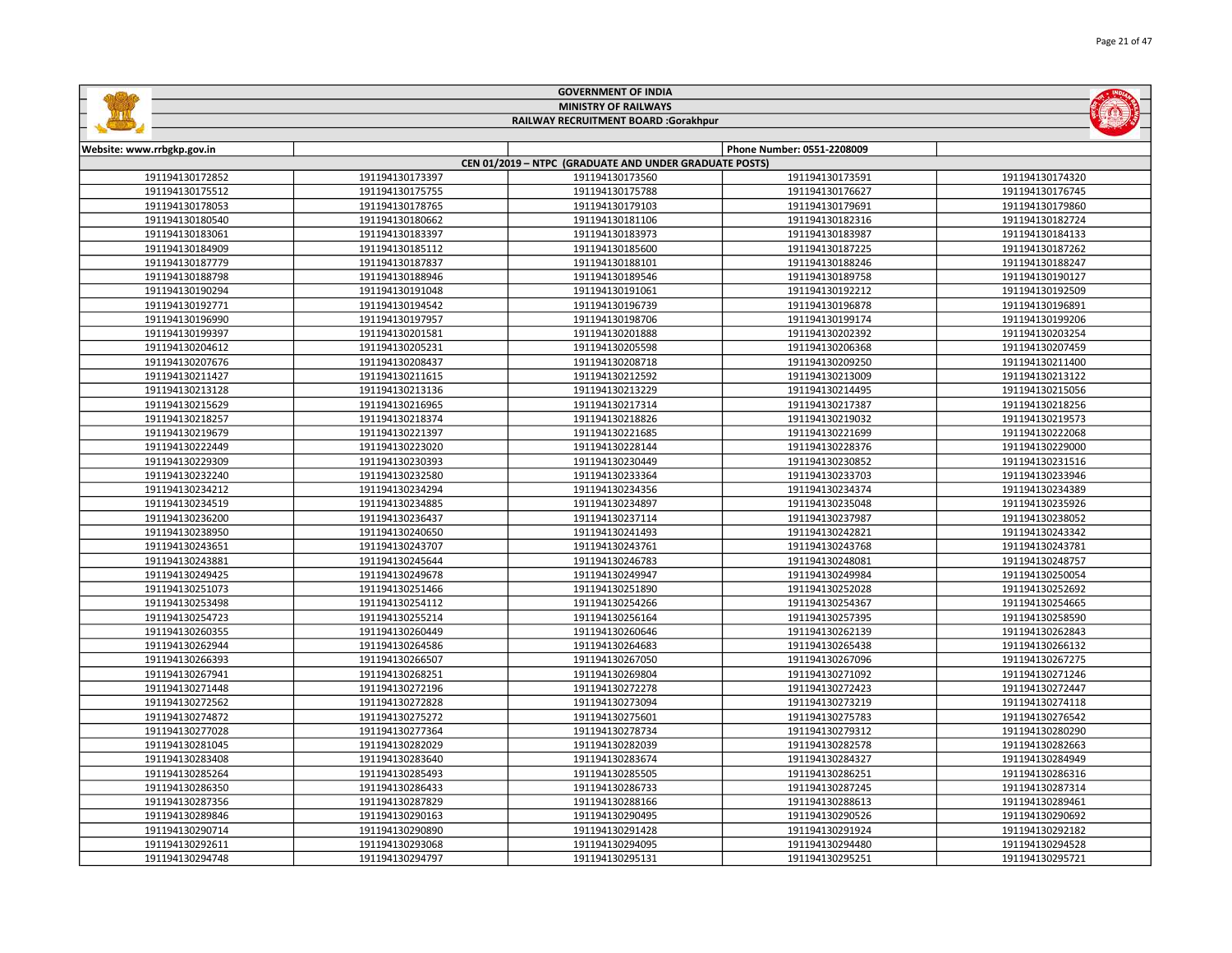| <b>GOVERNMENT OF INDIA</b><br><b>MINISTRY OF RAILWAYS</b> |                 |                                                        |                            |                 |
|-----------------------------------------------------------|-----------------|--------------------------------------------------------|----------------------------|-----------------|
|                                                           |                 | RAILWAY RECRUITMENT BOARD :Gorakhpur                   |                            |                 |
|                                                           |                 |                                                        |                            |                 |
| Website: www.rrbgkp.gov.in                                |                 |                                                        | Phone Number: 0551-2208009 |                 |
|                                                           |                 | CEN 01/2019 - NTPC (GRADUATE AND UNDER GRADUATE POSTS) |                            |                 |
| 191194130297394                                           | 191194130297616 | 191194130297859                                        | 191194130298742            | 191194130298783 |
| 191194130298841                                           | 191194130299141 | 191194130299371                                        | 191194130299393            | 191194130299928 |
| 191194130300881                                           | 191194130301478 | 191194130302203                                        | 191194130302911            | 191194130302969 |
| 191194130302985                                           | 191194130303131 | 191194130303330                                        | 191194130303797            | 191194130304371 |
| 191194130304595                                           | 191194130304597 | 191194130306174                                        | 191194130306194            | 191194130306305 |
| 191194130306457                                           | 191194130307048 | 191194130307083                                        | 191194130307308            | 191194130307564 |
| 191194130308413                                           | 191194130308638 | 191194130309637                                        | 191194130310065            | 191194130310199 |
| 191194130310332                                           | 191194130310550 | 191194130310646                                        | 191194130310962            | 191194130311034 |
| 191194130312048                                           | 191194130312135 | 191194130312388                                        | 191194130312992            | 191194130313181 |
| 191194130313352                                           | 191194130313416 | 191194130313606                                        | 191194130313614            | 191194130313665 |
| 191194130314693                                           | 191194130314791 | 191194130314848                                        | 191194130314955            | 191194130315129 |
| 191194130315188                                           | 191194130315265 | 191194130315791                                        | 191194130315992            | 191194130316240 |
| 191194130317387                                           | 191194130318209 | 191194130318390                                        | 191194130318471            | 191194130318690 |
| 191194130319009                                           | 191194130319315 | 191194130319509                                        | 191194130319684            | 191194130319737 |
| 191194130319929                                           | 191194130320303 | 191194130320567                                        | 191194130320664            | 191194130320741 |
| 191194130320787                                           | 191194130321324 | 191194130321536                                        | 191194130322497            | 191194130322574 |
| 191194130323487                                           | 191194130323502 | 191194130324071                                        | 191194130324104            | 191194130324213 |
| 191194130325131                                           | 191194130325869 | 191194130326158                                        | 191194130326493            | 191194130326755 |
| 191194130327099                                           | 191194130327312 | 191194130327341                                        | 191194130327401            | 191194130327537 |
| 191194130327750                                           | 191194130327862 | 191194130328076                                        | 191194130328320            | 191194130328352 |
| 191194130328372                                           | 191194130328532 | 191194130328645                                        | 191194130328691            | 191194130328921 |
| 191194130329160                                           | 191194130329645 | 191194130329725                                        | 191194130329901            | 191194130329951 |
| 191194130330360                                           | 191194130330528 | 191194130330625                                        | 191194130330645            | 191194130332392 |
| 191194130332431                                           | 191194130332510 | 191194130332780                                        | 191194130333024            | 191194130333370 |
| 191194130334135                                           | 191194130334527 | 191194130334696                                        | 191194130334735            | 191194130335551 |
| 191194130335659                                           | 191194130335919 | 191194130336185                                        | 191194130336303            | 191194130336312 |
| 191194130336927                                           | 191194130337013 | 191194130337442                                        | 191194130338491            | 191194130338840 |
| 191194130339630                                           | 191194130339986 | 191194130340367                                        | 191194130341831            | 191194130342208 |
| 191194130342259                                           | 191194130342288 | 191194130342427                                        | 191194130342485            | 191194130342537 |
| 191194130342569                                           | 191194130342886 | 191194130343115                                        | 191194130343153            | 191194130343730 |
| 191194130344096                                           | 191194130344108 | 191194130344342                                        | 191194130344463            | 191194130344542 |
| 191194130344873                                           | 191194130344962 | 191194130345100                                        | 191194130345395            | 191194130345715 |
| 191194130346079                                           | 191194130346118 | 191194130346287                                        | 191194130346794            | 191194130347029 |
| 191194130347031                                           | 191194130347155 | 191194130349450                                        | 191194130349453            | 191194130350163 |
| 191194130350450                                           | 191194130351201 | 191194130351652                                        | 191194130351746            | 191194130352518 |
| 191194130352595                                           | 191194130352693 | 191194130352900                                        | 191194130352908            | 191194130353189 |
| 191194130353336                                           | 191194130354223 | 191194130354412                                        | 191194130355901            | 191194130355936 |
| 191194130355945                                           | 191194130356399 | 191194130356403                                        | 191194130356461            | 191194130357256 |
| 191194130357819                                           | 191194130358020 | 191194130358129                                        | 191194130358216            | 191194130358304 |
| 191194130358319                                           | 191194130358499 | 191194130358925                                        | 191194130358926            | 191194130359057 |
| 191194130359112                                           | 191194130359662 | 191194130361707                                        | 191194130361821            | 191194130361999 |
| 191194130362305                                           | 191194130363049 | 191194130363478                                        | 191194130363933            | 191194130364132 |
| 191194130364243                                           | 191194130364542 | 191194130364741                                        | 191194130364968            | 191194130365432 |
| 191194130366169                                           | 191194130366698 | 191194130367115                                        | 191194130368793            | 191194130370519 |
| 191194130370910                                           | 191194130370951 | 191194130371908                                        | 191194130371978            | 191194130372658 |
| 191194130372793                                           | 191194130373141 | 191194130373348                                        | 191194130375219            | 191194130375400 |
| 191194130376496                                           | 191194130377348 | 191194130377443                                        | 191194130377643            | 191194130377723 |
| 191194130377775                                           | 191194130377810 | 191194130377823                                        | 191194130377945            | 191194130378168 |

191194130378676 191194130379346 191194130379472 191194130380034

Page 22 of 47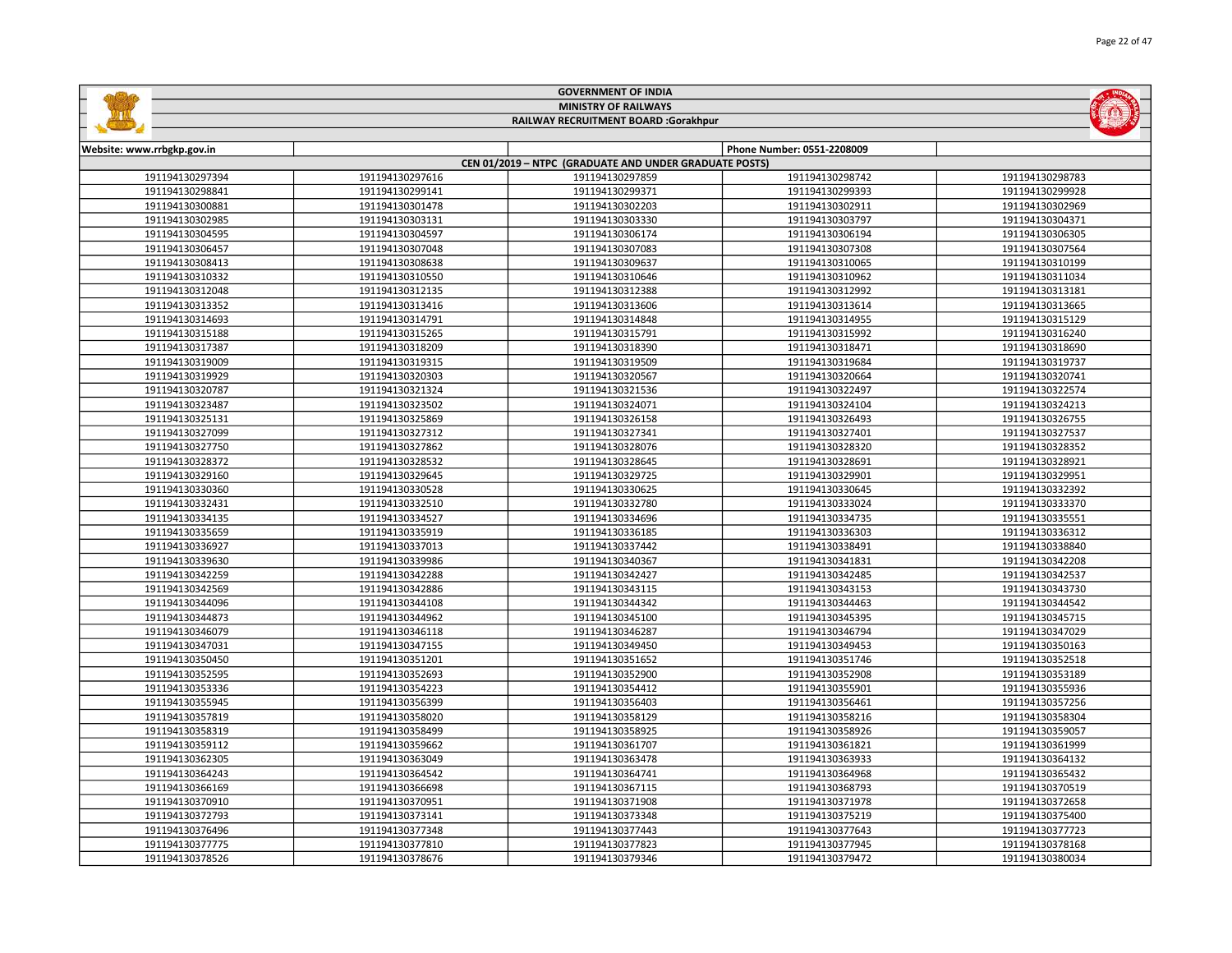|  | $\frac{d}{dt}$ |  |
|--|----------------|--|
|  |                |  |



## RAILWAY RECRUITMENT BOARD :Gorakhpur

| Website: www.rrbgkp.gov.in |                 |                                                        | Phone Number: 0551-2208009 |                 |
|----------------------------|-----------------|--------------------------------------------------------|----------------------------|-----------------|
|                            |                 | CEN 01/2019 - NTPC (GRADUATE AND UNDER GRADUATE POSTS) |                            |                 |
| 191194130380123            | 191194130381101 | 191194130381209                                        | 191194130381561            | 191194130381649 |
| 191194130381661            | 191194130381698 | 191194140000402                                        | 191194150072921            | 191194150079743 |
| 191194150101586            | 191194150108164 | 191194150111162                                        | 191194150112036            | 191194150121045 |
| 191194150121908            | 191194150128686 | 191194150161665                                        | 191194150170979            | 191194150171883 |
| 191194150172479            | 191194150176419 | 191194150178451                                        | 191194150180796            | 191194150184434 |
| 191194150192231            | 191194150192695 | 191194150196229                                        | 191194150201064            | 191194150201659 |
| 191194150203092            | 191194150209719 | 191194150211444                                        | 191194150213577            | 191194150227460 |
| 191194150229686            | 191194150230268 | 191194150233454                                        | 191194150233586            | 191194150237271 |
| 191194150240148            | 191194150243120 | 191194150248647                                        | 191194150253435            | 191194150256578 |
| 191194150259154            | 191194150266972 | 191194150267100                                        | 191194150268213            | 191194150268906 |
| 191194150270857            | 191194150287141 | 191194150287845                                        | 191194150290416            | 191194150291238 |
| 191194150304871            | 191194150305194 | 191194150307769                                        | 191194150310941            | 191194150314785 |
| 191194150316016            | 191194150316587 | 191194150335222                                        | 191194150348443            | 191194150350823 |
| 191194150353432            | 191194150358312 | 191194170054878                                        | 191194170055849            | 191194170056871 |
| 191194170057614            | 191194170057629 | 191194170060890                                        | 191194170061722            | 191194170061737 |
| 191194170062885            | 191194170064696 | 191194170067004                                        | 191194170067400            | 191194170067412 |
| 191194170067454            | 191194170067456 | 191194170068800                                        | 191194170068941            | 191194170068982 |
| 191194170070252            | 191194170070741 | 191194170072010                                        | 191194170072251            | 191194170072880 |
| 191194170073307            | 191194170074443 | 191194170074879                                        | 191194170075161            | 191194170075381 |
| 191194170075491            | 191194170076081 | 191194170076147                                        | 191194170076336            | 191194170076344 |
| 191194170076413            | 191194170076905 | 191194170076987                                        | 191194170077160            | 191194170077243 |
| 191194170077749            | 191194170077924 | 191194170077950                                        | 191194170078095            | 191194170078165 |
| 191194170078188            | 191194170078556 | 191194170079449                                        | 191194170079806            | 191194170080998 |
| 191194170081049            | 191194170082336 | 191194170082471                                        | 191194170082626            | 191194170082758 |
| 191194170083482            | 191194170083901 | 191194170084579                                        | 191194170085326            | 191194170085555 |
| 191194170085603            | 191194170085835 | 191194170086136                                        | 191194170087320            | 191194170087371 |
| 191194170088225            | 191194170090221 | 191194170090860                                        | 191194170091089            | 191194170091160 |
| 191194170091400            | 191194170091577 | 191194170091855                                        | 191194170092197            | 191194170092229 |
| 191194170092236            | 191194170092422 | 191194170093060                                        | 191194170094961            | 191194170096092 |
| 191194170096271            | 191194170096382 | 191194170096859                                        | 191194170096999            | 191194170098060 |
| 191194170098471            | 191194170098495 | 191194170098778                                        | 191194170099187            | 191194170100348 |
| 191194170101084            | 191194170101621 | 191194170102941                                        | 191194170103966            | 191194170104705 |
| 191194170105763            | 191194170106360 | 191194170107055                                        | 191194170107595            | 191194170107602 |
| 191194170107770            | 191194170107960 | 191194170108558                                        | 191194170109486            | 191194170111673 |
| 191194170115925            | 191194170116185 | 191194170116667                                        | 191194170117037            | 191194170117223 |
| 191194170117554            | 191194170117698 | 191194170118164                                        | 191194170119127            | 191194170119270 |
| 191194170119785            | 191194170119892 | 191194170120004                                        | 191194170120073            | 191194170120261 |
| 191194170120753            | 191194170121390 | 191194170121420                                        | 191194170122786            | 191194170124121 |
| 191194170124832            | 191194170125284 | 191194170126044                                        | 191194170126160            | 191194170126311 |
| 191194170126396            | 191194170126405 | 191194170127078                                        | 191194170127083            | 191194170127106 |
| 191194170127132            | 191194170127213 | 191194170128087                                        | 191194170128461            | 191194170128781 |
| 191194170128807            | 191194170128952 | 191194170129266                                        | 191194170130009            | 191194170130529 |
| 191194170130890            | 191194170131449 | 191194170131475                                        | 191194170132023            | 191194170132094 |
| 191194170132305            | 191194170132307 | 191194170132463                                        | 191194170132908            | 191194170132972 |
| 191194170133294            | 191194170133980 | 191194170134247                                        | 191194170135278            | 191194170136670 |
| 191194170137302            | 191194170137476 | 191194170137663                                        | 191194170138290            | 191194170138304 |
| 191194170139899            | 191194170140287 | 191194170140397                                        | 191194170140398            | 191194170141596 |
| 191194170141793            | 191194170141892 | 191194170142172                                        | 191194170142603            | 191194170142834 |
| 191194170142984            | 191194170143324 | 191194170143885                                        | 191194170143921            | 191194170144707 |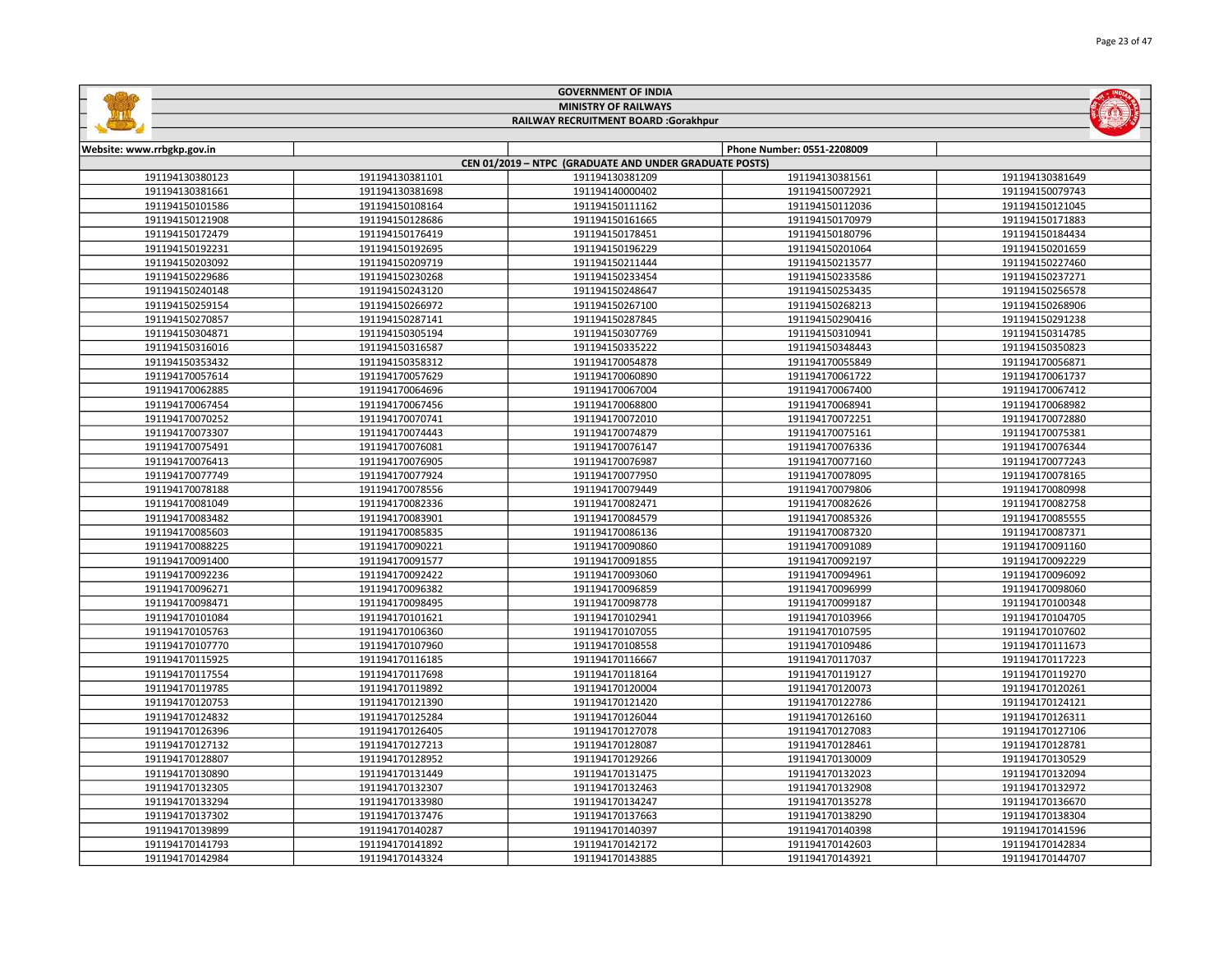| <b>MINISTRY OF RAILWAYS</b><br>RAILWAY RECRUITMENT BOARD :Gorakhpur |                 |                                                        |                            |                 |
|---------------------------------------------------------------------|-----------------|--------------------------------------------------------|----------------------------|-----------------|
|                                                                     |                 |                                                        |                            |                 |
| Website: www.rrbgkp.gov.in                                          |                 | CEN 01/2019 - NTPC (GRADUATE AND UNDER GRADUATE POSTS) | Phone Number: 0551-2208009 |                 |
| 191194170144821                                                     | 191194170145131 | 191194170145185                                        | 191194170145217            | 191194170145721 |
| 191194170145803                                                     | 191194170145833 | 191194170146117                                        | 191194170146584            | 191194170146897 |
| 191194170148024                                                     | 191194170148164 | 191194170148904                                        | 191194170148950            | 191194170149690 |
| 191194170149962                                                     | 191194170150019 | 191194170151931                                        | 191194170153112            | 191194170153155 |
| 191194170154107                                                     | 191194170155056 | 191194170155766                                        | 191194170156572            | 191194170156713 |
| 191194170156717                                                     | 191194170156839 | 191194170156902                                        | 191194170157008            | 191194170157402 |
| 191194170158324                                                     | 191194170158476 | 191194170158848                                        | 191194170158963            | 191194170160022 |
| 191194170160700                                                     | 191194170161176 | 191194170162267                                        | 191194170162353            | 191194170162992 |
| 191194170165274                                                     | 191194170165369 | 191194170165383                                        | 191194170165856            | 191194170166185 |
| 191194170166295                                                     | 191194170167385 | 191194170167911                                        | 191194170168714            | 191194170169107 |
| 191194170169131                                                     | 191194170169415 | 191194170169624                                        | 191194170169665            | 191194170170470 |
| 191194170170951                                                     | 191194170172032 | 191194170172089                                        | 191194170172440            | 191194170172755 |
| 191194170172911                                                     | 191194170173102 | 191194170173204                                        | 191194170173301            | 191194170174018 |
| 191194170174152                                                     | 191194170174218 | 191194170174994                                        | 191194170175315            | 191194170176091 |
| 191194170176467                                                     | 191194170176949 | 191194170177381                                        | 191194170177453            | 191194170177694 |
| 191194170177874                                                     | 191194170177977 | 191194170178387                                        | 191194170179024            | 191194170180092 |
| 191194170180145                                                     | 191194170181195 | 191194170183528                                        | 191194170184194            | 191194170184675 |
| 191194170184762                                                     | 191194170184982 | 191194170186834                                        | 191194170187353            | 191194170187994 |
| 191194170188045                                                     | 191194170188471 | 191194170188793                                        | 191194170188938            | 191194170192076 |
| 191194170192184                                                     | 191194170197090 | 191194170198060                                        | 191194170203078            | 191194170205146 |
| 191194170206537                                                     | 191194170213190 | 191194170214637                                        | 191194170216142            | 191194170216651 |
| 191194170216716                                                     | 191194170217680 | 191194170218892                                        | 191194170218901            | 191194170223195 |
| 191194170223672                                                     | 191194170223758 | 191194170224013                                        | 191194170225395            | 191194170230669 |
| 191194170230754                                                     | 191194170232246 | 191194170235473                                        | 191194170236276            | 191194170236651 |
| 191194170236997                                                     | 191194170237803 | 191194170239100                                        | 191194170240951            | 191194170240952 |
| 191194170241853                                                     | 191194170244385 | 191194170244790                                        | 191194170245323            | 191194170245998 |
| 191194170246208                                                     | 191194170246585 | 191194170247202                                        | 191194170247454            | 191194170247591 |
| 191194170251335                                                     | 191194170253202 | 191194170258232                                        | 191194170258565            | 191194170258833 |
| 191194170259090                                                     | 191194170261859 | 191194170262545                                        | 191194170263480            | 191194170264349 |
| 191194170265714                                                     | 191194170266791 | 191194170267244                                        | 191194170269090            | 191194170269456 |
| 191194170272348                                                     | 191194170272496 | 191194170274692                                        | 191194170275728            | 191194170276836 |
| 191194170280894                                                     | 191194170281424 | 191194170282917                                        | 191194170283005            | 191194170283120 |
| 191194170284749                                                     | 191194170285862 | 191194170285868                                        | 191194170286062            | 191194170288675 |
| 191194170290186                                                     | 191194170291874 | 191194170292483                                        | 191194170293925            | 191194170294609 |
| 191194170299916                                                     | 191194170300212 | 191194170302168                                        | 191194170303743            | 191194170304355 |
| 191194170304600                                                     | 191194170304677 | 191194170304685                                        | 191194170304699            | 191194170304788 |
| 191194170305171                                                     | 191194170305261 | 191194170305329                                        | 191194170305331            | 191194170305464 |
| 191194170305522                                                     | 191194170305547 | 191194170305556                                        | 191194170305588            | 191194170305810 |
| 191194170306012                                                     | 191194170306093 | 191194170306230                                        | 191194170306677            | 191194170306826 |
| 191194170306836                                                     | 191194170307197 | 191194170307605                                        | 191194170307698            | 191194170308134 |
| 191194170308148                                                     | 191194170308700 | 191194170309243                                        | 191194170309752            | 191194170310047 |
| 191194170310813                                                     | 191194170310854 | 191194170310924                                        | 191194170311012            | 191194170311182 |
| 191194170311214                                                     | 191194170311315 | 191194170311421                                        | 191194170311639            | 191194170311696 |
| 191194170312587                                                     | 191194170313284 | 191194170313735                                        | 191194170313759            | 191194170313861 |
| 191194170314675                                                     | 191194170315276 | 191194170315368                                        | 191194170315435            | 191194170315721 |
| 191194170316496                                                     | 191194170316765 | 191194170316868                                        | 191194170316923            | 191194170317329 |
| 191194170317600                                                     | 191194170318478 | 191194170318828                                        | 191194170319088            | 191194170319106 |
| 191194170319404                                                     | 191194170319531 | 191194170319779                                        | 191194170320006            | 191194170320361 |

191194170320867 191194170321576 191194170321778 191194170321799

GOVERNMENT OF INDIA

**Sallida** 

**MOMENT**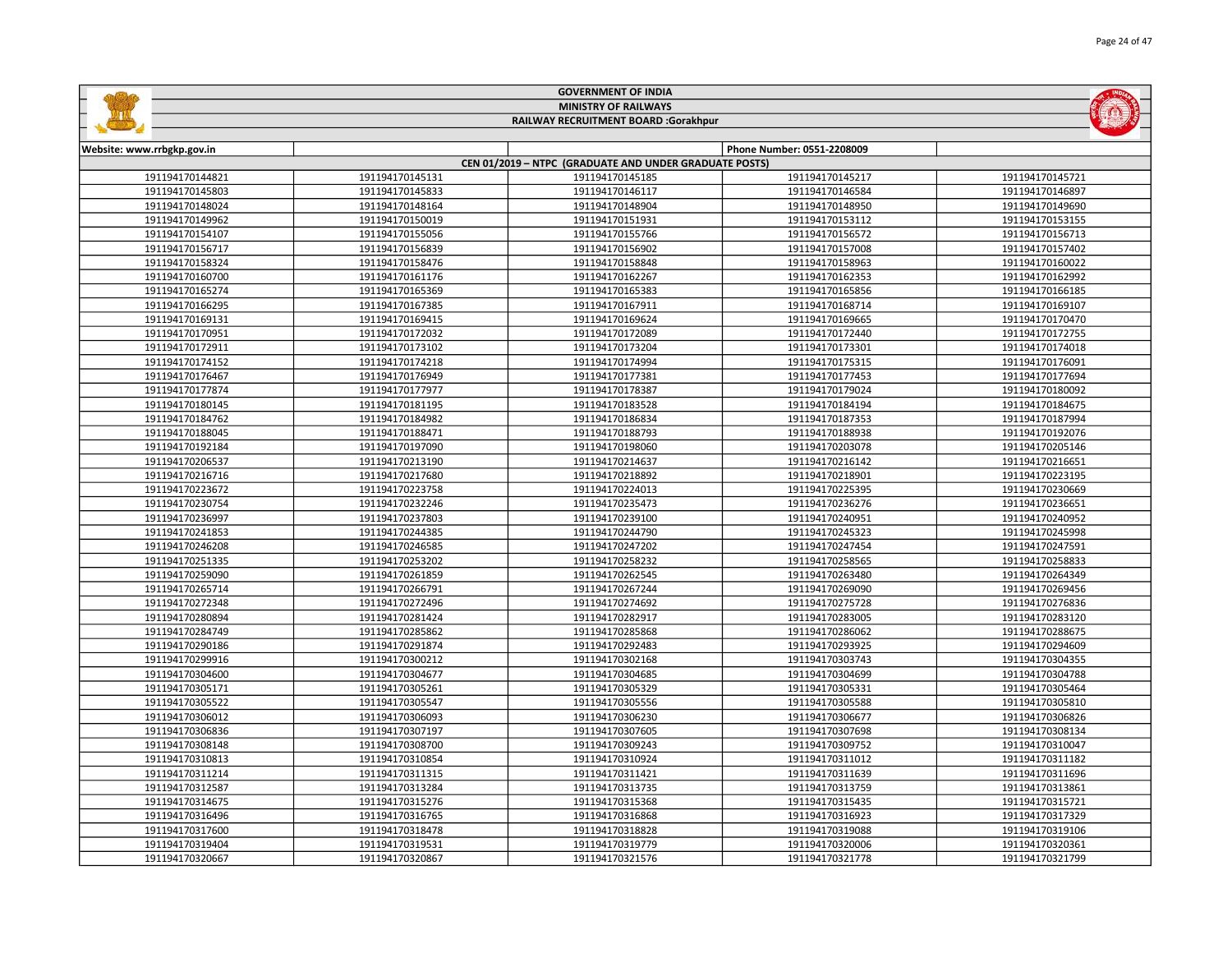| <b>MINISTRY OF RAILWAYS</b><br>RAILWAY RECRUITMENT BOARD :Gorakhpur |                 |                                                        |                            |                 |
|---------------------------------------------------------------------|-----------------|--------------------------------------------------------|----------------------------|-----------------|
|                                                                     |                 |                                                        |                            |                 |
| Website: www.rrbgkp.gov.in                                          |                 |                                                        | Phone Number: 0551-2208009 |                 |
|                                                                     |                 | CEN 01/2019 - NTPC (GRADUATE AND UNDER GRADUATE POSTS) |                            |                 |
| 191194170321804                                                     | 191194170321807 | 191194170322138                                        | 191194170322508            | 191194170322818 |
| 191194170323070                                                     | 191194170323203 | 191194170323240                                        | 191194170323246            | 191194170323444 |
| 191194170323628                                                     | 191194170324235 | 191194170324301                                        | 191194170324511            | 191194170324808 |
| 191194170324837                                                     | 191194170325840 | 191194170326024                                        | 191194170326492            | 191194170326811 |
| 191194170326905                                                     | 191194170326956 | 191194170326995                                        | 191194170327047            | 191194170327413 |
| 191194170327472                                                     | 191194170327481 | 191194170327525                                        | 191194170327973            | 191194170328275 |
| 191194170328587                                                     | 191194170328592 | 191194170328671                                        | 191194170328969            | 191194170329021 |
| 191194170329109                                                     | 191194170329512 | 191194170330462                                        | 191194170330498            | 191194170330742 |
| 191194170330795                                                     | 191194170330881 | 191194170330947                                        | 191194170331264            | 191194170331268 |
| 191194170331855                                                     | 191194170331975 | 191194170332029                                        | 191194170332192            | 191194170332356 |
| 191194170332486                                                     | 191194170332610 | 191194170332909                                        | 191194170332911            | 191194170332988 |
| 191194170333223                                                     | 191194170333382 | 191194170333468                                        | 191194170333519            | 191194170333779 |
| 191194170333884                                                     | 191194170333957 | 191194170334016                                        | 191194170334067            | 191194170334347 |
| 191194170334359                                                     | 191194170334468 | 191194170335022                                        | 191194170335214            | 191194170335266 |
| 191194170335673                                                     | 191194170336015 | 191194170336150                                        | 191194170336266            | 191194170336437 |
| 191194170337114                                                     | 191194170337566 | 191194170338057                                        | 191194170338167            | 191194170338424 |
| 191194170338618                                                     | 191194170338627 | 191194170338809                                        | 191194170338875            | 191194170338958 |
| 191194170339095                                                     | 191194170339274 | 191194170339559                                        | 191194170339634            | 191194170339681 |
| 191194170339749                                                     | 191194170339871 | 191194170339883                                        | 191194170340187            | 191194170340355 |
| 191194170340389                                                     | 191194170340409 | 191194170341090                                        | 191194170341106            | 191194170341270 |
| 191194170341423                                                     | 191194170341462 | 191194170341790                                        | 191194170342814            | 191194170343154 |
| 191194170343382                                                     | 191194170343616 | 191194170343869                                        | 191194170344273            | 191194170344494 |
| 191194170344510                                                     | 191194170344710 | 191194170345133                                        | 191194170345163            | 191194170345386 |
| 191194170345871                                                     | 191194170345990 | 191194170345996                                        | 191194170346126            | 191194170346229 |
| 191194170346344                                                     | 191194170347209 | 191194170348064                                        | 191194170348467            | 191194170348500 |
| 191194170348533                                                     | 191194170348672 | 191194170348888                                        | 191194170349485            | 191194170349514 |
| 191194170350124                                                     | 191194170350164 | 191194170350472                                        | 191194170350940            | 191194170351178 |
| 191194170351317                                                     | 191194170351329 | 191194170351552                                        | 191194170352258            | 191194170352507 |
| 191194170352579                                                     | 191194170352912 | 191194170353215                                        | 191194170353312            | 191194170353448 |
| 191194170353803                                                     | 191194170353908 | 191194170353984                                        | 191194170353999            | 191194170354194 |
| 191194170354502                                                     | 191194170355351 | 191194170355409                                        | 191194170355579            | 191194170355815 |
| 191194170356158                                                     | 191194170356313 | 191194170356328                                        | 191194170356593            | 191194170356743 |
| 191194170356980                                                     | 191194170356984 | 191194170357094                                        | 191194170357338            | 191194170357493 |
| 191194170357827                                                     | 191194170358046 | 191194170358086                                        | 191194170358109            | 191194170362726 |
| 191194170366329                                                     | 191194170368126 | 191194190003614                                        | 191194190003635            | 191194190003696 |
| 191194190003771                                                     | 191194190003790 | 191194190003809                                        | 191194190003813            | 191194190003848 |
| 191194190003852                                                     | 191194190003904 | 191194190004022                                        | 191194190004147            | 191194190004196 |
| 191194190004298                                                     | 191194190004332 | 191194190004338                                        | 191194190004352            | 191194190004373 |
| 191194190004406                                                     | 191194190004606 | 191194190004637                                        | 191194190004680            | 191194190004712 |
| 191194190004752                                                     | 191194190004756 | 191194190004891                                        | 191194190004907            | 191194190005109 |
| 191194190005130                                                     | 191194190005244 | 191194190005255                                        | 191194190005311            | 191194190005320 |
| 191194190005421                                                     | 191194190005522 | 191194190005617                                        | 191194190005655            | 191194190005744 |
| 191194190005769                                                     | 191194190005881 | 191194190005899                                        | 191194190005915            | 191194190006079 |
| 191194190006091                                                     | 191194190006133 | 191194190006176                                        | 191194190006209            | 191194190006226 |
| 191194190006402                                                     | 191194190006441 | 191194190006538                                        | 191194190006539            | 191194190006649 |
| 191194190006698                                                     | 191194190006719 | 191194190006787                                        | 191194190006814            | 191194190006845 |
| 191194190006871                                                     | 191194190006920 | 191194190006948                                        | 191194190007064            | 191194190007119 |
| 191194190007153                                                     | 191194190007291 | 191194190007332                                        | 191194190007343            | 191194190007351 |

191194190007440 | 191194190007564 | 191194190007576 | 191194190007667 | 191194190007685

GOVERNMENT OF INDIA

**Galling**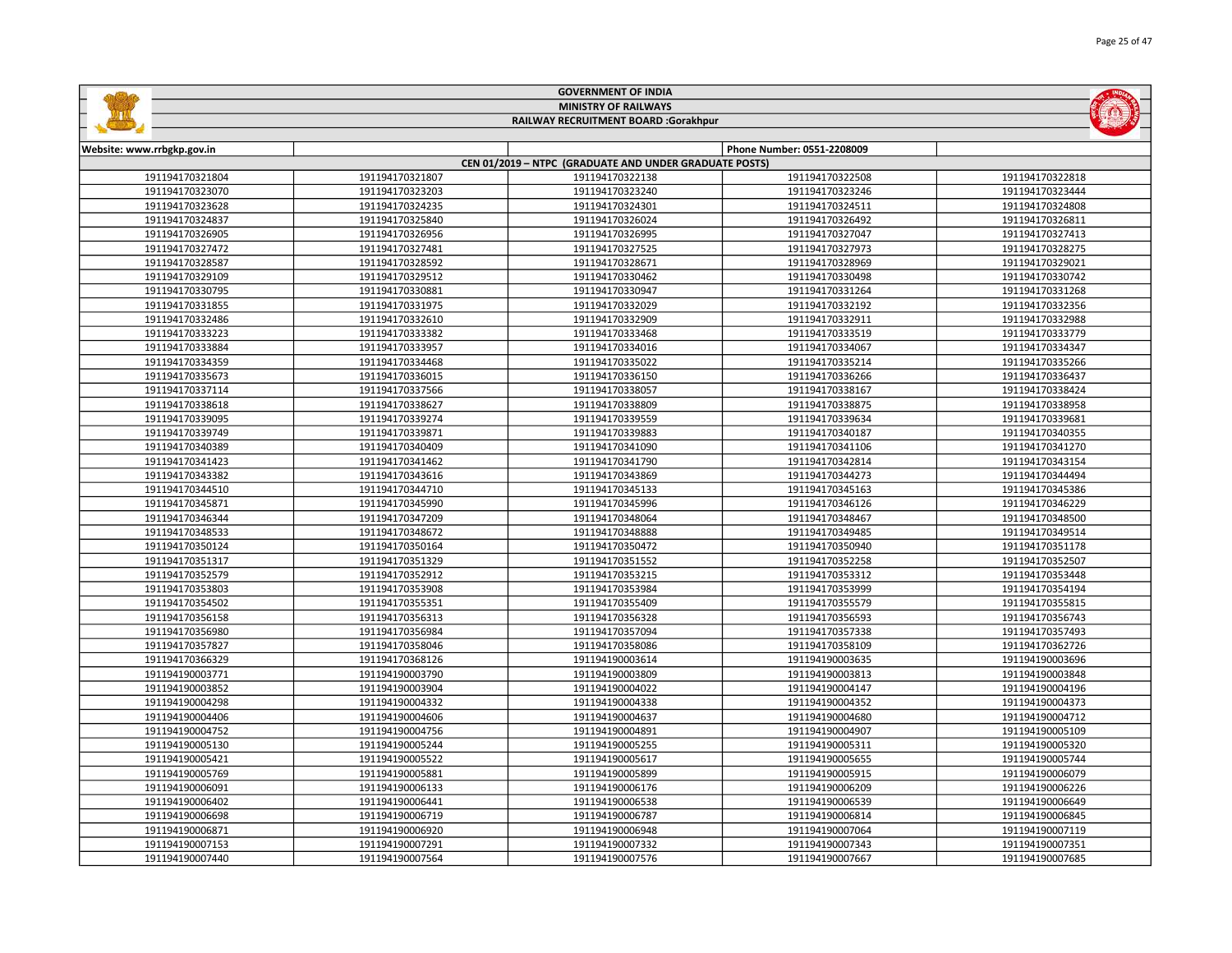| <b>MINISTRY OF RAILWAYS</b><br>RAILWAY RECRUITMENT BOARD :Gorakhpur |                                                        |                 |                            |                 |  |  |
|---------------------------------------------------------------------|--------------------------------------------------------|-----------------|----------------------------|-----------------|--|--|
|                                                                     |                                                        |                 |                            |                 |  |  |
| Website: www.rrbgkp.gov.in                                          |                                                        |                 | Phone Number: 0551-2208009 |                 |  |  |
|                                                                     | CEN 01/2019 - NTPC (GRADUATE AND UNDER GRADUATE POSTS) |                 |                            |                 |  |  |
| 191194190007718                                                     | 191194190007767                                        | 191194190007960 | 191194190008007            | 191194190008010 |  |  |
| 191194190008130                                                     | 191194190008140                                        | 191194190008223 | 191194190008245            | 191194190008298 |  |  |
| 191194190008362                                                     | 191194190008386                                        | 191194190008416 | 191194190008683            | 191194190008865 |  |  |
| 191194190008919                                                     | 191194190009083                                        | 191194190009212 | 191194190009245            | 191194190009252 |  |  |
| 191194190009265                                                     | 191194190009277                                        | 191194190009316 | 191194190009320            | 191194190009323 |  |  |
| 191194190009332                                                     | 191194190009363                                        | 191194190009438 | 191194190009620            | 191194190009697 |  |  |
| 191194190009796                                                     | 191194190009944                                        | 191194190009962 | 191194190010018            | 191194190010020 |  |  |
| 191194190010121                                                     | 191194190010126                                        | 191194190010139 | 191194190010152            | 191194190010343 |  |  |
| 191194190010404                                                     | 191194190010417                                        | 191194190010438 | 191194190010461            | 191194190010596 |  |  |
| 191194190010676                                                     | 191194190010903                                        | 191194190011326 | 191194190011370            | 191194190011515 |  |  |
| 191194190011671                                                     | 191194190011799                                        | 191194190011805 | 191194190011808            | 191194190011809 |  |  |
| 191194190011962                                                     | 191194190011966                                        | 191194190011987 | 191194190012162            | 191194190012262 |  |  |
| 191194190012321                                                     | 191194190012324                                        | 191194190012343 | 191194190012364            | 191194190012416 |  |  |
| 191194190012722                                                     | 191194190012821                                        | 191194190012883 | 191194190012954            | 191194190012961 |  |  |
| 191194190012982                                                     | 191194190013223                                        | 191194190013272 | 191194190013286            | 191194190013334 |  |  |
| 191194190013349                                                     | 191194190013399                                        | 191194190013466 | 191194190013508            | 191194190013567 |  |  |
| 191194190013608                                                     | 191194190013615                                        | 191194190013706 | 191194190013712            | 191194190013759 |  |  |
| 191194190013813                                                     | 191194190013863                                        | 191194190013960 | 191194190014154            | 191194190014168 |  |  |
| 191194190014223                                                     | 191194190014282                                        | 191194190014290 | 191194190014316            | 191194190014530 |  |  |
| 191194190014600                                                     | 191194190014680                                        | 191194190014707 | 191194190014763            | 191194190014771 |  |  |
| 191194190014831                                                     | 191194190014941                                        | 191194190014944 | 191194190014952            | 191194190014974 |  |  |
| 191194190014991                                                     | 191194190015028                                        | 191194190015246 | 191194190015253            | 191194190015365 |  |  |
| 191194190015560                                                     | 191194190015726                                        | 191194190015749 | 191194190015763            | 191194190015813 |  |  |
| 191194190015840                                                     | 191194190015878                                        | 191194190016099 | 191194190016104            | 191194190016237 |  |  |
| 191194190016326                                                     | 191194190016342                                        | 191194190016362 | 191194190016396            | 191194190016398 |  |  |
| 191194190016474                                                     | 191194190016665                                        | 191194190016685 | 191194190016713            | 191194190016724 |  |  |
| 191194190016801                                                     | 191194190016910                                        | 191194190017065 | 191194190017138            | 191194190017158 |  |  |
| 191194190017547                                                     | 191194190017754                                        | 191194190017764 | 191194190017807            | 191194190017841 |  |  |
| 191194190017878                                                     | 191194190017892                                        | 191194190017911 | 191194190017945            | 191194190018034 |  |  |
| 191194190018055                                                     | 191194190018059                                        | 191194190018103 | 191194190018116            | 191194190018163 |  |  |
| 191194190018213                                                     | 191194190018221                                        | 191194190018434 | 191194190018470            | 191194190018516 |  |  |
| 191194190018767                                                     | 191194190018861                                        | 191194190018906 | 191194190018982            | 191194190019021 |  |  |
| 191194190019137                                                     | 191194190019218                                        | 191194190019279 | 191194190019358            | 191194190019386 |  |  |
| 191194190019469                                                     | 191194190019631                                        | 191194190019686 | 191194190019726            | 191194190019769 |  |  |
| 191194190019846                                                     | 191194190020092                                        | 191194190020164 | 191194190020200            | 191194190020279 |  |  |
| 191194190020360                                                     | 191194190020434                                        | 191194190020742 | 191194190020751            | 191194190020929 |  |  |
| 191194190021087                                                     | 191194190021175                                        | 191194190021279 | 191194190021487            | 191194190021562 |  |  |
| 191194190021565                                                     | 191194190021728                                        | 191194190021781 | 191194190021809            | 191194190021913 |  |  |
| 191194190021986                                                     | 191194190022012                                        | 191194190022025 | 191194190022088            | 191194190022165 |  |  |
| 191194190022196                                                     | 191194190022197                                        | 191194190022206 | 191194190022211            | 191194190022292 |  |  |
| 191194190022393                                                     | 191194190022402                                        | 191194190022517 | 191194190022736            | 191194190022786 |  |  |
| 191194190022846                                                     | 191194190022870                                        | 191194190022929 | 191194190022974            | 191194190023022 |  |  |
| 191194190023035                                                     | 191194190023055                                        | 191194190023123 | 191194190023218            | 191194190023301 |  |  |
| 191194190023319                                                     | 191194190023327                                        | 191194190023349 | 191194190023394            | 191194190023503 |  |  |
| 191194190023538                                                     | 191194190023642                                        | 191194190023725 | 191194190023794            | 191194190023870 |  |  |
| 191194190023966                                                     | 191194190023986                                        | 191194190023987 | 191194190023996            | 191194190024042 |  |  |
| 191194190024110                                                     | 191194190024152                                        | 191194190024171 | 191194190024218            | 191194190024232 |  |  |
| 191194190024296                                                     | 191194190024393                                        | 191194190024397 | 191194190024491            | 191194190024543 |  |  |

191194190024702 191194190024818 191194190024853 191194190024923

GOVERNMENT OF INDIA

**Sallida** 

**MOLTER**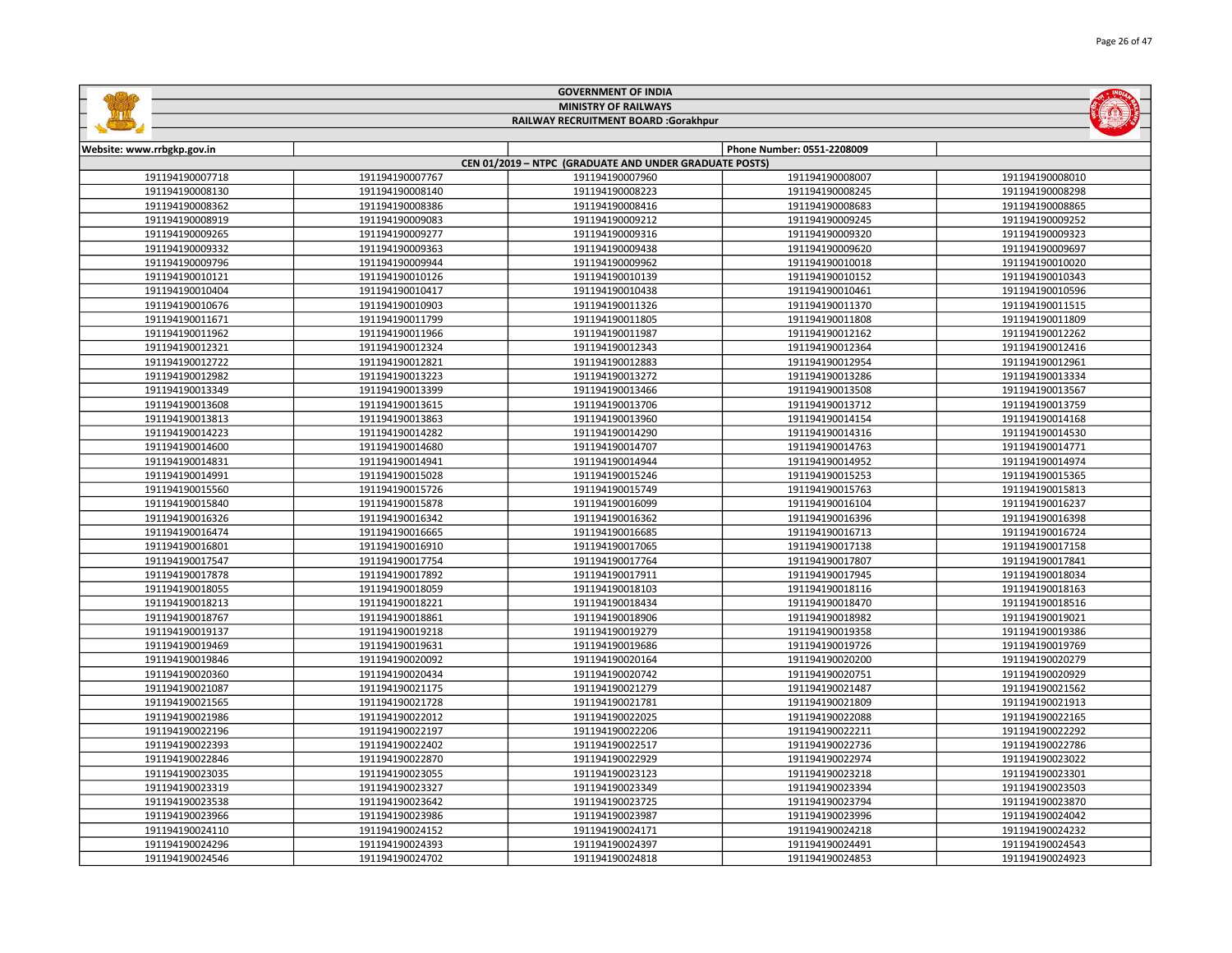|                            |                 | <b>GOVERNMENT OF INDIA</b>                             |                            |                 |
|----------------------------|-----------------|--------------------------------------------------------|----------------------------|-----------------|
|                            |                 | <b>MINISTRY OF RAILWAYS</b>                            |                            |                 |
|                            |                 | RAILWAY RECRUITMENT BOARD :Gorakhpur                   |                            |                 |
|                            |                 |                                                        |                            |                 |
| Website: www.rrbgkp.gov.in |                 |                                                        | Phone Number: 0551-2208009 |                 |
|                            |                 | CEN 01/2019 - NTPC (GRADUATE AND UNDER GRADUATE POSTS) |                            |                 |
| 191194190025058            | 191194190025108 | 191194190025129                                        | 191194190025136            | 191194190025245 |
| 191194190025272            | 191194190025297 | 191194190025397                                        | 191194190025414            | 191194190025453 |
| 191194190025532            | 191194190025558 | 191194190025589                                        | 191194190025660            | 191194190025695 |
| 191194190025714            | 191194190025767 | 191194190026000                                        | 191194190026048            | 191194190026079 |
| 191194190026145            | 191194190026192 | 191194190026195                                        | 191194190026224            | 191194190026232 |
| 191194190026417            | 191194190026496 | 191194190026532                                        | 191194190026543            | 191194190026647 |
| 191194190026762            | 191194190026770 | 191194190026879                                        | 191194190026966            | 191194190027060 |
| 191194190027218            | 191194190027469 | 191194190027499                                        | 191194190027521            | 191194190027802 |
| 191194190027806            | 191194190027848 | 191194190027866                                        | 191194190028081            | 191194190028098 |
| 191194190028142            | 191194190028211 | 191194190028243                                        | 191194190028248            | 191194190028276 |
| 191194190028293            | 191194190028407 | 191194190028565                                        | 191194190028727            | 191194190028731 |
| 191194190028732            | 191194190028754 | 191194190028774                                        | 191194190028810            | 191194190028877 |
| 191194190028962            | 191194190029030 | 191194190029372                                        | 191194190029378            | 191194190029383 |
| 191194190029716            | 191194190029745 | 191194190030059                                        | 191194190030062            | 191194190030134 |
| 191194190030175            | 191194190030381 | 191194190030393                                        | 191194190030415            | 191194190030434 |
| 191194190030497            | 191194190030522 | 191194190030565                                        | 191194190030675            | 191194190030730 |
| 191194190030938            | 191194190031053 | 191194190031234                                        | 191194190031430            | 191194190031658 |
| 191194190031805            | 191194190032101 | 191194190032128                                        | 191194190032140            | 191194190032151 |
| 191194190032297            | 191194190032341 | 191194190032664                                        | 191194190032742            | 191194190032872 |
| 191194190032895            | 191194190032903 | 191194190032931                                        | 191194190032935            | 191194190032969 |
| 191194190032990            | 191194190033027 | 191194190033045                                        | 191194190033068            | 191194190033080 |
| 191194190033127            | 191194190033141 | 191194190033180                                        | 191194190033234            | 191194190033324 |
| 191194190033329            | 191194190033495 | 191194190033507                                        | 191194190033538            | 191194190033585 |
| 191194190033609            | 191194190033614 | 191194190033759                                        | 191194190033776            | 191194190033991 |
| 191194190034301            | 191194190034320 | 191194190034366                                        | 191194190034761            | 191194190035055 |
| 191194190035105            | 191194190035359 | 191194190035454                                        | 191194190035580            | 191194190035660 |
| 191194190036081            | 191194190036114 | 191194190036126                                        | 191194190036180            | 191194190036218 |
| 191194190036268            | 191194190036508 | 191194190036573                                        | 191194190036606            | 191194190036650 |
| 191194190036723            | 191194190037121 | 191194190037512                                        | 191194190037746            | 191194190037844 |
| 191194190037988            | 191194190038039 | 191194190038124                                        | 191194190038129            | 191194190038485 |
| 191194190038529            | 191194190038701 | 191194190038850                                        | 191194190038967            | 191194190039098 |
| 191194190039274            | 191194190039764 | 191194190039875                                        | 191194190039951            | 191194190040741 |
| 191194190040744            | 191194190041050 | 191194190041153                                        | 191194190041179            | 191194190042527 |
| 191194190042820            | 191194190042881 | 191194190043128                                        | 191194190043176            | 191194190044508 |
| 191194190044621            | 191194190044809 | 191194190045709                                        | 191194190046208            | 191194190047328 |
| 191194190047570            | 191194190049419 | 191194190053230                                        | 191194190053426            | 191194190053480 |
| 191194190053897            | 191194190054226 | 191194190054444                                        | 191194190054985            | 191194190055220 |
| 191194190055399            | 191194190055869 | 191194190055904                                        | 191194190057719            | 191194190058005 |
| 191194190058290            | 191194190058376 | 191194190058385                                        | 191194190058535            | 191194190059231 |
| 191194190059766            | 191194190060018 | 191194190060042                                        | 191194190060743            | 191194190060832 |
| 191194190060902            | 191194190061353 | 191194190061758                                        | 191194190062027            | 191194190062028 |
| 191194190062384            | 191194190062874 | 191194190062968                                        | 191194190063163            | 191194190063610 |
| 191194190063617            | 191194190063887 | 191194190064686                                        | 191194190064774            | 191194190064872 |
| 191194190065001            | 191194190065002 | 191194190065113                                        | 191194190065656            | 191194190065851 |
| 191194190066354            | 191194190066544 | 191194190067248                                        | 191194190069019            | 191194190070047 |

 191194190070393 191194190070421 191194190070873 191194190070979 191194190071787 191194190071924 191194190072281 191194190072901 191194190073706 191194190073754 191194190074582 191194190075826 191194190076421 191194190077007 191194190078078 191194190078198

Page 27 of 47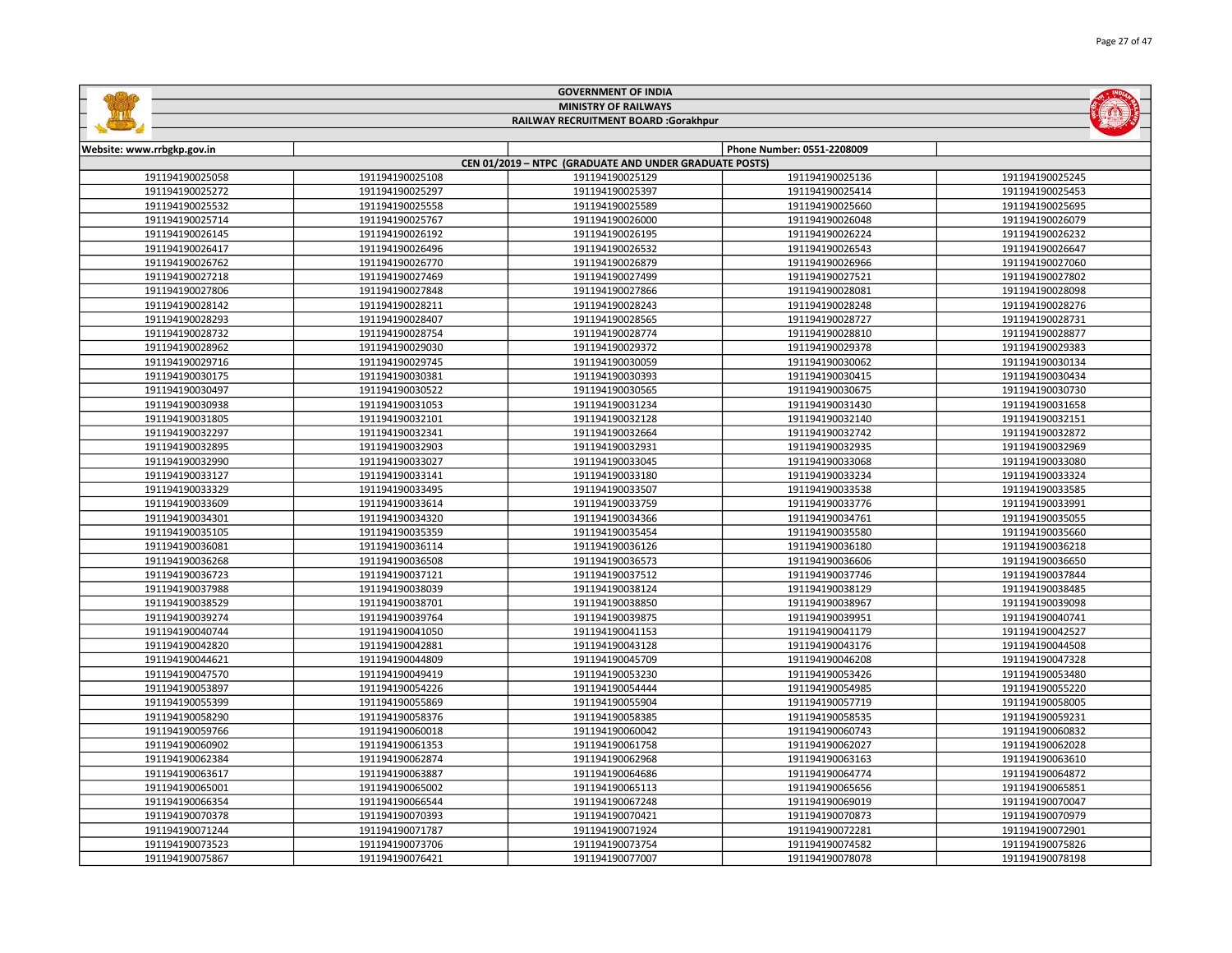|                            |                 | <b>MINISTRY OF RAILWAYS</b>                            |                            |                 |
|----------------------------|-----------------|--------------------------------------------------------|----------------------------|-----------------|
|                            |                 | RAILWAY RECRUITMENT BOARD :Gorakhpur                   |                            |                 |
|                            |                 |                                                        |                            |                 |
| Website: www.rrbgkp.gov.in |                 | CEN 01/2019 - NTPC (GRADUATE AND UNDER GRADUATE POSTS) | Phone Number: 0551-2208009 |                 |
| 191194190078217            | 191194190078609 | 191194190078847                                        | 191194190078957            | 191194190079102 |
| 191194190079652            | 191194190080008 | 191194190080820                                        | 191194190080994            | 191194190081064 |
| 191194190081087            | 191194190081890 | 191194190082258                                        | 191194190082470            | 191194190082487 |
| 191194190082781            | 191194190082820 | 191194190083729                                        | 191194190086256            | 191194190086607 |
| 191194190087421            | 191194190089876 | 191194190090842                                        | 191194190091011            | 191194190091075 |
| 191194190091087            | 191194190094104 | 191194190094488                                        | 191194190094725            | 191194190096057 |
| 191194190096308            | 191194190097154 | 191194190097236                                        | 191194190097550            | 191194190097963 |
| 191194190098076            | 191194190098562 | 191194190098734                                        | 191194190098902            | 191194190099004 |
| 191194190099013            | 191194190099071 | 191194190099101                                        | 191194190099113            | 191194190099156 |
| 191194190099201            | 191194190099232 | 191194190099282                                        | 191194190099400            | 191194190099498 |
| 191194190099562            | 191194190099589 | 191194190099662                                        | 191194190099724            | 191194190099772 |
| 191194190099821            | 191194190099842 | 191194190100093                                        | 191194190100453            | 191194190100593 |
| 191194190100606            | 191194190100652 | 191194190100675                                        | 191194190100859            | 191194190100892 |
| 191194190101076            | 191194190101380 | 191194190101393                                        | 191194190101401            | 191194190101499 |
| 191194190101627            | 191194190101674 | 191194190101876                                        | 191194190101887            | 191194190101923 |
| 191194190101976            | 191194190102077 | 191194190102168                                        | 191194190102232            | 191194190102265 |
| 191194190102374            | 191194190102377 | 191194190102426                                        | 191194190102436            | 191194190102504 |
| 191194190102585            | 191194190102770 | 191194190102777                                        | 191194190102949            | 191194190103013 |
| 191194190103184            | 191194190103381 | 191194190103393                                        | 191194190103421            | 191194190103550 |
| 191194190103604            | 191194190103645 | 191194190103788                                        | 191194190104000            | 191194190104122 |
| 191194190104177            | 191194190104405 | 191194190104518                                        | 191194190104593            | 191194190104662 |
| 191194190104697            | 191194190104789 | 191194190104804                                        | 191194190104876            | 191194190105154 |
| 191194190105194            | 191194190105201 | 191194190105470                                        | 191194190105517            | 191194190105522 |
| 191194190105571            | 191194190105573 | 191194190105631                                        | 191194190105636            | 191194190105793 |
| 191194190105817            | 191194190105862 | 191194190105878                                        | 191194190105939            | 191194190105988 |
| 191194190106247            | 191194190106257 | 191194190106427                                        | 191194190106531            | 191194190106692 |
| 191194190106801            | 191194190106821 | 191194190106842                                        | 191194190107017            | 191194190107027 |
| 191194190107267            | 191194190107300 | 191194190107363                                        | 191194190107622            | 191194190107899 |
| 191194190107904            | 191194190107972 | 191194190108001                                        | 191194190108155            | 191194190108218 |
| 191194190108253            | 191194190108300 | 191194190108405                                        | 191194190108484            | 191194190108572 |
| 191194190108584            | 191194190108624 | 191194190108704                                        | 191194190108707            | 191194190108834 |
| 191194190109019            | 191194190109061 | 191194190109101                                        | 191194190109190            | 191194190109301 |
| 191194190109358            | 191194190109434 | 191194190109544                                        | 191194190109680            | 191194190110105 |
| 191194190110381            | 191194190110382 | 191194190110404                                        | 191194190110420            | 191194190110573 |
| 191194190110758            | 191194190110762 | 191194190110816                                        | 191194190111378            | 191194190111398 |
| 191194190111538            | 191194190111542 | 191194190111555                                        | 191194190111633            | 191194190111634 |
| 191194190111666            | 191194190111725 | 191194190111815                                        | 191194190111988            | 191194190111998 |
| 191194190112183            | 191194190112361 | 191194190112538                                        | 191194190112568            | 191194190112580 |
| 191194190112617            | 191194190112643 | 191194190112884                                        | 191194190112996            | 191194190113237 |
| 191194190113250            | 191194190113256 | 191194190113309                                        | 191194190113427            | 191194190113461 |
| 191194190113487            | 191194190114130 | 191194190114137                                        | 191194190114178            | 191194190114199 |
| 191194190114300            | 191194190114374 | 191194190114388                                        | 191194190114394            | 191194190114418 |
| 191194190114536            | 191194190114669 | 191194190114744                                        | 191194190114961            | 191194190115010 |
| 191194190115073            | 191194190115152 | 191194190115197                                        | 191194190115610            | 191194190115679 |
| 191194190115693            | 191194190115728 | 191194190116081                                        | 191194190116108            | 191194190116171 |
| 191194190116173            | 191194190116177 | 191194190116574                                        | 191194190116616            | 191194190116651 |
| 191194190116834            | 191194190117019 | 191194190117113                                        | 191194190117126            | 191194190117211 |
| 191194190117333            | 191194190117353 | 191194190117416                                        | 191194190117650            | 191194190117724 |

191194190118007 191194190118369 191194190118410 191194190118538

GOVERNMENT OF INDIA

**Sallidge** 

**MOLTA**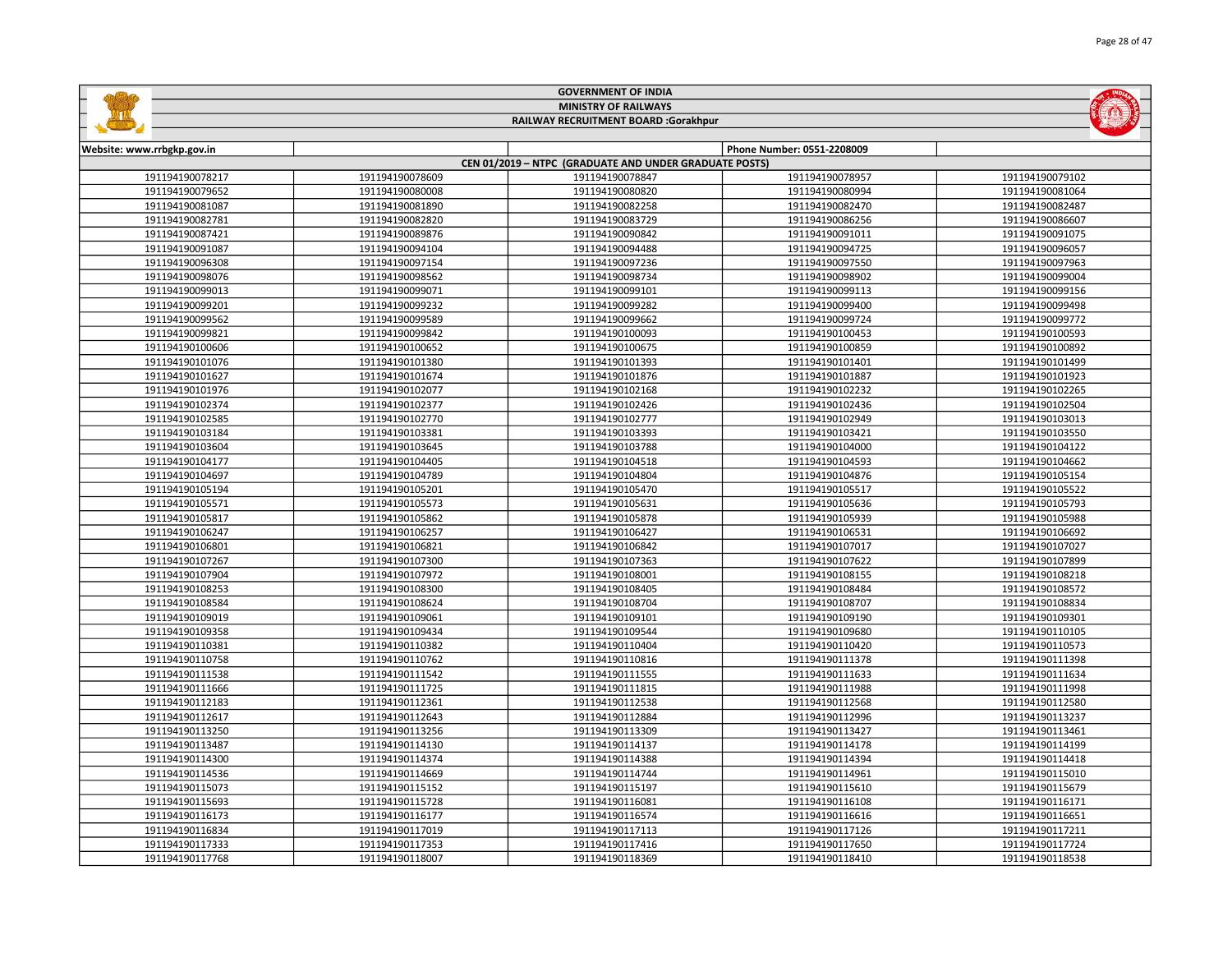|                            |                 | <b>GOVERNMENT OF INDIA</b>                             |                            |                 |
|----------------------------|-----------------|--------------------------------------------------------|----------------------------|-----------------|
|                            |                 | <b>MINISTRY OF RAILWAYS</b>                            |                            |                 |
|                            |                 | RAILWAY RECRUITMENT BOARD :Gorakhpur                   |                            |                 |
|                            |                 |                                                        |                            |                 |
| Website: www.rrbgkp.gov.in |                 |                                                        | Phone Number: 0551-2208009 |                 |
|                            |                 | CEN 01/2019 - NTPC (GRADUATE AND UNDER GRADUATE POSTS) |                            |                 |
| 191194190118813            | 191194190119030 | 191194190119054                                        | 191194190119267            | 191194190119284 |
| 191194190119296            | 191194190119346 | 191194190119533                                        | 191194190119551            | 191194190119559 |
| 191194190119587            | 191194190119634 | 191194190119655                                        | 191194190119887            | 191194190119910 |
| 191194190120058            | 191194190120071 | 191194190120107                                        | 191194190120448            | 191194190120596 |
| 191194190120649            | 191194190120653 | 191194190120713                                        | 191194190121101            | 191194190121144 |
| 191194190121231            | 191194190121387 | 191194190121724                                        | 191194190121732            | 191194190121809 |
| 191194190122100            | 191194190122115 | 191194190122127                                        | 191194190122140            | 191194190122166 |
| 191194190122373            | 191194190122412 | 191194190122545                                        | 191194190122567            | 191194190122578 |
| 191194190122655            | 191194190122662 | 191194190122781                                        | 191194190122795            | 191194190123093 |
| 191194190123219            | 191194190123226 | 191194190123232                                        | 191194190123236            | 191194190123303 |
| 191194190123571            | 191194190123669 | 191194190124097                                        | 191194190124146            | 191194190124181 |
| 191194190124293            | 191194190124394 | 191194190124406                                        | 191194190124638            | 191194190125217 |
| 191194190125384            | 191194190125485 | 191194190125589                                        | 191194190125861            | 191194190126069 |
| 191194190126207            | 191194190126268 | 191194190126321                                        | 191194190126389            | 191194190126434 |
| 191194190126777            | 191194190126815 | 191194190127117                                        | 191194190127157            | 191194190127312 |
| 191194190127371            | 191194190127454 | 191194190127673                                        | 191194190127802            | 191194190127829 |
| 191194190127860            | 191194190128021 | 191194190128063                                        | 191194190128080            | 191194190128139 |
| 191194190128209            | 191194190128383 | 191194190128399                                        | 191194190128428            | 191194190128644 |
| 191194190128715            | 191194190128836 | 191194190129008                                        | 191194190129246            | 191194190129259 |
| 191194190129262            | 191194190129305 | 191194190129310                                        | 191194190129564            | 191194190129576 |
| 191194190129700            | 191194190129725 | 191194190129730                                        | 191194190129853            | 191194190129862 |
| 191194190129872            | 191194190129928 | 191194190130337                                        | 191194190130373            | 191194190130396 |
| 191194190130416            | 191194190130470 | 191194190130606                                        | 191194190130905            | 191194190130985 |
| 191194190131013            | 191194190131409 | 191194190131574                                        | 191194190131860            | 191194190131875 |
| 191194190131957            | 191194190131974 | 191194190132021                                        | 191194190132076            | 191194190132129 |
| 191194190132206            | 191194190132240 | 191194190132301                                        | 191194190132342            | 191194190132372 |
| 191194190132404            | 191194190132454 | 191194190132596                                        | 191194190132621            | 191194190132640 |
| 191194190132787            | 191194190132828 | 191194190132834                                        | 191194190132844            | 191194190132863 |
| 191194190133068            | 191194190133772 | 191194190133889                                        | 191194190133898            | 191194190134004 |
| 191194190134123            | 191194190134129 | 191194190134293                                        | 191194190134700            | 191194190134750 |
| 191194190134927            | 191194190135180 | 191194190135327                                        | 191194190135706            | 191194190135918 |
| 191194190135940            | 191194190136008 | 191194190136081                                        | 191194190136138            | 191194190136154 |
| 191194190136223            | 191194190136286 | 191194190136320                                        | 191194190136800            | 191194190136824 |
| 191194190136906            | 191194190136951 | 191194190137003                                        | 191194190137267            | 191194190137276 |
| 191194190137420            | 191194190137433 | 191194190137660                                        | 191194190137718            | 191194190138131 |
| 191194190138406            | 191194190138466 | 191194190138601                                        | 191194190138634            | 191194190138697 |
| 191194190138770            | 191194190138802 | 191194190138946                                        | 191194190138995            | 191194190139014 |
| 191194190139067            | 191194190139070 | 191194190139077                                        | 191194190139078            | 191194190139209 |
| 191194190139238            | 191194190139293 | 191194190139336                                        | 191194190139436            | 191194190139493 |
| 191194190139598            | 191194190139727 | 191194190140098                                        | 191194190140160            | 191194190140318 |
| 191194190140348            | 191194190140653 | 191194190140744                                        | 191194190140790            | 191194190140936 |
| 191194190140953            | 191194190140975 | 191194190141087                                        | 191194190141095            | 191194190141287 |
| 191194190141334            | 191194190141354 | 191194190141380                                        | 191194190141390            | 191194190141450 |
| 191194190141520            | 191194190141610 | 191194190141929                                        | 191194190142078            | 191194190142129 |
| 191194190142223            | 191194190142294 | 191194190142416                                        | 191194190142491            | 191194190142592 |

 191194190142720 191194190142726 191194190142792 191194190142865 191194190142927 191194190143277 191194190143388 191194190143516 191194190143840 191194190143859 191194190143889 191194190143919 191194190143968 191194190144501 191194190144502 191194190144519

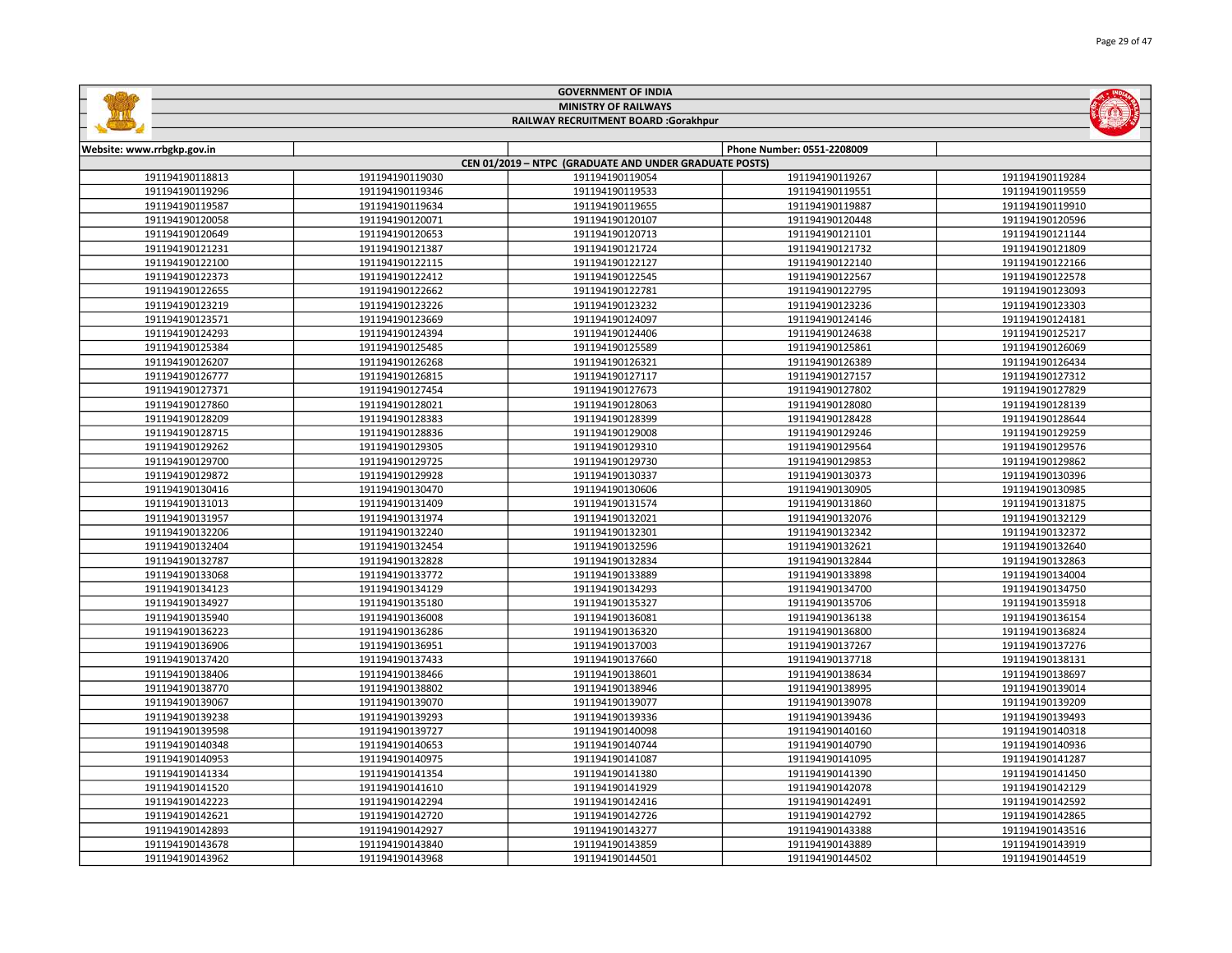|                            |                 | <b>MINISTRY OF RAILWAYS</b>                            |                            |                 |
|----------------------------|-----------------|--------------------------------------------------------|----------------------------|-----------------|
|                            |                 | RAILWAY RECRUITMENT BOARD :Gorakhpur                   |                            |                 |
|                            |                 |                                                        |                            |                 |
| Website: www.rrbgkp.gov.in |                 | CEN 01/2019 - NTPC (GRADUATE AND UNDER GRADUATE POSTS) | Phone Number: 0551-2208009 |                 |
| 191194190144532            | 191194190144564 | 191194190145165                                        | 191194190145396            | 191194190145408 |
| 191194190145434            | 191194190145458 | 191194190145667                                        | 191194190145760            | 191194190145812 |
| 191194190145821            | 191194190145921 | 191194190146079                                        | 191194190146172            | 191194190146330 |
| 191194190146420            | 191194190146937 | 191194190146967                                        | 191194190147241            | 191194190147321 |
| 191194190147567            | 191194190147587 | 191194190147640                                        | 191194190147743            | 191194190147754 |
| 191194190147778            | 191194190147921 | 191194190147927                                        | 191194190148051            | 191194190148132 |
| 191194190148308            | 191194190148548 | 191194190148553                                        | 191194190148603            | 191194190148685 |
| 191194190148737            | 191194190148810 | 191194190148853                                        | 191194190148943            | 191194190149020 |
| 191194190149040            | 191194190149244 | 191194190149418                                        | 191194190149449            | 191194190149536 |
| 191194190149553            | 191194190149557 | 191194190149616                                        | 191194190149620            | 191194190149726 |
| 191194190149730            | 191194190150046 | 191194190150048                                        | 191194190150151            | 191194190150180 |
| 191194190150279            | 191194190150436 | 191194190150966                                        | 191194190150968            | 191194190151154 |
| 191194190151173            | 191194190151272 | 191194190151279                                        | 191194190151296            | 191194190151299 |
| 191194190151367            | 191194190151383 | 191194190151394                                        | 191194190151454            | 191194190151545 |
| 191194190151569            | 191194190151613 | 191194190151768                                        | 191194190151804            | 191194190151876 |
| 191194190151941            | 191194190152182 | 191194190152203                                        | 191194190152284            | 191194190152291 |
| 191194190152333            | 191194190152342 | 191194190152682                                        | 191194190152779            | 191194190152885 |
| 191194190152929            | 191194190153147 | 191194190153289                                        | 191194190153628            | 191194190153921 |
| 191194190153931            | 191194190154011 | 191194190154032                                        | 191194190154147            | 191194190154206 |
| 191194190154303            | 191194190154313 | 191194190154317                                        | 191194190154392            | 191194190154403 |
| 191194190154551            | 191194190154630 | 191194190154657                                        | 191194190154835            | 191194190154910 |
| 191194190155049            | 191194190155324 | 191194190155332                                        | 191194190155604            | 191194190155731 |
| 191194190155749            | 191194190155769 | 191194190155770                                        | 191194190155885            | 191194190155889 |
| 191194190155927            | 191194190156028 | 191194190156280                                        | 191194190156466            | 191194190156712 |
| 191194190156911            | 191194190156957 | 191194190156963                                        | 191194190157084            | 191194190157153 |
| 191194190157155            | 191194190157305 | 191194190157352                                        | 191194190157407            | 191194190157433 |
| 191194190157439            | 191194190157503 | 191194190157663                                        | 191194190157912            | 191194190158130 |
| 191194190158148            | 191194190158169 | 191194190158192                                        | 191194190158212            | 191194190158217 |
| 191194190158433            | 191194190158491 | 191194190158571                                        | 191194190158605            | 191194190158705 |
| 191194190159350            | 191194190159482 | 191194190159573                                        | 191194190159731            | 191194190159819 |
| 191194190159947            | 191194190159962 | 191194190160095                                        | 191194190160249            | 191194190160533 |
| 191194190160553            | 191194190160695 | 191194190160713                                        | 191194190160917            | 191194190160968 |
| 191194190161032            | 191194190161055 | 191194190161093                                        | 191194190161135            | 191194190161166 |
| 191194190161172            | 191194190161252 | 191194190161447                                        | 191194190161453            | 191194190161584 |
| 191194190161591            | 191194190161782 | 191194190161800                                        | 191194190162106            | 191194190162168 |
| 191194190162219            | 191194190162438 | 191194190162658                                        | 191194190162725            | 191194190162853 |
| 191194190163131            | 191194190163134 | 191194190163149                                        | 191194190163183            | 191194190163536 |
| 191194190163983            | 191194190164052 | 191194190164062                                        | 191194190164072            | 191194190164137 |
| 191194190164142            | 191194190164194 | 191194190164250                                        | 191194190164321            | 191194190164357 |
| 191194190164358            | 191194190164422 | 191194190164435                                        | 191194190164772            | 191194190164798 |
| 191194190164815            | 191194190164874 | 191194190165124                                        | 191194190165207            | 191194190165269 |
| 191194190165347            | 191194190165352 | 191194190165359                                        | 191194190165428            | 191194190165527 |
| 191194190165684            | 191194190165844 | 191194190165896                                        | 191194190166029            | 191194190166048 |
| 191194190166051            | 191194190166135 | 191194190166221                                        | 191194190166240            | 191194190166265 |
| 191194190166269            | 191194190166380 | 191194190166446                                        | 191194190166524            | 191194190166695 |
| 191194190166696            | 191194190166823 | 191194190166841                                        | 191194190166920            | 191194190166972 |
| 191194190167019            | 191194190167287 | 191194190167319                                        | 191194190167536            | 191194190167648 |
| 191194190167701            | 191194190167840 | 191194190167882                                        | 191194190167947            | 191194190168007 |

191194190168637 191194190168717 191194190168792 191194190168796

GOVERNMENT OF INDIA

**Shifting**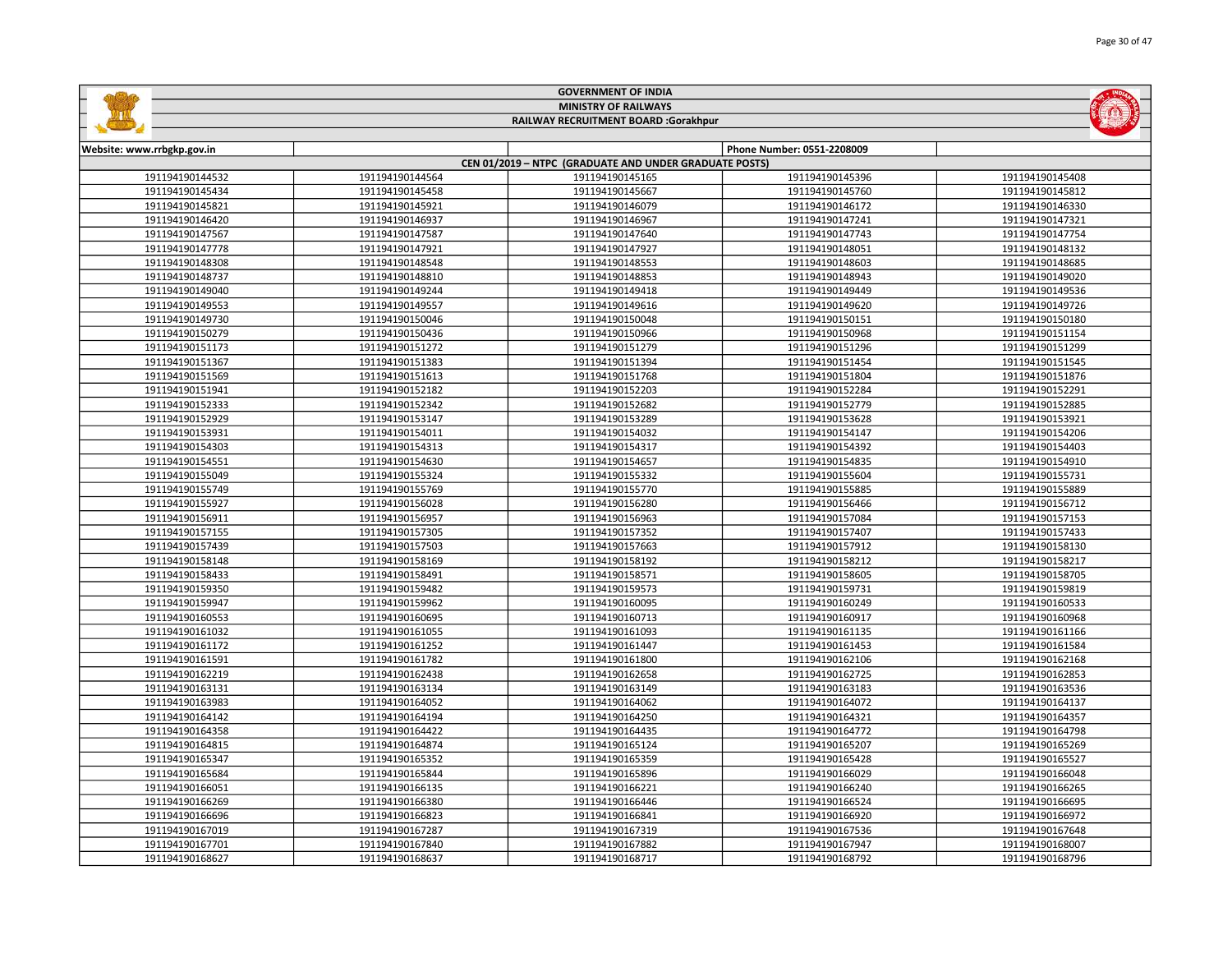|                            |                 | <b>MINISTRY OF RAILWAYS</b>                            |                            |                 |
|----------------------------|-----------------|--------------------------------------------------------|----------------------------|-----------------|
|                            |                 | RAILWAY RECRUITMENT BOARD :Gorakhpur                   |                            |                 |
|                            |                 |                                                        | Phone Number: 0551-2208009 |                 |
| Website: www.rrbgkp.gov.in |                 | CEN 01/2019 - NTPC (GRADUATE AND UNDER GRADUATE POSTS) |                            |                 |
| 191194190168990            | 191194190169033 | 191194190169075                                        | 191194190169427            | 191194190169450 |
| 191194190169462            | 191194190169610 | 191194190169632                                        | 191194190169765            | 191194190169846 |
| 191194190169895            | 191194190170024 | 191194190170138                                        | 191194190170242            | 191194190170284 |
| 191194190170295            | 191194190170299 | 191194190170526                                        | 191194190170657            | 191194190170902 |
| 191194190170904            | 191194190171153 | 191194190171176                                        | 191194190171178            | 191194190171393 |
| 191194190171407            | 191194190171461 | 191194190171518                                        | 191194190171592            | 191194190171734 |
| 191194190171847            | 191194190172051 | 191194190172101                                        | 191194190172183            | 191194190172243 |
| 191194190172291            | 191194190172345 | 191194190172397                                        | 191194190172613            | 191194190172708 |
| 191194190172830            | 191194190172833 | 191194190172850                                        | 191194190173048            | 191194190173078 |
| 191194190173127            | 191194190173229 | 191194190173263                                        | 191194190173307            | 191194190173314 |
| 191194190173516            | 191194190173613 | 191194190173662                                        | 191194190173667            | 191194190173683 |
| 191194190173759            | 191194190173856 | 191194190173862                                        | 191194190174177            | 191194190174202 |
| 191194190174209            | 191194190174235 | 191194190174268                                        | 191194190174501            | 191194190174532 |
| 191194190174569            | 191194190174604 | 191194190174606                                        | 191194190174863            | 191194190174979 |
| 191194190175056            | 191194190175134 | 191194190175367                                        | 191194190175499            | 191194190175761 |
| 191194190175843            | 191194190175887 | 191194190175922                                        | 191194190175964            | 191194190176029 |
| 191194190176050            | 191194190176057 | 191194190176233                                        | 191194190176248            | 191194190176390 |
| 191194190176434            | 191194190176454 | 191194190176457                                        | 191194190176459            | 191194190176653 |
| 191194190176728            | 191194190176748 | 191194190176765                                        | 191194190176767            | 191194190176807 |
| 191194190176836            | 191194190176882 | 191194190176888                                        | 191194190176906            | 191194190176929 |
| 191194190176931            | 191194190176947 | 191194190177057                                        | 191194190177074            | 191194190177124 |
| 191194190177127            | 191194190177151 | 191194190177279                                        | 191194190177307            | 191194190177320 |
| 191194190177330            | 191194190177335 | 191194190177487                                        | 191194190177534            | 191194190177547 |
| 191194190177558            | 191194190177611 | 191194190177645                                        | 191194190177689            | 191194190177699 |
| 191194190177834            | 191194190177910 | 191194190177943                                        | 191194190177995            | 191194190177998 |
| 191194190178094            | 191194190178133 | 191194190178190                                        | 191194190178195            | 191194190178243 |
| 191194190178308            | 191194190178311 | 191194190178357                                        | 191194190178363            | 191194190178506 |
| 191194190178513            | 191194190178514 | 191194190178626                                        | 191194190178630            | 191194190178635 |
| 191194190178680            | 191194190178788 | 191194190178792                                        | 191194190178816            | 191194190178875 |
| 191194190178957            | 191194190179022 | 191194190179033                                        | 191194190179076            | 191194190179088 |
| 191194190179165            | 191194190179284 | 191194190179326                                        | 191194190179396            | 191194190179532 |
| 191194190179669            | 191194190179797 | 191194190179846                                        | 191194190179923            | 191194190179930 |
| 191194190180024            | 191194190180025 | 191194190180076                                        | 191194190180224            | 191194190180253 |
| 191194190180289            | 191194190180365 | 191194190180443                                        | 191194190180457            | 191194190180488 |
| 191194190180533            | 191194190180614 | 191194190180625                                        | 191194190180652            | 191194190180702 |
| 191194190180810            | 191194190180826 | 191194190181008                                        | 191194190181037            | 191194190181068 |
| 191194190181111            | 191194190181220 | 191194190181435                                        | 191194190181487            | 191194190181500 |
| 191194190181729            | 191194190181808 | 191194190182190                                        | 191194190182270            | 191194190182406 |
| 191194190182515            | 191194190182520 | 191194190182535                                        | 191194190183020            | 191194190183078 |
| 191194190183377            | 191194190183488 | 191194190183680                                        | 191194190183896            | 191194190184446 |
| 191194190184614            | 191194190184883 | 191194190185083                                        | 191194190185114            | 191194190185331 |
| 191194190185486            | 191194190185506 | 191194190185614                                        | 191194190185641            | 191194190185643 |
| 191194190185845            | 191194190185918 | 191194190186165                                        | 191194190186248            | 191194190186315 |
| 191194190186412            | 191194190186479 | 191194190186621                                        | 191194190186633            | 191194190186655 |
| 191194190186666            | 191194190186682 | 191194190186697                                        | 191194190186770            | 191194190186782 |
| 191194190186801            | 191194190186878 | 191194190186942                                        | 191194190186994            | 191194190187001 |
| 191194190187062            | 191194190187129 | 191194190187161                                        | 191194190187203            | 191194190187443 |
| 191194190187445            | 191194190187522 | 191194190187528                                        | 191194190187540            | 191194190187553 |

191194190187573 | 191194190187587 | 191194190187664 | 1911941901877766 | 191194190187776

GOVERNMENT OF INDIA

**Galling** 

Page 31 of 47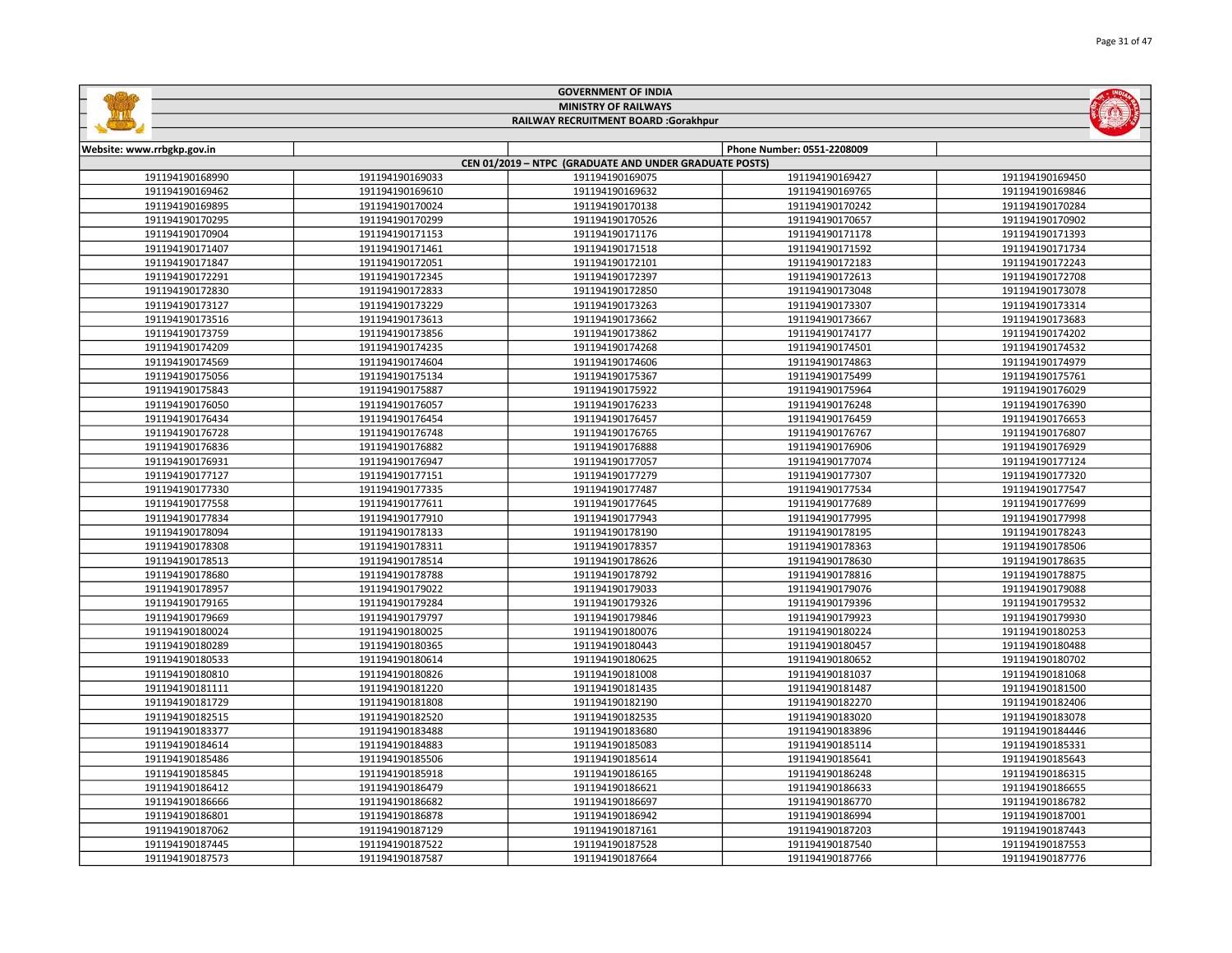|                            |                 | <b>MINISTRY OF RAILWAYS</b>                            |                            |                 |
|----------------------------|-----------------|--------------------------------------------------------|----------------------------|-----------------|
|                            |                 | RAILWAY RECRUITMENT BOARD :Gorakhpur                   |                            |                 |
|                            |                 |                                                        |                            |                 |
| Website: www.rrbgkp.gov.in |                 | CEN 01/2019 - NTPC (GRADUATE AND UNDER GRADUATE POSTS) | Phone Number: 0551-2208009 |                 |
| 191194190187800            | 191194190187836 | 191194190187859                                        | 191194190187868            | 191194190188061 |
| 191194190188081            | 191194190188112 | 191194190188123                                        | 191194190188241            | 191194190188416 |
| 191194190188667            | 191194190188699 | 191194190188795                                        | 191194190188899            | 191194190188984 |
| 191194190189339            | 191194190189413 | 191194190189528                                        | 191194190189559            | 191194190189636 |
| 191194190189659            | 191194190189684 | 191194190189759                                        | 191194190190061            | 191194190190244 |
| 191194190190275            | 191194190190394 | 191194190191089                                        | 191194190191357            | 191194190191598 |
| 191194190191616            | 191194190191777 | 191194190191789                                        | 191194190191844            | 191194190192097 |
| 191194190192126            | 191194190192374 | 191194190192508                                        | 191194190192697            | 191194190192718 |
| 191194190192785            | 191194190192810 | 191194190192855                                        | 191194190192953            | 191194190192973 |
| 191194190193268            | 191194190193313 | 191194190193711                                        | 191194190193720            | 191194190194277 |
| 191194190194279            | 191194190194308 | 191194190194443                                        | 191194190194467            | 191194190194584 |
| 191194190194589            | 191194190194619 | 191194190194642                                        | 191194190194685            | 191194190194727 |
| 191194190194777            | 191194190194832 | 191194190194858                                        | 191194190195015            | 191194190195273 |
| 191194190195275            | 191194190195315 | 191194190195375                                        | 191194190195629            | 191194190195653 |
| 191194190195687            | 191194190195697 | 191194190195888                                        | 191194190195897            | 191194190195901 |
| 191194190195934            | 191194190196000 | 191194190196122                                        | 191194190196177            | 191194190196292 |
| 191194190196595            | 191194190196651 | 191194190196849                                        | 191194190196888            | 191194190196989 |
| 191194190197022            | 191194190197040 | 191194190197283                                        | 191194190197355            | 191194190197579 |
| 191194190197586            | 191194190197698 | 191194190198002                                        | 191194190198139            | 191194190198197 |
| 191194190198591            | 191194190198672 | 191194190198772                                        | 191194190198946            | 191194190199022 |
| 191194190199330            | 191194190199393 | 191194190199395                                        | 191194190199537            | 191194190199603 |
| 191194190199711            | 191194190199718 | 191194190199775                                        | 191194190200174            | 191194190200197 |
| 191194190200224            | 191194190200451 | 191194190200852                                        | 191194190201301            | 191194190201322 |
| 191194190201802            | 191194190201807 | 191194190201894                                        | 191194190201902            | 191194190202016 |
| 191194190202324            | 191194190202466 | 191194190202656                                        | 191194190202664            | 191194190202685 |
| 191194190202800            | 191194190203044 | 191194190203063                                        | 191194190203107            | 191194190203260 |
| 191194190203406            | 191194190203479 | 191194190203706                                        | 191194190203902            | 191194190203905 |
| 191194190203918            | 191194190204125 | 191194190204223                                        | 191194190204273            | 191194190204534 |
| 191194190204605            | 191194190204638 | 191194190204763                                        | 191194190204845            | 191194190205001 |
| 191194190205037            | 191194190205152 | 191194190205241                                        | 191194190205263            | 191194190205435 |
| 191194190205536            | 191194190205731 | 191194190206191                                        | 191194190206257            | 191194190206477 |
| 191194190206745            | 191194190206750 | 191194190206774                                        | 191194190206781            | 191194190206794 |
| 191194190206871            | 191194190206873 | 191194190206909                                        | 191194190207091            | 191194190207198 |
| 191194190207237            | 191194190207310 | 191194190207680                                        | 191194190207681            | 191194190207725 |
| 191194190207957            | 191194190208060 | 191194190208428                                        | 191194190208508            | 191194190208643 |
| 191194190208794            | 191194190208810 | 191194190208867                                        | 191194190209256            | 191194190209285 |
| 191194190209607            | 191194190209702 | 191194190209742                                        | 191194190209889            | 191194190210441 |
| 191194190210520            | 191194190210605 | 191194190210874                                        | 191194190210967            | 191194190211125 |
| 191194190211159            | 191194190211181 | 191194190211277                                        | 191194190211418            | 191194190211675 |
| 191194190211807            | 191194190211921 | 191194190211952                                        | 191194190211955            | 191194190211974 |
| 191194190211994            | 191194190211998 | 191194190212035                                        | 191194190212081            | 191194190212115 |
| 191194190212170            | 191194190212329 | 191194190212444                                        | 191194190212590            | 191194190212785 |
| 191194190212934            | 191194190212937 | 191194190212942                                        | 191194190213126            | 191194190213174 |
| 191194190213184            | 191194190213205 | 191194190213293                                        | 191194190213597            | 191194190213719 |
| 191194190213739            | 191194190213856 | 191194190213950                                        | 191194190213951            | 191194190214082 |
| 191194190214331            | 191194190214425 | 191194190214628                                        | 191194190214837            | 191194190214845 |
| 191194190214858            | 191194190215207 | 191194190215243                                        | 191194190215915            | 191194190216110 |
| 191194190216113            | 191194190216167 | 191194190216202                                        | 191194190216318            | 191194190216370 |

191194190216488 191194190216569 191194190216633 191194190216635

GOVERNMENT OF INDIA

**Galling** 

**MOMENT**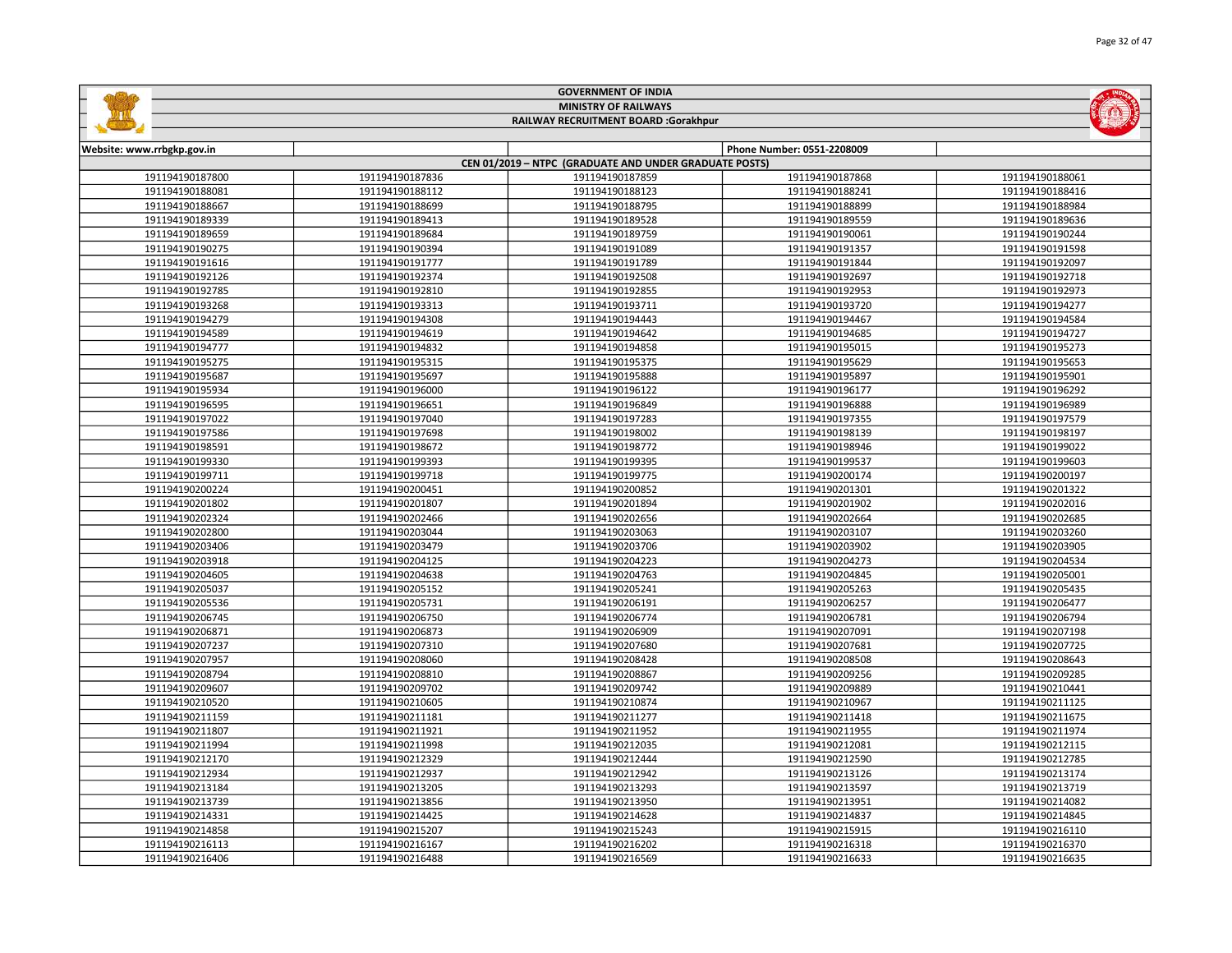|                                                        |                 | <b>GOVERNMENT OF INDIA</b>           |                            |                 |  |  |
|--------------------------------------------------------|-----------------|--------------------------------------|----------------------------|-----------------|--|--|
| <b>MINISTRY OF RAILWAYS</b>                            |                 |                                      |                            |                 |  |  |
|                                                        |                 | RAILWAY RECRUITMENT BOARD :Gorakhpur |                            |                 |  |  |
|                                                        |                 |                                      |                            |                 |  |  |
| Website: www.rrbgkp.gov.in                             |                 |                                      | Phone Number: 0551-2208009 |                 |  |  |
| CEN 01/2019 - NTPC (GRADUATE AND UNDER GRADUATE POSTS) |                 |                                      |                            |                 |  |  |
| 191194190216827                                        | 191194190216829 | 191194190216848                      | 191194190216853            | 191194190217052 |  |  |
| 191194190217079                                        | 191194190217084 | 191194190217105                      | 191194190217115            | 191194190217277 |  |  |
| 191194190217279                                        | 191194190217280 | 191194190217319                      | 191194190217326            | 191194190217521 |  |  |
| 191194190217554                                        | 191194190217563 | 191194190217588                      | 191194190217708            | 191194190217909 |  |  |
| 191194190218092                                        | 191194190218411 | 191194190218538                      | 191194190218611            | 191194190218874 |  |  |
| 191194190218903                                        | 191194190219316 | 191194190219369                      | 191194190219374            | 191194190219528 |  |  |
| 191194190220051                                        | 191194190220081 | 191194190220092                      | 191194190220123            | 191194190220170 |  |  |
| 191194190220237                                        | 191194190220392 | 191194190220460                      | 191194190220518            | 191194190220579 |  |  |
| 191194190220650                                        | 191194190220689 | 191194190220796                      | 191194190220842            | 191194190220977 |  |  |
| 191194190221083                                        | 191194190221100 | 191194190221112                      | 191194190221114            | 191194190221199 |  |  |
| 191194190221324                                        | 191194190221385 | 191194190221418                      | 191194190221532            | 191194190221540 |  |  |
| 191194190221584                                        | 191194190221639 | 191194190221729                      | 191194190221743            | 191194190221926 |  |  |
| 191194190222161                                        | 191194190222308 | 191194190222459                      | 191194190222472            | 191194190222510 |  |  |
| 191194190222747                                        | 191194190222901 | 191194190222965                      | 191194190223005            | 191194190223109 |  |  |
| 191194190223194                                        | 191194190223305 | 191194190223320                      | 191194190223441            | 191194190223501 |  |  |
| 191194190223590                                        | 191194190223684 | 191194190223715                      | 191194190223834            | 191194190223844 |  |  |
| 191194190223962                                        | 191194190224195 | 191194190224218                      | 191194190224349            | 191194190225015 |  |  |
| 191194190225082                                        | 191194190225148 | 191194190225312                      | 191194190225335            | 191194190225424 |  |  |
| 191194190225540                                        | 191194190225632 | 191194190225751                      | 191194190225818            | 191194190226197 |  |  |
| 191194190226284                                        | 191194190226401 | 191194190226515                      | 191194190226538            | 191194190226654 |  |  |
| 191194190226702                                        | 191194190227125 | 191194190227174                      | 191194190227214            | 191194190227257 |  |  |
| 191194190227313                                        | 191194190227346 | 191194190227397                      | 191194190227410            | 191194190227464 |  |  |
| 191194190227519                                        | 191194190227735 | 191194190227857                      | 191194190227872            | 191194190228001 |  |  |
| 191194190228072                                        | 191194190228084 | 191194190228092                      | 191194190228209            | 191194190228253 |  |  |
| 191194190228294                                        | 191194190228456 | 191194190228578                      | 191194190228589            | 191194190228684 |  |  |
| 191194190228941                                        | 191194190228970 | 191194190229027                      | 191194190229072            | 191194190229169 |  |  |
| 191194190229390                                        | 191194190229440 | 191194190229636                      | 191194190229671            | 191194190229770 |  |  |
| 191194190229915                                        | 191194190230039 | 191194190230180                      | 191194190230231            | 191194190230314 |  |  |
| 191194190230399                                        | 191194190230764 | 191194190230773                      | 191194190230899            | 191194190230939 |  |  |
| 191194190230993                                        | 191194190231171 | 191194190231172                      | 191194190231213            | 191194190231349 |  |  |
| 191194190231408                                        | 191194190231568 | 191194190231663                      | 191194190231698            | 191194190231748 |  |  |
| 191194190231774                                        | 191194190232092 | 191194190232165                      | 191194190232701            | 191194190232737 |  |  |
| 191194190232839                                        | 191194190232866 | 191194190232896                      | 191194190232898            | 191194190232936 |  |  |
| 191194190232945                                        | 191194190233430 | 191194190233486                      | 191194190233530            | 191194190233593 |  |  |
| 191194190233718                                        | 191194190233724 | 191194190234178                      | 191194190234278            | 191194190234428 |  |  |
| 191194190234528                                        | 191194190234569 | 191194190234731                      | 191194190234811            | 191194190235143 |  |  |
| 191194190235339                                        | 191194190235614 | 191194190235898                      | 191194190235948            | 191194190236057 |  |  |
| 191194190236115                                        | 191194190236137 | 191194190236494                      | 191194190236627            | 191194190236712 |  |  |
| 191194190236838                                        | 191194190236853 | 191194190237039                      | 191194190237095            | 191194190237259 |  |  |
| 191194190237292                                        | 191194190237387 | 191194190237398                      | 191194190237399            | 191194190237450 |  |  |
| 191194190237451                                        | 191194190237543 | 191194190237544                      | 191194190237566            | 191194190237576 |  |  |
| 191194190237961                                        | 191194190237977 | 191194190238037                      | 191194190238087            | 191194190238322 |  |  |
| 191194190238328                                        | 191194190238579 | 191194190238583                      | 191194190238594            | 191194190238659 |  |  |

| 191197190297292 | 171177170237307 | 171177170237330 | 171177192373 <i>33</i> | 191197190237790 |
|-----------------|-----------------|-----------------|------------------------|-----------------|
| 191194190237451 | 191194190237543 | 191194190237544 | 191194190237566        | 191194190237576 |
| 191194190237961 | 191194190237977 | 191194190238037 | 191194190238087        | 191194190238322 |
| 191194190238328 | 191194190238579 | 191194190238583 | 191194190238594        | 191194190238659 |
| 191194190238702 | 191194190238803 | 191194190239019 | 191194190239214        | 191194190239412 |
| 191194190239500 | 191194190239859 | 191194190239966 | 191194190240020        | 191194190240088 |
| 191194190240107 | 191194190240369 | 191194190240492 | 191194190240885        | 191194190240891 |
| 191194190240985 | 191194190241008 | 191194190241009 | 191194190241317        | 191194190241324 |
| 191194190241474 | 191194190241546 | 191194190241768 | 191194190241816        | 191194190241827 |
| 191194190242035 | 191194190242126 | 191194190242181 | 191194190242241        | 191194190242369 |
|                 |                 |                 |                        |                 |

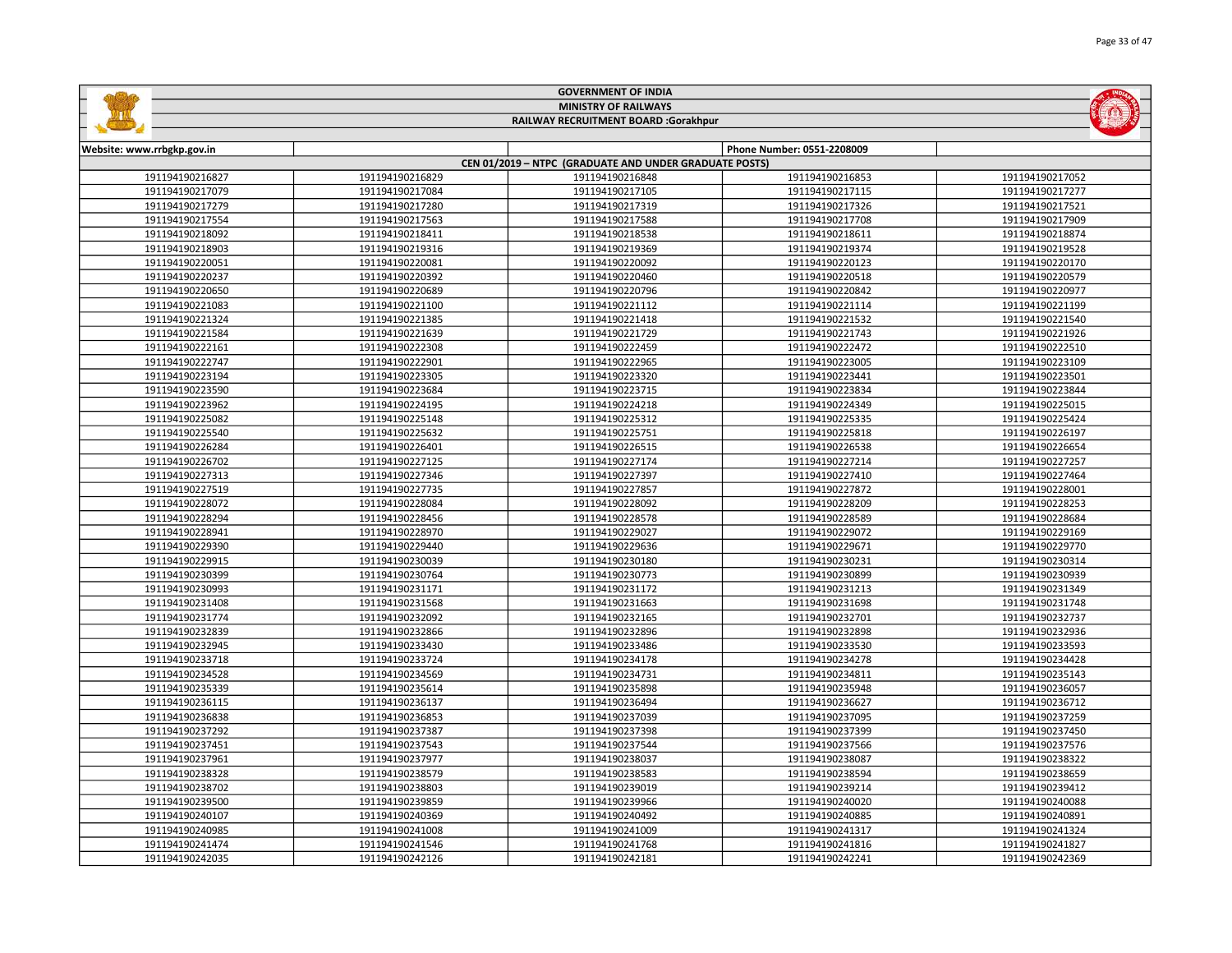|                            |                 | <b>MINISTRY OF RAILWAYS</b>                                               |                            |                 |
|----------------------------|-----------------|---------------------------------------------------------------------------|----------------------------|-----------------|
|                            |                 | RAILWAY RECRUITMENT BOARD :Gorakhpur                                      |                            |                 |
|                            |                 |                                                                           |                            |                 |
| Website: www.rrbgkp.gov.in |                 |                                                                           | Phone Number: 0551-2208009 |                 |
| 191194190242444            | 191194190242466 | CEN 01/2019 - NTPC (GRADUATE AND UNDER GRADUATE POSTS)<br>191194190242605 | 191194190242879            | 191194190243107 |
| 191194190243141            | 191194190243160 | 191194190243294                                                           | 191194190243327            | 191194190243352 |
| 191194190243416            | 191194190243441 | 191194190243513                                                           | 191194190243644            | 191194190243657 |
| 191194190243837            | 191194190243867 | 191194190244235                                                           | 191194190244303            | 191194190244314 |
| 191194190244399            | 191194190244452 | 191194190244645                                                           | 191194190244660            | 191194190244714 |
| 191194190244974            | 191194190245007 | 191194190245035                                                           | 191194190245196            | 191194190245251 |
| 191194190245252            | 191194190245274 | 191194190245302                                                           | 191194190245326            | 191194190245380 |
| 191194190245510            | 191194190245637 | 191194190245653                                                           | 191194190245851            | 191194190246144 |
| 191194190246321            | 191194190246413 | 191194190246431                                                           | 191194190246718            | 191194190246763 |
| 191194190246813            | 191194190246994 | 191194190247006                                                           | 191194190247078            | 191194190247086 |
| 191194190247188            | 191194190247326 | 191194190247630                                                           | 191194190247794            | 191194190247821 |
| 191194190247844            | 191194190247879 | 191194190248157                                                           | 191194190248310            | 191194190248329 |
| 191194190248356            | 191194190248367 | 191194190248395                                                           | 191194190248759            | 191194190248810 |
| 191194190248910            | 191194190249360 | 191194190249559                                                           | 191194190249569            | 191194190249574 |
| 191194190249683            | 191194190249721 | 191194190249734                                                           | 191194190249794            | 191194190250042 |
| 191194190250076            | 191194190250142 | 191194190250477                                                           | 191194190250600            | 191194190250675 |
| 191194190250716            | 191194190250961 | 191194190251002                                                           | 191194190251190            | 191194190251311 |
| 191194190251326            | 191194190251410 | 191194190251579                                                           | 191194190252133            | 191194190252337 |
| 191194190252442            | 191194190252517 | 191194190252628                                                           | 191194190252657            | 191194190252719 |
| 191194190252758            | 191194190252924 | 191194190252925                                                           | 191194190253005            | 191194190253270 |
| 191194190253331            | 191194190253532 | 191194190253541                                                           | 191194190253819            | 191194190253872 |
| 191194190253945            | 191194190254159 | 191194190254225                                                           | 191194190254476            | 191194190254866 |
| 191194190255142            | 191194190255429 | 191194190255679                                                           | 191194190255940            | 191194190255979 |
| 191194190256159            | 191194190256265 | 191194190256290                                                           | 191194190256342            | 191194190256376 |
| 191194190256386            | 191194190256700 | 191194190256826                                                           | 191194190256840            | 191194190256953 |
| 191194190257082            | 191194190257088 | 191194190257178                                                           | 191194190257258            | 191194190257310 |
| 191194190257585            | 191194190257614 | 191194190257660                                                           | 191194190257729            | 191194190257796 |
| 191194190257807            | 191194190257953 | 191194190258095                                                           | 191194190258110            | 191194190258199 |
| 191194190258427            | 191194190258613 | 191194190258746                                                           | 191194190258782            | 191194190258785 |
| 191194190258924            | 191194190258942 | 191194190259030                                                           | 191194190259108            | 191194190259166 |
| 191194190259175            | 191194190259422 | 191194190259468                                                           | 191194190259679            | 191194190259711 |
| 191194190260036            | 191194190260453 | 191194190260474                                                           | 191194190261258            | 191194190261282 |
| 191194190261424            | 191194190261443 | 191194190261650                                                           | 191194190261696            | 191194190261809 |
| 191194190261994            | 191194190262017 | 191194190262027                                                           | 191194190262159            | 191194190262172 |
| 191194190262188            | 191194190262207 | 191194190262326                                                           | 191194190262438            | 191194190262494 |
| 191194190262705            | 191194190262753 | 191194190262881                                                           | 191194190263202            | 191194190263492 |
| 191194190263571            | 191194190263720 | 191194190263728                                                           | 191194190263773            | 191194190263799 |
| 191194190263946            | 191194190263955 | 191194190264079                                                           | 191194190264196            | 191194190264273 |
| 191194190264305            | 191194190264382 | 191194190264568                                                           | 191194190264673            | 191194190264677 |
| 191194190264752            | 191194190264905 | 191194190264970                                                           | 191194190264983            | 191194190265106 |
| 191194190265206            | 191194190265376 | 191194190265487                                                           | 191194190265580            | 191194190265798 |
| 191194190265836            | 191194190265848 | 191194190265973                                                           | 191194190266180            | 191194190266503 |
| 191194190266587            | 191194190266600 | 191194190266694                                                           | 191194190266833            | 191194190267068 |
| 191194190267098            | 191194190267119 | 191194190267167                                                           | 191194190267372            | 191194190267407 |
| 191194190267485            | 191194190267516 | 191194190267552                                                           | 191194190267592            | 191194190267714 |
| 191194190267767            | 191194190267772 | 191194190267815                                                           | 191194190267828            | 191194190267926 |
| 191194190267972            | 191194190268135 | 191194190268165                                                           | 191194190268247            | 191194190268372 |
| 191194190268393            | 191194190268474 | 191194190268485                                                           | 191194190268520            | 191194190268669 |

191194190268919 191194190268937 191194190268938 191194190269278

GOVERNMENT OF INDIA

**Salation**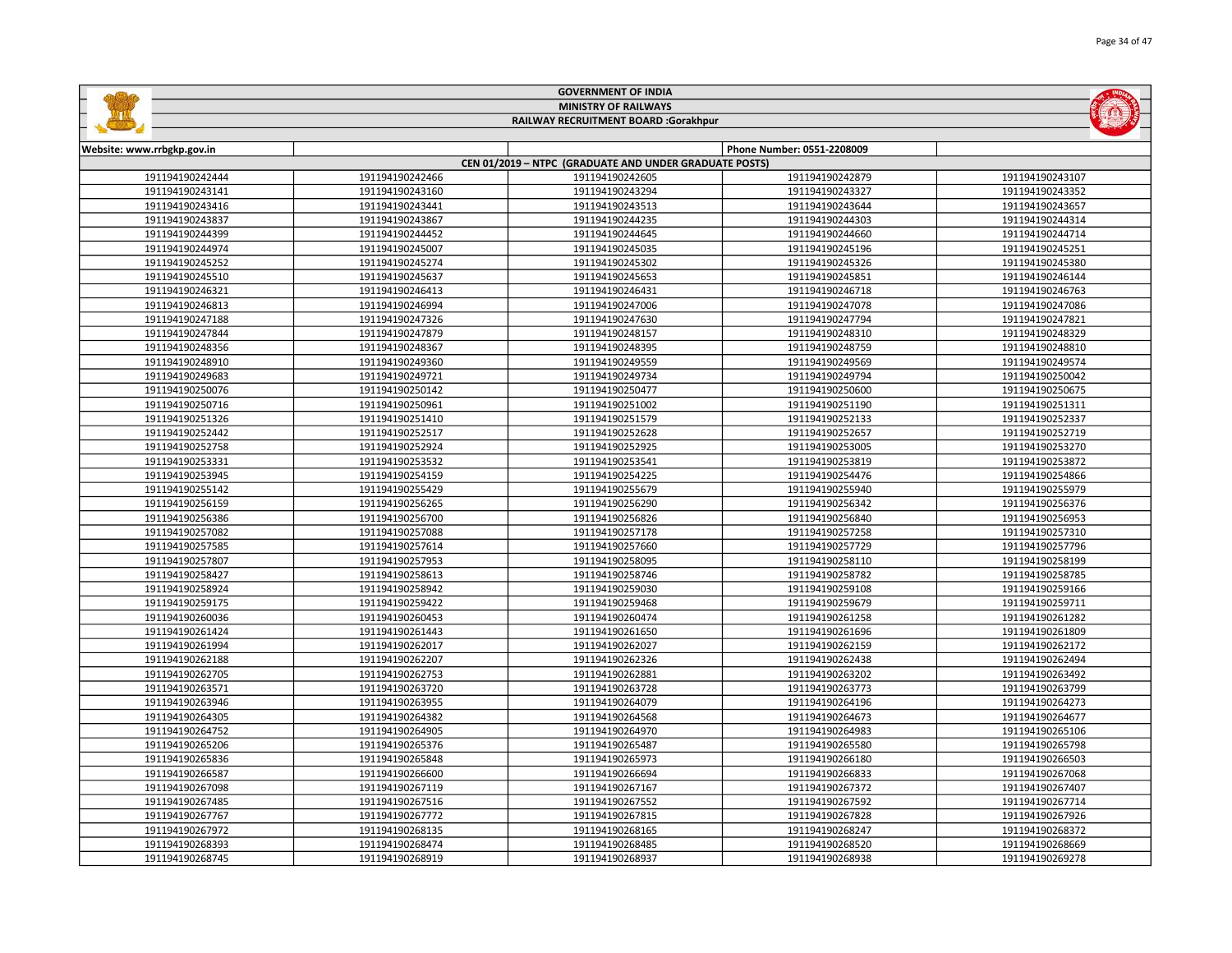|                            |                 | <b>MINISTRY OF RAILWAYS</b>                            |                            |                 |
|----------------------------|-----------------|--------------------------------------------------------|----------------------------|-----------------|
|                            |                 | RAILWAY RECRUITMENT BOARD :Gorakhpur                   |                            |                 |
|                            |                 |                                                        | Phone Number: 0551-2208009 |                 |
| Website: www.rrbgkp.gov.in |                 | CEN 01/2019 - NTPC (GRADUATE AND UNDER GRADUATE POSTS) |                            |                 |
| 191194190269335            | 191194190269370 | 191194190269435                                        | 191194190269497            | 191194190269498 |
| 191194190269522            | 191194190269592 | 191194190270042                                        | 191194190270272            | 191194190270401 |
| 191194190270423            | 191194190270678 | 191194190270680                                        | 191194190270906            | 191194190270948 |
| 191194190271201            | 191194190271447 | 191194190271485                                        | 191194190271495            | 191194190271622 |
| 191194190271752            | 191194190271926 | 191194190272036                                        | 191194190272224            | 191194190272246 |
| 191194190272254            | 191194190272258 | 191194190272276                                        | 191194190272601            | 191194190272612 |
| 191194190272626            | 191194190272654 | 191194190272902                                        | 191194190273291            | 191194190273293 |
| 191194190273295            | 191194190273320 | 191194190273440                                        | 191194190273581            | 191194190273585 |
| 191194190273636            | 191194190273773 | 191194190274003                                        | 191194190274254            | 191194190274333 |
| 191194190274446            | 191194190274558 | 191194190274761                                        | 191194190274927            | 191194190274965 |
| 191194190275433            | 191194190275666 | 191194190276047                                        | 191194190276118            | 191194190276520 |
| 191194190276671            | 191194190276994 | 191194190277060                                        | 191194190277465            | 191194190277907 |
| 191194190278137            | 191194190278476 | 191194190278642                                        | 191194190278801            | 191194190278944 |
| 191194190278964            | 191194190279053 | 191194190279375                                        | 191194190279627            | 191194190279851 |
| 191194190280018            | 191194190280253 | 191194190280260                                        | 191194190280417            | 191194190280472 |
| 191194190280693            | 191194190280697 | 191194190280724                                        | 191194190280896            | 191194190281050 |
| 191194190281109            | 191194190281182 | 191194190281235                                        | 191194190281276            | 191194190281451 |
| 191194190281463            | 191194190281512 | 191194190281618                                        | 191194190281627            | 191194190281743 |
| 191194190281861            | 191194190282012 | 191194190282022                                        | 191194190282038            | 191194190282153 |
| 191194190282275            | 191194190282280 | 191194190282432                                        | 191194190282449            | 191194190282461 |
| 191194190282515            | 191194190282527 | 191194190282535                                        | 191194190282569            | 191194190282665 |
| 191194190282693            | 191194190282866 | 191194190282989                                        | 191194190282990            | 191194190283032 |
| 191194190283201            | 191194190283217 | 191194190283584                                        | 191194190283657            | 191194190283723 |
| 191194190283922            | 191194190284159 | 191194190284403                                        | 191194190284496            | 191194190284542 |
| 191194190284637            | 191194190284669 | 191194190284757                                        | 191194190284782            | 191194190284792 |
| 191194190284805            | 191194190284824 | 191194190285224                                        | 191194190285477            | 191194190285490 |
| 191194190285610            | 191194190285650 | 191194190286009                                        | 191194190286039            | 191194190286152 |
| 191194190286158            | 191194190286164 | 191194190286172                                        | 191194190286176            | 191194190286206 |
| 191194190286238            | 191194190286601 | 191194190286785                                        | 191194190286888            | 191194190286974 |
| 191194190287118            | 191194190287257 | 191194190287288                                        | 191194190287296            | 191194190287641 |
| 191194190287674            | 191194190287856 | 191194190288162                                        | 191194190288209            | 191194190288291 |
| 191194190288369            | 191194190288415 | 191194190288447                                        | 191194190288908            | 191194190289058 |
| 191194190289144            | 191194190289336 | 191194190289491                                        | 191194190289509            | 191194190289534 |
| 191194190289572            | 191194190289624 | 191194190289711                                        | 191194190289736            | 191194190289797 |
| 191194190289801            | 191194190289845 | 191194190289887                                        | 191194190289931            | 191194190289976 |
| 191194190290071            | 191194190290482 | 191194190290651                                        | 191194190290733            | 191194190290752 |
| 191194190290831            | 191194190290897 | 191194190291015                                        | 191194190291091            | 191194190291274 |
| 191194190291527            | 191194190291568 | 191194190291597                                        | 191194190291633            | 191194190291663 |
| 191194190291742            | 191194190291746 | 191194190291815                                        | 191194190291850            | 191194190292150 |
| 191194190292358            | 191194190292373 | 191194190292468                                        | 191194190292478            | 191194190292624 |
| 191194190293061            | 191194190293110 | 191194190293205                                        | 191194190293310            | 191194190293381 |
| 191194190293427            | 191194190293575 | 191194190293846                                        | 191194190293954            | 191194190293965 |
| 191194190293992            | 191194190294175 | 191194190294267                                        | 191194190294845            | 191194190295267 |
| 191194190295356            | 191194190295627 | 191194190295628                                        | 191194190295838            | 191194190295875 |
| 191194190296116            | 191194190296351 | 191194190296466                                        | 191194190296484            | 191194190296678 |
| 191194190297022            | 191194190297027 | 191194190297109                                        | 191194190297299            | 191194190297878 |
| 191194190298041            | 191194190298068 | 191194190298406                                        | 191194190298444            | 191194190298817 |
| 191194190298847            | 191194190298963 | 191194190299086                                        | 191194190299383            | 191194190299495 |

191194190299792 191194190300089 191194190300180 191194190300490

GOVERNMENT OF INDIA

**Sallida** 

**MOLTER**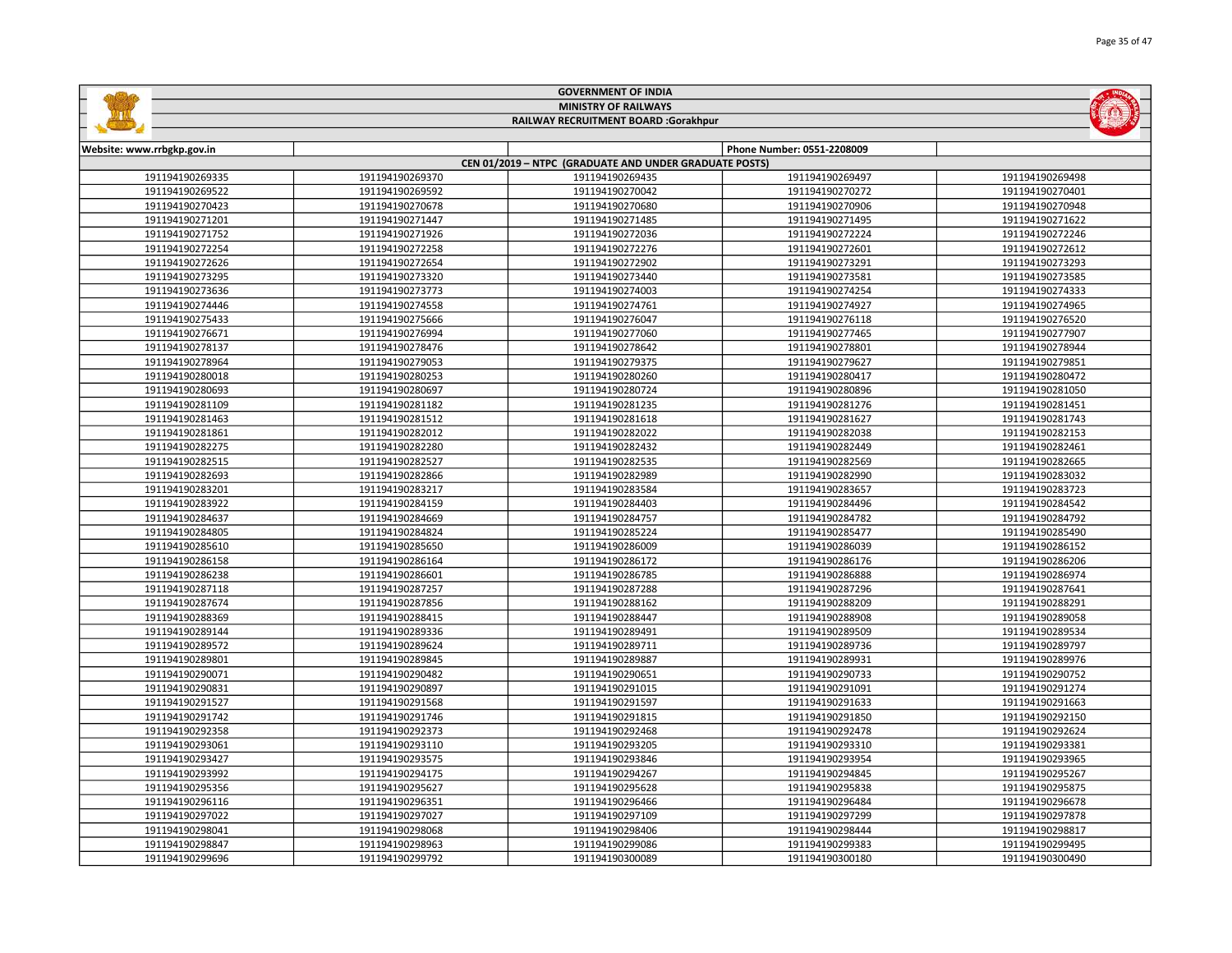| <b>MINISTRY OF RAILWAYS</b><br>RAILWAY RECRUITMENT BOARD :Gorakhpur |                 |                                                        |                            |                 |  |  |
|---------------------------------------------------------------------|-----------------|--------------------------------------------------------|----------------------------|-----------------|--|--|
|                                                                     |                 |                                                        |                            |                 |  |  |
| Website: www.rrbgkp.gov.in                                          |                 |                                                        | Phone Number: 0551-2208009 |                 |  |  |
|                                                                     |                 | CEN 01/2019 - NTPC (GRADUATE AND UNDER GRADUATE POSTS) |                            |                 |  |  |
| 191194190300554                                                     | 191194190300832 | 191194190300857                                        | 191194190300863            | 191194190300909 |  |  |
| 191194190301110                                                     | 191194190301160 | 191194190301296                                        | 191194190301572            | 191194190301633 |  |  |
| 191194190301706                                                     | 191194190302930 | 191194190302951                                        | 191194190303107            | 191194190303149 |  |  |
| 191194190303273                                                     | 191194190303336 | 191194190303453                                        | 191194190303605            | 191194190303606 |  |  |
| 191194190303634                                                     | 191194190304077 | 191194190304206                                        | 191194190304281            | 191194190304347 |  |  |
| 191194190304541                                                     | 191194190304611 | 191194190306032                                        | 191194190306145            | 191194190306943 |  |  |
| 191194190307569                                                     | 191194190308344 | 191194190308419                                        | 191194190309016            | 191194190310039 |  |  |
| 191194190310907                                                     | 191194190313260 | 191194190313479                                        | 191194190314175            | 191194190315342 |  |  |
| 191194190315982                                                     | 191194190317262 | 191194190317278                                        | 191194190318041            | 191194190318494 |  |  |
| 191194190318611                                                     | 191194190319092 | 191194190319245                                        | 191194190319459            | 191194190320390 |  |  |
| 191194190321898                                                     | 191194190322154 | 191194190322161                                        | 191194190322298            | 191194190322880 |  |  |
| 191194190323249                                                     | 191194190323381 | 191194190323699                                        | 191194190324546            | 191194190324550 |  |  |
| 191194190324557                                                     | 191194190325103 | 191194190325566                                        | 191194190325601            | 191194190326611 |  |  |
| 191194190327201                                                     | 191194190328966 | 191194190328968                                        | 191194190330630            | 191194190330753 |  |  |
| 191194190330928                                                     | 191194190331077 | 191194190331758                                        | 191194190332270            | 191194190333079 |  |  |
| 191194190333537                                                     | 191194190333797 | 191194190333925                                        | 191194190334614            | 191194190335684 |  |  |
| 191194190336196                                                     | 191194190337067 | 191194190337992                                        | 191194190338228            | 191194190340645 |  |  |
| 191194190341002                                                     | 191194190341031 | 191194190341219                                        | 191194190341734            | 191194190341928 |  |  |
| 191194190342204                                                     | 191194190342294 | 191194190343376                                        | 191194190343837            | 191194190344048 |  |  |
| 191194190344305                                                     | 191194190345045 | 191194190345634                                        | 191194190345785            | 191194190346190 |  |  |
| 191194190346972                                                     | 191194190347179 | 191194190347197                                        | 191194190349624            | 191194190349713 |  |  |
| 191194190350090                                                     | 191194190351503 | 191194190352909                                        | 191194190355139            | 191194190355183 |  |  |
| 191194190355228                                                     | 191194190355367 | 191194190355389                                        | 191194190356217            | 191194190357767 |  |  |
| 191194190358190                                                     | 191194190358339 | 191194190358655                                        | 191194190358712            | 191194190358772 |  |  |
| 191194190358928                                                     | 191194190358958 | 191194190359008                                        | 191194190359144            | 191194190359441 |  |  |
| 191194190359480                                                     | 191194190359532 | 191194190359556                                        | 191194190359628            | 191194190359879 |  |  |
| 191194190359886                                                     | 191194190359961 | 191194190360013                                        | 191194190360308            | 191194190360459 |  |  |
| 191194190361250                                                     | 191194190361504 | 191194190361552                                        | 191194190361694            | 191194190361885 |  |  |
| 191194190362112                                                     | 191194190362146 | 191194190362277                                        | 191194190362403            | 191194190362438 |  |  |
| 191194190362768                                                     | 191194190362797 | 191194190362849                                        | 191194190362906            | 191194190363398 |  |  |
| 191194190363665                                                     | 191194190363812 | 191194190363904                                        | 191194190364101            | 191194190364496 |  |  |
| 191194190364664                                                     | 191194190364892 | 191194190364964                                        | 191194190364981            | 191194190365093 |  |  |
| 191194190365439                                                     | 191194190365651 | 191194190365768                                        | 191194190365861            | 191194190365866 |  |  |
| 191194190365978                                                     | 191194190366131 | 191194190366261                                        | 191194190366320            | 191194190366380 |  |  |
| 191194190366389                                                     | 191194190366399 | 191194190366458                                        | 191194190366482            | 191194190366547 |  |  |
| 191194190366548                                                     | 191194190366765 | 191194190366784                                        | 191194190366817            | 191194190366873 |  |  |
| 191194190367091                                                     | 191194190367120 | 191194190367564                                        | 191194190367580            | 191194190367646 |  |  |
| 191194190367693                                                     | 191194190367823 | 191194190367853                                        | 191194190367973            | 191194190368055 |  |  |
| 191194190368099                                                     | 191194190368182 | 191194190368207                                        | 191194190368265            | 191194190368730 |  |  |
| 191194190368801                                                     | 191194190368820 | 191194190368992                                        | 191194190369111            | 191194190369397 |  |  |
| 191194190369658                                                     | 191194190369769 | 191194190369936                                        | 191194190370215            | 191194190370285 |  |  |
| 191194190370291                                                     | 191194190370605 | 191194190371133                                        | 191194190371155            | 191194190371185 |  |  |
| 191194190371272                                                     | 191194190371292 | 191194190371317                                        | 191194190371941            | 191194190371958 |  |  |
| 191194190372085                                                     | 191194190372111 | 191194190372651                                        | 191194190372677            | 191194190372767 |  |  |
| 191194190372785                                                     | 191194190373002 | 191194190373104                                        | 191194190373547            | 191194190373732 |  |  |
| 191194190373840                                                     | 191194190373849 | 191194190374007                                        | 191194190374445            | 191194190374543 |  |  |
| 191194190374545                                                     | 191194190374626 | 191194190374706                                        | 191194190374715            | 191194190374743 |  |  |
| 191194190374754                                                     | 191194190374936 | 191194190375129                                        | 191194190375192            | 191194190375244 |  |  |

191194190375372 | 191194190375383 | 191194190375531 | 191194190375531 | 191194190375578 | 191194190375589

GOVERNMENT OF INDIA

**Safety**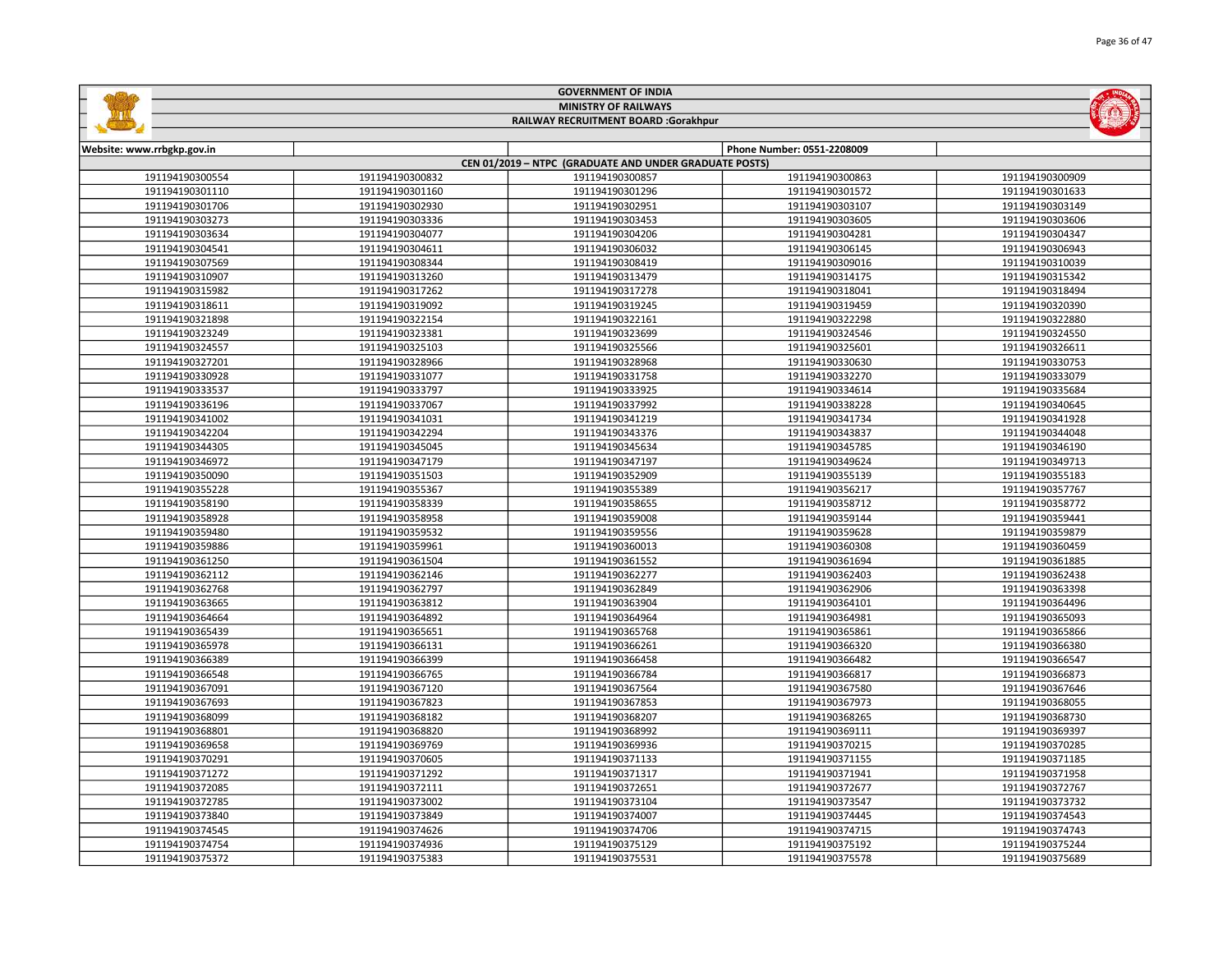| <b>MINISTRY OF RAILWAYS</b><br>RAILWAY RECRUITMENT BOARD :Gorakhpur |                 |                                                        |                            |                 |  |
|---------------------------------------------------------------------|-----------------|--------------------------------------------------------|----------------------------|-----------------|--|
|                                                                     |                 |                                                        |                            |                 |  |
| Website: www.rrbgkp.gov.in                                          |                 |                                                        | Phone Number: 0551-2208009 |                 |  |
|                                                                     |                 | CEN 01/2019 - NTPC (GRADUATE AND UNDER GRADUATE POSTS) |                            |                 |  |
| 191194190375726                                                     | 191194190375892 | 191194190376019                                        | 191194190376072            | 191194190376283 |  |
| 191194190376332                                                     | 191194190376626 | 191194190376831                                        | 191194190376892            | 191194190376942 |  |
| 191194190377003                                                     | 191194190377057 | 191194190377108                                        | 191194190377192            | 191194190377332 |  |
| 191194190377874                                                     | 191194190377948 | 191194190378005                                        | 191194190378096            | 191194190378192 |  |
| 191194190378198                                                     | 191194190378266 | 191194190378388                                        | 191194190378520            | 191194190378567 |  |
| 191194190378625                                                     | 191194190378674 | 191194190378864                                        | 191194190379158            | 191194190379403 |  |
| 191194190379635                                                     | 191194190380354 | 191194190380717                                        | 191194190380782            | 191194190380860 |  |
| 191194190380928                                                     | 191194190381020 | 191194190381036                                        | 191194190381115            | 191194190381258 |  |
| 191194190381296                                                     | 191194190381519 | 191194190381674                                        | 191194200002425            | 191194200002516 |  |
| 191194200002675                                                     | 191194210002874 | 191194210061710                                        | 191194210067820            | 191194210286219 |  |
| 191194220000241                                                     | 191194220000369 | 191194220000430                                        | 191194220000540            | 191194220000716 |  |
| 191194220000783                                                     | 191194220001344 | 191194220001433                                        | 191194220001738            | 191194220001950 |  |
| 191194220002649                                                     | 191194220363887 | 191194230005735                                        | 191194230009256            | 191194230013484 |  |
| 191194230013516                                                     | 191194230014745 | 191194230019561                                        | 191194230024726            | 191194230035836 |  |
| 191194230036274                                                     | 191194230038617 | 191194230038840                                        | 191194230041505            | 191194230043681 |  |
| 191194230043873                                                     | 191194230044363 | 191194230045544                                        | 191194230046036            | 191194230046290 |  |
| 191194230144374                                                     | 191194230175687 | 191194230212553                                        | 191194230214187            | 191194230224771 |  |
| 191194230235592                                                     | 191194230239332 | 191194230243997                                        | 191194230302827            | 191194230312529 |  |
| 191194230318467                                                     | 191194230336508 | 191194230351097                                        | 191194230353800            | 191194230376186 |  |
| 191194240000083                                                     | 191194240000609 | 191194240000646                                        | 191194240000673            | 191194240000740 |  |
| 191194240001147                                                     | 191194240002886 | 191194240003413                                        | 191194240168035            | 191194240168036 |  |
| 191194240168044                                                     | 191194240168110 | 191194240168120                                        | 191194240168182            | 191194240168185 |  |
| 191194240168187                                                     | 191194240168216 | 191194240168230                                        | 191194240168242            | 191194240168258 |  |
| 191194240168264                                                     | 191194240168282 | 191194240168298                                        | 191194240168313            | 191194240168337 |  |
| 191194240168412                                                     | 191194240168435 | 191194240168462                                        | 191194240168493            | 191194250010168 |  |
| 191194250010681                                                     | 191194250011137 | 191194250011251                                        | 191194250012824            | 191194250018123 |  |
| 191194250020932                                                     | 191194250023894 | 191194250024307                                        | 191194250024584            | 191194250026072 |  |
| 191194250026795                                                     | 191194250029237 | 191194250030433                                        | 191194250031581            | 191194250035133 |  |
| 191194250037836                                                     | 191194250037857 | 191194250038021                                        | 191194250038509            | 191194250038715 |  |
| 191194250039276                                                     | 191194250039845 | 191194250039851                                        | 191194250041164            | 191194250041207 |  |
| 191194250041708                                                     | 191194250043608 | 191194250044389                                        | 191194250044869            | 191194250045492 |  |
| 191194250045983                                                     | 191194250047575 | 191194250048047                                        | 191194250048914            | 191194250049636 |  |
| 191194250100307                                                     | 191194250114558 | 191194250118505                                        | 191194250125907            | 191194250140481 |  |
| 191194250162615                                                     | 191194250170378 | 191194250183633                                        | 191194250212548            | 191194250260277 |  |
| 191194250280218                                                     | 191194250280362 | 191194250281323                                        | 191194250291590            | 191194250291712 |  |
| 191194250291855                                                     | 191194250292307 | 191194250292431                                        | 191194250293386            | 191194250293547 |  |
| 191194250293645                                                     | 191194250294833 | 191194250294852                                        | 191194250295223            | 191194250295463 |  |
| 191194250296307                                                     | 191194250296335 | 191194250296590                                        | 191194250296883            | 191194250297224 |  |
| 191194250297652                                                     | 191194250298176 | 191194250298593                                        | 191194250298598            | 191194250299085 |  |
| 191194250299213                                                     | 191194250299251 | 191194250299471                                        | 191194250299537            | 191194250299873 |  |
| 191194250299969                                                     | 191194250300003 | 191194250300259                                        | 191194250300442            | 191194250300963 |  |
| 191194250301843                                                     | 191194250301845 | 191194250302093                                        | 191194250303135            | 191194250303367 |  |
| 191194250303397                                                     | 191194250303455 | 191194250303875                                        | 191194250304203            | 191194250304351 |  |
| 191194250304419                                                     | 191194250322312 | 191194250325626                                        | 191194250332116            | 191194250332645 |  |
| 191194250347081                                                     | 191194250356909 | 191194260003956                                        | 191194260004367            | 191194260005497 |  |
| 191194260005641                                                     | 191194260005898 | 191194260005941                                        | 191194260006151            | 191194260006159 |  |
| 191194260006313                                                     | 191194260006685 | 191194260007077                                        | 191194260007110            | 191194260008166 |  |
| 191194260008686                                                     | 191194260008826 | 191194260008837                                        | 191194260009142            | 191194260009273 |  |

191194260009577 191194260009963 191194260010097 191194260010195

GOVERNMENT OF INDIA

**Safeline**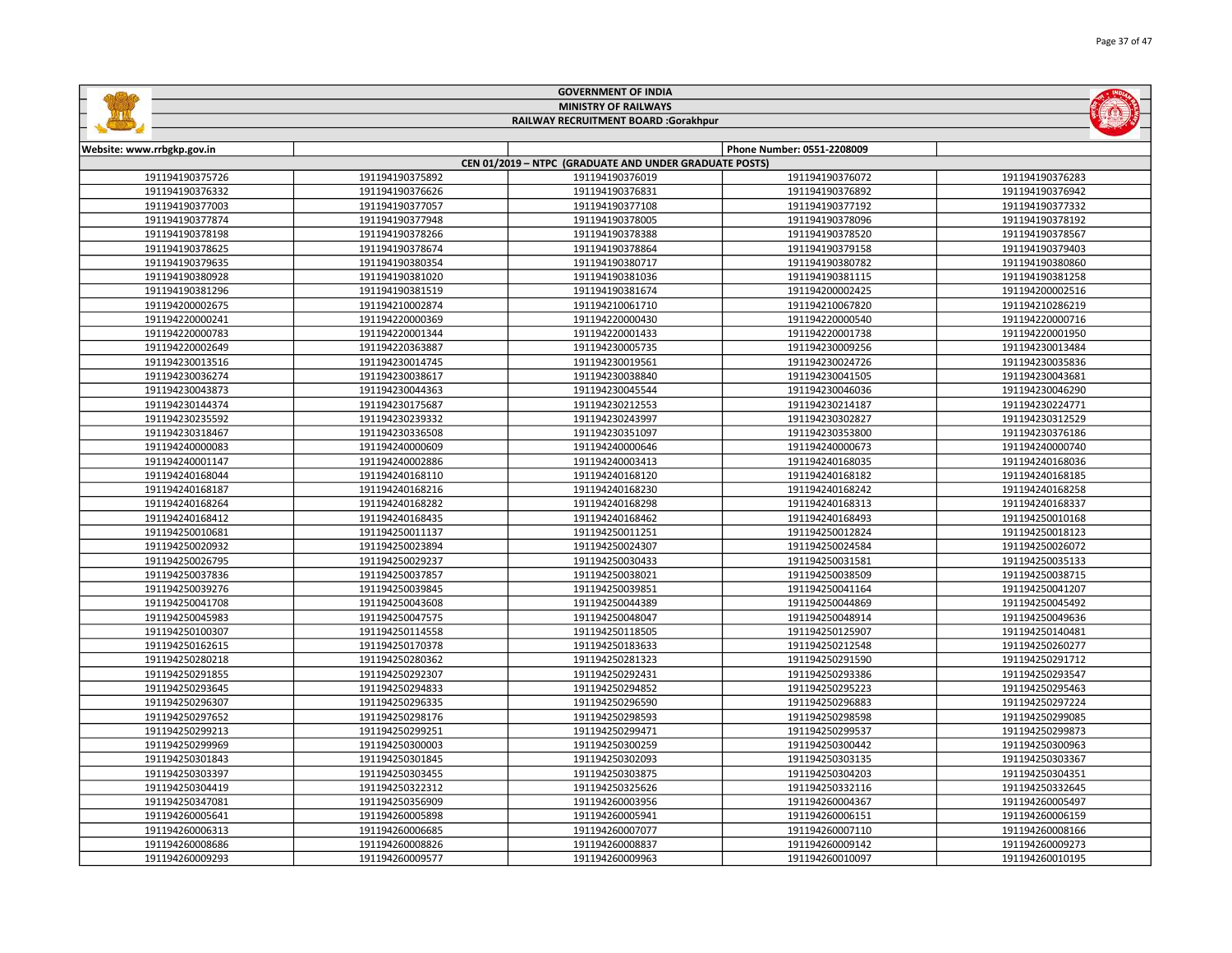|                                      |                 | <b>MINISTRY OF RAILWAYS</b>                                               |                            |                 |  |
|--------------------------------------|-----------------|---------------------------------------------------------------------------|----------------------------|-----------------|--|
| RAILWAY RECRUITMENT BOARD :Gorakhpur |                 |                                                                           |                            |                 |  |
|                                      |                 |                                                                           |                            |                 |  |
| Website: www.rrbgkp.gov.in           |                 |                                                                           | Phone Number: 0551-2208009 |                 |  |
| 191194260010217                      | 191194260010599 | CEN 01/2019 - NTPC (GRADUATE AND UNDER GRADUATE POSTS)<br>191194260010667 | 191194260010937            | 191194260011385 |  |
| 191194260012083                      | 191194260012421 | 191194260012427                                                           | 191194260012518            | 191194260012752 |  |
| 191194260013196                      | 191194260013952 | 191194260014125                                                           | 191194260014608            | 191194260014718 |  |
| 191194260014767                      | 191194260015118 | 191194260015142                                                           | 191194260015608            | 191194260015618 |  |
| 191194260015671                      | 191194260015710 | 191194260015775                                                           | 191194260016026            | 191194260016350 |  |
| 191194260016777                      | 191194260016803 | 191194260016911                                                           | 191194260017451            | 191194260017521 |  |
| 191194260017640                      | 191194260018099 | 191194260018355                                                           | 191194260018467            | 191194260018902 |  |
| 191194260019094                      | 191194260019261 | 191194260019302                                                           | 191194260019464            | 191194260019696 |  |
| 191194260019740                      | 191194260020341 | 191194260020371                                                           | 191194260020405            | 191194260020481 |  |
| 191194260020566                      | 191194260020789 | 191194260021159                                                           | 191194260021216            | 191194260021357 |  |
| 191194260021456                      | 191194260021599 | 191194260021661                                                           | 191194260021783            | 191194260021794 |  |
| 191194260022587                      | 191194260022625 | 191194260022966                                                           | 191194260023217            | 191194260023605 |  |
| 191194260023736                      | 191194260023741 | 191194260023990                                                           | 191194260024243            | 191194260024388 |  |
| 191194260024469                      | 191194260024500 | 191194260024560                                                           | 191194260025509            | 191194260025580 |  |
| 191194260025719                      | 191194260025930 | 191194260026187                                                           | 191194260026274            | 191194260026455 |  |
| 191194260026504                      | 191194260026575 | 191194260026653                                                           | 191194260026674            | 191194260026914 |  |
| 191194260026961                      | 191194260027134 | 191194260027165                                                           | 191194260027271            | 191194260027440 |  |
| 191194260027454                      | 191194260027761 | 191194260027834                                                           | 191194260028170            | 191194260028351 |  |
| 191194260028405                      | 191194260028551 | 191194260028575                                                           | 191194260029101            | 191194260029451 |  |
| 191194260029677                      | 191194260029779 | 191194260030025                                                           | 191194260030029            | 191194260030240 |  |
| 191194260030251                      | 191194260030271 | 191194260030289                                                           | 191194260030766            | 191194260030837 |  |
| 191194260031154                      | 191194260031251 | 191194260031342                                                           | 191194260031531            | 191194260031593 |  |
| 191194260032443                      | 191194260032469 | 191194260032521                                                           | 191194260032541            | 191194260032883 |  |
| 191194260032917                      | 191194260033055 | 191194260034055                                                           | 191194260034095            | 191194260034183 |  |
| 191194260034227                      | 191194260034338 | 191194260034343                                                           | 191194260034367            | 191194260034402 |  |
| 191194260034535                      | 191194260034539 | 191194260034574                                                           | 191194260034606            | 191194260034607 |  |
| 191194260034696                      | 191194260034717 | 191194260034762                                                           | 191194260034798            | 191194260034801 |  |
| 191194260034825                      | 191194260034929 | 191194260034974                                                           | 191194260035020            | 191194260035066 |  |
| 191194260035074                      | 191194260035182 | 191194260035205                                                           | 191194260035289            | 191194260035294 |  |
| 191194260035368                      | 191194260035399 | 191194260035422                                                           | 191194260035428            | 191194260035456 |  |
| 191194260035477                      | 191194260035481 | 191194260035519                                                           | 191194260035534            | 191194260035575 |  |
| 191194260035627                      | 191194260035673 | 191194260035745                                                           | 191194260035865            | 191194260035953 |  |
| 191194260035988                      | 191194260036020 | 191194260036034                                                           | 191194260036096            | 191194260036109 |  |
| 191194260036157                      | 191194260036189 | 191194260036246                                                           | 191194260036270            | 191194260036395 |  |
| 191194260036398                      | 191194260036399 | 191194260036448                                                           | 191194260036563            | 191194260036618 |  |
| 191194260036648                      | 191194260036700 | 191194260036733                                                           | 191194260036736            | 191194260036744 |  |
| 191194260036833                      | 191194260036837 | 191194260036855                                                           | 191194260037024            | 191194260037061 |  |
| 191194260037139                      | 191194260037163 | 191194260037178                                                           | 191194260037183            | 191194260037225 |  |
| 191194260037270                      | 191194260037305 | 191194260037308                                                           | 191194260037480            | 191194260037523 |  |
| 191194260037545                      | 191194260037625 | 191194260037648                                                           | 191194260037678            | 191194260037767 |  |
| 191194260037796                      | 191194260037808 | 191194260037834                                                           | 191194260037962            | 191194260037996 |  |
| 191194260038004                      | 191194260038197 | 191194260038227                                                           | 191194260038245            | 191194260038253 |  |
| 191194260038271                      | 191194260038342 | 191194260038360                                                           | 191194260038452            | 191194260038528 |  |
| 191194260038572                      | 191194260038599 | 191194260038634                                                           | 191194260038646            | 191194260038769 |  |
| 191194260038784                      | 191194260038788 | 191194260038795                                                           | 191194260038821            | 191194260038823 |  |
| 191194260038864                      | 191194260038933 | 191194260038937                                                           | 191194260038969            | 191194260038978 |  |
| 191194260039007                      | 191194260039012 | 191194260039014                                                           | 191194260039033            | 191194260039050 |  |
| 191194260039104                      | 191194260039254 | 191194260039353                                                           | 191194260039381            | 191194260039397 |  |

191194260039469 191194260039470 191194260039513 191194260039561

GOVERNMENT OF INDIA

**Sulling** 

Page 38 of 47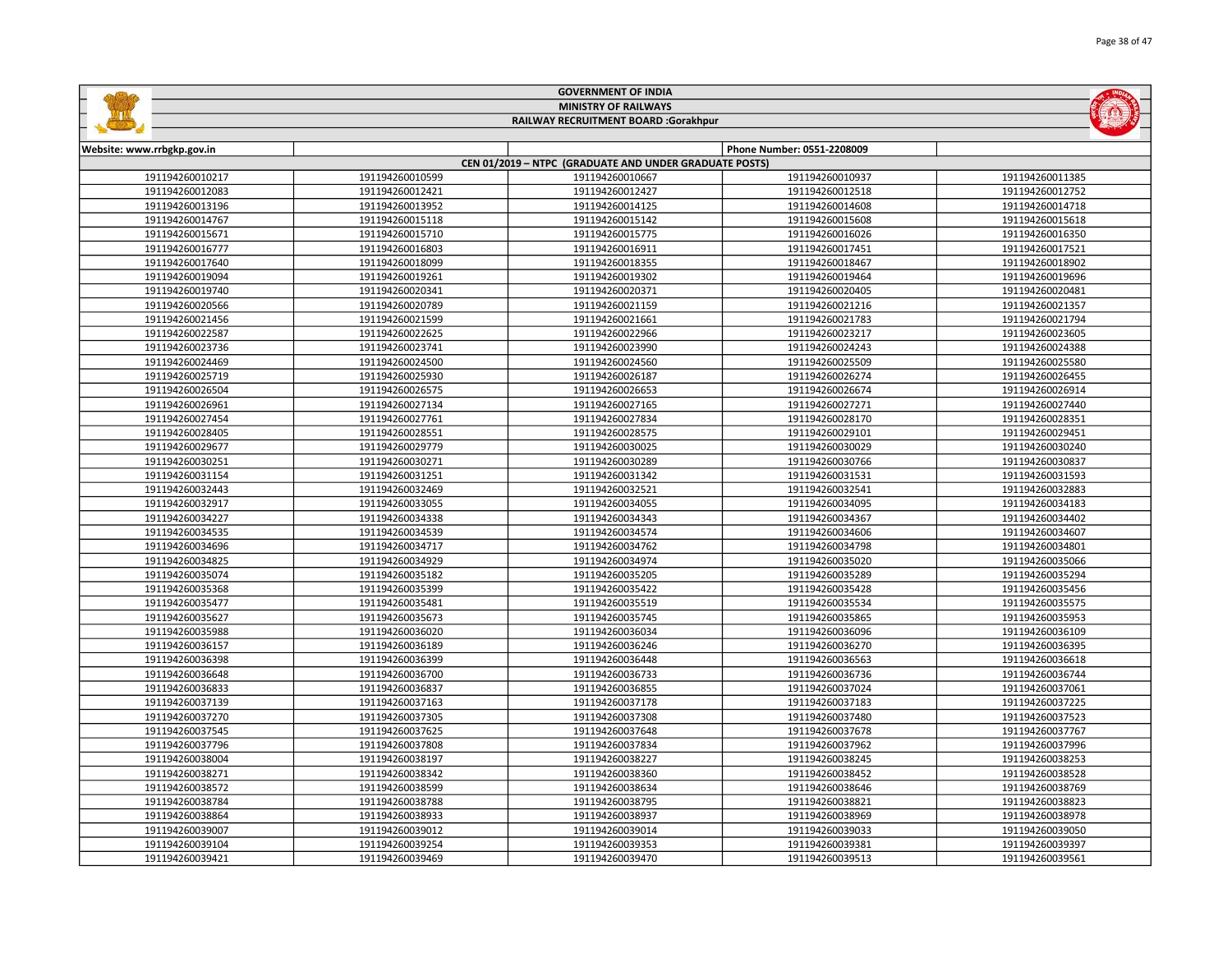| <b>MINISTRY OF RAILWAYS</b><br>RAILWAY RECRUITMENT BOARD :Gorakhpur |                 |                                                        |                            |                 |
|---------------------------------------------------------------------|-----------------|--------------------------------------------------------|----------------------------|-----------------|
|                                                                     |                 |                                                        |                            |                 |
| Website: www.rrbgkp.gov.in                                          |                 | CEN 01/2019 - NTPC (GRADUATE AND UNDER GRADUATE POSTS) | Phone Number: 0551-2208009 |                 |
| 191194260039569                                                     | 191194260039576 | 191194260039597                                        | 191194260039606            | 191194260039635 |
| 191194260039645                                                     | 191194260039695 | 191194260039696                                        | 191194260039760            | 191194260039783 |
| 191194260039785                                                     | 191194260039794 | 191194260039822                                        | 191194260039956            | 191194260039980 |
| 191194260040106                                                     | 191194260040131 | 191194260040173                                        | 191194260040190            | 191194260040199 |
| 191194260040222                                                     | 191194260040247 | 191194260040303                                        | 191194260040319            | 191194260040336 |
| 191194260040375                                                     | 191194260040378 | 191194260040403                                        | 191194260040423            | 191194260040493 |
| 191194260040535                                                     | 191194260040577 | 191194260040635                                        | 191194260040705            | 191194260040831 |
| 191194260040863                                                     | 191194260040898 | 191194260040933                                        | 191194260040946            | 191194260040985 |
| 191194260040999                                                     | 191194260041119 | 191194260041189                                        | 191194260041223            | 191194260041274 |
| 191194260041345                                                     | 191194260041459 | 191194260041586                                        | 191194260041593            | 191194260041620 |
| 191194260041651                                                     | 191194260041686 | 191194260041745                                        | 191194260041765            | 191194260041798 |
| 191194260041800                                                     | 191194260041804 | 191194260041913                                        | 191194260041929            | 191194260042019 |
| 191194260042240                                                     | 191194260042244 | 191194260042270                                        | 191194260042278            | 191194260042341 |
| 191194260042421                                                     | 191194260042433 | 191194260042437                                        | 191194260042539            | 191194260042559 |
| 191194260042657                                                     | 191194260042694 | 191194260042741                                        | 191194260042746            | 191194260042756 |
| 191194260042977                                                     | 191194260043003 | 191194260043024                                        | 191194260043103            | 191194260043188 |
| 191194260043233                                                     | 191194260043269 | 191194260043317                                        | 191194260043363            | 191194260043388 |
| 191194260043402                                                     | 191194260043422 | 191194260043454                                        | 191194260043510            | 191194260043523 |
| 191194260043609                                                     | 191194260043615 | 191194260043672                                        | 191194260043674            | 191194260043710 |
| 191194260043713                                                     | 191194260043798 | 191194260043866                                        | 191194260043967            | 191194260044005 |
| 191194260044028                                                     | 191194260044102 | 191194260044125                                        | 191194260044165            | 191194260044167 |
| 191194260044185                                                     | 191194260044200 | 191194260044316                                        | 191194260044432            | 191194260044435 |
| 191194260044448                                                     | 191194260044473 | 191194260044474                                        | 191194260044491            | 191194260044500 |
| 191194260044605                                                     | 191194260044781 | 191194260044966                                        | 191194260044985            | 191194260045028 |
| 191194260045129                                                     | 191194260045216 | 191194260045247                                        | 191194260045319            | 191194260045416 |
| 191194260045564                                                     | 191194260045684 | 191194260045722                                        | 191194260045775            | 191194260045809 |
| 191194260045922                                                     | 191194260046004 | 191194260046102                                        | 191194260046120            | 191194260046169 |
| 191194260046509                                                     | 191194260046580 | 191194260046625                                        | 191194260046690            | 191194260046784 |
| 191194260046836                                                     | 191194260046860 | 191194260046977                                        | 191194260047023            | 191194260047050 |
| 191194260047082                                                     | 191194260047090 | 191194260047145                                        | 191194260047149            | 191194260047182 |
| 191194260047203                                                     | 191194260047278 | 191194260047291                                        | 191194260047379            | 191194260047385 |
| 191194260047449                                                     | 191194260047453 | 191194260047583                                        | 191194260047588            | 191194260047591 |
| 191194260047775                                                     | 191194260047828 | 191194260047857                                        | 191194260047949            | 191194260048037 |
| 191194260048254                                                     | 191194260048317 | 191194260048364                                        | 191194260048445            | 191194260048498 |
| 191194260048524                                                     | 191194260048539 | 191194260048693                                        | 191194260048714            | 191194260048743 |
| 191194260048936                                                     | 191194260048965 | 191194260048983                                        | 191194260049000            | 191194260049186 |
| 191194260049187                                                     | 191194260049193 | 191194260049196                                        | 191194260049408            | 191194260049412 |
| 191194260049543                                                     | 191194260050064 | 191194260050120                                        | 191194260050229            | 191194260050297 |
| 191194260050342                                                     | 191194260050792 | 191194260050803                                        | 191194260050847            | 191194260050987 |
| 191194260051363                                                     | 191194260051778 | 191194260051841                                        | 191194260051883            | 191194260051920 |
| 191194260051927                                                     | 191194260051971 | 191194260052206                                        | 191194260052235            | 191194260052274 |
| 191194260052371                                                     | 191194260113093 | 191194260115816                                        | 191194260119848            | 191194260120824 |
| 191194260123193                                                     | 191194260126609 | 191194260149091                                        | 191194260149400            | 191194260154069 |
| 191194260156822                                                     | 191194260166582 | 191194260177398                                        | 191194260177675            | 191194260183123 |
| 191194260190129                                                     | 191194260190601 | 191194260211700                                        | 191194260216338            | 191194260217188 |
| 191194260220900                                                     | 191194260225000 | 191194260227755                                        | 191194260232082            | 191194260237419 |
| 191194260237595                                                     | 191194260237865 | 191194260239810                                        | 191194260244818            | 191194260246916 |
| 191194260253078                                                     | 191194260254825 | 191194260256351                                        | 191194260258485            | 191194260265817 |

191194260282534 191194260294098 191194260299605 191194260307108

GOVERNMENT OF INDIA

**Sallida** 

**MOLTER**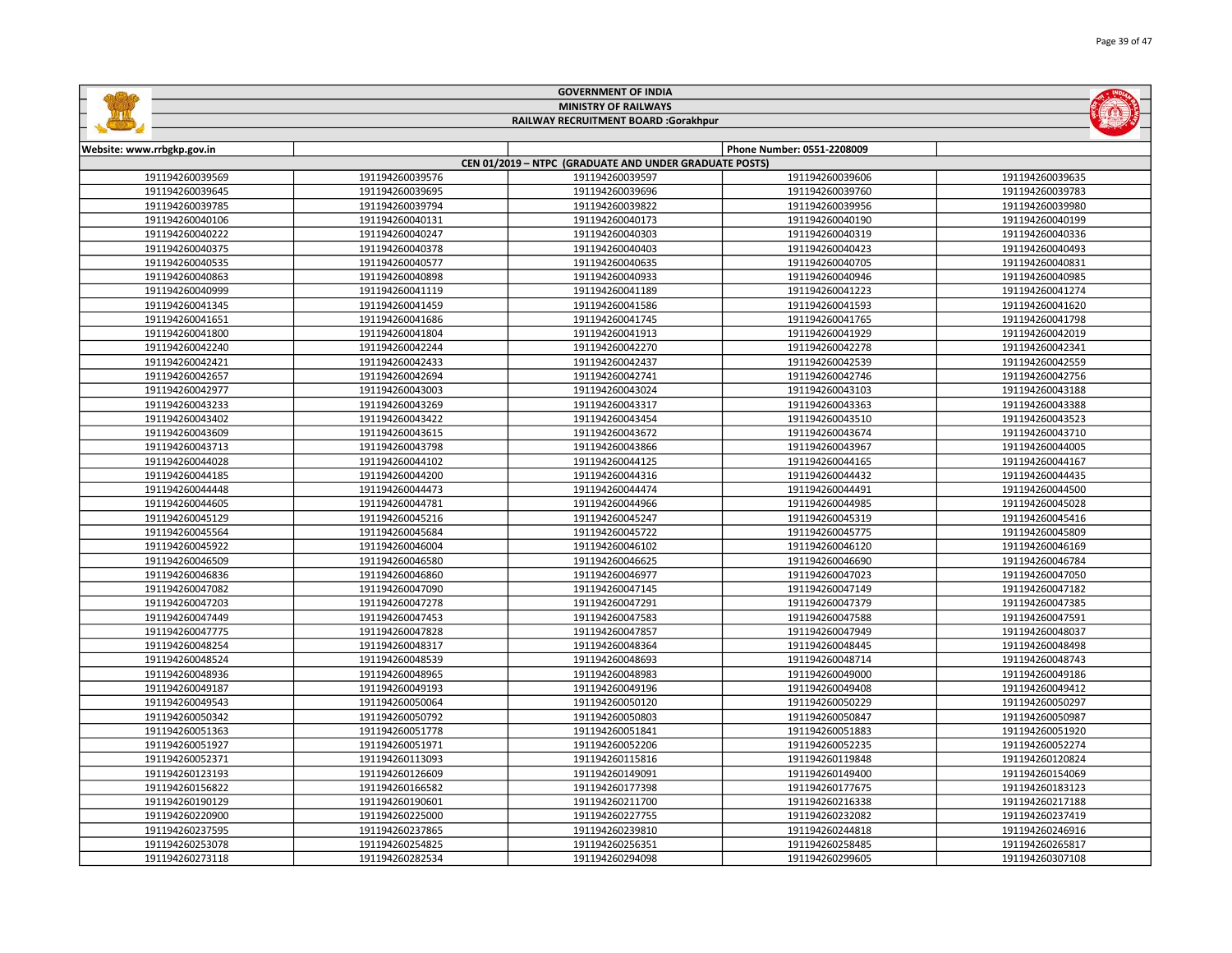|                                      |                 | <b>MINISTRY OF RAILWAYS</b>                                               |                            |                 |  |
|--------------------------------------|-----------------|---------------------------------------------------------------------------|----------------------------|-----------------|--|
| RAILWAY RECRUITMENT BOARD :Gorakhpur |                 |                                                                           |                            |                 |  |
|                                      |                 |                                                                           |                            |                 |  |
| Website: www.rrbgkp.gov.in           |                 |                                                                           | Phone Number: 0551-2208009 |                 |  |
| 191194260308960                      | 191194260309313 | CEN 01/2019 - NTPC (GRADUATE AND UNDER GRADUATE POSTS)<br>191194260309618 | 191194260312081            | 191194260312088 |  |
| 191194260314135                      | 191194260314276 | 191194260315230                                                           | 191194260315705            | 191194260316297 |  |
| 191194260317039                      | 191194260317119 | 191194260321065                                                           | 191194260321720            | 191194260322437 |  |
| 191194260322873                      | 191194260323230 | 191194260324915                                                           | 191194260326112            | 191194260326132 |  |
| 191194260326272                      | 191194260326572 | 191194260328394                                                           | 191194260329659            | 191194260331596 |  |
| 191194260331947                      | 191194260333156 | 191194260333269                                                           | 191194260335713            | 191194260336042 |  |
| 191194260336866                      | 191194260337046 | 191194260339913                                                           | 191194260341943            | 191194260342135 |  |
| 191194260345150                      | 191194260345461 | 191194260347275                                                           | 191194260349890            | 191194260353059 |  |
| 191194260353136                      | 191194260354562 | 191194260357584                                                           | 191194260360018            | 191194260360973 |  |
| 191194260361280                      | 191194260362044 | 191194260362718                                                           | 191194260363177            | 191194260363833 |  |
| 191194260364210                      | 191194260367725 | 191194260368096                                                           | 191194260369595            | 191194260370334 |  |
| 191194260371547                      | 191194260371760 | 191194260372570                                                           | 191194260374583            | 191194260375130 |  |
| 191194260377357                      | 191194260379090 | 191194260381235                                                           | 191194270000018            | 191194270000130 |  |
| 191194270000223                      | 191194270000361 | 191194270000374                                                           | 191194270000534            | 191194270000537 |  |
| 191194270000573                      | 191194270000654 | 191194270000796                                                           | 191194270001336            | 191194270001352 |  |
| 191194270001528                      | 191194270001628 | 191194270001987                                                           | 191194270002949            | 191194270003057 |  |
| 191194270003201                      | 191194270003307 | 191194270003453                                                           | 191194270003501            | 191194270021432 |  |
| 191194270034083                      | 191194270039218 | 191194270042548                                                           | 191194270047136            | 191194270312314 |  |
| 191194270328806                      | 191194290178879 | 191194300000871                                                           | 191194300001435            | 191194310000320 |  |
| 191194310000344                      | 191194310000597 | 191194310000651                                                           | 191194310002501            | 191194310002982 |  |
| 191194310004436                      | 191194310007835 | 191194310020535                                                           | 191194310029813            | 191194310038181 |  |
| 191194310045394                      | 191194310048475 | 191194310108206                                                           | 191194310335889            | 191195110064213 |  |
| 191195110090873                      | 191195120057093 | 191195120057114                                                           | 191195120057568            | 191195120059908 |  |
| 191195120060218                      | 191195120064307 | 191195120066346                                                           | 191195120069271            | 191195120070886 |  |
| 191195120074644                      | 191195120075382 | 191195120075625                                                           | 191195120076171            | 191195120076470 |  |
| 191195120081534                      | 191195120086605 | 191195120088037                                                           | 191195120088448            | 191195120090565 |  |
| 191195120090607                      | 191195120091106 | 191195120093417                                                           | 191195120094969            | 191195120096489 |  |
| 191195120098561                      | 191195130006684 | 191195130053369                                                           | 191195130053591            | 191195130054009 |  |
| 191195130054054                      | 191195130054137 | 191195130054971                                                           | 191195130055236            | 191195130055435 |  |
| 191195130055805                      | 191195130056411 | 191195130057414                                                           | 191195130057445            | 191195130057555 |  |
| 191195130057677                      | 191195130058044 | 191195130058243                                                           | 191195130058616            | 191195130059025 |  |
| 191195130059062                      | 191195130059892 | 191195130059989                                                           | 191195130060505            | 191195130060539 |  |
| 191195130060666                      | 191195130060797 | 191195130061115                                                           | 191195130061731            | 191195130061753 |  |
| 191195130061803                      | 191195130062203 | 191195130062324                                                           | 191195130062464            | 191195130062474 |  |
| 191195130062676                      | 191195130062866 | 191195130063065                                                           | 191195130063605            | 191195130063903 |  |
| 191195130064214                      | 191195130064508 | 191195130065123                                                           | 191195130065605            | 191195130066534 |  |
| 191195130066868                      | 191195130067522 | 191195130067955                                                           | 191195130067987            | 191195130068471 |  |
| 191195130069464                      | 191195130070019 | 191195130071183                                                           | 191195130071319            | 191195130071531 |  |
| 191195130071532                      | 191195130072699 | 191195130072888                                                           | 191195130073306            | 191195130073325 |  |
| 191195130073513                      | 191195130073614 | 191195130074432                                                           | 191195130074545            | 191195130075055 |  |
| 191195130075267                      | 191195130077220 | 191195130077387                                                           | 191195130077467            | 191195130077579 |  |
| 191195130077636                      | 191195130077888 | 191195130078591                                                           | 191195130078596            | 191195130078974 |  |
| 191195130079025                      | 191195130079098 | 191195130079404                                                           | 191195130079550            | 191195130080138 |  |
| 191195130080812                      | 191195130081195 | 191195130081332                                                           | 191195130081420            | 191195130081428 |  |
| 191195130081743                      | 191195130081977 | 191195130082654                                                           | 191195130083625            | 191195130083646 |  |
| 191195130083692                      | 191195130083754 | 191195130084141                                                           | 191195130085625            | 191195130085855 |  |
| 191195130086069                      | 191195130086265 | 191195130086267                                                           | 191195130086673            | 191195130086824 |  |
| 191195130086872                      | 191195130087242 | 191195130087767                                                           | 191195130087855            | 191195130088328 |  |

191195130088735 191195130089312 191195130089317 191195130089637

GOVERNMENT OF INDIA

**STATISTICS**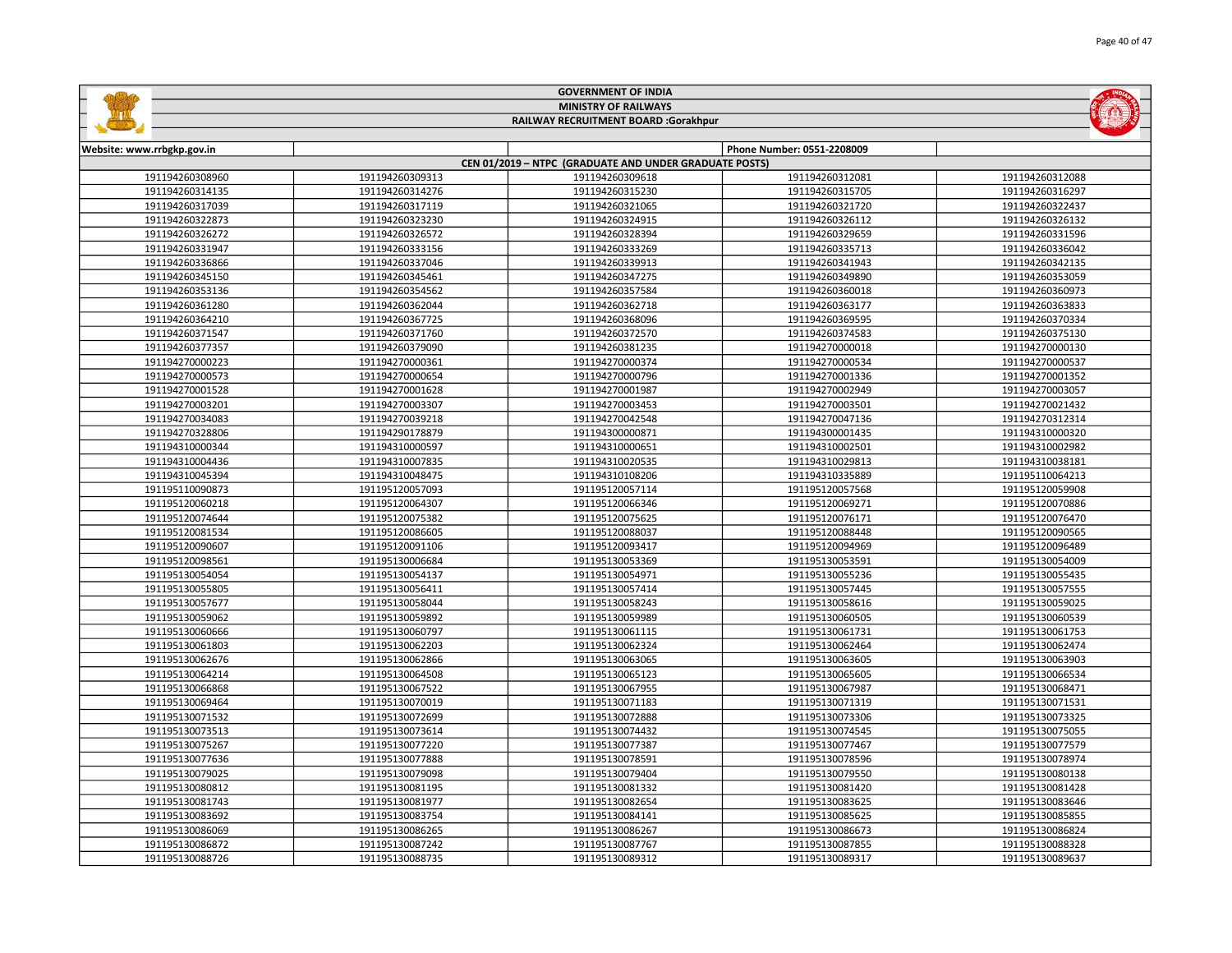|                            |                 | <b>GOVERNMENT OF INDIA</b>                             |                            |                 |
|----------------------------|-----------------|--------------------------------------------------------|----------------------------|-----------------|
|                            |                 | <b>MINISTRY OF RAILWAYS</b>                            |                            |                 |
|                            |                 | RAILWAY RECRUITMENT BOARD :Gorakhpur                   |                            |                 |
|                            |                 |                                                        |                            |                 |
| Website: www.rrbgkp.gov.in |                 |                                                        | Phone Number: 0551-2208009 |                 |
|                            |                 | CEN 01/2019 - NTPC (GRADUATE AND UNDER GRADUATE POSTS) |                            |                 |
| 191195130089806            | 191195130090198 | 191195130090639                                        | 191195130090800            | 191195130090819 |
| 191195130090983            | 191195130091370 | 191195130091529                                        | 191195130093326            | 191195130093470 |
| 191195130094432            | 191195130095218 | 191195130095495                                        | 191195130095585            | 191195130095851 |
| 191195130096065            | 191195130096436 | 191195130097441                                        | 191195130097630            | 191195130097768 |
| 191195130097820            | 191195130098166 | 191195130098342                                        | 191195130098564            | 191195140028404 |
| 191195150057308            | 191195150067619 | 191195150076908                                        | 191195150081509            | 191195150095595 |
| 191195170000053            | 191195170000120 | 191195170000315                                        | 191195170000422            | 191195170000459 |
| 191195170000527            | 191195170000602 | 191195170000734                                        | 191195170000863            | 191195170000918 |
| 191195170001128            | 191195170001324 | 191195170001484                                        | 191195170001514            | 191195170001557 |
| 191195170001614            | 191195170001643 | 191195170001884                                        | 191195170001942            | 191195170002133 |
| 191195170002233            | 191195170002267 | 191195170002272                                        | 191195170002300            | 191195170002353 |
| 191195170002469            | 191195170002579 | 191195170002697                                        | 191195170002705            | 191195170002786 |
| 191195170002819            | 191195170002970 | 191195170002996                                        | 191195170003007            | 191195170003177 |
| 191195170003200            | 191195170003340 | 191195170003353                                        | 191195170003369            | 191195170003425 |
| 191195170003492            | 191195170053286 | 191195170053561                                        | 191195170053803            | 191195170054057 |
| 191195170054245            | 191195170054385 | 191195170055818                                        | 191195170055829            | 191195170056187 |
| 191195170056422            | 191195170056674 | 191195170057235                                        | 191195170057497            | 191195170057665 |
| 191195170057669            | 191195170058126 | 191195170058229                                        | 191195170058246            | 191195170058650 |
| 191195170058692            | 191195170058819 | 191195170059248                                        | 191195170061201            | 191195170061436 |
| 191195170062037            | 191195170062049 | 191195170062394                                        | 191195170062637            | 191195170062689 |
| 191195170062937            | 191195170062960 | 191195170063153                                        | 191195170063155            | 191195170063196 |
| 191195170064451            | 191195170064545 | 191195170064715                                        | 191195170065160            | 191195170065162 |
| 191195170065673            | 191195170065907 | 191195170066556                                        | 191195170066683            | 191195170066728 |
| 191195170066894            | 191195170067107 | 191195170067518                                        | 191195170067606            | 191195170067644 |
| 191195170067725            | 191195170067748 | 191195170068052                                        | 191195170068316            | 191195170069017 |
| 191195170069217            | 191195170069254 | 191195170069952                                        | 191195170069960            | 191195170070897 |
| 191195170070976            | 191195170071352 | 191195170071479                                        | 191195170071503            | 191195170071807 |
| 191195170071989            | 191195170072411 | 191195170072756                                        | 191195170072968            | 191195170073470 |
| 191195170073985            | 191195170073991 | 191195170074143                                        | 191195170074953            | 191195170075020 |
| 191195170075114            | 191195170075206 | 191195170076058                                        | 191195170076684            | 191195170076980 |
| 191195170077146            | 191195170077338 | 191195170077512                                        | 191195170077909            | 191195170078483 |
| 191195170078514            | 191195170078771 | 191195170078849                                        | 191195170078855            | 191195170078925 |
| 191195170079010            | 191195170079122 | 191195170079775                                        | 191195170080081            | 191195170080305 |
| 191195170080421            | 191195170080753 | 191195170083263                                        | 191195170083502            | 191195170083713 |
| 191195170083752            | 191195170084340 | 191195170084383                                        | 191195170084960            | 191195170085437 |
| 191195170086051            | 191195170086401 | 191195170086515                                        | 191195170086583            | 191195170086611 |
| 191195170086728            | 191195170086813 | 191195170087040                                        | 191195170087100            | 191195170087571 |
| 191195170087953            | 191195170088048 | 191195170088092                                        | 191195170088132            | 191195170088235 |
| 191195170089111            | 191195170089699 | 191195170089768                                        | 191195170090063            | 191195170090709 |
| 191195170090770            | 191195170091095 | 191195170091330                                        | 191195170091850            | 191195170091978 |
| 191195170092358            | 191195170092373 | 191195170092477                                        | 191195170092834            | 191195170092994 |
| 191195170093133            | 191195170093215 | 191195170093354                                        | 191195170093551            | 191195170094113 |
| 191195170094210            | 191195170094335 | 191195170094489                                        | 191195170094736            | 191195170095200 |
| 191195170095365            | 191195170095589 | 191195170095740                                        | 191195170095801            | 191195170095873 |
| 191195170095882            | 191195170096137 | 191195170096331                                        | 191195170096473            | 191195170096716 |
| 191195170097079            | 191195170097195 | 191195170097220                                        | 191195170097594            | 191195170097814 |
| 191195170097973            | 191195170097986 | 191195170098210                                        | 191195170098236            | 191195170098261 |
| 191195170098316            | 191195170098331 | 191195170098358                                        | 191195170098390            | 191195170124520 |

191195190003798 191195190003871 191195190003903 191195190003911

GOVERNMENT OF INDIA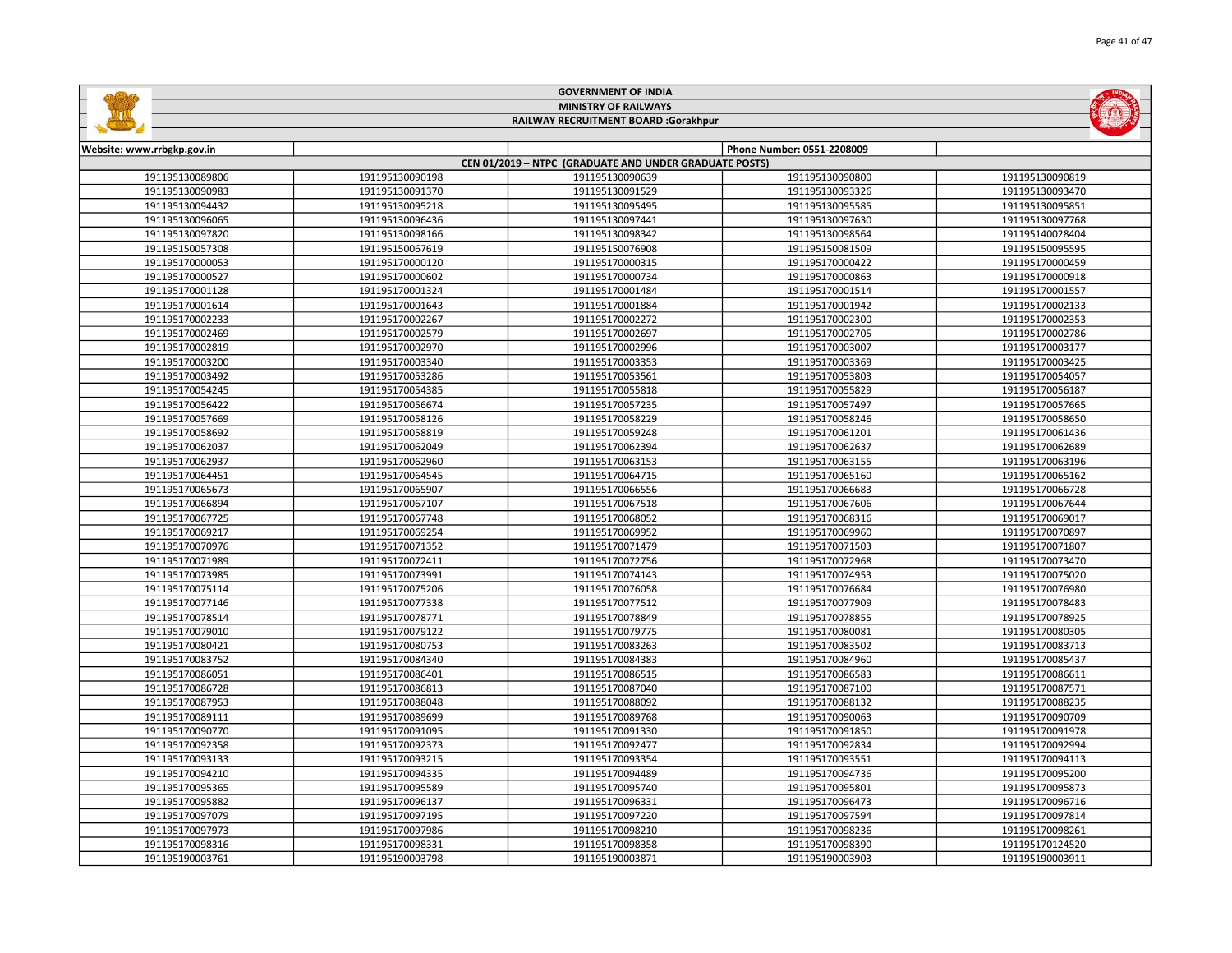|                            |                                      | <b>MINISTRY OF RAILWAYS</b>                            |                            | $(\Omega)$      |  |
|----------------------------|--------------------------------------|--------------------------------------------------------|----------------------------|-----------------|--|
|                            | RAILWAY RECRUITMENT BOARD :Gorakhpur |                                                        |                            |                 |  |
| Website: www.rrbgkp.gov.in |                                      |                                                        | Phone Number: 0551-2208009 |                 |  |
|                            |                                      | CEN 01/2019 - NTPC (GRADUATE AND UNDER GRADUATE POSTS) |                            |                 |  |
| 191195190004142            | 191195190004263                      | 191195190004359                                        | 191195190004365            | 191195190004604 |  |
| 191195190004706            | 191195190004808                      | 191195190005222                                        | 191195190005293            | 191195190005560 |  |
| 191195190005760            | 191195190006134                      | 191195190006451                                        | 191195190006762            | 191195190007716 |  |
| 191195190008241            | 191195190008365                      | 191195190008489                                        | 191195190008526            | 191195190008531 |  |
| 191195190008775            | 191195190008878                      | 191195190009471                                        | 191195190009788            | 191195190009815 |  |
| 191195190009845            | 191195190010022                      | 191195190010230                                        | 191195190010255            | 191195190010256 |  |
| 191195190011023            | 191195190011121                      | 191195190012155                                        | 191195190012702            | 191195190012901 |  |
| 191195190013026            | 191195190013204                      | 191195190014239                                        | 191195190014321            | 191195190014787 |  |
| 191195190015042            | 191195190015191                      | 191195190015217                                        | 191195190015578            | 191195190017576 |  |
| 191195190019415            | 191195190019885                      | 191195190020114                                        | 191195190020302            | 191195190020379 |  |
| 191195190020583            | 191195190021692                      | 191195190021746                                        | 191195190021985            | 191195190022276 |  |
| 191195190022548            | 191195190023112                      | 191195190023179                                        | 191195190023224            | 191195190023655 |  |
| 191195190023766            | 191195190026869                      | 191195190027238                                        | 191195190028317            | 191195190031186 |  |
| 191195190032916            | 191195190034777                      | 191195190035285                                        | 191195190035876            | 191195190036570 |  |
| 191195190036609            | 191195190036814                      | 191195190036870                                        | 191195190037642            | 191195190037914 |  |
| 191195190038085            | 191195190038420                      | 191195190038626                                        | 191195190039005            | 191195190039341 |  |
| 191195190039936            | 191195190040246                      | 191195190041092                                        | 191195190041998            | 191195190042761 |  |
| 191195190045719            | 191195190048156                      | 191195190048875                                        | 191195190050928            | 191195190052885 |  |
| 191195190052890            | 191195190052894                      | 191195190052932                                        | 191195190052941            | 191195190052993 |  |
| 191195190053147            | 191195190053195                      | 191195190053208                                        | 191195190053213            | 191195190053244 |  |
| 191195190053323            | 191195190053325                      | 191195190053328                                        | 191195190053338            | 191195190053349 |  |
| 191195190053399            | 191195190053402                      | 191195190053408                                        | 191195190053423            | 191195190053428 |  |
| 191195190053462            | 191195190053474                      | 191195190053483                                        | 191195190053487            | 191195190053520 |  |
| 191195190053530            | 191195190053569                      | 191195190053793                                        | 191195190053798            | 191195190053802 |  |
| 191195190053817            | 191195190053863                      | 191195190053867                                        | 191195190053876            | 191195190053903 |  |
| 191195190053919            | 191195190053944                      | 191195190054044                                        | 191195190054115            | 191195190054134 |  |
| 191195190054178            | 191195190054181                      | 191195190054280                                        | 191195190054627            | 191195190054630 |  |
| 191195190054646            | 191195190054655                      | 191195190054811                                        | 191195190054812            | 191195190054823 |  |
| 191195190054836            | 191195190054839                      | 191195190054957                                        | 191195190055007            | 191195190055014 |  |
| 191195190055030            | 191195190055136                      | 191195190055138                                        | 191195190055223            | 191195190055242 |  |
| 191195190055244            | 191195190055257                      | 191195190055268                                        | 191195190055335            | 191195190055361 |  |
| 191195190055365            | 191195190055382                      | 191195190055418                                        | 191195190055441            | 191195190055451 |  |
| 191195190055465            | 191195190055503                      | 191195190055536                                        | 191195190055542            | 191195190055543 |  |
| 191195190055558            | 191195190055655                      | 191195190055661                                        | 191195190055754            | 191195190055822 |  |
| 191195190055859            | 191195190055873                      | 191195190055887                                        | 191195190055897            | 191195190055919 |  |
| 191195190055955            | 191195190056193                      | 191195190056212                                        | 191195190056249            | 191195190056316 |  |
| 191195190056331            | 191195190056340                      | 191195190056754                                        | 191195190056789            | 191195190056794 |  |
| 191195190056798            | 191195190056811                      | 191195190056845                                        | 191195190056886            | 191195190056927 |  |
| 191195190056982            | 191195190057003                      | 191195190057029                                        | 191195190057031            | 191195190057266 |  |
| 191195190057302            | 191195190057375                      | 191195190057385                                        | 191195190057450            | 191195190057460 |  |
| 191195190057534            | 191195190057583                      | 191195190057716                                        | 191195190057727            | 191195190057738 |  |
| 191195190057752            | 191195190057882                      | 191195190057885                                        | 191195190057901            | 191195190057921 |  |
| 191195190057986            | 191195190057999                      | 191195190058052                                        | 191195190058055            | 191195190058057 |  |
| 191195190058173            | 191195190058196                      | 191195190058218                                        | 191195190058311            | 191195190058367 |  |
| 191195190058391            | 191195190058508                      | 191195190058548                                        | 191195190058554            | 191195190058774 |  |
| 191195190058777            | 191195190058793                      | 191195190058797                                        | 191195190059237            | 191195190059261 |  |
| 191195190059265            | 191195190059269                      | 191195190059274                                        | 191195190059297            | 191195190059345 |  |
| 191195190059346            | 191195190059381                      | 191195190059391                                        | 191195190059413            | 191195190059418 |  |

191195190059435 191195190059444 191195190059459 191195190059460

GOVERNMENT OF INDIA

**Safety**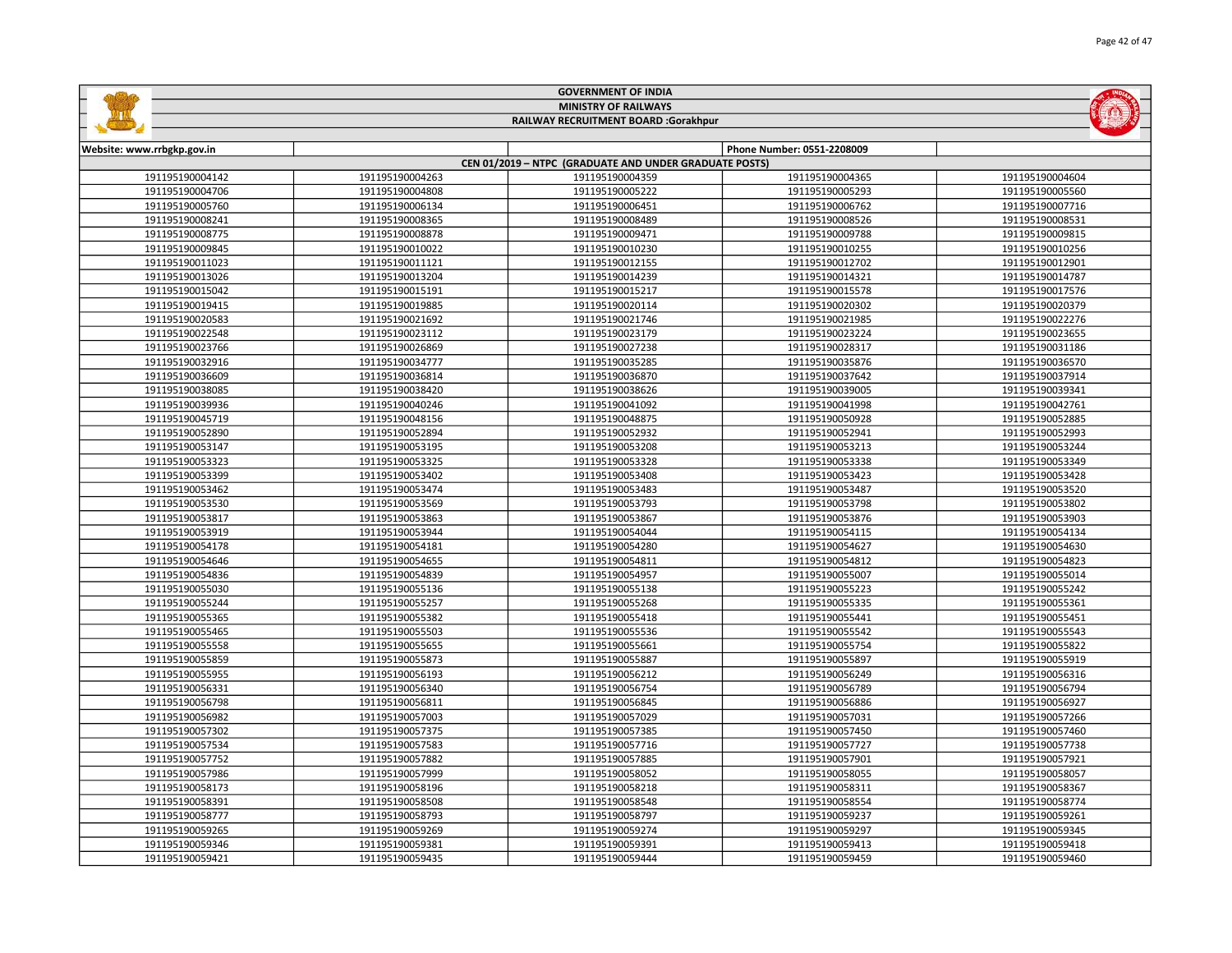|                                      |                 | <b>MINISTRY OF RAILWAYS</b>                            |                            | (0)             |
|--------------------------------------|-----------------|--------------------------------------------------------|----------------------------|-----------------|
| RAILWAY RECRUITMENT BOARD :Gorakhpur |                 |                                                        |                            |                 |
| Website: www.rrbgkp.gov.in           |                 |                                                        | Phone Number: 0551-2208009 |                 |
|                                      |                 | CEN 01/2019 - NTPC (GRADUATE AND UNDER GRADUATE POSTS) |                            |                 |
| 191195190059478                      | 191195190059497 | 191195190059560                                        | 191195190059647            | 191195190059648 |
| 191195190059659                      | 191195190059672 | 191195190059675                                        | 191195190059746            | 191195190059768 |
| 191195190059864                      | 191195190059925 | 191195190059938                                        | 191195190060331            | 191195190060422 |
| 191195190060446                      | 191195190060451 | 191195190060493                                        | 191195190060500            | 191195190060507 |
| 191195190060514                      | 191195190060520 | 191195190060537                                        | 191195190060595            | 191195190060619 |
| 191195190060655                      | 191195190060660 | 191195190060793                                        | 191195190060795            | 191195190060927 |
| 191195190060936                      | 191195190060939 | 191195190060941                                        | 191195190060944            | 191195190061015 |
| 191195190061037                      | 191195190061040 | 191195190061072                                        | 191195190061074            | 191195190061234 |
| 191195190061280                      | 191195190061290 | 191195190061313                                        | 191195190061338            | 191195190061344 |
| 191195190061354                      | 191195190061447 | 191195190061466                                        | 191195190061572            | 191195190061723 |
| 191195190061739                      | 191195190061751 | 191195190061771                                        | 191195190061781            | 191195190061787 |
| 191195190061791                      | 191195190061818 | 191195190061961                                        | 191195190062044            | 191195190062091 |
| 191195190062095                      | 191195190062107 | 191195190062160                                        | 191195190062222            | 191195190062224 |
| 191195190062231                      | 191195190062267 | 191195190062275                                        | 191195190062276            | 191195190062289 |
| 191195190062360                      | 191195190062418 | 191195190062421                                        | 191195190062469            | 191195190062568 |
| 191195190062575                      | 191195190062626 | 191195190062730                                        | 191195190062734            | 191195190062735 |
| 191195190062736                      | 191195190062746 | 191195190062975                                        | 191195190063055            | 191195190063063 |
| 191195190063114                      | 191195190063119 | 191195190063232                                        | 191195190063615            | 191195190063713 |
| 191195190063718                      | 191195190063719 | 191195190063733                                        | 191195190063767            | 191195190063772 |
| 191195190063792                      | 191195190063807 | 191195190063838                                        | 191195190063839            | 191195190063985 |
| 191195190063994                      | 191195190064075 | 191195190064079                                        | 191195190064288            | 191195190064295 |
| 191195190064404                      | 191195190064489 | 191195190064550                                        | 191195190064675            | 191195190064688 |
| 191195190064697                      | 191195190064717 | 191195190064770                                        | 191195190064771            | 191195190064786 |
| 191195190064801                      | 191195190064828 | 191195190064842                                        | 191195190064845            | 191195190064888 |
| 191195190064889                      | 191195190064891 | 191195190064893                                        | 191195190064925            | 191195190064955 |
| 191195190064973                      | 191195190064989 | 191195190065006                                        | 191195190065010            | 191195190065028 |
| 191195190065131                      | 191195190065307 | 191195190065332                                        | 191195190065369            | 191195190065446 |
| 191195190065547                      | 191195190065603 | 191195190065765                                        | 191195190065788            | 191195190065790 |
| 191195190065815                      | 191195190065822 | 191195190065865                                        | 191195190065874            | 191195190065954 |
| 191195190065972                      | 191195190066205 | 191195190066247                                        | 191195190066365            | 191195190066403 |
| 191195190066500                      | 191195190066518 | 191195190066550                                        | 191195190066573            | 191195190066701 |
| 191195190066841                      | 191195190066861 | 191195190066945                                        | 191195190067038            | 191195190067045 |
| 191195190067046                      | 191195190067055 | 191195190067145                                        | 191195190067249            | 191195190067473 |
| 191195190067530                      | 191195190067536 | 191195190067548                                        | 191195190067565            | 191195190067753 |
| 191195190067966                      | 191195190067968 | 191195190067994                                        | 191195190068009            | 191195190068011 |
| 191195190068021                      | 191195190068024 | 191195190068071                                        | 191195190068073            | 191195190068090 |
| 191195190068116                      | 191195190068125 | 191195190068130                                        | 191195190068157            | 191195190068272 |
| 191195190068288                      | 191195190068291 | 191195190068299                                        | 191195190068306            | 191195190068474 |
| 191195190068488                      | 191195190068507 | 191195190068514                                        | 191195190068521            | 191195190068555 |
| 191195190068639                      | 191195190068654 | 191195190068726                                        | 191195190068825            | 191195190068852 |
| 191195190068883                      | 191195190068948 | 191195190069101                                        | 191195190069161            | 191195190069216 |
| 191195190069411                      | 191195190069412 | 191195190069417                                        | 191195190069421            | 191195190069433 |
| 191195190069436                      | 191195190069475 | 191195190069571                                        | 191195190069624            | 191195190069635 |
| 191195190069672                      | 191195190069681 | 191195190069716                                        | 191195190069850            | 191195190069914 |
| 191195190070114                      | 191195190070167 | 191195190070179                                        | 191195190070191            | 191195190070206 |
| 191195190070214                      | 191195190070217 | 191195190070249                                        | 191195190070282            | 191195190070322 |
| 191195190070397                      | 191195190070417 | 191195190070509                                        | 191195190070512            | 191195190070515 |
| 191195190070528                      | 191195190070573 | 191195190070617                                        | 191195190070629            | 191195190070631 |

191195190070635 | 191195190070661 | 191195190070665 | 191195190070758 1

GOVERNMENT OF INDIA

**Safety**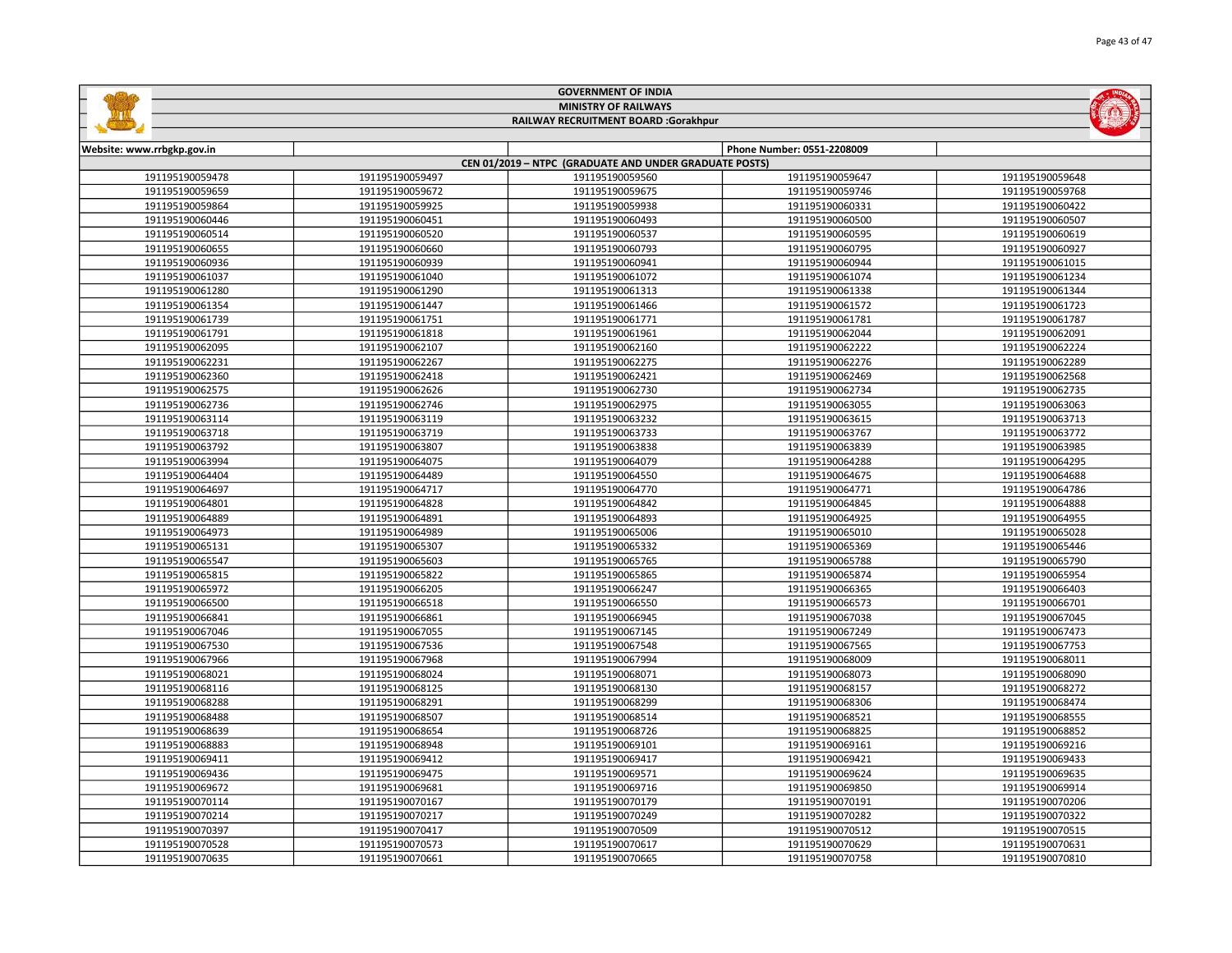| <b>MINISTRY OF RAILWAYS</b><br>RAILWAY RECRUITMENT BOARD :Gorakhpur |                 |                                                        |                            |                 |
|---------------------------------------------------------------------|-----------------|--------------------------------------------------------|----------------------------|-----------------|
|                                                                     |                 |                                                        |                            |                 |
| Website: www.rrbgkp.gov.in                                          |                 | CEN 01/2019 - NTPC (GRADUATE AND UNDER GRADUATE POSTS) | Phone Number: 0551-2208009 |                 |
| 191195190070813                                                     | 191195190070867 | 191195190071054                                        | 191195190071103            | 191195190071182 |
| 191195190071189                                                     | 191195190071241 | 191195190071276                                        | 191195190071297            | 191195190071329 |
| 191195190071330                                                     | 191195190071340 | 191195190071365                                        | 191195190071388            | 191195190071451 |
| 191195190071464                                                     | 191195190071500 | 191195190071502                                        | 191195190071528            | 191195190071598 |
| 191195190071727                                                     | 191195190071776 | 191195190071822                                        | 191195190071826            | 191195190071901 |
| 191195190071965                                                     | 191195190071993 | 191195190072056                                        | 191195190072108            | 191195190072190 |
| 191195190072219                                                     | 191195190072447 | 191195190072554                                        | 191195190072573            | 191195190072670 |
| 191195190072683                                                     | 191195190072730 | 191195190072737                                        | 191195190072771            | 191195190072808 |
| 191195190072885                                                     | 191195190072887 | 191195190072944                                        | 191195190073017            | 191195190073117 |
| 191195190073309                                                     | 191195190073312 | 191195190073379                                        | 191195190073387            | 191195190073409 |
| 191195190073433                                                     | 191195190073451 | 191195190073516                                        | 191195190073522            | 191195190073557 |
| 191195190073583                                                     | 191195190073626 | 191195190073641                                        | 191195190073667            | 191195190073789 |
| 191195190073794                                                     | 191195190073932 | 191195190073994                                        | 191195190074093            | 191195190074120 |
| 191195190074348                                                     | 191195190074376 | 191195190074446                                        | 191195190074572            | 191195190074600 |
| 191195190074627                                                     | 191195190074707 | 191195190074754                                        | 191195190074849            | 191195190074927 |
| 191195190075039                                                     | 191195190075066 | 191195190075187                                        | 191195190075198            | 191195190075227 |
| 191195190075295                                                     | 191195190075324 | 191195190075327                                        | 191195190075333            | 191195190075367 |
| 191195190075406                                                     | 191195190075489 | 191195190075540                                        | 191195190075604            | 191195190075732 |
| 191195190075735                                                     | 191195190075739 | 191195190075756                                        | 191195190075873            | 191195190075883 |
| 191195190075885                                                     | 191195190075923 | 191195190075970                                        | 191195190075976            | 191195190076057 |
| 191195190076066                                                     | 191195190076094 | 191195190076137                                        | 191195190076141            | 191195190076167 |
| 191195190076174                                                     | 191195190076313 | 191195190076322                                        | 191195190076335            | 191195190076363 |
| 191195190076395                                                     | 191195190076467 | 191195190076480                                        | 191195190076497            | 191195190076538 |
| 191195190076599                                                     | 191195190076656 | 191195190076878                                        | 191195190076880            | 191195190076924 |
| 191195190076934                                                     | 191195190076941 | 191195190077009                                        | 191195190077012            | 191195190077038 |
| 191195190077044                                                     | 191195190077049 | 191195190077060                                        | 191195190077064            | 191195190077106 |
| 191195190077203                                                     | 191195190077223 | 191195190077289                                        | 191195190077321            | 191195190077379 |
| 191195190077413                                                     | 191195190077422 | 191195190077432                                        | 191195190077434            | 191195190077438 |
| 191195190077456                                                     | 191195190077459 | 191195190077468                                        | 191195190077477            | 191195190077488 |
| 191195190077550                                                     | 191195190077699 | 191195190077700                                        | 191195190077737            | 191195190077743 |
| 191195190077759                                                     | 191195190077854 | 191195190077857                                        | 191195190077880            | 191195190077907 |
| 191195190077932                                                     | 191195190077939 | 191195190077953                                        | 191195190077969            | 191195190078005 |
| 191195190078011                                                     | 191195190078038 | 191195190078083                                        | 191195190078086            | 191195190078155 |
| 191195190078157                                                     | 191195190078160 | 191195190078172                                        | 191195190078201            | 191195190078229 |
| 191195190078246                                                     | 191195190078248 | 191195190078335                                        | 191195190078416            | 191195190078425 |
| 191195190078457                                                     | 191195190078475 | 191195190078480                                        | 191195190078550            | 191195190078576 |
| 191195190078602                                                     | 191195190078624 | 191195190078634                                        | 191195190078666            | 191195190078775 |
| 191195190078924                                                     | 191195190078947 | 191195190078956                                        | 191195190078992            | 191195190079000 |
| 191195190079012                                                     | 191195190079020 | 191195190079029                                        | 191195190079039            | 191195190079045 |
| 191195190079054                                                     | 191195190079068 | 191195190079093                                        | 191195190079115            | 191195190079167 |
| 191195190079218                                                     | 191195190079283 | 191195190079300                                        | 191195190079312            | 191195190079319 |
| 191195190079344                                                     | 191195190079354 | 191195190079467                                        | 191195190079541            | 191195190079542 |
| 191195190079589                                                     | 191195190079724 | 191195190079838                                        | 191195190079902            | 191195190079960 |
| 191195190080009                                                     | 191195190080115 | 191195190080214                                        | 191195190080225            | 191195190080234 |
| 191195190080249                                                     | 191195190080273 | 191195190080274                                        | 191195190080321            | 191195190080405 |
| 191195190080412                                                     | 191195190080425 | 191195190080486                                        | 191195190080535            | 191195190080833 |
| 191195190080836                                                     | 191195190080982 | 191195190081082                                        | 191195190081144            | 191195190081237 |
| 191195190081241                                                     | 191195190081395 | 191195190081493                                        | 191195190081632            | 191195190081651 |

191195190081913 191195190081985 191195190082093 191195190082109

GOVERNMENT OF INDIA

**Safety**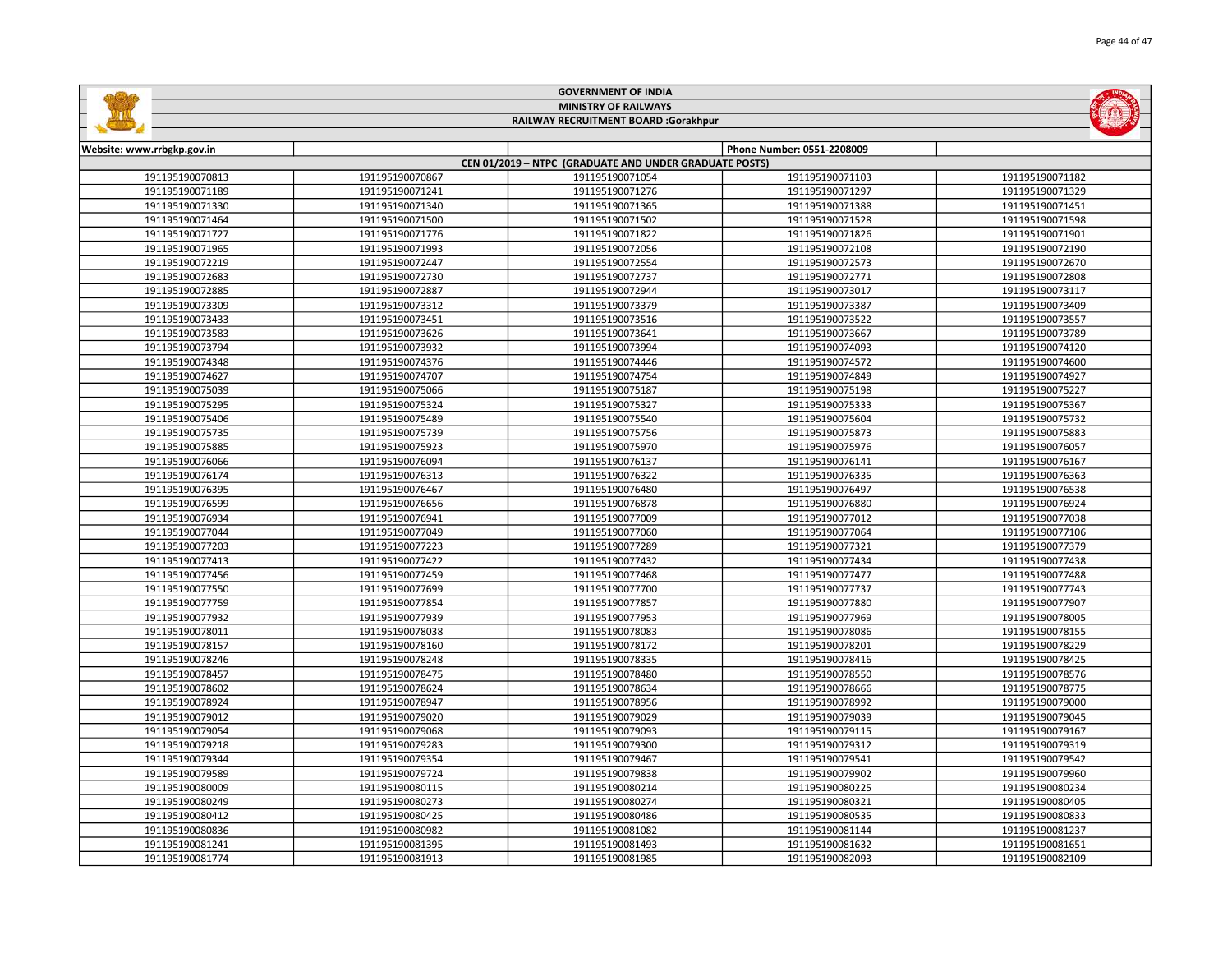|                            |                                      | <b>MINISTRY OF RAILWAYS</b>                            |                            |                 |  |
|----------------------------|--------------------------------------|--------------------------------------------------------|----------------------------|-----------------|--|
|                            | RAILWAY RECRUITMENT BOARD :Gorakhpur |                                                        |                            |                 |  |
|                            |                                      |                                                        |                            |                 |  |
| Website: www.rrbgkp.gov.in |                                      | CEN 01/2019 - NTPC (GRADUATE AND UNDER GRADUATE POSTS) | Phone Number: 0551-2208009 |                 |  |
| 191195190082125            | 191195190082154                      | 191195190082192                                        | 191195190082194            | 191195190082227 |  |
| 191195190082376            | 191195190082396                      | 191195190082429                                        | 191195190082447            | 191195190082507 |  |
| 191195190082673            | 191195190082766                      | 191195190082768                                        | 191195190082783            | 191195190082789 |  |
| 191195190082819            | 191195190082901                      | 191195190082996                                        | 191195190083009            | 191195190083117 |  |
| 191195190083138            | 191195190083267                      | 191195190083271                                        | 191195190083284            | 191195190083287 |  |
| 191195190083336            | 191195190083521                      | 191195190083598                                        | 191195190083605            | 191195190083631 |  |
| 191195190083634            | 191195190083906                      | 191195190084070                                        | 191195190084111            | 191195190084115 |  |
| 191195190084130            | 191195190084262                      | 191195190084266                                        | 191195190084314            | 191195190084365 |  |
| 191195190084392            | 191195190084417                      | 191195190084488                                        | 191195190084577            | 191195190084583 |  |
| 191195190084626            | 191195190084670                      | 191195190084712                                        | 191195190084833            | 191195190084895 |  |
| 191195190085117            | 191195190085161                      | 191195190085290                                        | 191195190085344            | 191195190085379 |  |
| 191195190085436            | 191195190085444                      | 191195190085461                                        | 191195190085482            | 191195190085484 |  |
| 191195190085517            | 191195190085621                      | 191195190085859                                        | 191195190085941            | 191195190085956 |  |
| 191195190085989            | 191195190085994                      | 191195190086079                                        | 191195190086126            | 191195190086162 |  |
| 191195190086241            | 191195190086310                      | 191195190086314                                        | 191195190086331            | 191195190086359 |  |
| 191195190086361            | 191195190086392                      | 191195190086407                                        | 191195190086441            | 191195190086495 |  |
| 191195190086525            | 191195190086662                      | 191195190086664                                        | 191195190086685            | 191195190086695 |  |
| 191195190086737            | 191195190086765                      | 191195190086787                                        | 191195190086823            | 191195190086843 |  |
| 191195190086877            | 191195190086895                      | 191195190086918                                        | 191195190087003            | 191195190087042 |  |
| 191195190087045            | 191195190087066                      | 191195190087247                                        | 191195190087288            | 191195190087337 |  |
| 191195190087385            | 191195190087393                      | 191195190087397                                        | 191195190087422            | 191195190087440 |  |
| 191195190087465            | 191195190087476                      | 191195190087489                                        | 191195190087497            | 191195190087503 |  |
| 191195190087559            | 191195190087647                      | 191195190087718                                        | 191195190087803            | 191195190088003 |  |
| 191195190088019            | 191195190088068                      | 191195190088074                                        | 191195190088086            | 191195190088164 |  |
| 191195190088165            | 191195190088172                      | 191195190088303                                        | 191195190088341            | 191195190088344 |  |
| 191195190088365            | 191195190088369                      | 191195190088415                                        | 191195190088420            | 191195190088439 |  |
| 191195190088459            | 191195190088473                      | 191195190088627                                        | 191195190088634            | 191195190088647 |  |
| 191195190088717            | 191195190088764                      | 191195190088773                                        | 191195190088789            | 191195190088822 |  |
| 191195190089056            | 191195190089156                      | 191195190089182                                        | 191195190089188            | 191195190089240 |  |
| 191195190089246            | 191195190089274                      | 191195190089326                                        | 191195190089329            | 191195190089345 |  |
| 191195190089359            | 191195190089408                      | 191195190089409                                        | 191195190089430            | 191195190089440 |  |
| 191195190089551            | 191195190089559                      | 191195190089601                                        | 191195190089635            | 191195190089709 |  |
| 191195190089721            | 191195190089757                      | 191195190089841                                        | 191195190089941            | 191195190090018 |  |
| 191195190090044            | 191195190090137                      | 191195190090174                                        | 191195190090187            | 191195190090238 |  |
| 191195190090265            | 191195190090403                      | 191195190090457                                        | 191195190090573            | 191195190090574 |  |
| 191195190090581            | 191195190090638                      | 191195190090663                                        | 191195190090667            | 191195190090684 |  |
| 191195190090703            | 191195190090715                      | 191195190090830                                        | 191195190090861            | 191195190090914 |  |
| 191195190090922            | 191195190090952                      | 191195190091112                                        | 191195190091145            | 191195190091232 |  |
| 191195190091366            | 191195190091408                      | 191195190091409                                        | 191195190091443            | 191195190091494 |  |
| 191195190091536            | 191195190091588                      | 191195190091595                                        | 191195190091658            | 191195190091835 |  |
| 191195190091836            | 191195190091867                      | 191195190091892                                        | 191195190091987            | 191195190092052 |  |
| 191195190092085            | 191195190092279                      | 191195190092291                                        | 191195190092369            | 191195190092586 |  |
| 191195190092595            | 191195190092666                      | 191195190092726                                        | 191195190092739            | 191195190092824 |  |
| 191195190092896            | 191195190092900                      | 191195190092993                                        | 191195190093142            | 191195190093146 |  |
| 191195190093264            | 191195190093282                      | 191195190093315                                        | 191195190093343            | 191195190093347 |  |
| 191195190093384            | 191195190093484                      | 191195190093531                                        | 191195190093537            | 191195190093645 |  |
| 191195190093705            | 191195190093795                      | 191195190093950                                        | 191195190093989            | 191195190094102 |  |
| 191195190094109            | 191195190094112                      | 191195190094124                                        | 191195190094240            | 191195190094255 |  |

191195190094389 191195190094763 191195190094978 191195190095030

GOVERNMENT OF INDIA

**Sallidge** 

**MOLTA**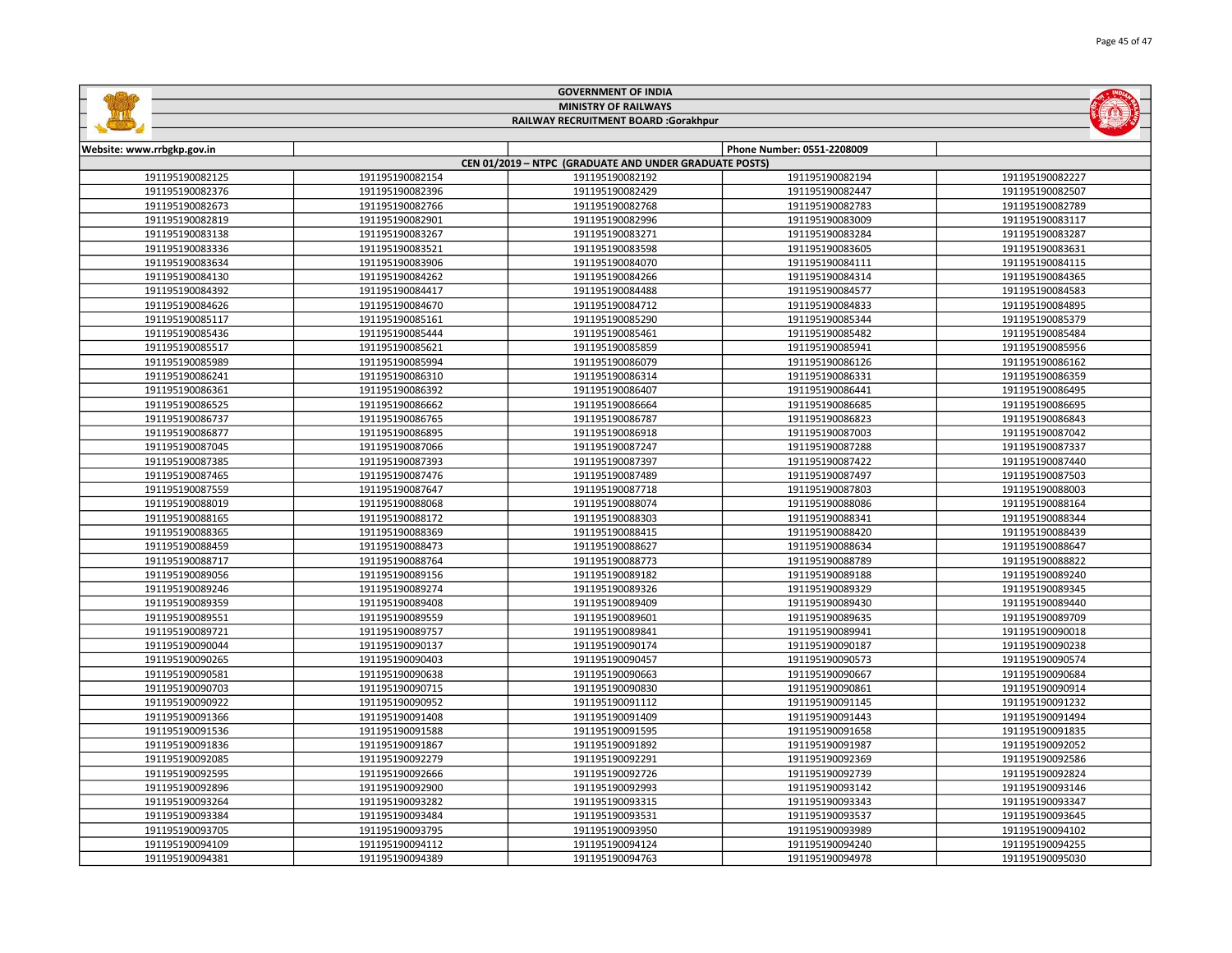|                            |                                      | <b>GOVERNMENT OF INDIA</b>                             |                            |                 |  |
|----------------------------|--------------------------------------|--------------------------------------------------------|----------------------------|-----------------|--|
|                            |                                      | <b>MINISTRY OF RAILWAYS</b>                            |                            |                 |  |
|                            | RAILWAY RECRUITMENT BOARD :Gorakhpur |                                                        |                            |                 |  |
|                            |                                      |                                                        |                            |                 |  |
| Website: www.rrbgkp.gov.in |                                      |                                                        | Phone Number: 0551-2208009 |                 |  |
|                            |                                      | CEN 01/2019 - NTPC (GRADUATE AND UNDER GRADUATE POSTS) |                            |                 |  |
| 191195190095067            | 191195190095080                      | 191195190095096                                        | 191195190095159            | 191195190095216 |  |
| 191195190095477            | 191195190095515                      | 191195190095586                                        | 191195190095588            | 191195190095658 |  |
| 191195190095722            | 191195190095821                      | 191195190095823                                        | 191195190095947            | 191195190096014 |  |
| 191195190096139            | 191195190096142                      | 191195190096145                                        | 191195190096156            | 191195190096160 |  |
| 191195190096163            | 191195190096183                      | 191195190096261                                        | 191195190096412            | 191195190096441 |  |
| 191195190096492            | 191195190096504                      | 191195190096526                                        | 191195190096599            | 191195190096610 |  |
| 191195190096680            | 191195190096682                      | 191195190096791                                        | 191195190096888            | 191195190096911 |  |
| 191195190096964            | 191195190096998                      | 191195190097019                                        | 191195190097026            | 191195190097052 |  |
| 191195190097214            | 191195190097218                      | 191195190097270                                        | 191195190097279            | 191195190097302 |  |
| 191195190097303            | 191195190097456                      | 191195190097468                                        | 191195190097505            | 191195190097527 |  |
| 191195190097600            | 191195190097634                      | 191195190097662                                        | 191195190097734            | 191195190097747 |  |
| 191195190097757            | 191195190097769                      | 191195190097772                                        | 191195190097774            | 191195190097778 |  |
| 191195190097848            | 191195190097854                      | 191195190097888                                        | 191195190097911            | 191195190097928 |  |
| 191195190097969            | 191195190098002                      | 191195190098032                                        | 191195190098062            | 191195190098075 |  |
| 191195190098127            | 191195190098287                      | 191195190098339                                        | 191195190098341            | 191195190098345 |  |
| 191195190098346            | 191195190098406                      | 191195190098418                                        | 191195190098431            | 191195190098580 |  |
| 191195190098581            | 191195190142465                      | 191195190189366                                        | 191195200003128            | 191195220001943 |  |
| 191195220002291            | 191195230012632                      | 191195230020562                                        | 191195230044730            | 191195230050218 |  |
| 191195250005436            | 191195250021443                      | 191195250026659                                        | 191195250026735            | 191195250030916 |  |
| 191195250037090            | 191195250038934                      | 191195250041705                                        | 191195250041742            | 191195250043112 |  |
| 191195250044301            | 191195250045592                      | 191195250046075                                        | 191195250046490            | 191195250048898 |  |
| 191195250052782            | 191195250053773                      | 191195250056272                                        | 191195250059221            | 191195250059528 |  |
| 191195250059795            | 191195250063432                      | 191195250063635                                        | 191195250064747            | 191195250064766 |  |
| 191195250068197            | 191195250072060                      | 191195250072207                                        | 191195250074792            | 191195250076556 |  |
| 191195250078344            | 191195250079593                      | 191195250081862                                        | 191195250081992            | 191195250082628 |  |
| 191195250083484            | 191195250090337                      | 191195250092452                                        | 191195250092642            | 191195250093577 |  |
| 191195250094726            | 191195250095221                      | 191195250095224                                        | 191195250095251            | 191195250097695 |  |
| 191195260004640            | 191195260008765                      | 191195260009866                                        | 191195260010556            | 191195260013361 |  |
| 191195260013658            | 191195260015171                      | 191195260016495                                        | 191195260016749            | 191195260017564 |  |
| 191195260019053            | 191195260019970                      | 191195260020274                                        | 191195260023094            | 191195260023166 |  |
| 191195260023273            | 191195260023627                      | 191195260024870                                        | 191195260025017            | 191195260029433 |  |
| 191195260029563            | 191195260030341                      | 191195260030471                                        | 191195260030619            | 191195260030624 |  |
| 191195260032210            | 191195260032831                      | 191195260033560                                        | 191195260035483            | 191195260035511 |  |
| 191195260035850            | 191195260035926                      | 191195260035994                                        | 191195260036064            | 191195260036117 |  |
| 191195260036190            | 191195260036329                      | 191195260036511                                        | 191195260036681            | 191195260036694 |  |
| 191195260036715            | 191195260036838                      | 191195260036880                                        | 191195260036951            | 191195260037154 |  |
| 191195260037272            | 191195260037374                      | 191195260037720                                        | 191195260037913            | 191195260038028 |  |
| 191195260038881            | 191195260039726                      | 191195260039930                                        | 191195260039952            | 191195260040126 |  |
| 191195260040201            | 191195260040510                      | 191195260040576                                        | 191195260041623            | 191195260041684 |  |
| 191195260041691            | 191195260041763                      | 191195260042264                                        | 191195260042377            | 191195260042610 |  |
| 191195260042656            | 191195260042703                      | 191195260042856                                        | 191195260042954            | 191195260043159 |  |
| 191195260043217            | 191195260043302                      | 191195260043337                                        | 191195260043709            | 191195260043756 |  |
| 191195260043759            | 191195260044171                      | 191195260044174                                        | 191195260044348            | 191195260044712 |  |
| 191195260044724            | 191195260044946                      | 191195260045065                                        | 191195260045099            | 191195260045410 |  |
| 191195260045418            | 191195260045446                      | 191195260045581                                        | 191195260045935            | 191195260045956 |  |
| 191195260046072            | 191195260046089                      | 191195260046299                                        | 191195260046530            | 191195260046573 |  |
| 191195260046699            | 191195260047000                      | 191195260047134                                        | 191195260047135            | 191195260047221 |  |
| 191195260047244            | 191195260047323                      | 191195260047492                                        | 191195260047634            | 191195260047670 |  |
|                            |                                      |                                                        |                            |                 |  |

191195260048114 191195260048319 191195260048412 191195260048890

GOVERNMENT OF INDIA